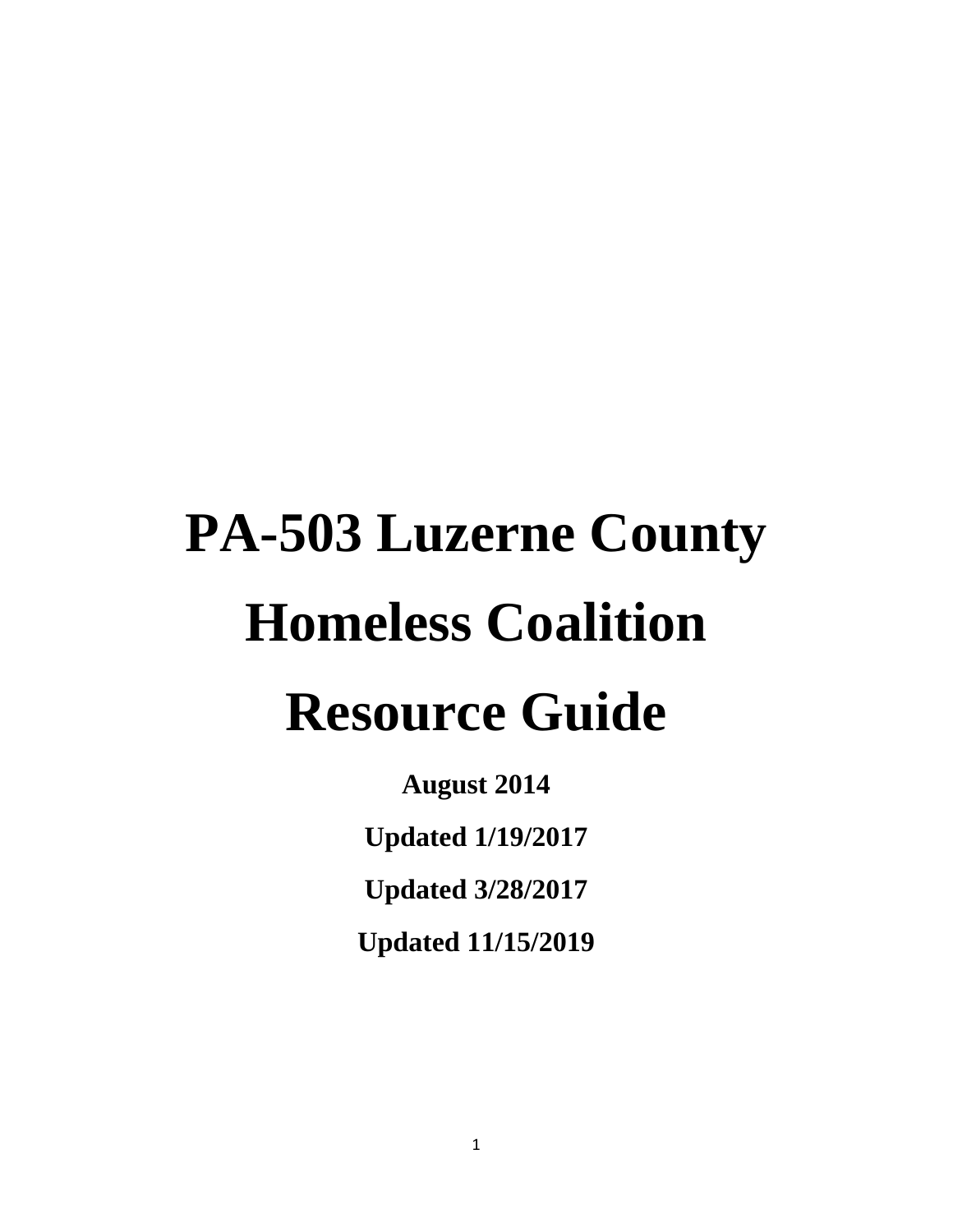# **Directory**

| <b>Emergency Shelters</b>                                                      | phone<br>number                     | type of service                                                                                                        | page number |
|--------------------------------------------------------------------------------|-------------------------------------|------------------------------------------------------------------------------------------------------------------------|-------------|
| <b>Catherine McAuley House</b>                                                 | 570-779-2801                        | emergency shelter-women<br>with children                                                                               | 7           |
| <b>Commission on Economic Opportunity</b>                                      | 570-826-0510                        | Emergency sheltering for<br>families with children                                                                     | 19          |
| Divine Providence- Catholic Social<br>Services-Hazleton                        | 570-455-1521                        | Emergency shelter-single<br>men and women                                                                              | 9           |
| Domestic Violence Service Center                                               | 570-823-6799                        | Shelter for persons<br>experiencing domestic<br>violence: will accept male<br>children up to age 17                    | 25          |
| Mother Teresa's Haven, Catholic Social<br><b>Services</b>                      | 570-825-9948                        | Emergency shelter for men,<br>age 18 and older                                                                         | 13          |
| Ruth's Place, a program of Volunteers of<br>America                            | 570-822-6817                        | emergency shelter for single<br>women, age 18 and older                                                                | 55          |
| <b>Transitional Housing</b>                                                    |                                     |                                                                                                                        |             |
| <b>Catholic Social Services- Wyoming</b><br><b>Valley-Gabriel House</b>        | 570-602-9796                        | transitional housing women<br>or women with children                                                                   | 10          |
| Commission on Economic Opportunity-<br><b>VA Transitional Housing Programs</b> | 570-822-1078<br>or 570-826-<br>0510 | Transitional housing for<br>individual male or female<br>veterans                                                      | 22          |
| Domestic Violence Service Center                                               | 570-823-6799                        | transitional housing for<br>women or women with<br>children; will accept male<br>children up to age 17                 | 26          |
| <b>Salvation Army-Kirby Family House</b>                                       | 570-824-8380                        | transitional housing for<br>families                                                                                   | 47          |
| Step By Step                                                                   | 570-829-3477                        | transitional housing through<br>mental health system                                                                   | 48          |
| <b>Volunteers of America- Manna House</b>                                      | 570-825-0542                        | transitional housing for youth<br>population 18-24                                                                     | 54          |
| <b>HUD Permanent Supportive</b><br><b>Housing and Rapid ReHousing</b>          |                                     |                                                                                                                        |             |
| Catholic Social Services- Hazelton- St.<br>Ann's PSHP                          | 570-455-1521                        | permanent supportive<br>housing                                                                                        | 8           |
| Catholic Social Services - Wyoming<br>Valley                                   | 570-822-7118                        | permanent supportive<br>housing,<br>veteran's permanent<br>supportive housing, also<br><b>Rapid Rehousing Programs</b> | $11-16$     |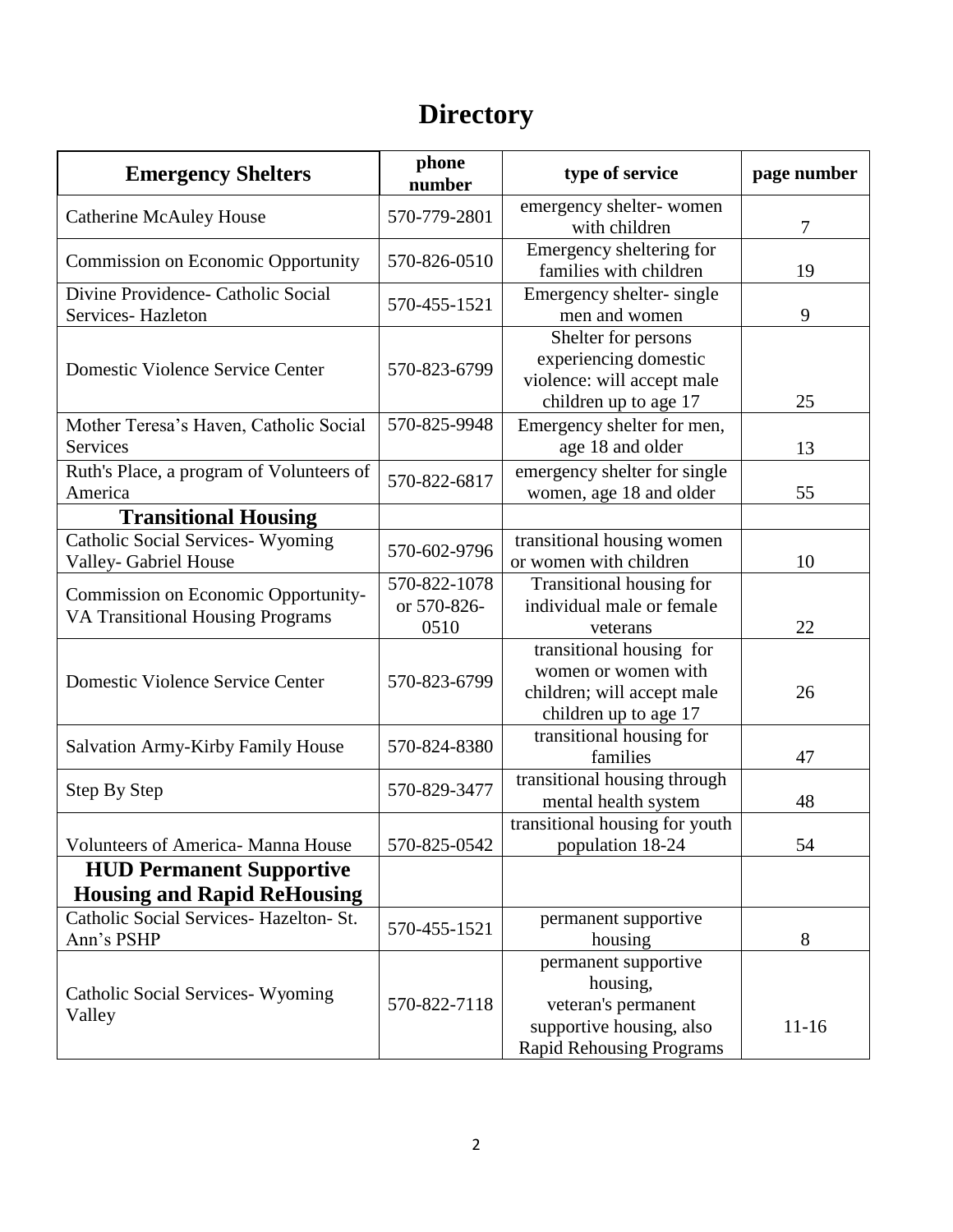|                                                                      | <b>Phone</b><br>number | <b>Type of Service</b>                                                                                                              | Page<br><b>Number</b> |
|----------------------------------------------------------------------|------------------------|-------------------------------------------------------------------------------------------------------------------------------------|-----------------------|
| <b>Commission on Economic Opportunity</b>                            | 570-826-0510           | <b>Permanent Supportive</b><br>Housing, Rapid Rehousing<br>programs including for<br>Veterans                                       | $20 - 22$             |
| Housing Development Corporation of<br><b>NEPA</b>                    | 570-824-4803           | permanent supportive housing,<br>also Rapid Rehousing<br>programs                                                                   | 33-34                 |
| <b>Valley Youth House</b>                                            | 570-704-0626           | Rapid re-housing program for<br>youth ages 18-24 individuals<br>or parent with child(ren)                                           | 51                    |
| <b>Supportive Services</b>                                           |                        |                                                                                                                                     |                       |
| American Red Cross Wyoming Valley<br><b>Chapter- Disaster Relief</b> | 570-823-7161           | disaster assistance services                                                                                                        | 5                     |
| Area Agency on Aging                                                 | 570-822-1158           | case management for 60+<br>population plus various<br>services                                                                      | 6                     |
| <b>Catholic Youth Center</b>                                         | 570-823-6121           | child care including 24 hour                                                                                                        | 17                    |
| <b>Commission on Economic Opportunity</b>                            | 570-826-0510           | various services including<br>housing placement, rental<br>assistance, veteran programs,<br>food pantry, energy assistance,<br>etc. | 18,19                 |
| The Wright Center for Community Living                               | 570-591-5283           | mental health counseling                                                                                                            | 23                    |
| Domestic Violence Service Center                                     | 570-823-6799           | supportive services related to<br>domestic violence                                                                                 | $25 - 26$             |
| Department of Human Services- Luzerne<br>County                      | 570-826-2278           | SNAP, medical assistance,<br>cash assistance, LIHEAP                                                                                | 24                    |
| <b>HELPLINE</b>                                                      | 570-829-1341           | 24 hour information and<br>referral                                                                                                 | $27\,$                |
| Luzerne County Children & Youth<br>Services                          | 570-826-8710           | independent living services                                                                                                         | 35                    |
| Luzerne Intermediate Unit 18                                         | 570-718-4613           | Various services - please<br>contact                                                                                                | 37                    |
| Luzerne/Wyoming County Drug &<br><b>Alcohol Program</b>              | 570-826-8791           | Drug & Alcohol services                                                                                                             | 39                    |
| Luzerne County Mental Health &<br><b>Developmental Services</b>      | 570-825-9441           | Mental Health and<br>intellectually disabled services                                                                               | 40                    |
| North Penn Legal Services                                            | 570-299-4100           | legal services                                                                                                                      | 41                    |
| Northeast Counseling Services                                        | 570-735-7590           | <b>Mental Health Services</b>                                                                                                       | 42                    |
| <b>RHC McKinney Clinic</b>                                           | 570-825-0881           | medical care                                                                                                                        | 44                    |
| Self Determination Housing Project of PA                             | 610-873-9595           | information regarding housing<br>and housing related supportive<br>services                                                         | 45                    |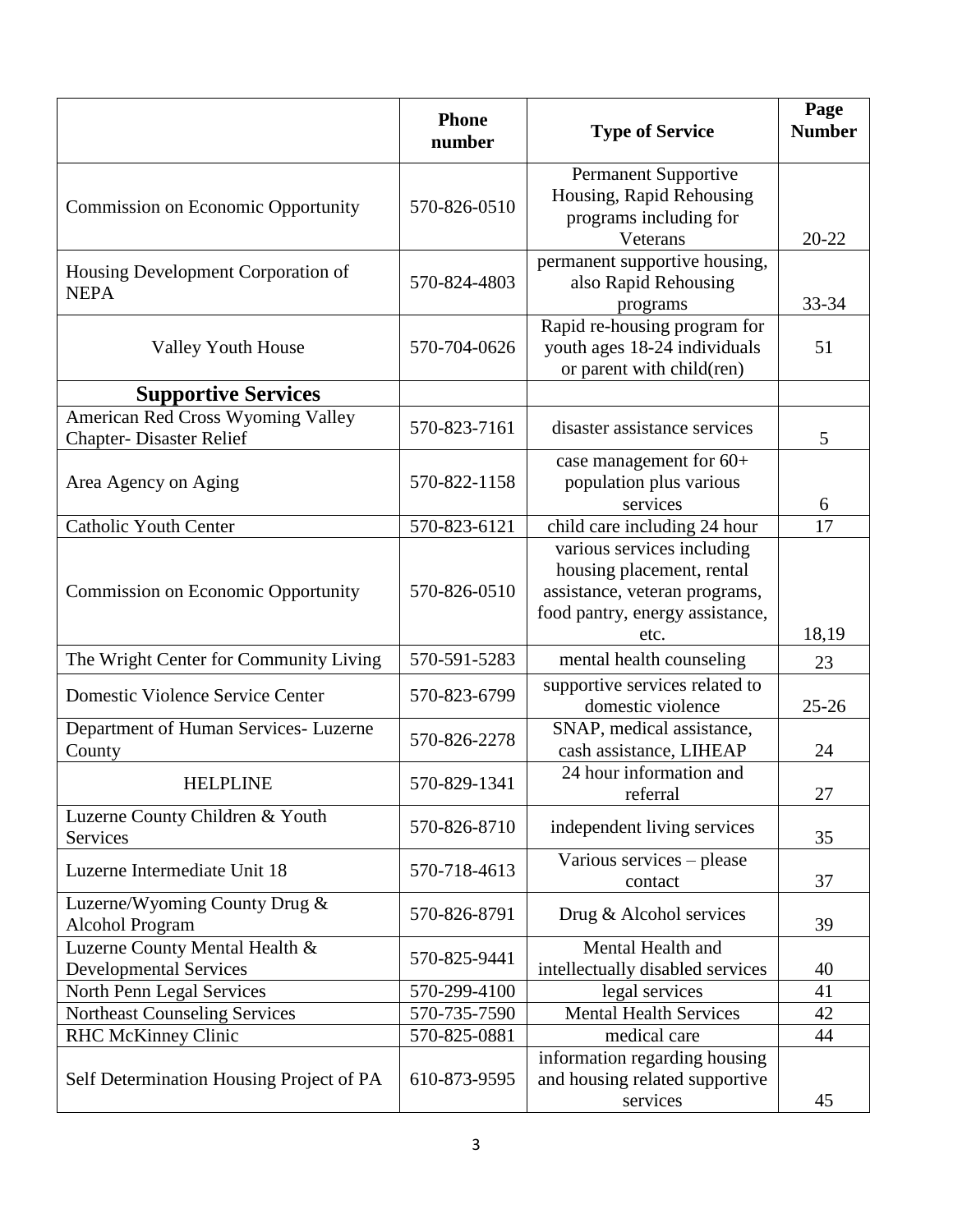|                                               | <b>Phone</b><br>number     | <b>Type of services</b>         | Page<br><b>Number</b> |
|-----------------------------------------------|----------------------------|---------------------------------|-----------------------|
| <b>Salvation Army</b>                         | 570-824-8741               | disaster services, plus         | 46                    |
|                                               |                            | adolescent independent living   |                       |
| <b>Valley Youth House</b>                     | 570-704-0626               | for youth ages 16-21            | 50                    |
|                                               |                            | <b>Health Care for Homeless</b> |                       |
|                                               | 570-824-8521               | Veterans Program including      |                       |
| <b>Veterans Administration Medical Center</b> | ext. 4039                  | case management, etc.           | 52                    |
| <b>HUD-VASH</b>                               | 570-824-3521,<br>ext. 4449 | <b>HUD VASH</b>                 | 53                    |

| <b>Other</b>                                      |              |                                               |       |
|---------------------------------------------------|--------------|-----------------------------------------------|-------|
| <b>Housing Authorities</b>                        | See page     | Permanent housing                             | 28-32 |
| <b>Luzerne County Community College</b>           | 570-817-2776 | Career and education/trainings,<br><b>GED</b> | 36    |
| Luzerne County Office of Community<br>Development | 570-824-7214 | Funder                                        | 38    |
| PA CareerLink@ Luzerne County                     | 570-822-1101 | Employment assistance                         | 43    |
| United Way of Wyoming Valley                      | 570-829-6711 | Funder                                        | 49    |
| <b>Wilkes-Barre Community Development</b>         | 570-208-4135 | Funder                                        | 56    |
| Give Hope Outreach - Volunteers of<br>America     | 570-825-0542 | <b>Street Outreach</b>                        | 57    |
|                                                   |              |                                               |       |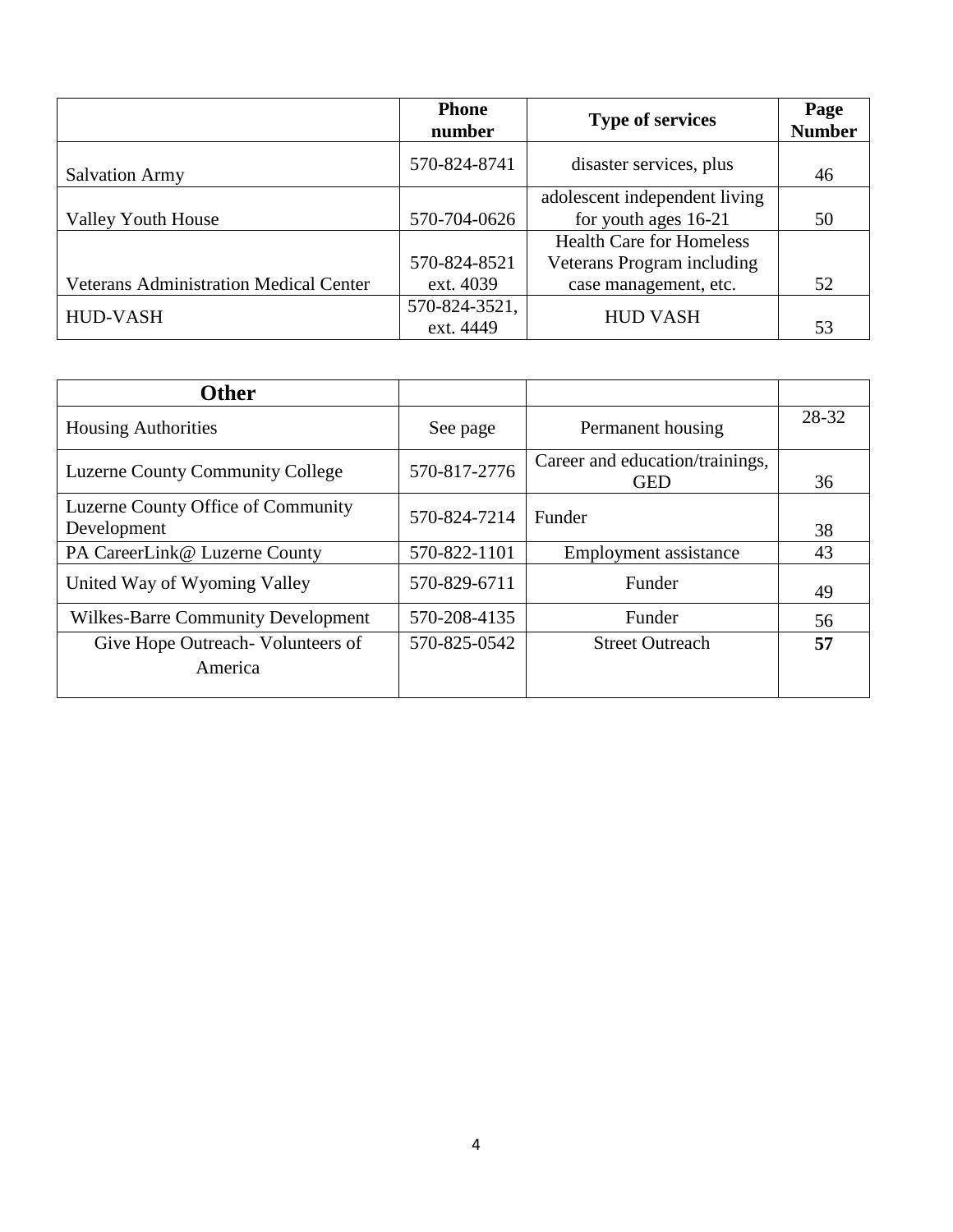| Program Name: <b>Disaster Services</b>                                                                                  |                                                                          |                                                                                                                                                                                                                                                                                                                                                                                                                                   |                                                  |  |
|-------------------------------------------------------------------------------------------------------------------------|--------------------------------------------------------------------------|-----------------------------------------------------------------------------------------------------------------------------------------------------------------------------------------------------------------------------------------------------------------------------------------------------------------------------------------------------------------------------------------------------------------------------------|--------------------------------------------------|--|
| Agency: <b>American Red Cross- Wyoming Valley Chapter</b>                                                               |                                                                          |                                                                                                                                                                                                                                                                                                                                                                                                                                   |                                                  |  |
| Address: 265 N. Sherman St. City: Wilkes-Barre                                                                          |                                                                          |                                                                                                                                                                                                                                                                                                                                                                                                                                   |                                                  |  |
| Program Contact Person: Disaster Services Phone Number: 570-823-7161                                                    |                                                                          |                                                                                                                                                                                                                                                                                                                                                                                                                                   |                                                  |  |
|                                                                                                                         |                                                                          |                                                                                                                                                                                                                                                                                                                                                                                                                                   |                                                  |  |
| Hours of Operation: 24 hour access                                                                                      |                                                                          |                                                                                                                                                                                                                                                                                                                                                                                                                                   |                                                  |  |
| <b>Affiliation:</b> x Private nonprofit (Charity) ___ Local Government ________ State Government                        |                                                                          |                                                                                                                                                                                                                                                                                                                                                                                                                                   |                                                  |  |
| __ Public Housing Agency __ Funder __ Faith- based __ Business                                                          |                                                                          |                                                                                                                                                                                                                                                                                                                                                                                                                                   |                                                  |  |
|                                                                                                                         | PROGRAM DESCRIPTION                                                      |                                                                                                                                                                                                                                                                                                                                                                                                                                   |                                                  |  |
| Population to be served, check all that apply:                                                                          |                                                                          |                                                                                                                                                                                                                                                                                                                                                                                                                                   |                                                  |  |
| $\underline{x}$ Single male, 18 and older                                                                               | $\underline{x}$ Single female, 18 and older                              |                                                                                                                                                                                                                                                                                                                                                                                                                                   |                                                  |  |
| <b>x</b> Two parent family with child (children)                                                                        | $\underline{x}$ Female parent with child (children)                      |                                                                                                                                                                                                                                                                                                                                                                                                                                   |                                                  |  |
| <b>x</b> Male parent with child (children)                                                                              | __ Unaccompanied youth                                                   |                                                                                                                                                                                                                                                                                                                                                                                                                                   |                                                  |  |
| __Children only                                                                                                         |                                                                          |                                                                                                                                                                                                                                                                                                                                                                                                                                   |                                                  |  |
| Eligibility requirements: persons facing a disaster such as fire, flood, etc.                                           |                                                                          |                                                                                                                                                                                                                                                                                                                                                                                                                                   |                                                  |  |
| Veteran                                                                                                                 |                                                                          | $\frac{1}{\sqrt{1-\frac{1}{2}}}$ Yes $\frac{1}{\sqrt{1-\frac{1}{2}}}$ No                                                                                                                                                                                                                                                                                                                                                          | NA                                               |  |
| <b>Domestic Violence</b>                                                                                                | $\frac{1}{\sqrt{1-\frac{1}{2}}}$ Yes $\frac{1}{\sqrt{1-\frac{1}{2}}}$ No |                                                                                                                                                                                                                                                                                                                                                                                                                                   | $\_\_$ NA                                        |  |
| Homeless certification:                                                                                                 |                                                                          | $\frac{1}{\sqrt{1-\frac{1}{\sqrt{1-\frac{1}{\sqrt{1-\frac{1}{\sqrt{1-\frac{1}{\sqrt{1-\frac{1}{\sqrt{1-\frac{1}{\sqrt{1-\frac{1}{\sqrt{1-\frac{1}{\sqrt{1-\frac{1}{\sqrt{1-\frac{1}{\sqrt{1-\frac{1}{\sqrt{1-\frac{1}{\sqrt{1-\frac{1}{\sqrt{1-\frac{1}{\sqrt{1-\frac{1}{\sqrt{1-\frac{1}{\sqrt{1-\frac{1}{\sqrt{1-\frac{1}{\sqrt{1-\frac{1}{\sqrt{1-\frac{1}{\sqrt{1-\frac{1}{\sqrt{1-\frac{1}{\sqrt{1-\frac{1}{\sqrt{1-\frac{1$ | $\_ NA$                                          |  |
| At Risk of Homelessness Certification __________ Yes _______No                                                          |                                                                          |                                                                                                                                                                                                                                                                                                                                                                                                                                   | $\_\_$ NA                                        |  |
|                                                                                                                         |                                                                          |                                                                                                                                                                                                                                                                                                                                                                                                                                   | $\sqrt{\phantom{a}}$ NA                          |  |
| Household Income                                                                                                        |                                                                          | $Yes$ No                                                                                                                                                                                                                                                                                                                                                                                                                          | $-NA$                                            |  |
| Luzerne County Residency Requirement _________ Yes _______No                                                            |                                                                          |                                                                                                                                                                                                                                                                                                                                                                                                                                   | $\_ NA$                                          |  |
|                                                                                                                         |                                                                          |                                                                                                                                                                                                                                                                                                                                                                                                                                   |                                                  |  |
| <b>TYPE OF PROJECT:</b> __ Emergency Shelter ___ Transitional Housing                                                   |                                                                          |                                                                                                                                                                                                                                                                                                                                                                                                                                   |                                                  |  |
| __ Permanent Supportive Housing __ Supportive Services                                                                  |                                                                          |                                                                                                                                                                                                                                                                                                                                                                                                                                   | $\underline{x}$ Other – <u>emergency shelter</u> |  |
| in hotels/motels or disaster shelter sites as appropriate                                                               |                                                                          |                                                                                                                                                                                                                                                                                                                                                                                                                                   |                                                  |  |
| <b>SERVICE/ASSISTANCE:</b>                                                                                              |                                                                          |                                                                                                                                                                                                                                                                                                                                                                                                                                   |                                                  |  |
| Case Management<br>__ Child Care                                                                                        |                                                                          | $\_\_$ Clothing                                                                                                                                                                                                                                                                                                                                                                                                                   |                                                  |  |
| $\Box$ Drug & Alcohol Counseling                                                                                        | <b>Educational Activities Employment Assistance</b>                      |                                                                                                                                                                                                                                                                                                                                                                                                                                   |                                                  |  |
| Food Pantry                                                                                                             |                                                                          |                                                                                                                                                                                                                                                                                                                                                                                                                                   |                                                  |  |
| __ Housing Counseling ________ Housing Placement Assistance<br>__ Information & Referral _____ Legal Services<br>Income |                                                                          |                                                                                                                                                                                                                                                                                                                                                                                                                                   |                                                  |  |
| Medical Care<br>__ Mental Health Counseling __ Permanent Housing                                                        |                                                                          |                                                                                                                                                                                                                                                                                                                                                                                                                                   |                                                  |  |
| Permanent Supportive Housing _____Prescription Assistance ___________Rental Assistance                                  |                                                                          |                                                                                                                                                                                                                                                                                                                                                                                                                                   |                                                  |  |
| x Shelter                                                                                                               |                                                                          |                                                                                                                                                                                                                                                                                                                                                                                                                                   |                                                  |  |
| ___ Transportation                                                                                                      | __Traveler's Aid Assistance ___ Utility assistance                       |                                                                                                                                                                                                                                                                                                                                                                                                                                   |                                                  |  |
| x Other, please list: food, health and emotional services                                                               |                                                                          |                                                                                                                                                                                                                                                                                                                                                                                                                                   |                                                  |  |
|                                                                                                                         |                                                                          |                                                                                                                                                                                                                                                                                                                                                                                                                                   |                                                  |  |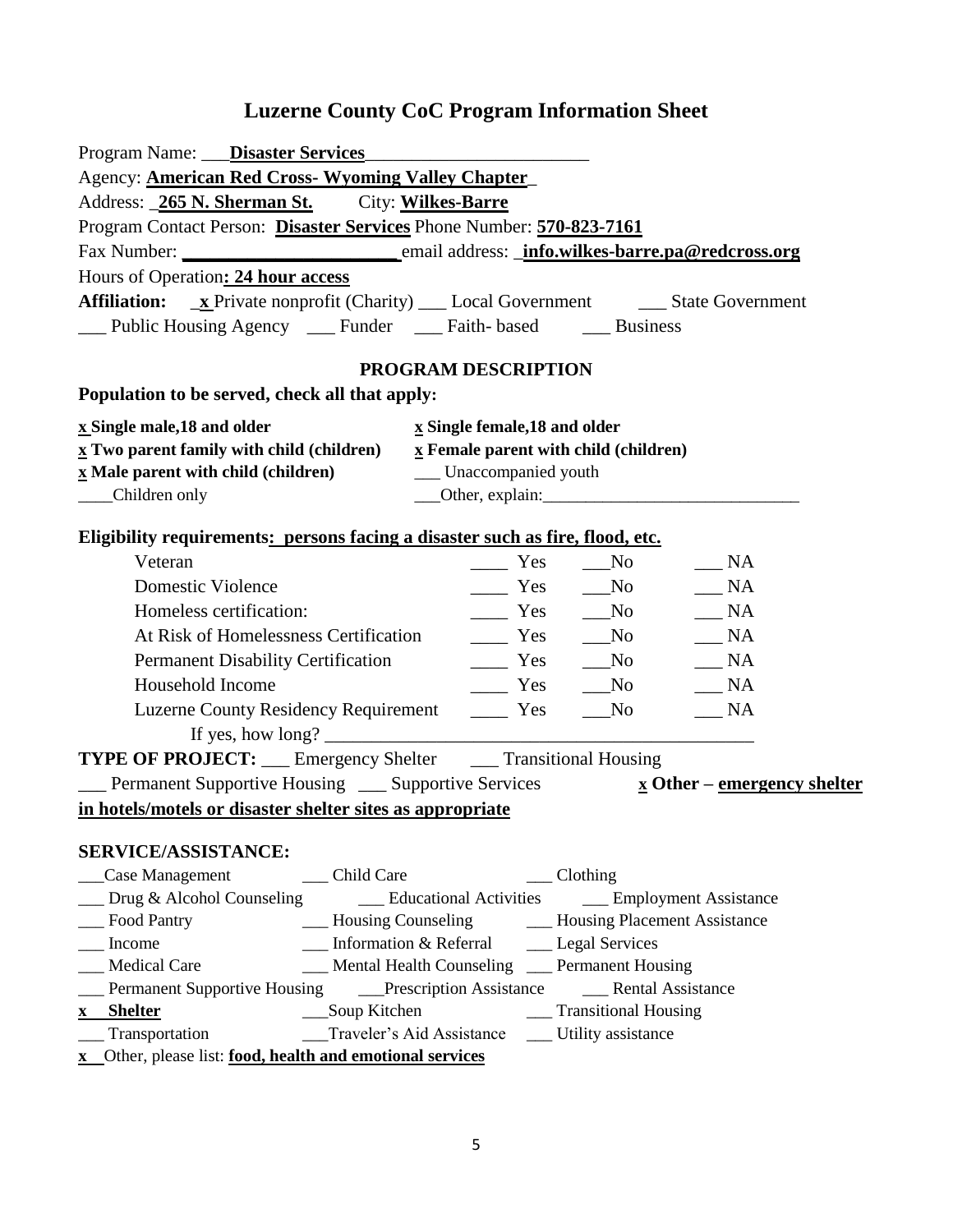| Program Name: <u>Aging Services</u>                                                                                                                                                                                                                                                        |  |  |  |  |
|--------------------------------------------------------------------------------------------------------------------------------------------------------------------------------------------------------------------------------------------------------------------------------------------|--|--|--|--|
| Agency: <b>Area Agency on Aging for Luzerne/Wyoming Counties</b>                                                                                                                                                                                                                           |  |  |  |  |
| Address: 111 North Pennsylvania Blvd. City: Wilkes-Barre                                                                                                                                                                                                                                   |  |  |  |  |
| Program Contact Person: Doris Magee Phone Number: 570-822-1158                                                                                                                                                                                                                             |  |  |  |  |
| Fax Number: 570-823-9129 email address: dmagee@aging.luzerne/wyoming.org                                                                                                                                                                                                                   |  |  |  |  |
| Hours of Operation: 8:00 am to 4:00 pm. Monday through Friday                                                                                                                                                                                                                              |  |  |  |  |
| <b>Affiliation:</b> ___ Private non profit $X$ Local Government ___ State Government                                                                                                                                                                                                       |  |  |  |  |
| __ Public Housing Agency ___ Funder ___ Faith- based ____ Business                                                                                                                                                                                                                         |  |  |  |  |
| PROGRAM DESCRIPTION                                                                                                                                                                                                                                                                        |  |  |  |  |
| Population to be served, check all that apply:                                                                                                                                                                                                                                             |  |  |  |  |
| __ Single male, 18 and older<br>__ Single female, 18 and older                                                                                                                                                                                                                             |  |  |  |  |
| __ Two parent family with child (children) _______ Female parent with child (children)                                                                                                                                                                                                     |  |  |  |  |
| __ Male parent with child (children)<br>__ Unaccompanied youth                                                                                                                                                                                                                             |  |  |  |  |
| X Other, explain: persons age 60 or older<br>Children only                                                                                                                                                                                                                                 |  |  |  |  |
|                                                                                                                                                                                                                                                                                            |  |  |  |  |
| <b>Eligibility requirements:</b><br>Veteran<br>$\equiv$ Yes<br>$\sqrt{N}$<br>$\underline{\mathbf{X}}$ NA                                                                                                                                                                                   |  |  |  |  |
| <b>Domestic Violence</b><br>$\equiv$ Yes<br>$\sqrt{N_0}$<br>$\underline{\mathbf{X}}$ NA                                                                                                                                                                                                    |  |  |  |  |
| Homeless certification:<br>$\frac{1}{1}$ Yes<br>$\underline{\mathbf{X}}$ NA<br>$\sqrt{N}$                                                                                                                                                                                                  |  |  |  |  |
| At Risk of Homelessness Certification<br>$\frac{1}{1}$ Yes<br>$\underline{\mathbf{X}}$ NA<br>N <sub>0</sub>                                                                                                                                                                                |  |  |  |  |
| $\equiv$ Yes<br>$\underline{\mathbf{X}}$ NA<br><b>Permanent Disability Certification</b><br>$\sqrt{N}$                                                                                                                                                                                     |  |  |  |  |
| $\frac{1}{1}$ Yes<br>Household Income<br>$\equiv$ NA<br>$\underline{\mathbf{X}}$ No                                                                                                                                                                                                        |  |  |  |  |
| Luzerne County Residency Requirement $X_$ Yes<br>$\sqrt{N}$<br>$R_{\text{max}}$ NA                                                                                                                                                                                                         |  |  |  |  |
| $X$ Yes<br>Or Wyoming County Resident                                                                                                                                                                                                                                                      |  |  |  |  |
| If yes, how long? $\frac{1}{2}$ and $\frac{1}{2}$ and $\frac{1}{2}$ and $\frac{1}{2}$ and $\frac{1}{2}$ and $\frac{1}{2}$ and $\frac{1}{2}$ and $\frac{1}{2}$ and $\frac{1}{2}$ and $\frac{1}{2}$ and $\frac{1}{2}$ and $\frac{1}{2}$ and $\frac{1}{2}$ and $\frac{1}{2}$ and $\frac{1}{2$ |  |  |  |  |
| <b>TYPE OF PROJECT:</b> __ Emergency Shelter ___ Transitional Housing                                                                                                                                                                                                                      |  |  |  |  |
| Permanent Supportive Housing __ Supportive Services<br>Other                                                                                                                                                                                                                               |  |  |  |  |
|                                                                                                                                                                                                                                                                                            |  |  |  |  |
| SERVICE/ASSISTANCE- please check the primary services your agency or program provides to                                                                                                                                                                                                   |  |  |  |  |
| ALL homeless populations in Luzerne County, not only to your participants:                                                                                                                                                                                                                 |  |  |  |  |
| $X \text{ Case Management}$ Child Care<br>$\_\_$ Clothing                                                                                                                                                                                                                                  |  |  |  |  |
| $\Box$ Drug & Alcohol Counseling $\Box$ Educational Activities $\Box$ Employment Assistance                                                                                                                                                                                                |  |  |  |  |
| Food Pantry<br>__ Housing Counseling ________ Housing Placement Assistance                                                                                                                                                                                                                 |  |  |  |  |
| $\underline{\mathbf{X}}$ Information & Referral<br>__ Legal Services<br>Income                                                                                                                                                                                                             |  |  |  |  |
| __ Mental Health Counseling<br>__ Medical Care<br>__ Permanent Housing                                                                                                                                                                                                                     |  |  |  |  |
| __ Permanent Supportive Housing _____ Prescription Assistance ______ Rental Assistance                                                                                                                                                                                                     |  |  |  |  |
| __ Transitional Housing<br>__ Shelter<br>__Soup Kitchen                                                                                                                                                                                                                                    |  |  |  |  |
| ____ Transportation                                                                                                                                                                                                                                                                        |  |  |  |  |
| _X Other, please list: Other community services, In-Home Services, Active Adult Centers, Protective                                                                                                                                                                                        |  |  |  |  |
| <b>Services</b>                                                                                                                                                                                                                                                                            |  |  |  |  |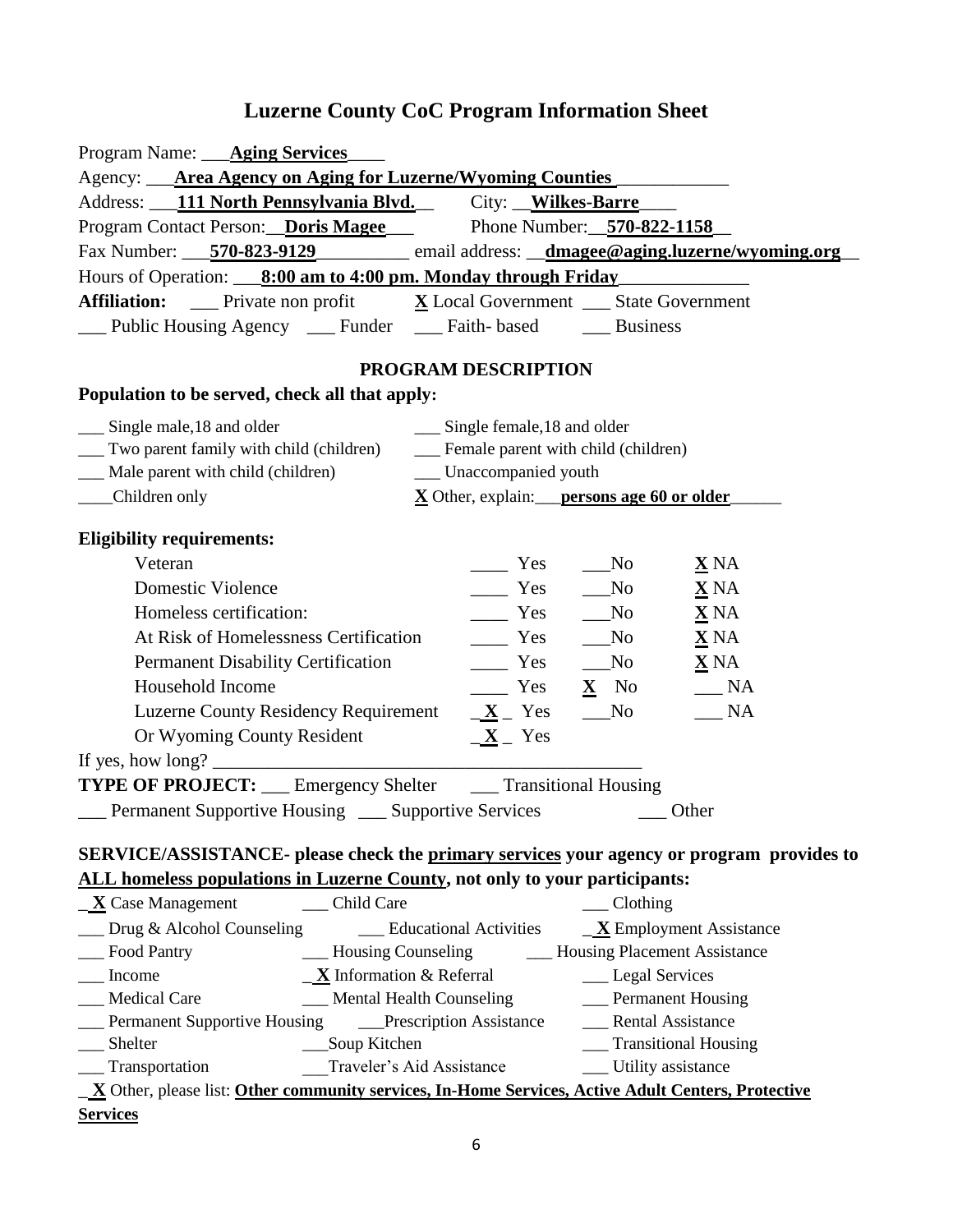| Program Name: Catherine McAuley House                                                     |                                                                                                                       |
|-------------------------------------------------------------------------------------------|-----------------------------------------------------------------------------------------------------------------------|
| <b>Agency: Catherine McAuley Center</b>                                                   |                                                                                                                       |
| Address: 121 Church St. City: Plymouth                                                    |                                                                                                                       |
| Program Contact Person: Emilia Rosas PhoneNumber: 570-779-2801                            |                                                                                                                       |
| Fax Number: 570-779-2801 email address: erosas@catherinemcauleycenter.org                 |                                                                                                                       |
| Hours of Operation: <i>intake please call for appointment</i>                             |                                                                                                                       |
|                                                                                           |                                                                                                                       |
| __ Public Housing Agency ___ Funder _x_Faith- based ______ Business                       |                                                                                                                       |
|                                                                                           | PROGRAM DESCRIPTION                                                                                                   |
| Population to be served, check all that apply:                                            |                                                                                                                       |
| __ Single male, 18 and older                                                              | __ Single female, 18 and older                                                                                        |
| __ Two parent family with child (children)                                                | x Female parent with child (children)                                                                                 |
| __ Male parent with child (children)                                                      | __ Unaccompanied youth                                                                                                |
| Children only                                                                             | Other, explain: 0.000 million and 0.000 million and 0.000 million and 0.000 million and 0.000 million and 0.00        |
| <b>Eligibility requirements:</b>                                                          |                                                                                                                       |
| Veteran                                                                                   | Yes<br>NA<br>$\mathbf{N}\mathbf{o}$                                                                                   |
| <b>Domestic Violence</b>                                                                  | $\equiv$ Yes<br>NA<br>N <sub>0</sub>                                                                                  |
| Homeless certification:                                                                   | $\_NA$<br>$\overline{\phantom{a}}$ Yes<br>$\sqrt{N}$                                                                  |
| At Risk of Homelessness Certification                                                     | $\_ NA$<br>Yes<br>$\sqrt{N}$                                                                                          |
| Permanent Disability Certification                                                        | NA<br>$\equiv$ Yes<br>$\mathbf{N}\mathbf{o}$                                                                          |
| Household Income                                                                          | $\equiv$ Yes<br>No_<br>$\_ NA$                                                                                        |
| <b>Luzerne County Residency Requirement</b>                                               | $\underline{\mathbf{x}}$ Yes<br>$\_ NA$<br>No                                                                         |
| If yes, how long? $6$ months                                                              | <u> 1989 - Johann Barbara, martin amerikan basar dan berasal dalam basar dalam basar dalam basar dalam basar dala</u> |
| <b>TYPE OF PROJECT:</b> x_Emergency Shelter _______Transitional Housing                   |                                                                                                                       |
| Permanent Supportive Housing __ Supportive Services                                       | Other                                                                                                                 |
|                                                                                           |                                                                                                                       |
| <b>SERVICE/ASSISTANCE:</b>                                                                |                                                                                                                       |
| _____ Child Care<br>__Case Management                                                     | $\_\_$ Clothing                                                                                                       |
|                                                                                           | __ Drug & Alcohol Counseling ____ Educational Activities ____ Employment Assistance                                   |
| Food Pantry                                                                               | __ Housing Counseling _________ Housing Placement Assistance                                                          |
| Income                                                                                    | __ Information & Referral _______ Legal Services                                                                      |
| _Medical Care                                                                             | __ Mental Health Counseling __ Permanent Housing                                                                      |
| __ Permanent Supportive Housing ______Prescription Assistance _________ Rental Assistance |                                                                                                                       |
| <b>x</b> Shelter                                                                          |                                                                                                                       |
| ____ Transportation                                                                       | __Traveler's Aid Assistance ____ Utility assistance                                                                   |
|                                                                                           |                                                                                                                       |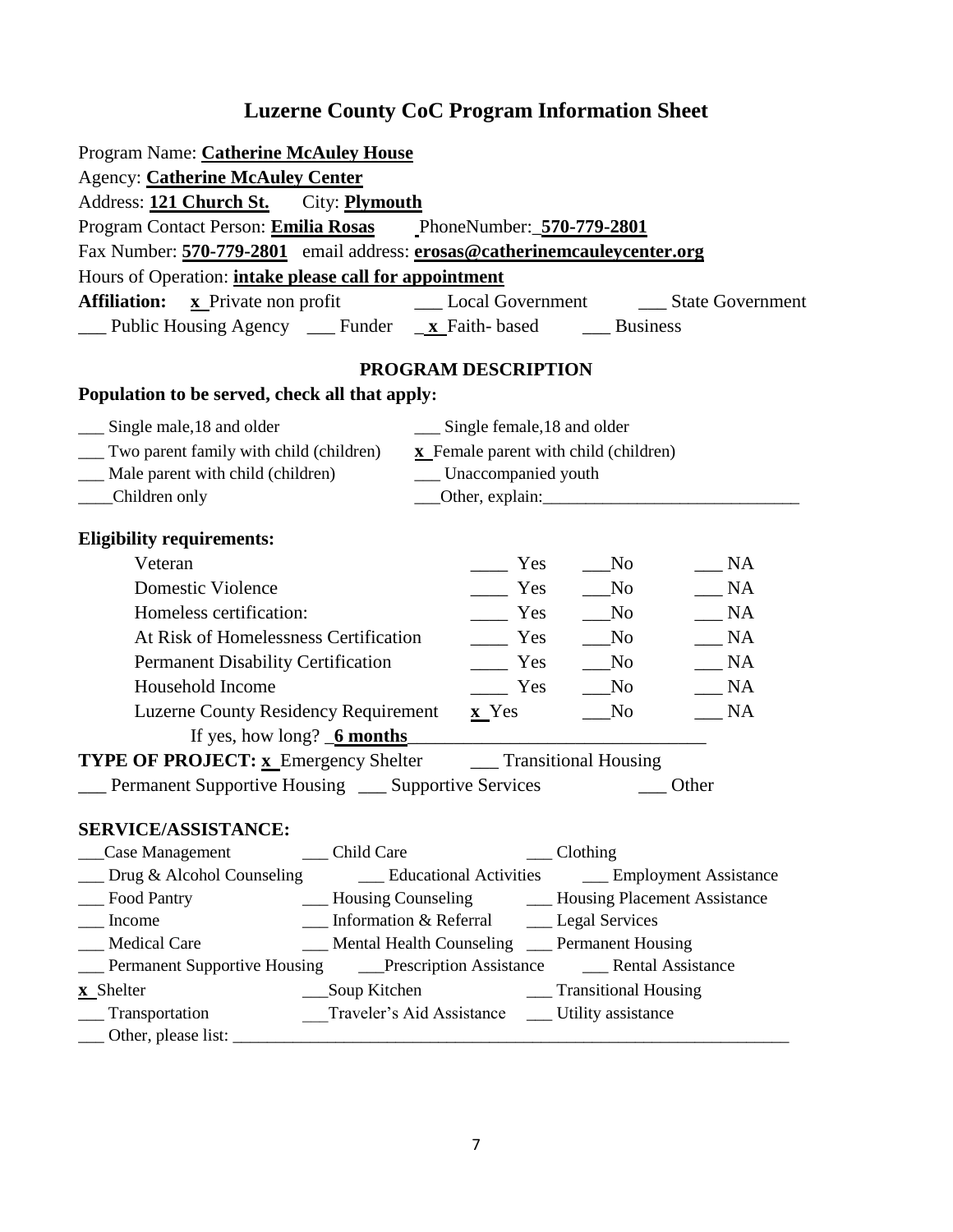| Program Name: <b>_St. Ann PSHP</b>                                                                                                                                                                                                                                               |  |  |  |
|----------------------------------------------------------------------------------------------------------------------------------------------------------------------------------------------------------------------------------------------------------------------------------|--|--|--|
| <b>Agency: Catholic Social Services- Hazleton</b>                                                                                                                                                                                                                                |  |  |  |
| Address: _214 W. Walnut St./33 East Northampton St __City: Hazleton/Wilkes-Barre                                                                                                                                                                                                 |  |  |  |
| Program Contact Person: John Baumgartner or Andrew Ball Phone Number: 570-455-1521/570-                                                                                                                                                                                          |  |  |  |
| 822-7118                                                                                                                                                                                                                                                                         |  |  |  |
| Fax Number: 570-455-2707/570-829-7781 email address: jbaumgrtner@csshazleton.org or                                                                                                                                                                                              |  |  |  |
| Aball@csswb.org                                                                                                                                                                                                                                                                  |  |  |  |
| Hours of Operation: <b>9-5, Monday through Friday</b>                                                                                                                                                                                                                            |  |  |  |
|                                                                                                                                                                                                                                                                                  |  |  |  |
| __ Public Housing Agency __ Funder __ Faith- based ___ Business                                                                                                                                                                                                                  |  |  |  |
| PROGRAM DESCRIPTION                                                                                                                                                                                                                                                              |  |  |  |
| Population to be served, check all that apply:                                                                                                                                                                                                                                   |  |  |  |
| __ Single male, 18 and older<br>Single female, 18 and older                                                                                                                                                                                                                      |  |  |  |
| $X$ two parent families with child (children) $X$ Female parent with child (children)                                                                                                                                                                                            |  |  |  |
| X Male parent with child (children) _______ Unaccompanied youth                                                                                                                                                                                                                  |  |  |  |
| __Children only                                                                                                                                                                                                                                                                  |  |  |  |
|                                                                                                                                                                                                                                                                                  |  |  |  |
| <b>Eligibility requirements:</b>                                                                                                                                                                                                                                                 |  |  |  |
| Veteran<br>$Yes$ No<br>$\_\_$ NA                                                                                                                                                                                                                                                 |  |  |  |
| $\frac{1}{\sqrt{1-\frac{1}{2}}}$ Yes $\frac{1}{\sqrt{1-\frac{1}{2}}}$ No<br>Domestic Violence<br>$\_\_$ NA                                                                                                                                                                       |  |  |  |
| $X$ Yes No $N_A$<br>Homeless certification:                                                                                                                                                                                                                                      |  |  |  |
| At Risk of Homelessness Certification $X$ Yes ___No<br>$\sqrt{\phantom{a}}$ NA                                                                                                                                                                                                   |  |  |  |
| Permanent Disability Certification $X$ Yes ___No<br>$\frac{1}{2}$ NA                                                                                                                                                                                                             |  |  |  |
| $X$ Yes No<br>Household Income<br>$\_\_$ NA                                                                                                                                                                                                                                      |  |  |  |
| Luzerne County Residency Requirement _________ Yes<br>$\_\_$ NA<br>N <sub>0</sub>                                                                                                                                                                                                |  |  |  |
| If yes, how long? $\sqrt{2}$ and $\sqrt{2}$ and $\sqrt{2}$ and $\sqrt{2}$ and $\sqrt{2}$ and $\sqrt{2}$ and $\sqrt{2}$ and $\sqrt{2}$ and $\sqrt{2}$ and $\sqrt{2}$ and $\sqrt{2}$ and $\sqrt{2}$ and $\sqrt{2}$ and $\sqrt{2}$ and $\sqrt{2}$ and $\sqrt{2}$ and $\sqrt{2}$ and |  |  |  |
| <b>TYPE OF PROJECT:</b> ___ Emergency Shelter ____ Transitional Housing                                                                                                                                                                                                          |  |  |  |
| $X$ Permanent Supportive Housing $\_\_$ Supportive Services $\_\_$ Other                                                                                                                                                                                                         |  |  |  |
| SERVICE/ASSISTANCE- please check the primary services your agency or program provides to                                                                                                                                                                                         |  |  |  |
| ALL homeless populations in Luzerne County, not only to your participants:                                                                                                                                                                                                       |  |  |  |
| Case Management<br>_____ Child Care<br>Clothing                                                                                                                                                                                                                                  |  |  |  |
| Drug & Alcohol Counseling Educational Activities<br>__ Employment Assistance                                                                                                                                                                                                     |  |  |  |
| - Housing Counseling - Housing Placement Assistance<br>Food Pantry                                                                                                                                                                                                               |  |  |  |
| Income<br>Information & Referral<br>__ Legal Services                                                                                                                                                                                                                            |  |  |  |
| Medical Care<br>__ Mental Health Counseling<br>__ Permanent Housing                                                                                                                                                                                                              |  |  |  |
| <b>X</b> Permanent Supportive Housing ___Prescription Assistance<br>__ Rental Assistance                                                                                                                                                                                         |  |  |  |
| Shelter<br>__Soup Kitchen<br>__ Transitional Housing                                                                                                                                                                                                                             |  |  |  |
| __Traveler's Aid Assistance<br>Transportation<br>___ Utility assistance                                                                                                                                                                                                          |  |  |  |
|                                                                                                                                                                                                                                                                                  |  |  |  |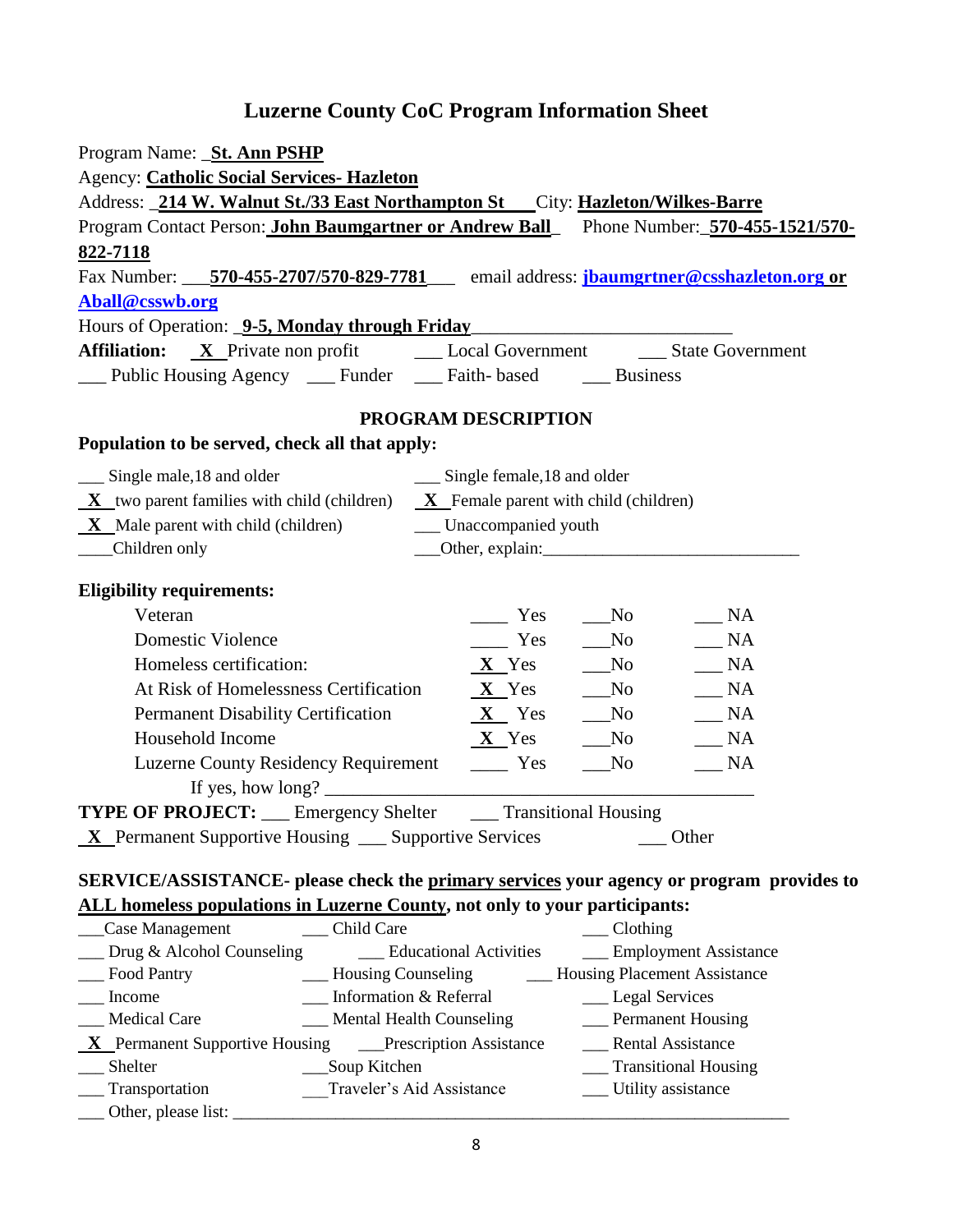| Program Name: _Divine Providence Shelter                                                                                    |                                          |                                                                                                                                                                                                                                |  |
|-----------------------------------------------------------------------------------------------------------------------------|------------------------------------------|--------------------------------------------------------------------------------------------------------------------------------------------------------------------------------------------------------------------------------|--|
| <b>Agency: Catholic Social Services- Hazleton</b>                                                                           |                                          |                                                                                                                                                                                                                                |  |
| Address: 214 W. Walnut St. City: Hazleton                                                                                   |                                          |                                                                                                                                                                                                                                |  |
| Program Contact Person: <b>Amanda Deisroth</b> Phone Number: 570-455-1521                                                   |                                          |                                                                                                                                                                                                                                |  |
| Fax Number: 570-459-2528 email address: adeisroth@csshazleton.org                                                           |                                          |                                                                                                                                                                                                                                |  |
| Hours of Operation: <i>Daily</i> , 7 p.m. to 8 a.m.                                                                         |                                          |                                                                                                                                                                                                                                |  |
|                                                                                                                             |                                          |                                                                                                                                                                                                                                |  |
| __ Public Housing Agency ___ Funder ___ Faith- based ____ Business                                                          |                                          |                                                                                                                                                                                                                                |  |
|                                                                                                                             | PROGRAM DESCRIPTION                      |                                                                                                                                                                                                                                |  |
| Population to be served, check all that apply:                                                                              |                                          |                                                                                                                                                                                                                                |  |
| $\bf{X}$ Single male, 18 and older                                                                                          | $\mathbf{X}$ Single female, 18 and older |                                                                                                                                                                                                                                |  |
| __ Two parent family with child (children)                                                                                  | __ Female parent with child (children)   |                                                                                                                                                                                                                                |  |
| __ Male parent with child (children)                                                                                        | __ Unaccompanied youth                   |                                                                                                                                                                                                                                |  |
| Children only                                                                                                               |                                          | Other, explain: Contact Delayer and Delayer and Delayer and Delayer and Delayer and Delayer and Delayer and Delayer and Delayer and Delayer and Delayer and Delayer and Delayer and Delayer and Delayer and Delayer and Delaye |  |
|                                                                                                                             |                                          |                                                                                                                                                                                                                                |  |
| <b>Eligibility requirements:</b>                                                                                            |                                          |                                                                                                                                                                                                                                |  |
| Veteran                                                                                                                     | $\mathbf{X}$ Yes                         | $\_\_$ NA<br>$\sqrt{N_0}$                                                                                                                                                                                                      |  |
| <b>Domestic Violence</b>                                                                                                    | $\mathbf{X}$ Yes                         | NA<br>N <sub>0</sub>                                                                                                                                                                                                           |  |
| Homeless certification:                                                                                                     | $X$ Yes                                  | $\sqrt{N}$<br>$\_\_$ NA                                                                                                                                                                                                        |  |
| At Risk of Homelessness Certification                                                                                       | $X - Yes$ No                             | $\_\_$ NA                                                                                                                                                                                                                      |  |
| <b>Permanent Disability Certification</b>                                                                                   | Yes                                      | $\_ NA$<br>N <sub>0</sub>                                                                                                                                                                                                      |  |
| Household Income                                                                                                            | Yes                                      | $\_\_$ NA<br>$\sqrt{N}$                                                                                                                                                                                                        |  |
| <b>Luzerne County Residency Requirement</b>                                                                                 | $X$ Yes                                  | $\_\_$ NA<br>$\sqrt{N}$                                                                                                                                                                                                        |  |
|                                                                                                                             |                                          |                                                                                                                                                                                                                                |  |
| <b>TYPE OF PROJECT: X</b> Emergency Shelter __ Transitional Housing                                                         |                                          |                                                                                                                                                                                                                                |  |
| <b>Permanent Supportive Housing __ Supportive Services</b>                                                                  |                                          | $\qquad$ Other                                                                                                                                                                                                                 |  |
|                                                                                                                             |                                          |                                                                                                                                                                                                                                |  |
| SERVICE/ASSISTANCE- please check the primary services your agency or program provides to                                    |                                          |                                                                                                                                                                                                                                |  |
| ALL homeless populations in Luzerne County, not only to your participants:                                                  |                                          |                                                                                                                                                                                                                                |  |
| $\mathbf{X}$ $\mathbf{C}$ ase Management<br>Child Care                                                                      |                                          | $\underline{\mathbf{X}}$ _ Clothing                                                                                                                                                                                            |  |
| $\Box$ Drug & Alcohol Counseling $\Box$ Educational Activities $\Box$ $\underline{\mathbf{X}}$ $\Box$ Employment Assistance |                                          |                                                                                                                                                                                                                                |  |
| $\mathbf{X}$ _ Food Pantry                                                                                                  |                                          | $\underline{\mathbf{X}}$ _ Housing Counseling $\underline{\mathbf{X}}$ _ Housing Placement Assistance                                                                                                                          |  |
| Income                                                                                                                      | $X \quad$ Information & Referral         | __ Legal Services                                                                                                                                                                                                              |  |
| _Medical Care                                                                                                               | __ Mental Health Counseling              | __ Permanent Housing                                                                                                                                                                                                           |  |
| <b>Example 1</b> Permanent Supportive Housing <b>CONFIDENT</b> Prescription Assistance                                      |                                          | __ Rental Assistance                                                                                                                                                                                                           |  |
| $\mathbf{X}$ _ Shelter<br>__Soup Kitchen                                                                                    |                                          | __ Transitional Housing                                                                                                                                                                                                        |  |
| __ Transportation                                                                                                           | Traveler's Aid Assistance                | ___ Utility assistance                                                                                                                                                                                                         |  |
| $\frac{1}{\sqrt{2}}$ _ Other, please list: _                                                                                |                                          |                                                                                                                                                                                                                                |  |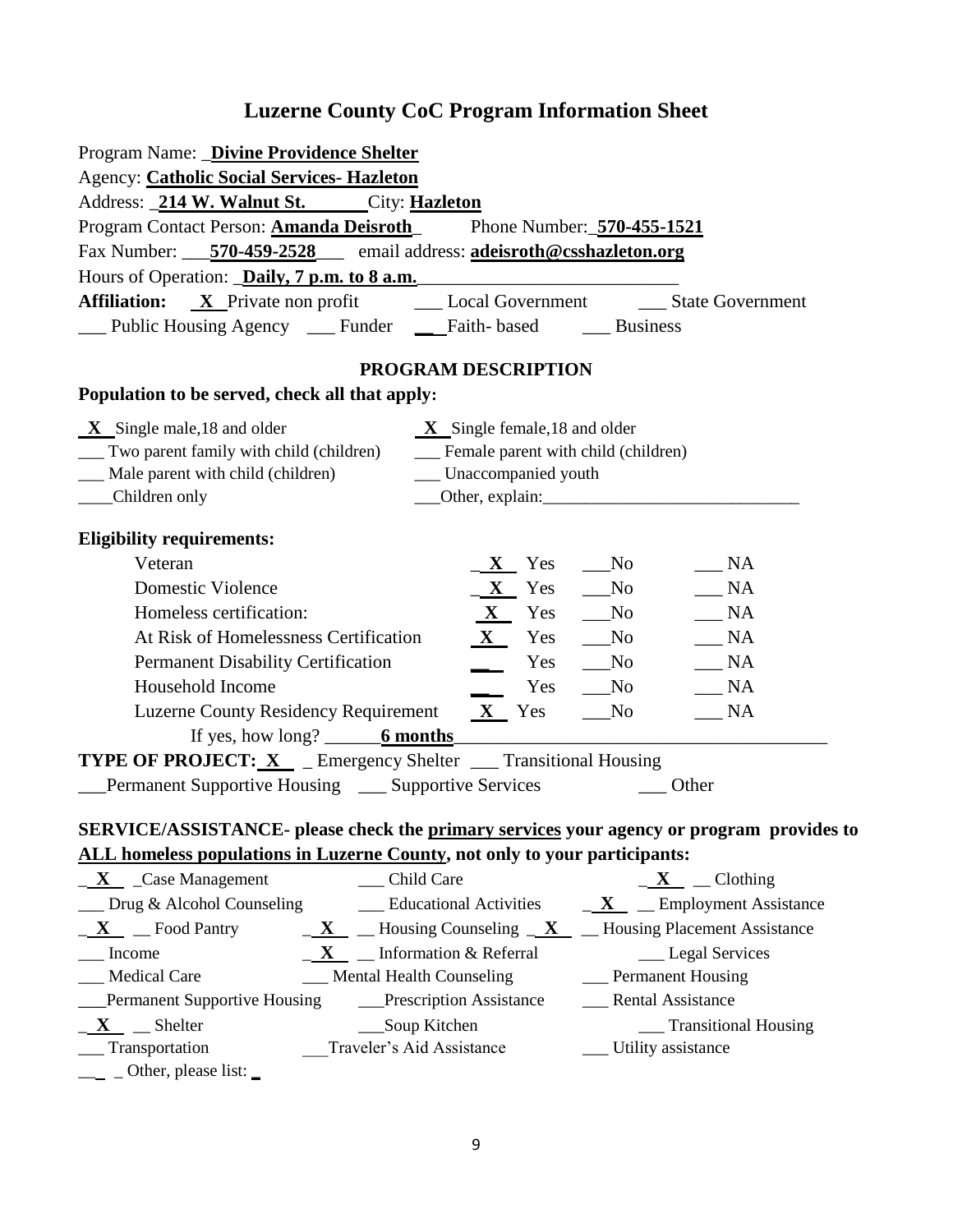| Program Name: Gabriel House                                                                                                                    |  |  |  |  |
|------------------------------------------------------------------------------------------------------------------------------------------------|--|--|--|--|
| <b>Agency: Catholic Social Services- Wyoming Valley</b>                                                                                        |  |  |  |  |
| Address: 13 William St. City: Pittston                                                                                                         |  |  |  |  |
| Program Contact Person: Eileen Rosentel Phone Number: 570-602-9796                                                                             |  |  |  |  |
| Fax Number: 570-602-8396 email address:erosentel@csswb.org                                                                                     |  |  |  |  |
| Hours of Operation: <b>9-5, Monday through Friday</b>                                                                                          |  |  |  |  |
| Affiliation: X Private non profit _________ Local Government _________ State Government                                                        |  |  |  |  |
| __ Public Housing Agency __ Funder __ Faith- based __ Business                                                                                 |  |  |  |  |
| PROGRAM DESCRIPTION                                                                                                                            |  |  |  |  |
| Population to be served, check all that apply:                                                                                                 |  |  |  |  |
| Single male, 18 and older<br>$\underline{\mathbf{X}}$ Single female, 18 and older                                                              |  |  |  |  |
| $\frac{1}{\sqrt{2}}$ Two parent family with child (children) $\frac{X}{X}$ Female parent with child (children)                                 |  |  |  |  |
| Male parent with child (children)<br>___ Unaccompanied youth                                                                                   |  |  |  |  |
| __Children only                                                                                                                                |  |  |  |  |
| <b>Eligibility requirements:</b>                                                                                                               |  |  |  |  |
| Veteran<br>$\frac{1}{1}$ Yes<br>$\_\_$ NA<br>$\sqrt{N}$                                                                                        |  |  |  |  |
| <b>Domestic Violence</b><br>$\frac{1}{1}$ Yes<br>N <sub>0</sub><br>$\_\_$ NA                                                                   |  |  |  |  |
| $X$ Yes No<br>Homeless certification:<br>$\_ NA$                                                                                               |  |  |  |  |
| At Risk of Homelessness Certification $X$ Yes ___No<br>$\overline{\phantom{A}}$ NA                                                             |  |  |  |  |
| $\begin{array}{cccc}\n\mathbf{Y} & \mathbf{S} \\ \mathbf{S} & \mathbf{S}\n\end{array}$<br>$\_ NA$<br><b>Permanent Disability Certification</b> |  |  |  |  |
| Household Income<br>Yes<br>$\sqrt{N}$<br>$\_\_$ NA                                                                                             |  |  |  |  |
| Luzerne County Residency Requirement ________ Yes<br>$\frac{1}{2}$ NA<br>$\sqrt{N_0}$                                                          |  |  |  |  |
|                                                                                                                                                |  |  |  |  |
| <b>TYPE OF PROJECT:</b> __ Emergency Shelter <b>X</b> Transitional Housing                                                                     |  |  |  |  |
| <b>_Permanent Supportive Housing ___ Supportive Services</b><br>$\qquad$ Other                                                                 |  |  |  |  |
|                                                                                                                                                |  |  |  |  |
| SERVICE/ASSISTANCE- please check the primary services your agency or program provides to                                                       |  |  |  |  |
| ALL homeless populations in Luzerne County, not only to your participants:                                                                     |  |  |  |  |
| Case Management<br>__ Child Care<br>Clothing<br>Drug & Alcohol Counseling<br>__ Educational Activities<br><b>Employment Assistance</b>         |  |  |  |  |
| <b>Housing Placement Assistance</b><br>Food Pantry<br>__ Housing Counseling                                                                    |  |  |  |  |
| Information & Referral<br>Income<br>__ Legal Services                                                                                          |  |  |  |  |
| <b>Medical Care</b><br>__ Permanent Housing<br><b>Mental Health Counseling</b>                                                                 |  |  |  |  |
| _Prescription Assistance<br>Rental Assistance<br><b>Permanent Supportive Housing</b>                                                           |  |  |  |  |
| Shelter<br>$X$ Transitional Housing<br>Soup Kitchen                                                                                            |  |  |  |  |
| Transportation<br>Traveler's Aid Assistance<br>Utility assistance                                                                              |  |  |  |  |
| Other, please list:                                                                                                                            |  |  |  |  |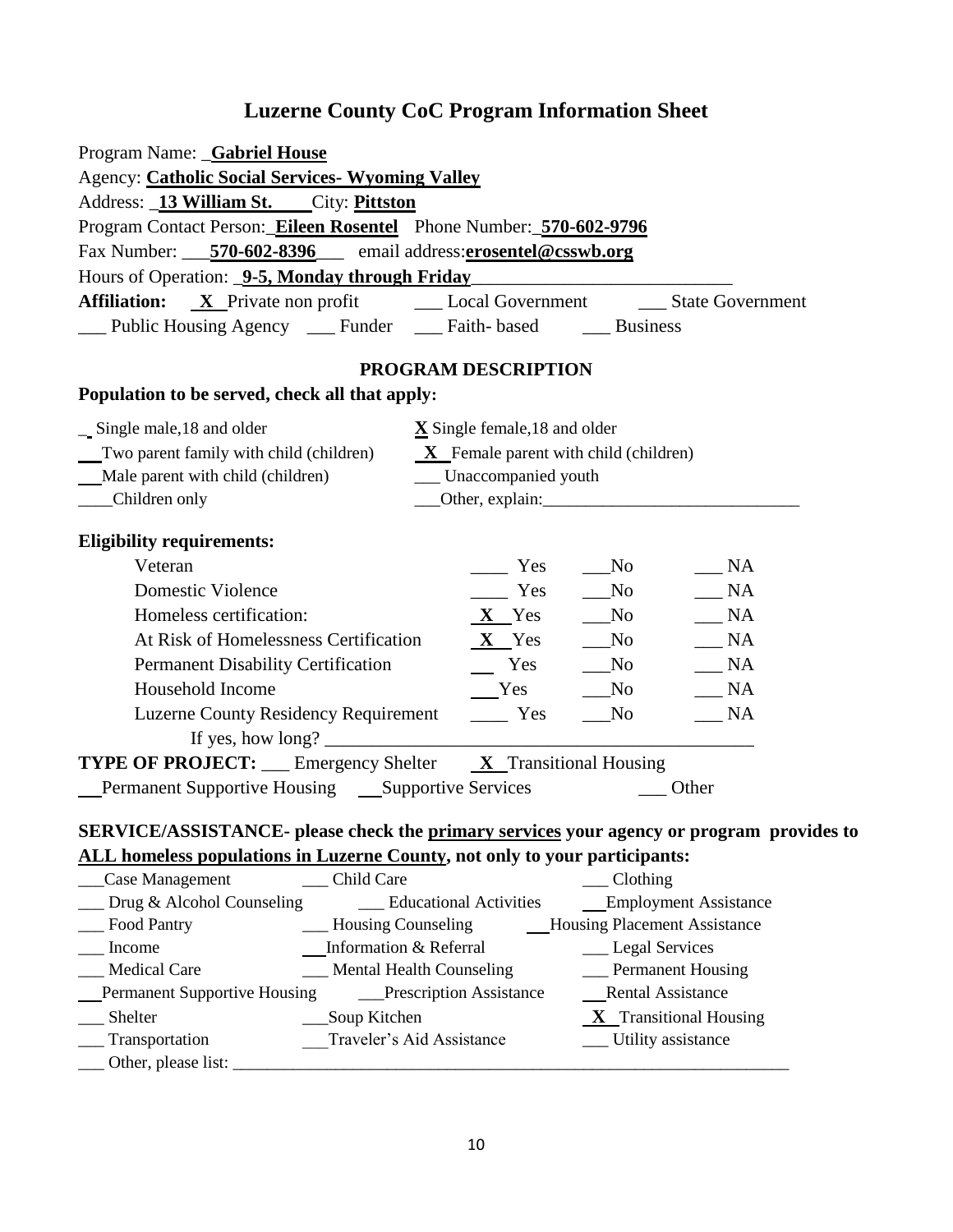| Program Name: Holy Family Housing                                                                                                                                      |                                             |
|------------------------------------------------------------------------------------------------------------------------------------------------------------------------|---------------------------------------------|
| <b>Agency: Catholic Social Services</b>                                                                                                                                |                                             |
| Address: 13 William St. City: Pittston                                                                                                                                 |                                             |
| Program Contact Person: Eileen Rosentel Phone Number: 570-602-9796                                                                                                     |                                             |
| Fax Number: 570-602-8396 email address: erosentel@csswb.org                                                                                                            |                                             |
| Hours of Operation: <b>9-5, Monday through Friday</b>                                                                                                                  |                                             |
|                                                                                                                                                                        |                                             |
| __ Public Housing Agency __ Funder __ Faith- based ___ Business                                                                                                        |                                             |
| PROGRAM DESCRIPTION                                                                                                                                                    |                                             |
| Population to be served, check all that apply:                                                                                                                         |                                             |
| __ Single male, 18 and older<br>______ Single female, 18 and older                                                                                                     |                                             |
| $X$ two parent families with child (children) $X$ Female parent with child (children)                                                                                  |                                             |
| $\bf{X}$ Male parent with child (children)<br>__ Unaccompanied youth                                                                                                   |                                             |
| __Children only                                                                                                                                                        | Other, explain:                             |
| <b>Eligibility requirements:</b>                                                                                                                                       |                                             |
| $\equiv$ Yes<br>Veteran                                                                                                                                                | N <sub>0</sub><br>$\_ NA$                   |
| <b>Domestic Violence</b><br>Yes                                                                                                                                        | NA<br>$\sqrt{N}$                            |
| Homeless certification:<br>$X$ Yes                                                                                                                                     | $\_ NA$<br>$\sqrt{N_0}$                     |
| At Risk of Homelessness Certification<br>Yes                                                                                                                           | N <sub>0</sub><br>$\_ NA$                   |
| Yes<br><b>Permanent Disability Certification</b>                                                                                                                       | $\_ NA$<br>$\sqrt{N}$                       |
| Household Income<br>Yes                                                                                                                                                | $\mathbf{N}\mathbf{o}$<br>$\blacksquare$ NA |
| Luzerne County Residency Requirement $X$ Yes                                                                                                                           | $\_ NA$<br>N <sub>0</sub>                   |
|                                                                                                                                                                        |                                             |
| <b>TYPE OF PROJECT:</b> __ Emergency Shelter ____ Transitional Housing                                                                                                 |                                             |
| Permanent Supportive Housing _____ Supportive Services _________ <b>X___Rapid ReHousing</b>                                                                            |                                             |
| Other                                                                                                                                                                  |                                             |
|                                                                                                                                                                        |                                             |
| SERVICE/ASSISTANCE- please check the primary services your agency or program provides to<br>ALL homeless populations in Luzerne County, not only to your participants: |                                             |
| __ Child Care<br>$X$ Case Management                                                                                                                                   | $\_\_$ Clothing                             |
| __ Educational Activities<br>Drug & Alcohol Counseling                                                                                                                 | __ Employment Assistance                    |
| Food Pantry<br>$\underline{\mathbf{X}}$ Housing Counseling ___ Housing Placement Assistance                                                                            |                                             |
| $X$ Information & Referral<br>Income                                                                                                                                   | __ Legal Services                           |
| __ Mental Health Counseling<br><b>Medical Care</b>                                                                                                                     | $X$ Permanent Housing                       |
| Prescription Assistance<br><b>Permanent Supportive Housing</b>                                                                                                         | $X$ Rental Assistance                       |
| __Soup Kitchen<br>Shelter                                                                                                                                              | <b>Transitional Housing</b>                 |
| _Transportation<br>Traveler's Aid Assistance                                                                                                                           | ___ Utility assistance                      |
|                                                                                                                                                                        |                                             |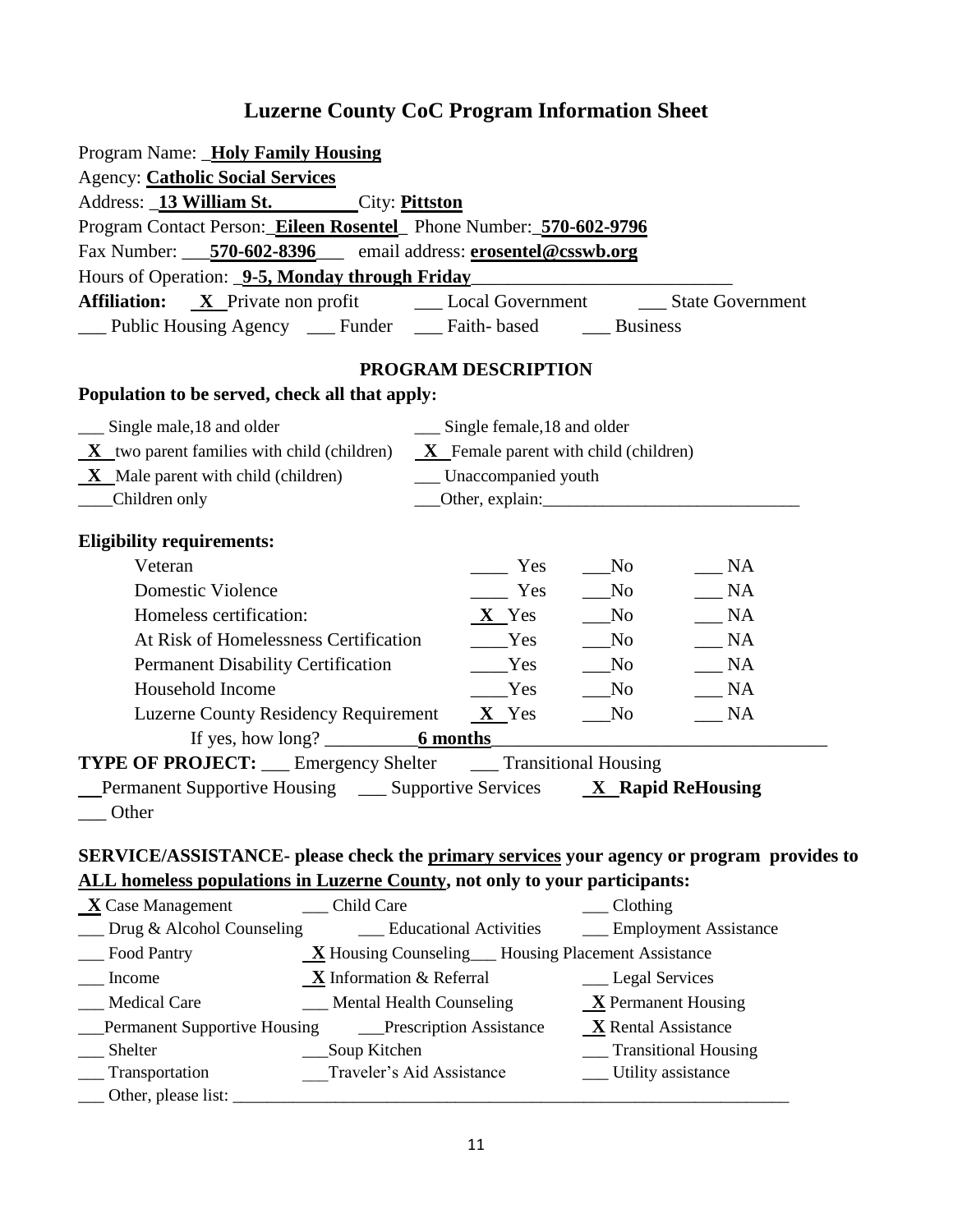| Program Name: RRH-1                                                                        |                                                          |           |
|--------------------------------------------------------------------------------------------|----------------------------------------------------------|-----------|
| <b>Agency: Catholic Social Services</b>                                                    |                                                          |           |
| Address: 33 E Northampton St. City: WB                                                     |                                                          |           |
| Program Contact Person: <b>Andrew Ball</b> Phone Number: 570-822-7118                      |                                                          |           |
| Fax Number: 570-829-7781 email address: aball@csswb.org                                    |                                                          |           |
| Hours of Operation: <b>9-5, Monday through Friday</b>                                      |                                                          |           |
|                                                                                            |                                                          |           |
| __ Public Housing Agency __ Funder __ Faith- based ___ Business                            |                                                          |           |
|                                                                                            | PROGRAM DESCRIPTION                                      |           |
| Population to be served, check all that apply:                                             |                                                          |           |
| $\bf{X}$ Single male, 18 and older                                                         | $\mathbf{X}$ Single female, 18 and older                 |           |
| Two parent family with child (children)                                                    | __Female parent with child (children)                    |           |
| Male parent with child (children)                                                          | __ Unaccompanied youth                                   |           |
| __Children only                                                                            | Other, explain:                                          |           |
|                                                                                            |                                                          |           |
| <b>Eligibility requirements:</b>                                                           |                                                          |           |
| Veteran                                                                                    | Yes<br>$\sqrt{N}$                                        | NA        |
| <b>Domestic Violence</b>                                                                   | $\equiv$ Yes<br>$\sqrt{N}$                               | $\_\_$ NA |
| Homeless certification:                                                                    | $X$ Yes<br>$\sqrt{\ }$                                   | $\_\_$ NA |
| At Risk of Homelessness Certification                                                      | $\sqrt{\text{No}}$<br>Yes                                | $\_ NA$   |
| <b>Permanent Disability Certification</b>                                                  | Yes<br>$\sqrt{N}$                                        | NA        |
| Household Income                                                                           | Yes<br>No_                                               | $\_ NA$   |
| Luzerne County Residency Requirement $X$ Yes                                               | No                                                       | $\_ NA$   |
|                                                                                            |                                                          |           |
| <b>TYPE OF PROJECT:</b> __ Emergency Shelter ___ Transitional Housing                      |                                                          |           |
| Permanent Supportive Housing _____ Supportive Services ________ <b>X___Rapid ReHousing</b> |                                                          |           |
| Other                                                                                      |                                                          |           |
|                                                                                            |                                                          |           |
| SERVICE/ASSISTANCE- please check the primary services your agency or program provides to   |                                                          |           |
| ALL homeless populations in Luzerne County, not only to your participants:                 |                                                          |           |
| $X$ Case Management<br>__ Child Care                                                       | $\_\_$ Clothing                                          |           |
| __ Drug & Alcohol Counseling ____ Educational Activities                                   | __ Employment Assistance                                 |           |
| Food Pantry                                                                                | <b>X</b> Housing Counseling Housing Placement Assistance |           |
| $X$ Information & Referral<br>Income                                                       | __ Legal Services                                        |           |
| _Medical Care<br>__ Mental Health Counseling                                               | $\underline{\mathbf{X}}$ Permanent Housing               |           |
| <b>Permanent Supportive Housing</b>                                                        | $X$ Rental Assistance<br>Prescription Assistance         |           |
| Shelter<br>__Soup Kitchen                                                                  | <b>Transitional Housing</b>                              |           |
| Transportation                                                                             | Traveler's Aid Assistance<br>__ Utility assistance       |           |
|                                                                                            |                                                          |           |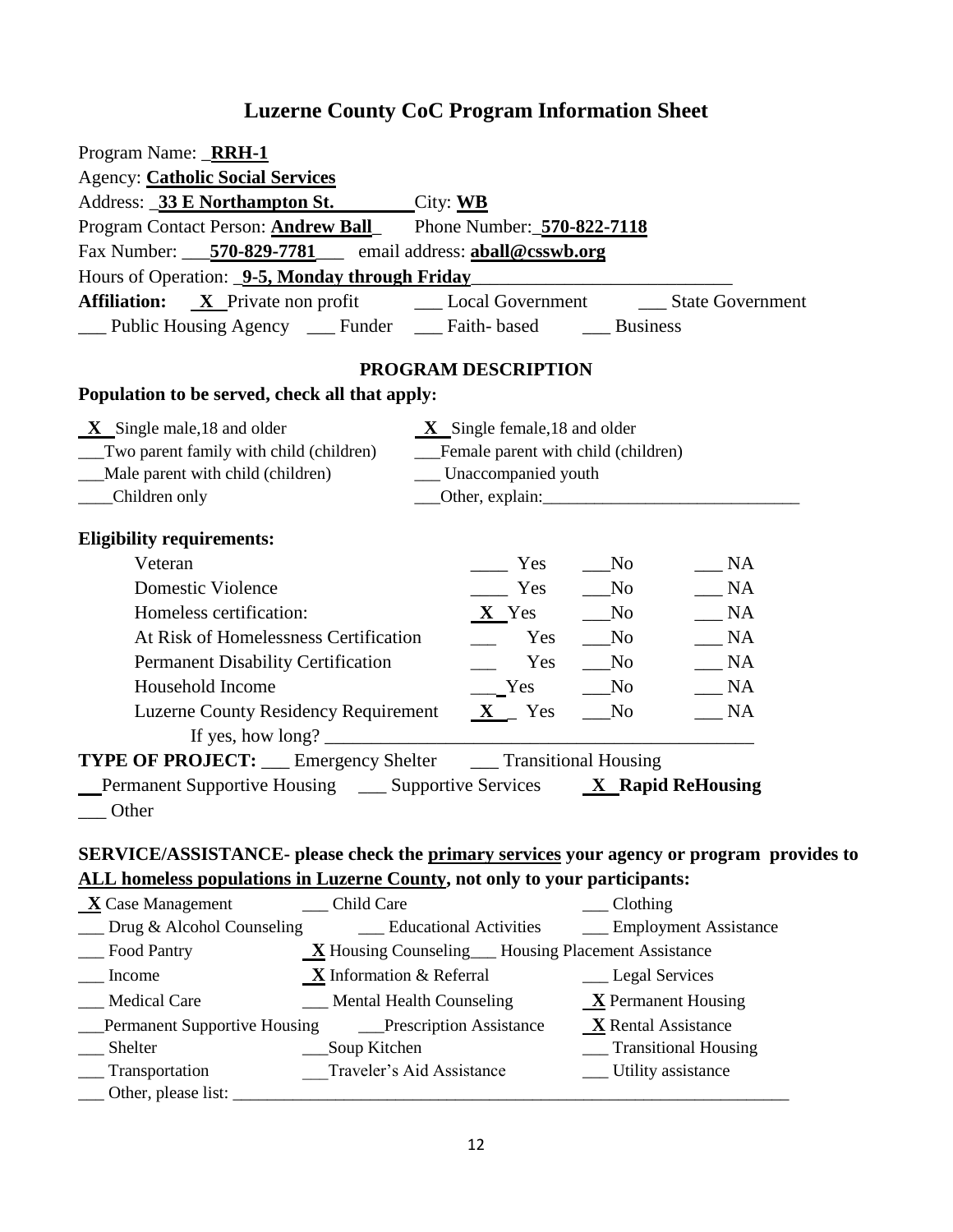| Program Name: _Mother Teresa's Haven                                                     |                                        |                                     |                 |                              |  |
|------------------------------------------------------------------------------------------|----------------------------------------|-------------------------------------|-----------------|------------------------------|--|
| Agency: Catholic Social Services- Wyoming Valley                                         |                                        |                                     |                 |                              |  |
| Address: 39 East Jackson Street City: Wilkes-Barre                                       |                                        |                                     |                 |                              |  |
| Program Contact Person: Harry Lyons Phone Number: 570-825-9948                           |                                        |                                     |                 |                              |  |
| Fax Number: 570-829-7781 email address: mothertereahaven@csswb.org                       |                                        |                                     |                 |                              |  |
| Hours of Operation: <b>8:30 to 4:30, Monday through Friday</b>                           |                                        |                                     |                 |                              |  |
|                                                                                          |                                        |                                     |                 |                              |  |
| __ Public Housing Agency __ Funder __ Faith- based ___ Business                          |                                        |                                     |                 |                              |  |
|                                                                                          |                                        | PROGRAM DESCRIPTION                 |                 |                              |  |
| Population to be served, check all that apply:                                           |                                        |                                     |                 |                              |  |
| $X$ Single male, 18 and older                                                            |                                        | Single female, 18 and older         |                 |                              |  |
| Two parent family with child (children)                                                  |                                        | Female parent with child (children) |                 |                              |  |
| Male parent with child (children)                                                        |                                        | __ Unaccompanied youth              |                 |                              |  |
| __Children only                                                                          |                                        |                                     |                 |                              |  |
| <b>Eligibility requirements:</b>                                                         |                                        |                                     |                 |                              |  |
| Veteran                                                                                  |                                        | Yes                                 | N <sub>0</sub>  | $\_ NA$                      |  |
| <b>Domestic Violence</b>                                                                 |                                        | $\frac{1}{1}$ Yes                   | $\sqrt{N}$      | $\_\_$ NA                    |  |
| Homeless certification:                                                                  |                                        | $X$ Yes No                          |                 | $\_\_$ NA                    |  |
|                                                                                          |                                        |                                     |                 | $\_ NA$                      |  |
| <b>Permanent Disability Certification</b>                                                |                                        | Yes                                 | $\sqrt{N}$      | $\_\_$ NA                    |  |
| Household Income                                                                         |                                        | Yes                                 | $\sqrt{N}$      | $\_ NA$                      |  |
| Luzerne County Residency Requirement $X$ Yes                                             |                                        |                                     | $\sqrt{N_0}$    | $\_\_$ NA                    |  |
|                                                                                          | If yes, how $\log$ ? $\qquad 6$ months |                                     |                 |                              |  |
| <b>TYPE OF PROJECT:</b> X Emergency Shelter __Transitional Housing                       |                                        |                                     |                 |                              |  |
| <b>Example 1</b> Permanent Supportive Housing <b>Supportive Services</b>                 |                                        |                                     |                 | $\qquad$ Other               |  |
| SERVICE/ASSISTANCE- please check the primary services your agency or program provides to |                                        |                                     |                 |                              |  |
| ALL homeless populations in Luzerne County, not only to your participants:               |                                        |                                     |                 |                              |  |
| Case Management                                                                          | __ Child Care                          |                                     | $\Box$ Clothing |                              |  |
| $\Box$ Drug & Alcohol Counseling                                                         | __ Educational Activities              |                                     |                 | <b>Employment Assistance</b> |  |
| - Housing Counseling<br><b>__Housing Placement Assistance</b><br>Food Pantry             |                                        |                                     |                 |                              |  |
| Information & Referral<br>Income<br>__ Legal Services                                    |                                        |                                     |                 |                              |  |
| Medical Care<br>_ Mental Health Counseling<br>__ Permanent Housing                       |                                        |                                     |                 |                              |  |
| Rental Assistance<br><b>Permanent Supportive Housing Prescription Assistance</b>         |                                        |                                     |                 |                              |  |
| <b>X</b> Shelter                                                                         | Soup Kitchen                           |                                     |                 | <b>Transitional Housing</b>  |  |

- \_\_\_ Transportation \_\_\_Traveler's Aid Assistance \_\_\_ Utility assistance
- \_\_\_ Other, please list: \_\_\_\_\_\_\_\_\_\_\_\_\_\_\_\_\_\_\_\_\_\_\_\_\_\_\_\_\_\_\_\_\_\_\_\_\_\_\_\_\_\_\_\_\_\_\_\_\_\_\_\_\_\_\_\_\_\_\_\_\_\_\_\_\_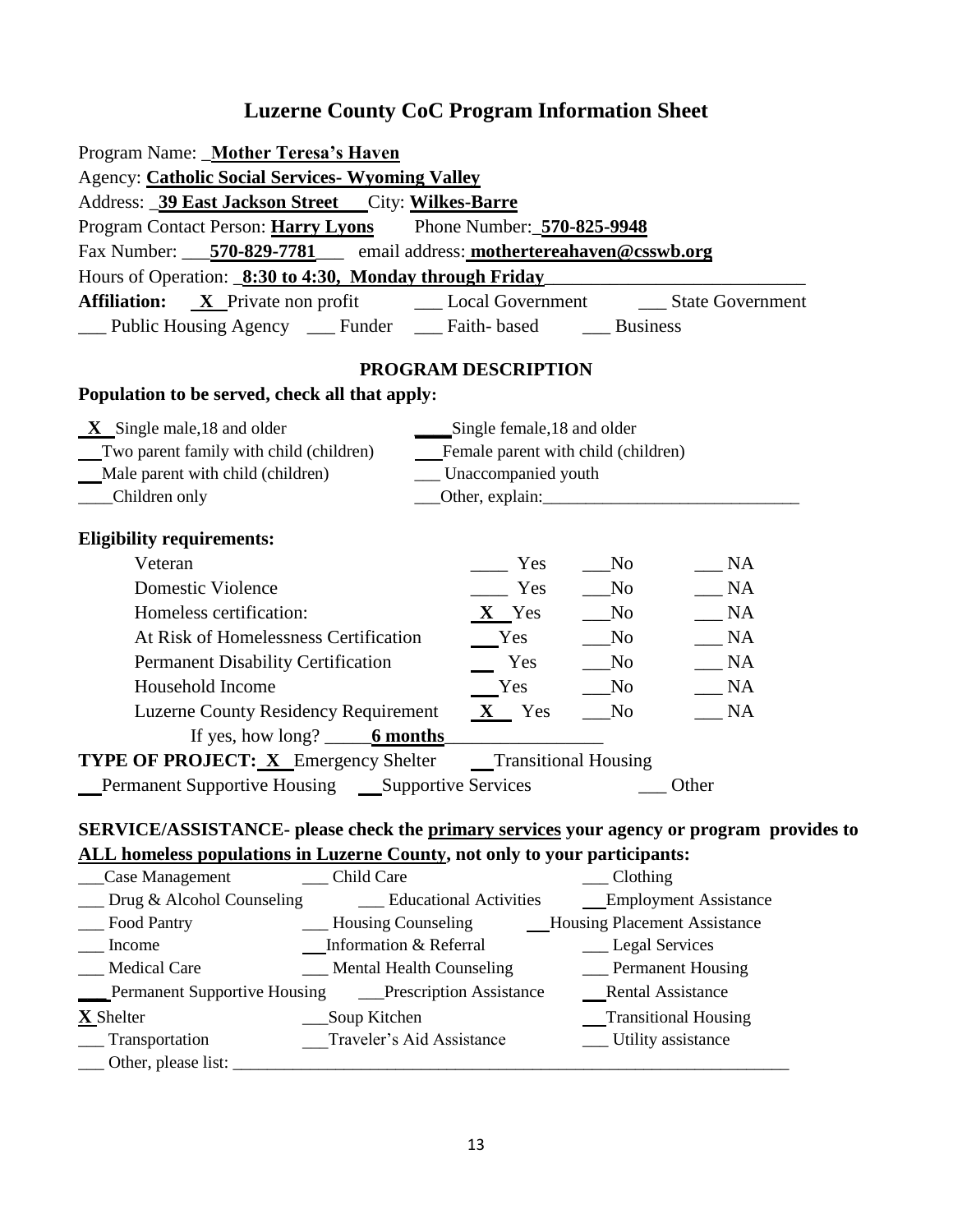| SERVICE/ASSISTANCE- please check the primary services your agency or program provides to |
|------------------------------------------------------------------------------------------|
|                                                                                          |
|                                                                                          |

| Case Management                | Child Care                      | Clothing                            |
|--------------------------------|---------------------------------|-------------------------------------|
| Drug & Alcohol Counseling      | <b>Educational Activities</b>   | <b>Employment Assistance</b>        |
| Food Pantry                    | <b>Housing Counseling</b>       | <b>Housing Placement Assistance</b> |
| Income                         | Information & Referral          | __ Legal Services                   |
| <b>Medical Care</b>            | <b>Mental Health Counseling</b> | <b>Permanent Housing</b>            |
| X Permanent Supportive Housing | <b>Prescription Assistance</b>  | <b>Rental Assistance</b>            |
| Shelter                        | Soup Kitchen                    | __Transitional Housing              |
| __ Transportation              | Traveler's Aid Assistance       | Utility assistance                  |
| Other, please list:            |                                 |                                     |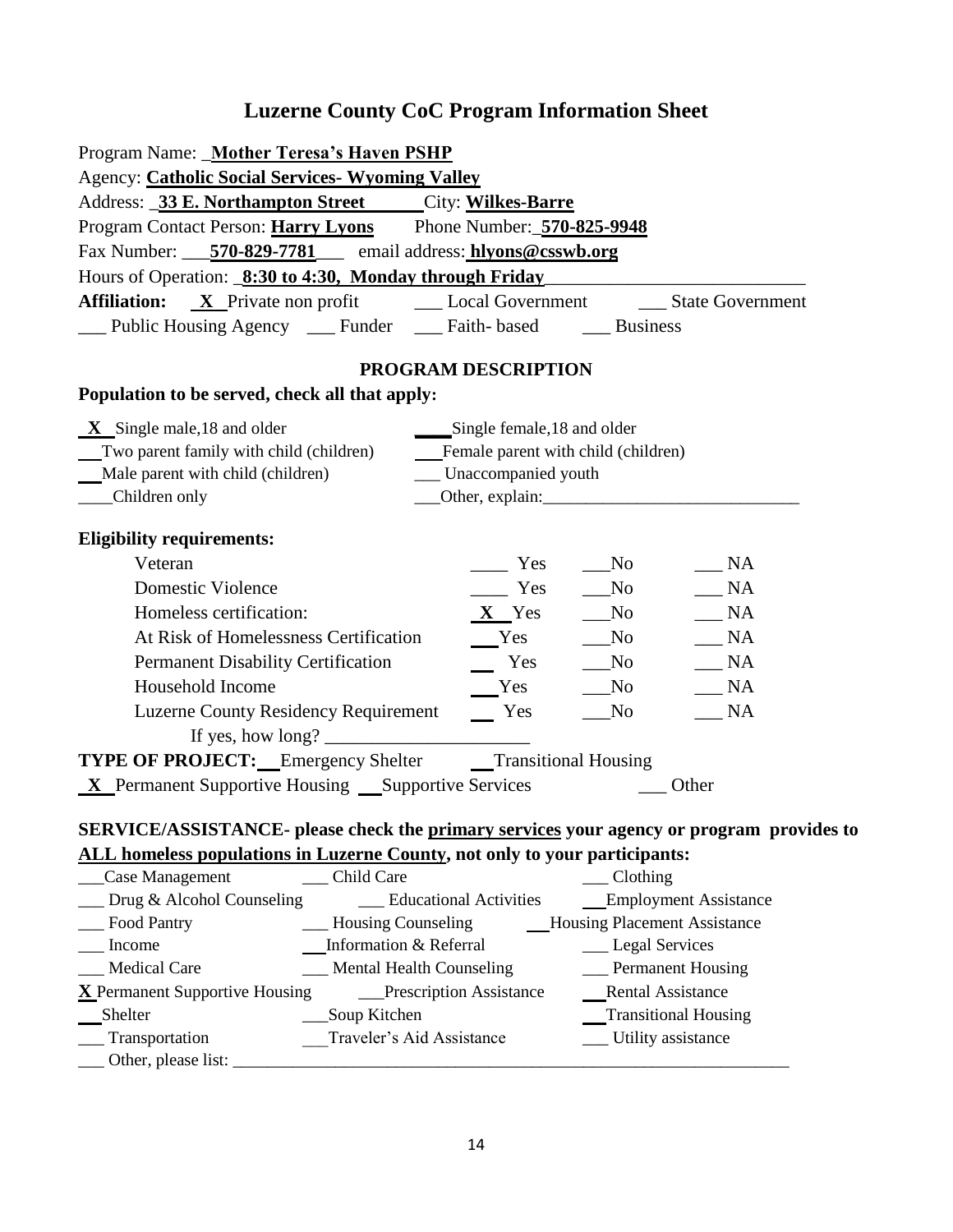| Program Name: _St. Hedwig's Veterans Village                                                                                                                                                                                                                                                                      |  |  |  |  |  |
|-------------------------------------------------------------------------------------------------------------------------------------------------------------------------------------------------------------------------------------------------------------------------------------------------------------------|--|--|--|--|--|
| <b>Agency: Catholic Social Services- Wyoming Valley</b>                                                                                                                                                                                                                                                           |  |  |  |  |  |
| Address: _207 Zerby Ave. __City: Edwardsville                                                                                                                                                                                                                                                                     |  |  |  |  |  |
| Program Contact Person: Luke Malonis Phone Number: 570-714-8862                                                                                                                                                                                                                                                   |  |  |  |  |  |
| Fax Number: 570-714-8862 email address: hlyons@csswb.org                                                                                                                                                                                                                                                          |  |  |  |  |  |
| Hours of Operation: <b>9-5, Monday through Friday</b>                                                                                                                                                                                                                                                             |  |  |  |  |  |
|                                                                                                                                                                                                                                                                                                                   |  |  |  |  |  |
| __ Public Housing Agency __ Funder __ Faith- based __ Business                                                                                                                                                                                                                                                    |  |  |  |  |  |
| PROGRAM DESCRIPTION                                                                                                                                                                                                                                                                                               |  |  |  |  |  |
| Population to be served, check all that apply:                                                                                                                                                                                                                                                                    |  |  |  |  |  |
| $\mathbf{X}$ Single male, 18 and older<br>$X$ Single female, 18 and older                                                                                                                                                                                                                                         |  |  |  |  |  |
| $\underline{\mathbf{X}}$ two parent families with child (children)<br>$X$ Female parent with child (children)                                                                                                                                                                                                     |  |  |  |  |  |
| X Male parent with child (children)<br>__ Unaccompanied youth                                                                                                                                                                                                                                                     |  |  |  |  |  |
| __Children only                                                                                                                                                                                                                                                                                                   |  |  |  |  |  |
| <b>Eligibility requirements:</b>                                                                                                                                                                                                                                                                                  |  |  |  |  |  |
| $\underline{\mathbf{X}}$ Yes $\underline{\hspace{1cm}}$ No $\underline{\hspace{1cm}}$ NA<br>Veteran                                                                                                                                                                                                               |  |  |  |  |  |
| $\frac{1}{\sqrt{1-\frac{1}{2}}}$ Yes $\frac{1}{\sqrt{1-\frac{1}{2}}}$ No<br><b>Domestic Violence</b><br>$\_\_$ NA                                                                                                                                                                                                 |  |  |  |  |  |
| Homeless certification:<br>$X$ Yes No $NA$                                                                                                                                                                                                                                                                        |  |  |  |  |  |
| $Y$ es $N$ o $N$ A<br>At Risk of Homelessness Certification                                                                                                                                                                                                                                                       |  |  |  |  |  |
| <b>Permanent Disability Certification</b>                                                                                                                                                                                                                                                                         |  |  |  |  |  |
| $\begin{tabular}{llll} \bf \textit{Yes} & \bf \textit{No} & \bf \textit{NA} \\ \bf \textit{Yes} & \bf \textit{No} & \bf \textit{NA} \\ \end{tabular}$<br>Household Income                                                                                                                                         |  |  |  |  |  |
| $\equiv$ Yes<br>$R_{\text{max}}$<br>N <sub>0</sub><br><b>Luzerne County Residency Requirement</b>                                                                                                                                                                                                                 |  |  |  |  |  |
| If yes, how long? $\frac{1}{2}$ $\frac{1}{2}$ $\frac{1}{2}$ $\frac{1}{2}$ $\frac{1}{2}$ $\frac{1}{2}$ $\frac{1}{2}$ $\frac{1}{2}$ $\frac{1}{2}$ $\frac{1}{2}$ $\frac{1}{2}$ $\frac{1}{2}$ $\frac{1}{2}$ $\frac{1}{2}$ $\frac{1}{2}$ $\frac{1}{2}$ $\frac{1}{2}$ $\frac{1}{2}$ $\frac{1}{2}$ $\frac{1}{2}$ $\frac$ |  |  |  |  |  |
| <b>TYPE OF PROJECT:</b> Emergency Shelter <b>CENTE INCIDENT</b> Transitional Housing                                                                                                                                                                                                                              |  |  |  |  |  |
| <b>X</b> Permanent Supportive Housing Supportive Services<br>Other                                                                                                                                                                                                                                                |  |  |  |  |  |
| SERVICE/ASSISTANCE- please check the primary services your agency or program provides to                                                                                                                                                                                                                          |  |  |  |  |  |
| ALL homeless populations in Luzerne County, not only to your participants:                                                                                                                                                                                                                                        |  |  |  |  |  |
| Case Management<br>__ Child Care<br>Clothing                                                                                                                                                                                                                                                                      |  |  |  |  |  |
| Drug & Alcohol Counseling<br><b>Employment Assistance</b><br><b>Educational Activities</b>                                                                                                                                                                                                                        |  |  |  |  |  |
| <b>Housing Placement Assistance</b><br>Food Pantry<br>__ Housing Counseling                                                                                                                                                                                                                                       |  |  |  |  |  |
| Information & Referral<br>Income<br>__ Legal Services                                                                                                                                                                                                                                                             |  |  |  |  |  |
| Medical Care<br><b>Mental Health Counseling</b><br><b>Permanent Housing</b>                                                                                                                                                                                                                                       |  |  |  |  |  |
| X Permanent Supportive Housing<br>Rental Assistance<br>__Prescription Assistance                                                                                                                                                                                                                                  |  |  |  |  |  |
| <b>Transitional Housing</b><br>Shelter<br>Soup Kitchen                                                                                                                                                                                                                                                            |  |  |  |  |  |

- \_\_\_ Transportation \_\_\_Traveler's Aid Assistance \_\_\_ Utility assistance
- \_\_\_ Other, please list: \_\_\_\_\_\_\_\_\_\_\_\_\_\_\_\_\_\_\_\_\_\_\_\_\_\_\_\_\_\_\_\_\_\_\_\_\_\_\_\_\_\_\_\_\_\_\_\_\_\_\_\_\_\_\_\_\_\_\_\_\_\_\_\_\_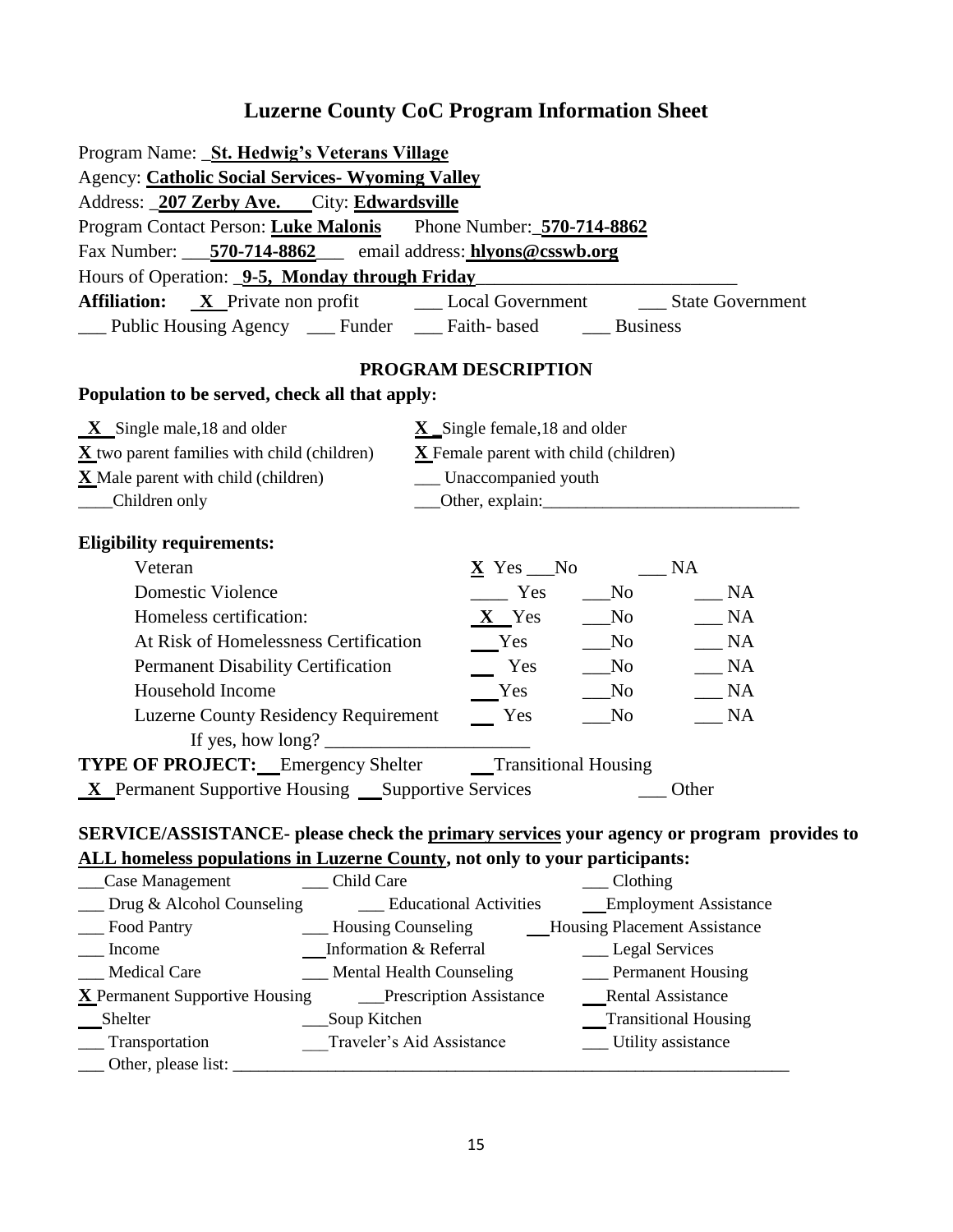| Program Name: Veterans Permanent Supportive Housing Program (VA PSHP)                                                               |                                                                                                   |                                                                                                              |  |  |  |
|-------------------------------------------------------------------------------------------------------------------------------------|---------------------------------------------------------------------------------------------------|--------------------------------------------------------------------------------------------------------------|--|--|--|
| <b>Agency: Catholic Social Services- Wyoming Valley</b>                                                                             |                                                                                                   |                                                                                                              |  |  |  |
| Address: _207 Zerby Ave ___City: Kingston                                                                                           |                                                                                                   |                                                                                                              |  |  |  |
| Program Contact Person: Luke Malonis Phone Number: 570-906-0764                                                                     |                                                                                                   |                                                                                                              |  |  |  |
|                                                                                                                                     |                                                                                                   |                                                                                                              |  |  |  |
| Hours of Operation: <u>9-5, Monday through Friday</u>                                                                               |                                                                                                   |                                                                                                              |  |  |  |
|                                                                                                                                     | <b>Affiliation:</b> X Private non profit __________ Local Government ___________ State Government |                                                                                                              |  |  |  |
| __ Public Housing Agency __ Funder __ Faith- based __ Business                                                                      |                                                                                                   |                                                                                                              |  |  |  |
|                                                                                                                                     | PROGRAM DESCRIPTION                                                                               |                                                                                                              |  |  |  |
| Population to be served, check all that apply:                                                                                      |                                                                                                   |                                                                                                              |  |  |  |
| $\bf{X}$ Single male, 18 and older                                                                                                  | $X$ Single female, 18 and older                                                                   |                                                                                                              |  |  |  |
| $\underline{\mathbf{X}}$ two parent families with child (children) $\underline{\mathbf{X}}$ Female parent with child (children)     |                                                                                                   |                                                                                                              |  |  |  |
| $\underline{\mathbf{X}}$ Male parent with child (children)                                                                          | __ Unaccompanied youth                                                                            |                                                                                                              |  |  |  |
| __Children only                                                                                                                     |                                                                                                   | Other, explain:                                                                                              |  |  |  |
| <b>Eligibility requirements:</b>                                                                                                    |                                                                                                   |                                                                                                              |  |  |  |
| Veteran                                                                                                                             | $\underline{\mathbf{X}}$ Yes $\underline{\hspace{1cm}}$ No $\underline{\hspace{1cm}}$ NA          |                                                                                                              |  |  |  |
| <b>Domestic Violence</b>                                                                                                            |                                                                                                   | $\frac{1}{\sqrt{1-\frac{1}{2}}}$ Yes $\frac{1}{\sqrt{1-\frac{1}{2}}}$ No $\frac{1}{\sqrt{1-\frac{1}{2}}}$ NA |  |  |  |
| Homeless certification:                                                                                                             |                                                                                                   | $X$ Yes ___No ____NA                                                                                         |  |  |  |
|                                                                                                                                     |                                                                                                   |                                                                                                              |  |  |  |
|                                                                                                                                     |                                                                                                   |                                                                                                              |  |  |  |
|                                                                                                                                     |                                                                                                   |                                                                                                              |  |  |  |
| Luzerne County Residency Requirement _______ Yes _______ No                                                                         |                                                                                                   | $\_$ NA                                                                                                      |  |  |  |
| If yes, how long? $\frac{1}{\sqrt{1-\frac{1}{2}}}\left\{\cos \frac{2\pi}{3} + \cos \frac{2\pi}{3} + \cos \frac{2\pi}{3}\right\}$    |                                                                                                   |                                                                                                              |  |  |  |
| <b>TYPE OF PROJECT:</b> Emergency Shelter <b>CENTE INCIDENT</b> Transitional Housing                                                |                                                                                                   |                                                                                                              |  |  |  |
| <b>X</b> Permanent Supportive Housing Supportive Services                                                                           |                                                                                                   | ___ Other                                                                                                    |  |  |  |
|                                                                                                                                     |                                                                                                   |                                                                                                              |  |  |  |
| SERVICE/ASSISTANCE- please check the primary services your agency or program provides to                                            |                                                                                                   |                                                                                                              |  |  |  |
| ALL homeless populations in Luzerne County, not only to your participants:                                                          |                                                                                                   |                                                                                                              |  |  |  |
| Case Management<br>Child Care                                                                                                       |                                                                                                   | $\_\_$ Clothing                                                                                              |  |  |  |
| Drug & Alcohol Counseling<br>__ Educational Activities<br><b>Employment Assistance</b>                                              |                                                                                                   |                                                                                                              |  |  |  |
| <b>Housing Placement Assistance</b><br>Food Pantry<br>- Housing Counseling<br>Information & Referral<br>__ Legal Services<br>Income |                                                                                                   |                                                                                                              |  |  |  |
| <b>Medical Care</b><br><b>Mental Health Counseling</b><br>Permanent Housing                                                         |                                                                                                   |                                                                                                              |  |  |  |
| <b>X</b> Permanent Supportive Housing                                                                                               | __Prescription Assistance                                                                         | __Rental Assistance                                                                                          |  |  |  |
| Shelter<br>Soup Kitchen                                                                                                             |                                                                                                   | <b>Transitional Housing</b>                                                                                  |  |  |  |
| Traveler's Aid Assistance<br><b>Utility</b> assistance<br>Transportation                                                            |                                                                                                   |                                                                                                              |  |  |  |
| Other, please list:                                                                                                                 |                                                                                                   |                                                                                                              |  |  |  |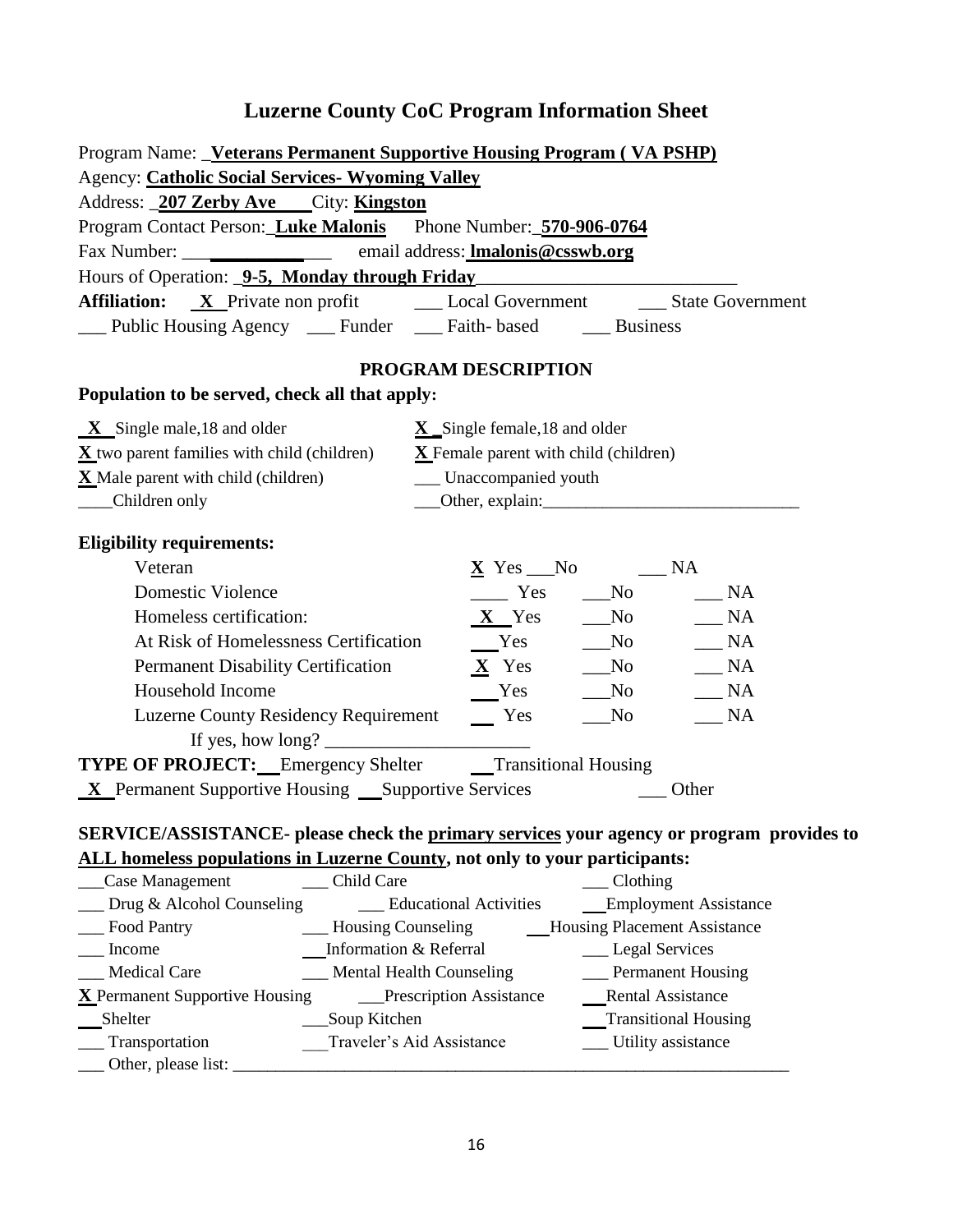| Program Name: _CYC Homeless Child Care                                                                                                                                                                                                                                                                            |                                        |                |                             |
|-------------------------------------------------------------------------------------------------------------------------------------------------------------------------------------------------------------------------------------------------------------------------------------------------------------------|----------------------------------------|----------------|-----------------------------|
| <b>Agency: Catholic Youth Center</b>                                                                                                                                                                                                                                                                              |                                        |                |                             |
| Address: 36 S. Washington St. City: Wilkes-Barre                                                                                                                                                                                                                                                                  |                                        |                |                             |
| Program Contact Person: Mark Soprano Phone Number: 570-823-6121                                                                                                                                                                                                                                                   |                                        |                |                             |
| Fax Number: 570-826-0175 email address: msoprano@wyomingvalleycyc.org                                                                                                                                                                                                                                             |                                        |                |                             |
| Hours of Operation: 24/7                                                                                                                                                                                                                                                                                          |                                        |                |                             |
| Affiliation: X Private non profit _________ Local Government __________ State Government                                                                                                                                                                                                                          |                                        |                |                             |
| __ Public Housing Agency __ Funder __ Faith- based __ Business                                                                                                                                                                                                                                                    |                                        |                |                             |
|                                                                                                                                                                                                                                                                                                                   | PROGRAM DESCRIPTION                    |                |                             |
| Population to be served, check all that apply:                                                                                                                                                                                                                                                                    |                                        |                |                             |
| Single male, 18 and older                                                                                                                                                                                                                                                                                         | ___Single female, 18 and older         |                |                             |
| Two parent family with child (children)                                                                                                                                                                                                                                                                           | ___Female parent with child (children) |                |                             |
| Male parent with child (children)                                                                                                                                                                                                                                                                                 | __ Unaccompanied youth                 |                |                             |
| $X$ Children only                                                                                                                                                                                                                                                                                                 |                                        |                |                             |
|                                                                                                                                                                                                                                                                                                                   |                                        |                |                             |
| <b>Eligibility requirements:</b>                                                                                                                                                                                                                                                                                  |                                        |                |                             |
| Veteran                                                                                                                                                                                                                                                                                                           | Yes                                    | $\rm No$       | NA                          |
| <b>Domestic Violence</b>                                                                                                                                                                                                                                                                                          | $\frac{1}{1}$ Yes                      | N <sub>0</sub> | $\frac{\ }{}$ NA            |
| Homeless certification:                                                                                                                                                                                                                                                                                           | $X$ Yes No                             |                | $\_\_$ NA                   |
| At Risk of Homelessness Certification<br>Permanent Disability Certification<br>Yes Mo                                                                                                                                                                                                                             |                                        |                | $\_ NA$                     |
|                                                                                                                                                                                                                                                                                                                   |                                        |                | $\overline{\phantom{A}}$ NA |
| Household Income                                                                                                                                                                                                                                                                                                  | $Yes$ No                               |                | $\_ NA$                     |
| Luzerne County Residency Requirement Tes                                                                                                                                                                                                                                                                          |                                        | $\sqrt{N_0}$   | $\_ NA$                     |
| If yes, how long? $\frac{1}{2}$ $\frac{1}{2}$ $\frac{1}{2}$ $\frac{1}{2}$ $\frac{1}{2}$ $\frac{1}{2}$ $\frac{1}{2}$ $\frac{1}{2}$ $\frac{1}{2}$ $\frac{1}{2}$ $\frac{1}{2}$ $\frac{1}{2}$ $\frac{1}{2}$ $\frac{1}{2}$ $\frac{1}{2}$ $\frac{1}{2}$ $\frac{1}{2}$ $\frac{1}{2}$ $\frac{1}{2}$ $\frac{1}{2}$ $\frac$ |                                        |                |                             |
| <b>TYPE OF PROJECT:</b> Emergency Shelter <b>CENTE INCIDENT</b> Transitional Housing                                                                                                                                                                                                                              |                                        |                |                             |
| <b>Example 1</b> Permanent Supportive Housing $\overline{X}$ Supportive Services $\overline{X}$ Other                                                                                                                                                                                                             |                                        |                |                             |
|                                                                                                                                                                                                                                                                                                                   |                                        |                |                             |
| SERVICE/ASSISTANCE- please check the primary services your agency or program provides to<br>ALL homeless populations in Luzerne County, not only to your participants:                                                                                                                                            |                                        |                |                             |
| $\frac{\mathbf{X}}{\mathbf{X}}$ Case Management $\frac{\mathbf{X}}{\mathbf{X}}$ Child Care                                                                                                                                                                                                                        | Clothing                               |                |                             |
| __ Drug & Alcohol Counseling ______ Educational Activities _____ Employment Assistance                                                                                                                                                                                                                            |                                        |                |                             |
| Eood Pantry Housing Counseling Housing Placement Assistance                                                                                                                                                                                                                                                       |                                        |                |                             |

| Food Pantry                         | _Housing Counseling            | Housing Placement Assistance |
|-------------------------------------|--------------------------------|------------------------------|
| Income                              | Information & Referral         | __ Legal Services            |
| <b>Medical Care</b>                 | Mental Health Counseling       | _Permanent Housing           |
| <b>Permanent Supportive Housing</b> | <b>Prescription Assistance</b> | <b>Rental Assistance</b>     |
| Shelter                             | Soup Kitchen                   | Transitional Housing         |
| Transportation                      | Traveler's Aid Assistance      | _Utility assistance          |
| Other, please list:                 |                                |                              |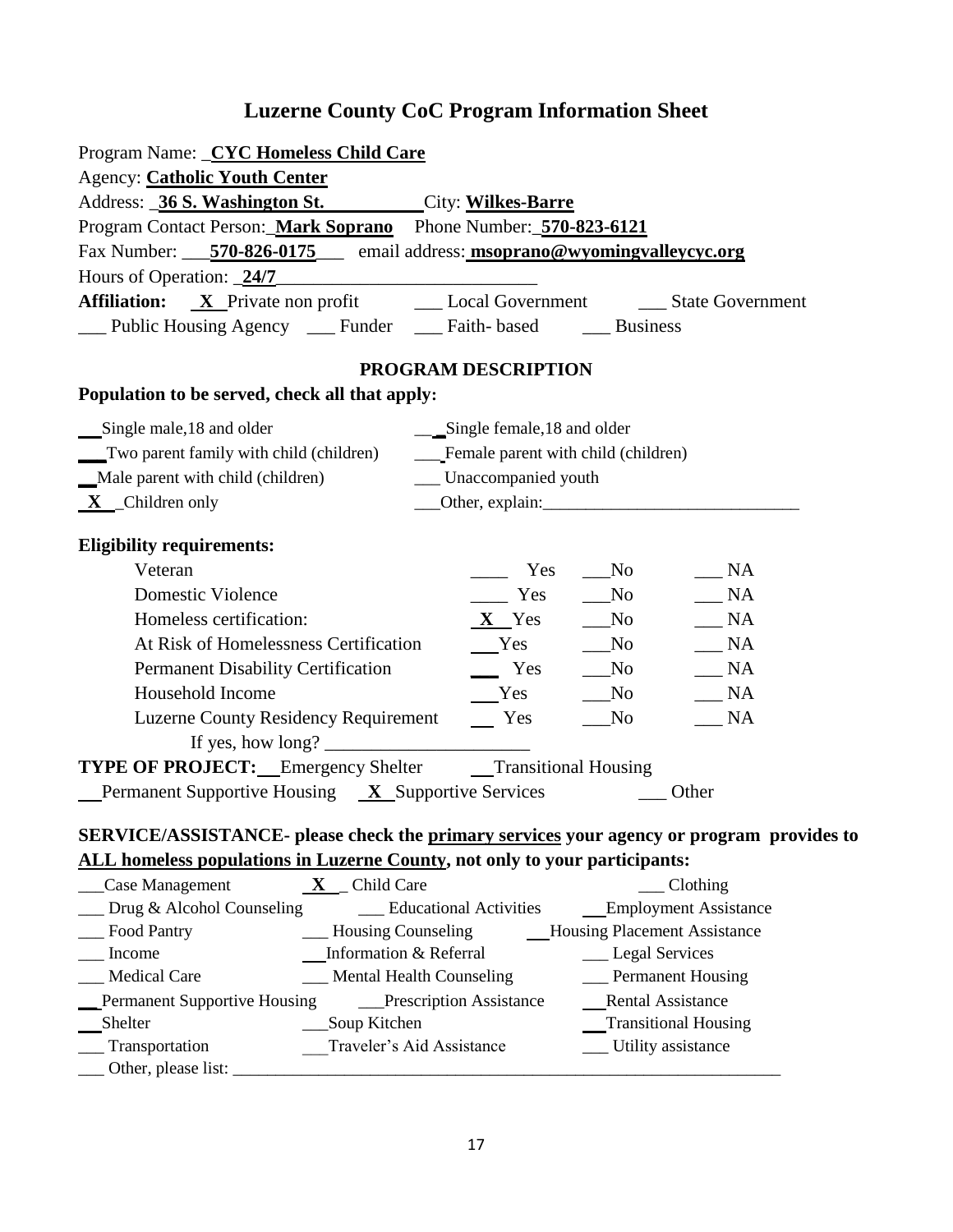| Program Name: Luzerne County HMIS                                                              |
|------------------------------------------------------------------------------------------------|
| <b>Agency: Commission on Economic Opportunity</b>                                              |
| Address: P.O. Box 1127, 165 Amber Lane City: Wilkes-Barre                                      |
| Program Contact Person: <b>Barbara Gomb</b> Phone Number: 570-826-0510, ext. 250               |
| Fax Number: 570-829-1665 email address: bgomb@ceopeoplehelpingpeople.org                       |
| Hours of Operation: 8:30 to 5, Monday through Friday                                           |
|                                                                                                |
| _Public Housing Agency __ Funder __ Faith- based __ Business                                   |
|                                                                                                |
| PROGRAM DESCRIPTION                                                                            |
| Population to be served, check all that apply: Not Applicable                                  |
| Single male, 18 and older<br>Single female, 18 and older<br>$\frac{1}{2}$                      |
| Female parent with child (children)<br>Two parent family with child (children)                 |
| Male parent with child (children)<br>Unaccompanied youth                                       |
| Children only                                                                                  |
|                                                                                                |
| Eligibility requirements: Not Applicable.                                                      |
| Veteran<br>$\mathbb{A}$<br>Yes<br>$\sqrt{N}$                                                   |
| <b>Domestic Violence</b><br>Yes<br>$\_ NA$<br>$\sqrt{N}$                                       |
| Homeless certification:<br>NA<br>Yes<br>$\mathbf{N}\mathbf{o}$                                 |
| At Risk of Homelessness Certification<br>$\_ NA$<br>$\equiv$ Yes<br>$\sqrt{N}$                 |
| <b>Permanent Disability Certification</b><br>$\_ NA$<br>Yes<br>$\sqrt{N}$                      |
| Household Income<br>$\mathbf{N}\mathbf{o}$<br>$\_ NA$<br>Yes                                   |
| <b>Luzerne County Residency Requirement</b><br>$\_ NA$<br>$\equiv$ Yes<br>No                   |
|                                                                                                |
| TYPE OF PROJECT: __ Emergency Shelter ___ Transitional Housing                                 |
| Permanent Supportive Housing ______ Supportive Services<br>$\underline{\mathbf{X}}$ Other-HMIS |
|                                                                                                |
| <b>SERVICE/ASSISTANCE:</b>                                                                     |
| <b>Case Management</b><br>Child Care<br>Clothing                                               |
| __ Employment Assistance<br>Drug & Alcohol Counseling<br>__ Educational Activities             |
| - Housing Counseling<br>- Housing Placement Assistance<br>Food Pantry                          |
| __ Information & Referral<br>Legal Services<br>Income                                          |
| <b>Medical Care</b><br>__ Mental Health Counseling __ Permanent Housing                        |
| Permanent Supportive Housing Prescription Assistance<br>__ Rental Assistance<br>Shelter        |
| __Soup Kitchen<br>__ Transitional Housing                                                      |
| Traveler's Aid Assistance<br>Transportation<br>__ Utility assistance                           |
| $\mathbf{\underline{X}}$<br>Other, please list: _CoC Data Collection and Evaluation System.    |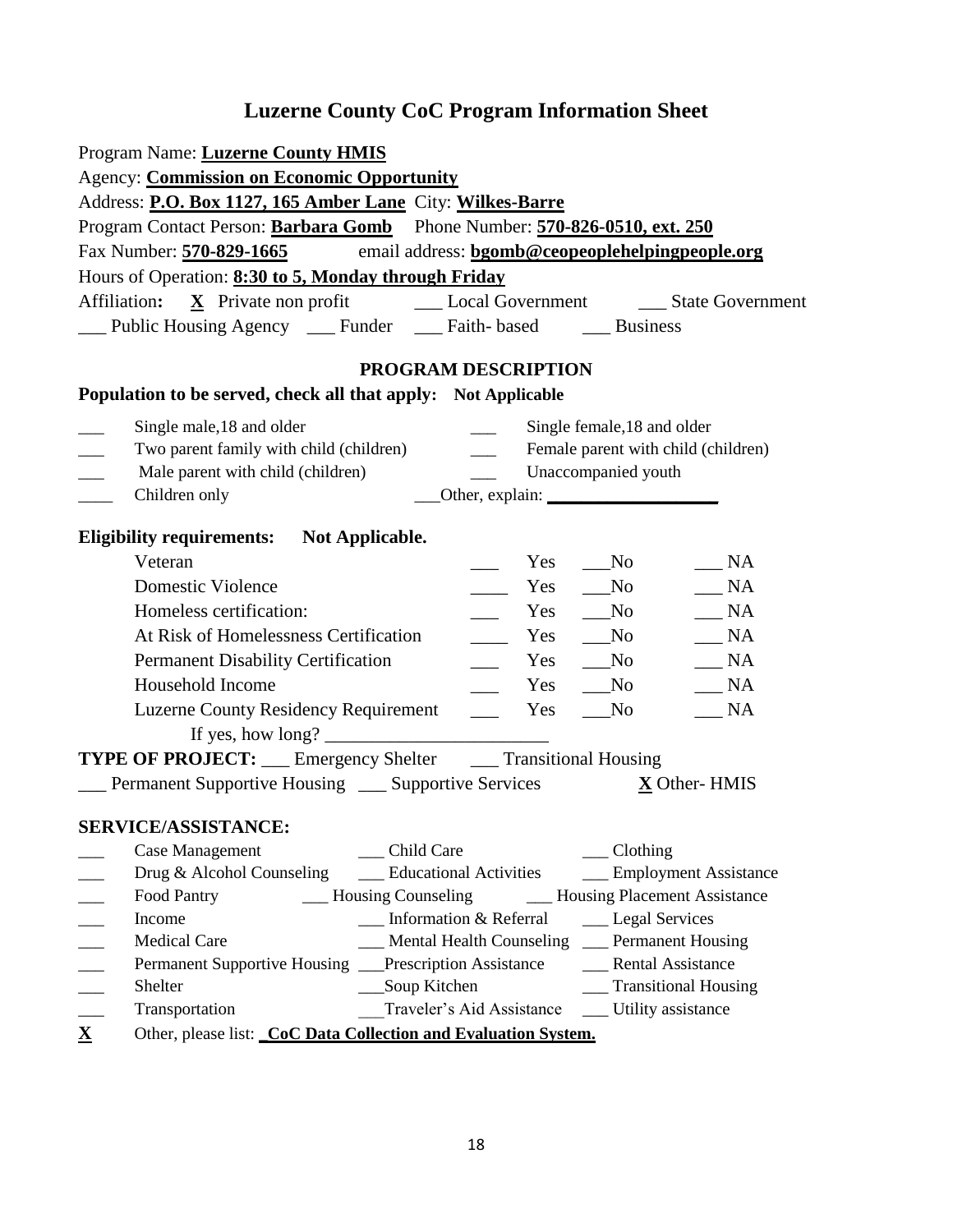|                          | Program Name: CEO Services                                                                                    |                                                                                                                                 |                                       |     |                                             |                                     |
|--------------------------|---------------------------------------------------------------------------------------------------------------|---------------------------------------------------------------------------------------------------------------------------------|---------------------------------------|-----|---------------------------------------------|-------------------------------------|
|                          | Agency: Commission on Economic Opportunity                                                                    |                                                                                                                                 |                                       |     |                                             |                                     |
|                          | Address: P.O. Box 1127, 165 Amber Lane City: Wilkes-Barre                                                     |                                                                                                                                 |                                       |     |                                             |                                     |
|                          | Program Contact Person: <b>Barbara Gomb</b> Phone Number: 570-826-0510, ext. 250                              |                                                                                                                                 |                                       |     |                                             |                                     |
|                          | Fax Number: 570-829-1665                                                                                      | email address: bgomb@ceopeoplehelpingpeople.org                                                                                 |                                       |     |                                             |                                     |
|                          | Hours of Operation: 8:30 to 5, Monday through Friday                                                          |                                                                                                                                 |                                       |     |                                             |                                     |
|                          |                                                                                                               |                                                                                                                                 |                                       |     |                                             |                                     |
|                          | Public Housing Agency ____ Funder ____ Faith- based _____ Business                                            |                                                                                                                                 |                                       |     |                                             |                                     |
|                          |                                                                                                               | PROGRAM DESCRIPTION                                                                                                             |                                       |     |                                             |                                     |
|                          | Population to be served, check all that apply: Not Applicable                                                 |                                                                                                                                 |                                       |     |                                             |                                     |
| $\underline{\mathbf{X}}$ | Single male, 18 and older                                                                                     |                                                                                                                                 | $\underline{\mathbf{X}}$              |     | Single female, 18 and older                 |                                     |
| $\mathbf{\underline{X}}$ | two parent families with child (children)                                                                     |                                                                                                                                 | $\mathbf{\underline{X}}$              |     |                                             | Female parent with child (children) |
| $\overline{\mathbf{X}}$  | Male parent with child (children)                                                                             |                                                                                                                                 |                                       |     | Unaccompanied youth                         |                                     |
|                          | Children only                                                                                                 |                                                                                                                                 |                                       |     |                                             |                                     |
|                          | <b>Eligibility requirements:</b>                                                                              |                                                                                                                                 |                                       |     |                                             |                                     |
|                          | Veteran                                                                                                       |                                                                                                                                 | $\underline{\mathbf{X}}$              | Yes | $\mathbf{N}\mathbf{o}$                      | NA                                  |
|                          | <b>Domestic Violence</b>                                                                                      |                                                                                                                                 | $\underline{\mathbf{X}}$              | Yes | $\sqrt{N_0}$                                | $\_ NA$                             |
|                          | Homeless certification:                                                                                       |                                                                                                                                 |                                       | Yes | $\sqrt{N}$                                  | NA                                  |
|                          | At Risk of Homelessness Certification                                                                         |                                                                                                                                 |                                       | Yes | $\sqrt{N_0}$                                | $\_ NA$                             |
|                          |                                                                                                               |                                                                                                                                 | $\frac{\overline{X}}{\underline{X}}$  | Yes | $\sqrt{N}$                                  | $\_ NA$                             |
|                          | <b>Permanent Disability Certification</b><br>$\overline{\mathbf{X}}$<br>Household Income<br>Yes<br>$\sqrt{N}$ |                                                                                                                                 |                                       |     |                                             | $\_ NA$                             |
|                          | <b>Luzerne County Residency Requirement</b>                                                                   |                                                                                                                                 | $\underline{\mathbf{X}}$ <sub>-</sub> | Yes | $\sqrt{\ }$                                 | $\_ NA$                             |
|                          | If yes, how long? <b>At least one year</b>                                                                    |                                                                                                                                 |                                       |     |                                             |                                     |
|                          |                                                                                                               |                                                                                                                                 |                                       |     |                                             |                                     |
|                          | <b>TYPE OF PROJECT:</b> X Emergency Shelter _______ Transitional Housing                                      |                                                                                                                                 |                                       |     |                                             |                                     |
|                          | Permanent Supportive Housing $\overline{X}$ Supportive Services                                               |                                                                                                                                 |                                       |     | <b>Other</b>                                |                                     |
|                          | SERVICE/ASSISTANCE:                                                                                           |                                                                                                                                 |                                       |     |                                             |                                     |
| $\overline{\mathbf{X}}$  | <b>Case Management</b>                                                                                        | Child Care                                                                                                                      |                                       |     | Clothing                                    |                                     |
|                          | Drug & Alcohol Counseling                                                                                     | <b>Educational Activities</b>                                                                                                   |                                       |     |                                             | X Employment Assistance             |
| $\underline{\mathbf{X}}$ | Food Pantry                                                                                                   | $\underline{\mathbf{X}}$ Housing Counseling                                                                                     |                                       |     | <b>X</b> Housing Placement Assistance       |                                     |
|                          | Income                                                                                                        |                                                                                                                                 |                                       |     |                                             |                                     |
|                          | <b>Medical Care</b>                                                                                           | <b>X</b> Information & Referral<br>__ Legal Services<br>$\frac{1}{2}$ Mental Health Counseling $\overline{X}$ Permanent Housing |                                       |     |                                             |                                     |
|                          | Permanent Supportive Housing __Prescription Assistance                                                        |                                                                                                                                 |                                       |     | <b>X</b> Rental Assistance                  |                                     |
| $\underline{\mathbf{X}}$ | Shelter - limited basis                                                                                       | __Soup Kitchen                                                                                                                  |                                       |     | __ Transitional Housing                     |                                     |
|                          | Transportation                                                                                                | X Traveler's Aid Assistance                                                                                                     |                                       |     | $\underline{\mathbf{X}}$ Utility assistance |                                     |
| $\mathbf X$              | Other, please list: will assess on case by case basis for services and authorization by CEO for any           |                                                                                                                                 |                                       |     |                                             |                                     |
|                          | service listed above is subject to eligibility and the availability of funding.                               |                                                                                                                                 |                                       |     |                                             |                                     |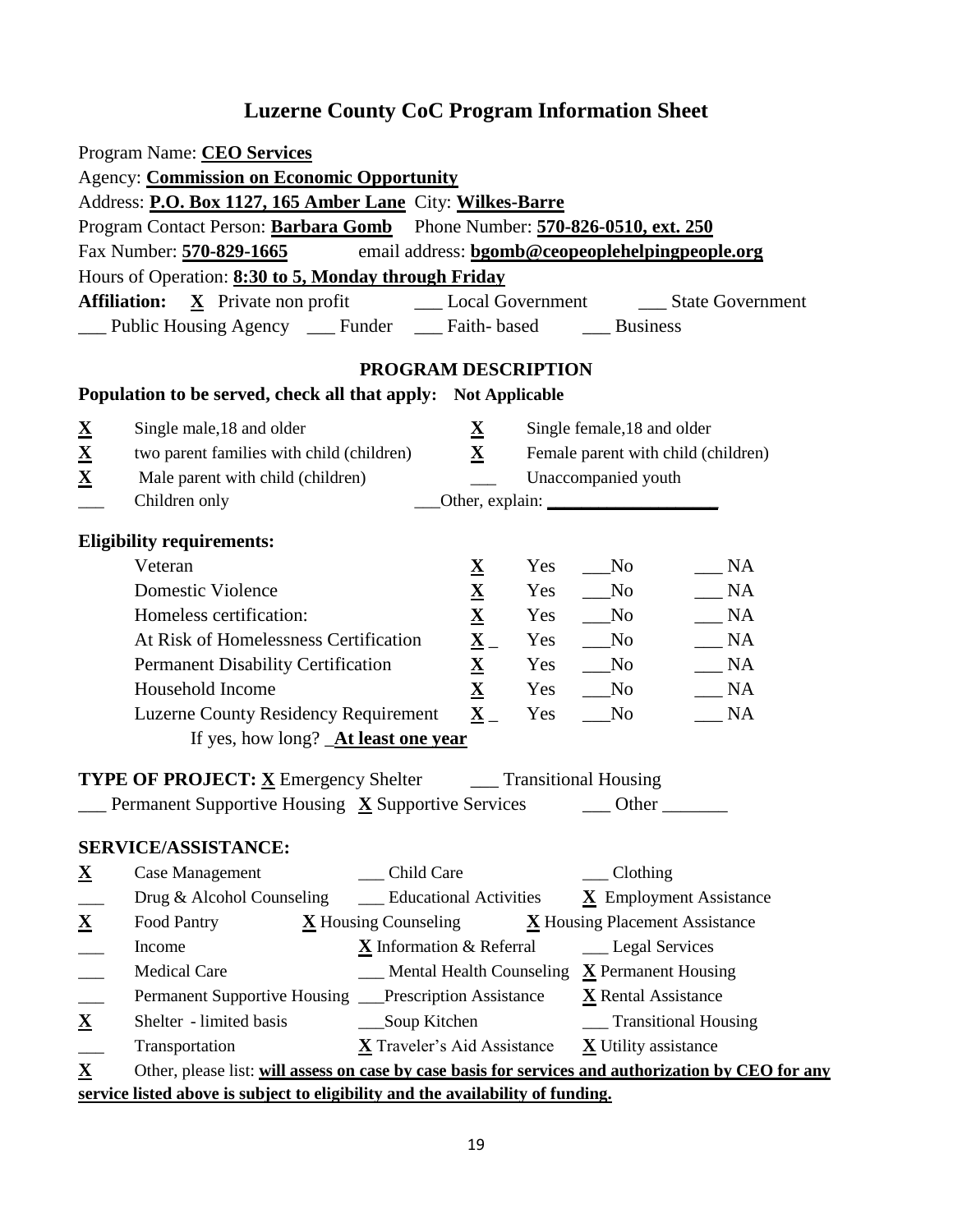| <b>Agency: Commission on Economic Opportunity</b>                                                                            |  |
|------------------------------------------------------------------------------------------------------------------------------|--|
| Address: P.O. Box 1127, 165 Amber Lane City: Wilkes-Barre                                                                    |  |
| Program Contact Person: <b>Ian Hughes</b> Phone Number: 570-826-0510, ext. 235                                               |  |
| Fax Number: 570-829-1665 email address: ihughes@ceopeoplehelpingpeople.org                                                   |  |
| Hours of Operation: 8:30 to 5, Monday through Friday                                                                         |  |
| Affiliation:                                                                                                                 |  |
| ___ Public Housing Agency ____ Funder ____ Faith- based _____ Business                                                       |  |
| PROGRAM DESCRIPTION                                                                                                          |  |
| Population to be served, check all that apply: Not Applicable                                                                |  |
| $\mathbf{\underline{X}}$<br>Single male, 18 and older<br>Single female, 18 and older<br>$\underline{\mathbf{X}}$             |  |
| $\underline{\mathbf{X}}$<br>$\mathbf{X}$<br>two parent families with child (children)<br>Female parent with child (children) |  |
| $\underline{\mathbf{X}}$<br>Male parent with child (children)<br>Unaccompanied youth                                         |  |
| Children only                                                                                                                |  |
|                                                                                                                              |  |
| Veteran- a must<br>$\mathbf{X}$<br>$\sqrt{N}$<br><b>NA</b><br>Yes                                                            |  |
| Domestic Violence-considered<br>Yes No<br><b>NA</b>                                                                          |  |
| $\underline{\mathbf{X}}$ Yes __No<br>Homeless certification:<br><b>NA</b>                                                    |  |
| $\mathbf X$<br>At Risk of Homelessness Certification<br>Yes<br>$\sqrt{N}$<br><b>NA</b>                                       |  |
| <b>Permanent Disability Certification-considered</b><br><b>NA</b><br>$Yes$ No                                                |  |
| Household Income<br>Yes No<br><b>NA</b><br>$\mathbf{X}$                                                                      |  |
| $\mathbf{X}$<br><b>Luzerne County Residency Requirement</b><br><b>NA</b><br>Yes<br>$\mathbf{N}\mathbf{o}$                    |  |
| If yes, how long? <b>At least one year, but will consider eligible Veteran from VA</b>                                       |  |
| <b>Service Area.</b>                                                                                                         |  |
| <b>TYPE OF PROJECT:</b> __ Emergency Shelter ___ Transitional Housing                                                        |  |
| <b>Example 1</b> Permanent Supportive Housing X Supportive Services <u>Services</u> Cuber                                    |  |
|                                                                                                                              |  |
| SERVICE/ASSISTANCE:<br>Child Care<br>Clothing                                                                                |  |
| $\overline{\mathbf{X}}$<br>Case Management                                                                                   |  |
| $\underline{\mathbf{X}}$ Employment Assistance<br>Drug & Alcohol Counseling<br>__ Educational Activities                     |  |
| Food Pantry<br>$\underline{\mathbf{X}}$ Housing Counseling<br><b>X</b> Housing Placement Assistance                          |  |
| Income<br><b>X</b> Information & Referral<br>__ Legal Services                                                               |  |
| <b>Medical Care</b><br><b>Mental Health Counseling</b><br>__ Permanent Housing                                               |  |
| <b>X</b> Rental Assistance<br>Permanent Supportive Housing __Prescription Assistance                                         |  |
| __Soup Kitchen<br><b>Transitional Housing</b><br>Shelter                                                                     |  |
| Traveler's Aid Assistance $\overline{\mathbf{X}}$ Utility assistance<br>Transportation<br>Other, please list: _              |  |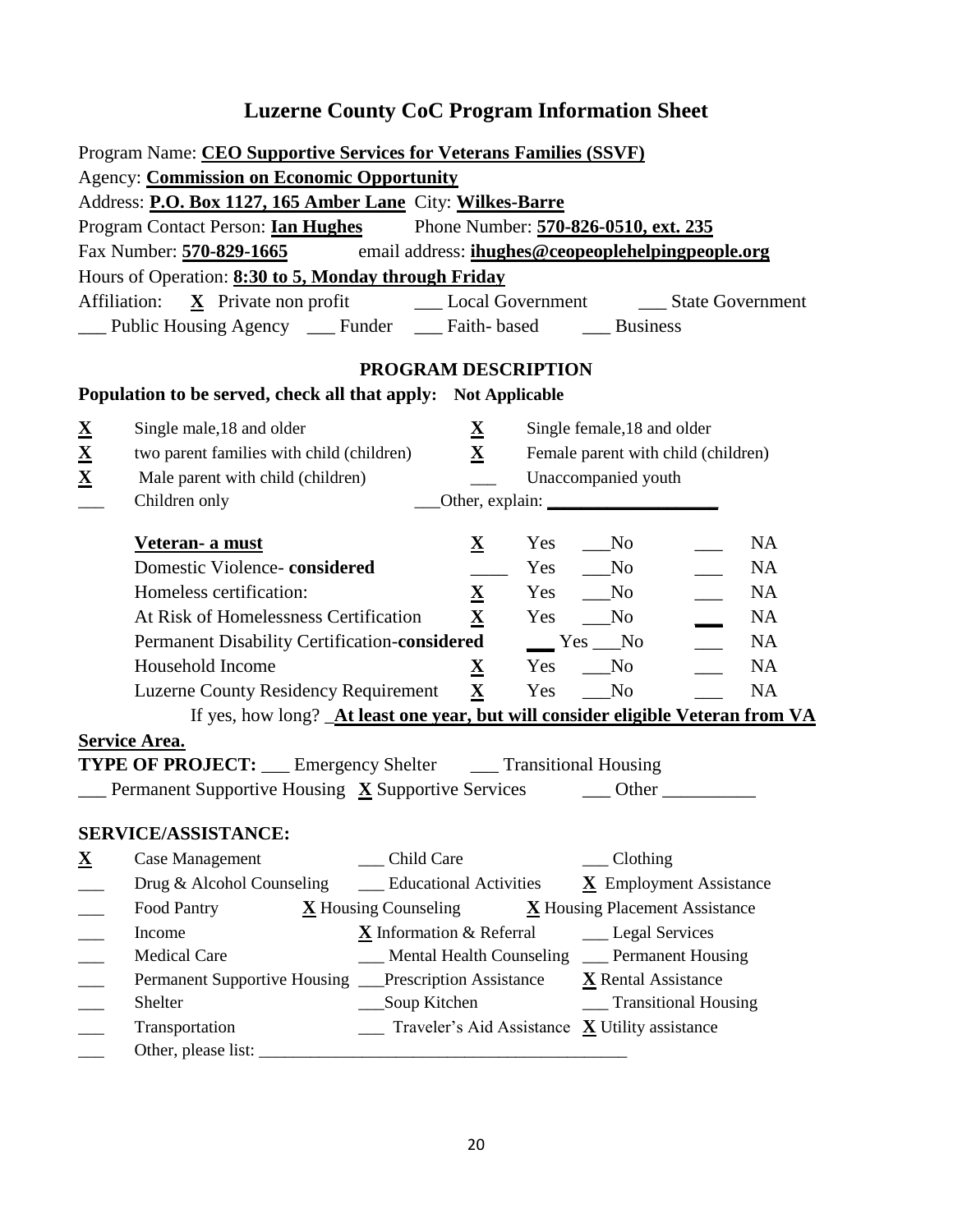| Program Name: CEO Permanent Supportive Housing Services<br><b>Agency: Commission on Economic Opportunity</b><br>Address: P.O. Box 1127, 165 Amber Lane City: Wilkes-Barre<br>Program Contact Person: Barbara Gomb Phone Number: 570-826-0510, ext. 250<br>Fax Number: 570-829-1665 email address: bgomb@ceopeoplehelpingpeople.org<br>Hours of Operation: 8:30 to 5, Monday through Friday<br>__ Public Housing Agency __ Funder __ Faith- based ___ Business |                                                                                                                                                                     |                                                                                            |                                                                                               |                                                                                                                                                                                                                                                    |
|---------------------------------------------------------------------------------------------------------------------------------------------------------------------------------------------------------------------------------------------------------------------------------------------------------------------------------------------------------------------------------------------------------------------------------------------------------------|---------------------------------------------------------------------------------------------------------------------------------------------------------------------|--------------------------------------------------------------------------------------------|-----------------------------------------------------------------------------------------------|----------------------------------------------------------------------------------------------------------------------------------------------------------------------------------------------------------------------------------------------------|
|                                                                                                                                                                                                                                                                                                                                                                                                                                                               |                                                                                                                                                                     |                                                                                            | PROGRAM DESCRIPTION                                                                           |                                                                                                                                                                                                                                                    |
| Population to be served, check all that apply: Not Applicable<br>$\underline{\mathbf{X}}$<br>Single male, 18 and older<br>$\mathbf{\underline{X}}$<br>two parent families with child (children)<br>$\underline{\mathbf{X}}$<br>Male parent with child (children)<br>Children only                                                                                                                                                                             |                                                                                                                                                                     | $\mathbf{\underline{X}}$<br>$\mathbf X$                                                    | Unaccompanied youth                                                                           | Single female, 18 and older<br>Female parent with child (children)<br>Other, explain:                                                                                                                                                              |
| <b>Eligibility requirements:</b><br>Veteran<br>Domestic Violence<br>Homeless certification- a must<br>At Risk of Homelessness Certification<br>Permanent Disability Certification- a must<br>Household Income<br>Luzerne County Residency Requirement $\underline{\mathbf{X}}$<br>If yes, how long? <b>At least one year</b><br><b>TYPE OF PROJECT:</b> ___ Emergency Shelter ____ Transitional Housing                                                       | $\underline{\mathbf{X}}$<br>$\overline{\mathbf{X}}$<br>$\underline{\mathbf{X}}$<br>$\underline{\mathbf{X}}$<br>$\mathbf{\underline{X}}$<br>$\underline{\mathbf{X}}$ | Yes<br>Yes<br>Yes<br>Yes<br>Yes                                                            | $\sqrt{N}$<br>$\sqrt{N}$<br>Yes __No<br>$\sqrt{a}$ No<br>Yes No<br>$\sqrt{N}$<br>$\sqrt{N_0}$ | $\_\_$ NA<br>$\_ NA$<br>NA<br>$\_ NA$<br>$\_\_$ NA<br>$\_\_$ NA<br>$\_ NA$                                                                                                                                                                         |
| $\underline{\mathbf{X}}$ Permanent Supportive Housing ___Supportive Services<br>SERVICE/ASSISTANCE:<br><b>Case Management</b><br>Drug & Alcohol Counseling<br>- Housing Counseling<br>Food Pantry<br>Income<br><b>Medical Care</b><br>$\mathbf{\underline{X}}$<br>Permanent Supportive Housing __Prescription Assistance<br>Shelter - limited basis<br>Transportation<br>$\frac{1}{2}$<br>Other, please list:                                                 | Child Care<br>__Soup Kitchen                                                                                                                                        | <b>Educational Activities</b><br>Information & Referral<br><b>Mental Health Counseling</b> |                                                                                               | Other<br>$\_\_$ Clothing<br>__ Employment Assistance<br>- Housing Placement Assistance<br>__ Legal Services<br>___ Permanent Housing<br><b>Rental Assistance</b><br><b>Transitional Housing</b><br>Traveler's Aid Assistance __ Utility assistance |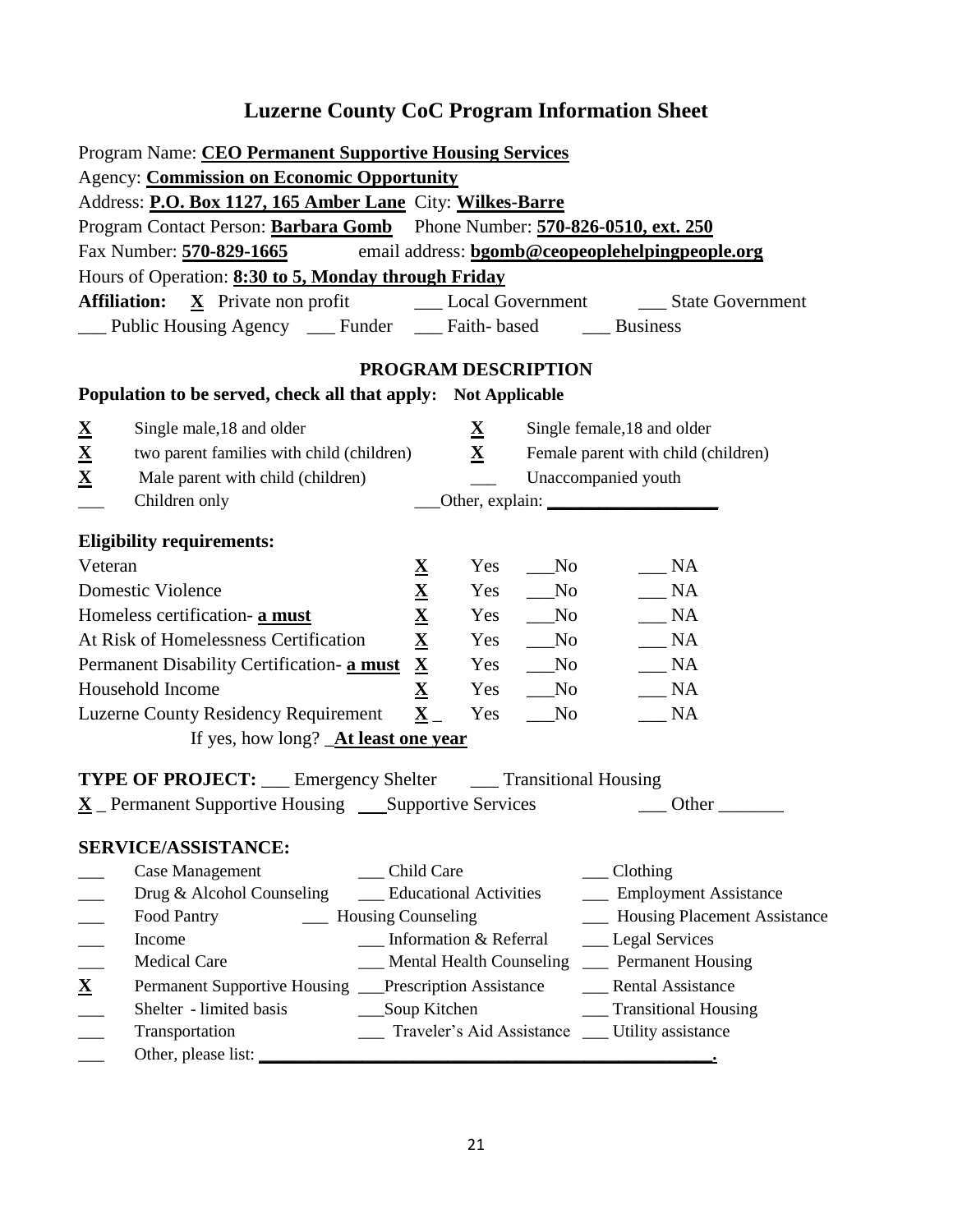|                          | Program Name: CEO VA Transitional Housing -Rev. Edward P. Nolan Residence and William |                          |                                                  |                                       |
|--------------------------|---------------------------------------------------------------------------------------|--------------------------|--------------------------------------------------|---------------------------------------|
|                          | <b>Cherkes Residence</b>                                                              |                          |                                                  |                                       |
|                          | <b>Agency: Commission on Economic Opportunity</b>                                     |                          |                                                  |                                       |
|                          | Address: <b>165 Amber Lane</b> City: <b>Wilkes-Barre</b>                              |                          |                                                  |                                       |
|                          | Program Contact Person: Kermit Douglas Phone Number: 570-822-1078 or 570-826-0510     |                          |                                                  |                                       |
|                          | Fax Number: 570-822-1078 email address: kdouglas@ceopeoplehelpingpeople.org           |                          |                                                  |                                       |
|                          | Hours of Operation: 8:00 to 5, Monday through Friday                                  |                          |                                                  |                                       |
|                          |                                                                                       |                          |                                                  |                                       |
|                          | __ Public Housing Agency ___ Funder ___ Faith- based ____ Business                    |                          |                                                  |                                       |
|                          |                                                                                       |                          |                                                  |                                       |
|                          | PROGRAM DESCRIPTION                                                                   |                          |                                                  |                                       |
|                          | Population to be served, check all that apply:                                        |                          |                                                  |                                       |
| $\mathbf{\underline{X}}$ | Single male, 18 and older                                                             | $\mathbf{X}$             | Single female, 18 and older                      |                                       |
|                          | Two parent family with child (children)                                               |                          |                                                  | Female parent with child (children)   |
|                          | Male parent with child (children)                                                     |                          | Unaccompanied youth                              |                                       |
|                          | Children only                                                                         |                          |                                                  |                                       |
|                          | Veteran- a must                                                                       |                          |                                                  | <b>NA</b>                             |
|                          |                                                                                       | $\mathbf{\underline{X}}$ | $Yes \t_{N0}$                                    |                                       |
|                          | Domestic Violence-considered                                                          |                          | Yes __No                                         | <b>NA</b>                             |
|                          | Homeless certification:                                                               | $\mathbf{\underline{X}}$ | Yes No                                           | <b>NA</b>                             |
|                          | At Risk of Homelessness Certification                                                 | $\underline{\mathbf{X}}$ | Yes No                                           | NA                                    |
|                          | Permanent Disability Certification-considered _______ Yes ____No                      |                          |                                                  | $\overline{\phantom{a}}$<br><b>NA</b> |
|                          | Household Income                                                                      | $\mathbf{X}$             | Yes No                                           | <b>NA</b>                             |
|                          | <b>Luzerne County Residency Requirement</b>                                           | $\mathbf{\underline{X}}$ | Yes No                                           | NA                                    |
|                          | If yes, how long? _At least one year, but will consider eligible Veteran from VA      |                          |                                                  |                                       |
|                          | <b>Service Area.</b>                                                                  |                          |                                                  |                                       |
|                          |                                                                                       |                          |                                                  |                                       |
|                          | <b>TYPE OF PROJECT:</b> __ Emergency Shelter <b>X</b> Transitional Housing            |                          |                                                  |                                       |
|                          | __ Permanent Supportive Housing _____ Supportive Services ________ Other ________     |                          |                                                  |                                       |
|                          | <b>SERVICE/ASSISTANCE:</b>                                                            |                          |                                                  |                                       |
|                          | <b>Case Management</b><br>__ Child Care                                               |                          | $\_\_$ Clothing                                  |                                       |
|                          | Drug & Alcohol Counseling<br>__ Educational Activities                                |                          |                                                  | __ Employment Assistance              |
|                          | __Housing Counseling<br>Food Pantry                                                   |                          |                                                  | - Housing Placement Assistance        |
|                          | Income<br>$\Box$ Information & Referral                                               |                          | __ Legal Services                                |                                       |
|                          | <b>Medical Care</b>                                                                   |                          | Mental Health Counseling __ Permanent Housing    |                                       |
|                          | Permanent Supportive Housing __Prescription Assistance _________Rental Assistance     |                          |                                                  |                                       |
|                          | Soup Kitchen<br>Shelter                                                               |                          | $\underline{\mathbf{X}}$ Transitional Housing    |                                       |
|                          | Transportation                                                                        |                          | Traveler's Aid Assistance ___ Utility assistance |                                       |
|                          |                                                                                       |                          |                                                  |                                       |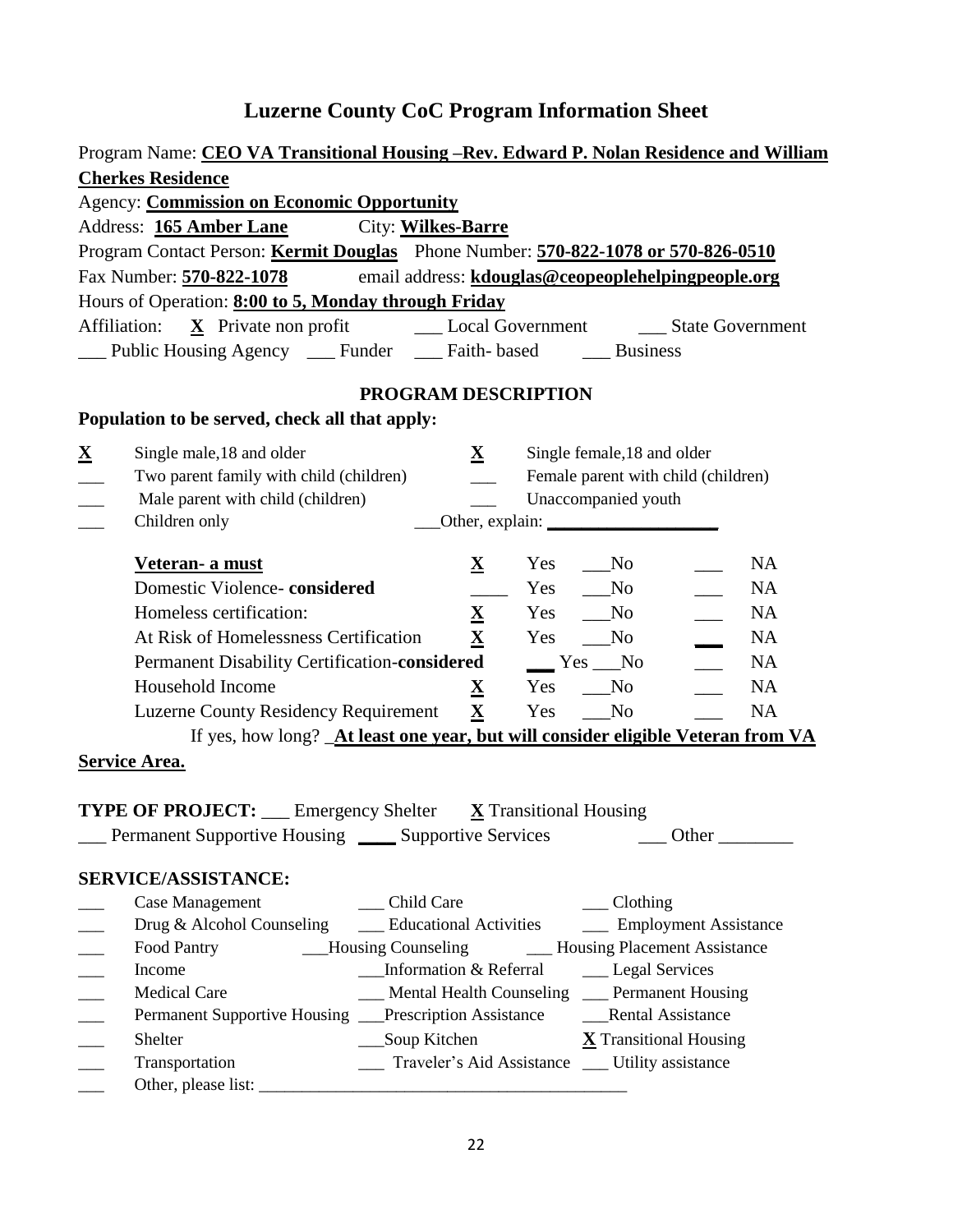| Program Name: The Wright Center for Community Health<br>Agency: Children's Service Center<br>Address: 335 S. Franklin St. City: Wilkes-Barre<br>Program Contact Person: Laurie Lane Phone Number: 570-591-5283<br>Fax Number: 570-230-0013 email address: Laurie_Lane@chs.net<br>Hours of Operation: Monday - Friday 8:30 AM - 5 PM<br><b>Affiliation:</b><br>__ Private non profit _________ Local Government _______ State Government<br>__ Public Housing Agency __ Funder __ Faith- based __ Business |
|-----------------------------------------------------------------------------------------------------------------------------------------------------------------------------------------------------------------------------------------------------------------------------------------------------------------------------------------------------------------------------------------------------------------------------------------------------------------------------------------------------------|
| PROGRAM DESCRIPTION                                                                                                                                                                                                                                                                                                                                                                                                                                                                                       |
| Population to be served, check all that apply:                                                                                                                                                                                                                                                                                                                                                                                                                                                            |
| $\underline{\mathbf{X}}$ Single male, 18 and older<br>$\underline{\mathbf{X}}$ Single female, 18 and older<br>$X$ Two parent family with child (children) $X$ Female parent with child (children)<br>$\underline{\mathbf{X}}$ Male parent with child (children)    _____ Unaccompanied youth<br>Children only                                                                                                                                                                                             |
| <b>Eligibility requirements:</b>                                                                                                                                                                                                                                                                                                                                                                                                                                                                          |
| Veteran<br>$\frac{1}{1}$ Yes<br>NA<br>No                                                                                                                                                                                                                                                                                                                                                                                                                                                                  |
| <b>Domestic Violence</b><br>$\equiv$ Yes<br>$\mathbb{N}$ A<br>$\sqrt{N}$                                                                                                                                                                                                                                                                                                                                                                                                                                  |
| Homeless certification:<br>$\equiv$ Yes<br>NA<br>$\sqrt{N}$                                                                                                                                                                                                                                                                                                                                                                                                                                               |
| At Risk of Homelessness Certification<br>$\equiv$ Yes<br>NA<br>$\sqrt{N}$                                                                                                                                                                                                                                                                                                                                                                                                                                 |
| <b>Permanent Disability Certification</b><br>$\_ NA$<br>$\frac{1}{\sqrt{1-\frac{1}{2}}}$ Yes<br>$\sqrt{N}$                                                                                                                                                                                                                                                                                                                                                                                                |
| Household Income<br>$\equiv$ Yes<br>$\_ NA$<br>$\sqrt{N}$                                                                                                                                                                                                                                                                                                                                                                                                                                                 |
| Luzerne County Residency Requirement ________ Yes<br>$\_ NA$<br>No                                                                                                                                                                                                                                                                                                                                                                                                                                        |
|                                                                                                                                                                                                                                                                                                                                                                                                                                                                                                           |
| <b>TYPE OF PROJECT:</b> ___ Emergency Shelter ____ Transitional Housing                                                                                                                                                                                                                                                                                                                                                                                                                                   |
| $\frac{1}{2}$ Permanent Supportive Housing $\frac{X}{X}$ Supportive Services<br>Other                                                                                                                                                                                                                                                                                                                                                                                                                     |
| <b>SERVICE/ASSISTANCE:</b>                                                                                                                                                                                                                                                                                                                                                                                                                                                                                |
| $\_\_$ Clothing                                                                                                                                                                                                                                                                                                                                                                                                                                                                                           |
| __ Drug & Alcohol Counseling ________ Educational Activities _______ Employment Assistance                                                                                                                                                                                                                                                                                                                                                                                                                |
| __ Food Pantry<br>- Housing Counseling - Housing Placement Assistance                                                                                                                                                                                                                                                                                                                                                                                                                                     |
| Information & Referral _______ Legal Services<br>Income                                                                                                                                                                                                                                                                                                                                                                                                                                                   |
| $\underline{\mathbf{X}}$ Mental Health Counseling __ Permanent Housing<br><b>Medical Care</b>                                                                                                                                                                                                                                                                                                                                                                                                             |
| _Permanent Supportive Housing _____Prescription Assistance ___________Rental Assistance                                                                                                                                                                                                                                                                                                                                                                                                                   |
| Shelter<br>___Soup Kitchen ____________________________Transitional Housing                                                                                                                                                                                                                                                                                                                                                                                                                               |
| __ Transportation<br>__Traveler's Aid Assistance ___ Utility assistance                                                                                                                                                                                                                                                                                                                                                                                                                                   |
|                                                                                                                                                                                                                                                                                                                                                                                                                                                                                                           |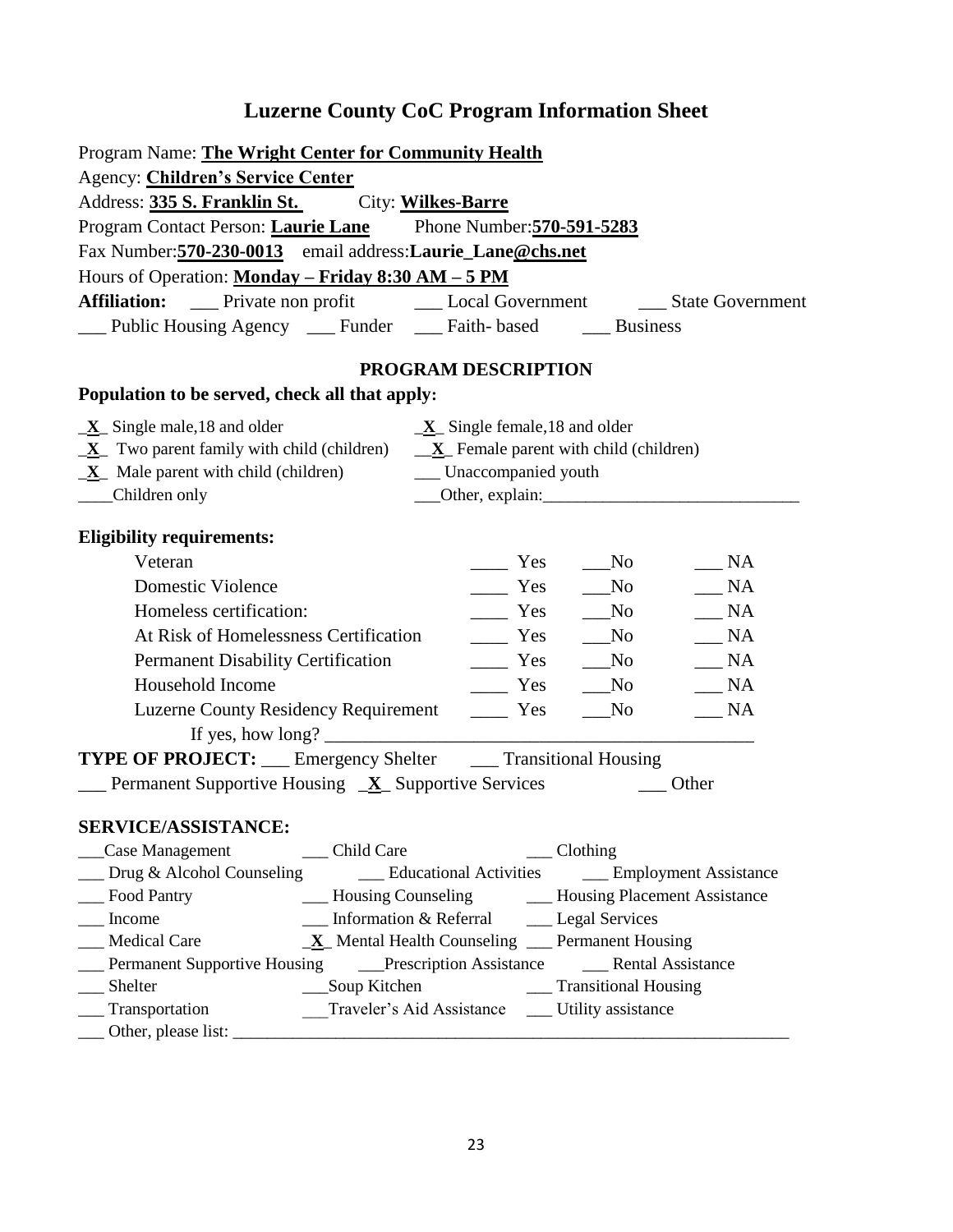| Program Name: Department of Human Services-Luzerne CAO                                                                                                                                                                                                                                                            |
|-------------------------------------------------------------------------------------------------------------------------------------------------------------------------------------------------------------------------------------------------------------------------------------------------------------------|
| Agency: DPW/Luzerne Co. Assistance Office                                                                                                                                                                                                                                                                         |
| Address: 205 S. Washington St. City: Wilkes-Barre                                                                                                                                                                                                                                                                 |
| Program Contact Person: Karl Polt Phone Number: 570-826-2278                                                                                                                                                                                                                                                      |
| Fax Number: 570-820-4876 email address: kpolt@state.gov                                                                                                                                                                                                                                                           |
| Hours of Operation: Monday-Friday 8AM-5PM                                                                                                                                                                                                                                                                         |
| <b>Affiliation:</b><br><u>State Government</u> Consumers Consumers Consumers Consumers Consumers Consumers Consumers Consumers Consumers Consumers Consumers Consumers Consumers Consumers Consumers Consumers Consumers Consumers Consumers Consumers Con                                                        |
| __ Public Housing Agency ___ Funder ___ Faith- based ____ Business                                                                                                                                                                                                                                                |
| PROGRAM DESCRIPTION                                                                                                                                                                                                                                                                                               |
| Population to be served, check all that apply:                                                                                                                                                                                                                                                                    |
| __ Single male, 18 and older<br>__ Single female, 18 and older                                                                                                                                                                                                                                                    |
| __ Two parent family with child (children) ________ Female parent with child (children)                                                                                                                                                                                                                           |
| __ Male parent with child (children) _____ Unaccompanied youth                                                                                                                                                                                                                                                    |
|                                                                                                                                                                                                                                                                                                                   |
| <b>Eligibility requirements:</b>                                                                                                                                                                                                                                                                                  |
| Veteran<br>NA<br>Yes<br>$\sqrt{N}$                                                                                                                                                                                                                                                                                |
| <b>Domestic Violence</b><br>$\_ NA$<br>$\equiv$ Yes<br>$\sqrt{N}$                                                                                                                                                                                                                                                 |
| Homeless certification:<br>$\sqrt{a}$ No<br>$\sqrt{\mathsf{NA}}$<br>$\frac{1}{1}$ Yes                                                                                                                                                                                                                             |
| At Risk of Homelessness Certification<br>$\equiv$ Yes<br>$\_ NA$<br>$\sqrt{N}$                                                                                                                                                                                                                                    |
| $\frac{1}{1}$ Yes<br><b>Permanent Disability Certification</b><br>$\sqrt{N}$<br>$\_ NA$                                                                                                                                                                                                                           |
| Household Income<br>$\_ NA$<br>$X$ Yes<br>$\sqrt{N}$                                                                                                                                                                                                                                                              |
| Luzerne County Residency Requirement ________ Yes<br>$\sqrt{N}$<br>$\_\_$ NA                                                                                                                                                                                                                                      |
| If yes, how long? $\frac{1}{2}$ $\frac{1}{2}$ $\frac{1}{2}$ $\frac{1}{2}$ $\frac{1}{2}$ $\frac{1}{2}$ $\frac{1}{2}$ $\frac{1}{2}$ $\frac{1}{2}$ $\frac{1}{2}$ $\frac{1}{2}$ $\frac{1}{2}$ $\frac{1}{2}$ $\frac{1}{2}$ $\frac{1}{2}$ $\frac{1}{2}$ $\frac{1}{2}$ $\frac{1}{2}$ $\frac{1}{2}$ $\frac{1}{2}$ $\frac$ |
| <b>TYPE OF PROJECT:</b> __ Emergency Shelter ___ Transitional Housing                                                                                                                                                                                                                                             |
| Permanent Supportive Housing __ Supportive Services<br>$X$ Other                                                                                                                                                                                                                                                  |
| <b>SERVICE/ASSISTANCE:</b>                                                                                                                                                                                                                                                                                        |
| __ Child Care<br>$\_\_$ Clothing<br>__Case Management                                                                                                                                                                                                                                                             |
| __ Drug & Alcohol Counseling _______ Educational Activities ______ Employment Assistance                                                                                                                                                                                                                          |
| _Food Pantry<br>__ Housing Counseling<br>- Housing Placement Assistance                                                                                                                                                                                                                                           |
| Income<br>$\frac{1}{2}$ Information & Referral<br>__ Legal Services                                                                                                                                                                                                                                               |
| Medical Care<br>__ Mental Health Counseling __ Permanent Housing                                                                                                                                                                                                                                                  |
| _Permanent Supportive Housing _____Prescription Assistance _________Rental Assistance                                                                                                                                                                                                                             |
| __ Transitional Housing<br>$S$ helter<br>Soup Kitchen                                                                                                                                                                                                                                                             |
| Traveler's Aid Assistance<br>__ Transportation<br>___ Utility assistance                                                                                                                                                                                                                                          |
| X Other, please list: SNAP, Medical Assistance, Cash Assistance, LIHEAP                                                                                                                                                                                                                                           |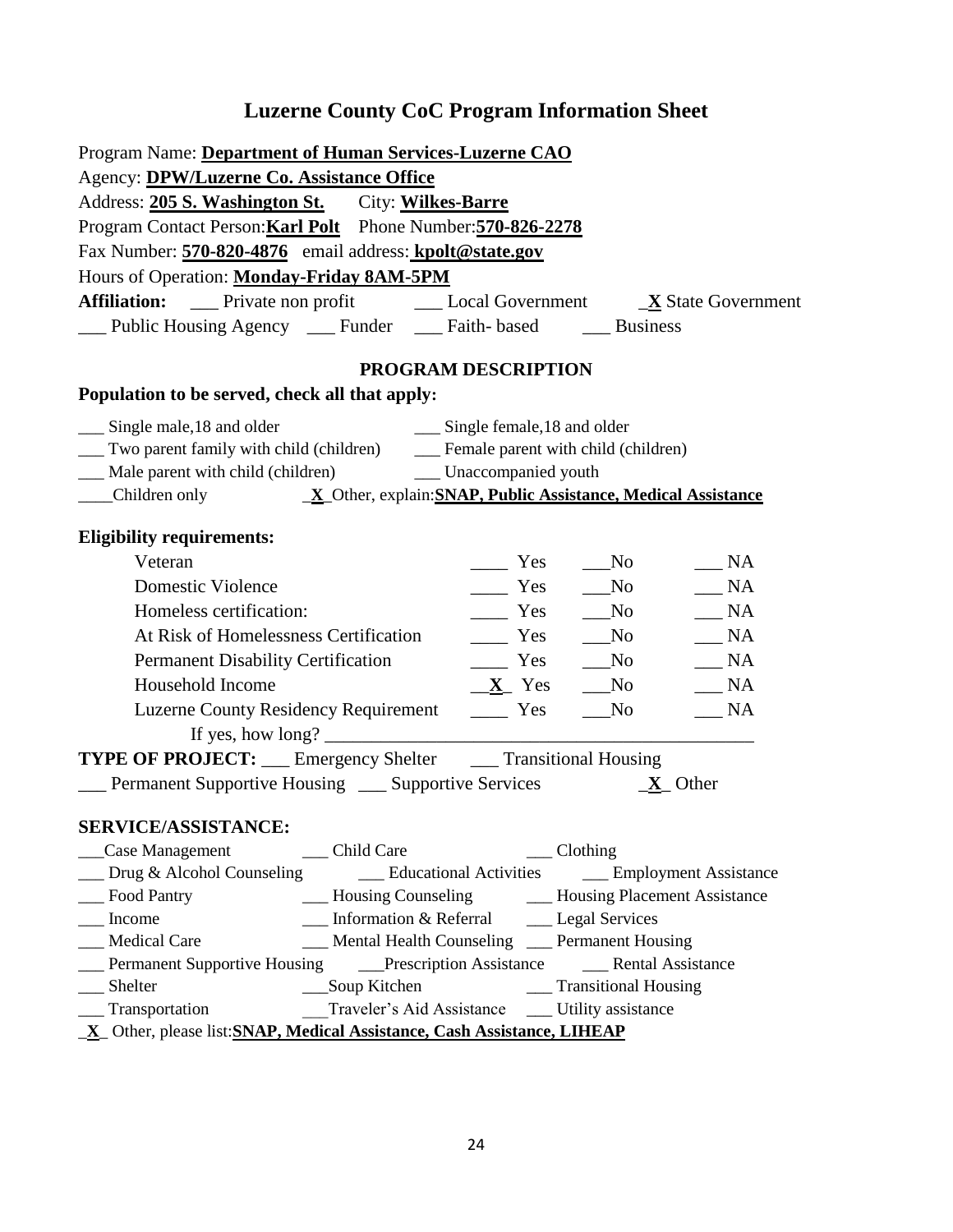| Program Name: Domestic Violence Program; Bridge Housing Program                                                  |                                                                                                                                                                 |
|------------------------------------------------------------------------------------------------------------------|-----------------------------------------------------------------------------------------------------------------------------------------------------------------|
| <b>Agency: Domestic Violence Service Center, Inc.</b>                                                            |                                                                                                                                                                 |
| Address: <b>P.O. Box 2177</b> City: Wilkes-Barre                                                                 |                                                                                                                                                                 |
| Program Contact Person: Paula Triano Phone Number: 570 823 6799                                                  |                                                                                                                                                                 |
| Fax Number: 570-821-0475 email address: ptriano@dvsclc.org                                                       |                                                                                                                                                                 |
| Hours of Operation: 24/7                                                                                         |                                                                                                                                                                 |
|                                                                                                                  |                                                                                                                                                                 |
| __ Public Housing Agency __ Funder __ Faith- based __ Business                                                   |                                                                                                                                                                 |
|                                                                                                                  |                                                                                                                                                                 |
|                                                                                                                  | PROGRAM DESCRIPTION                                                                                                                                             |
| Population to be served, check all that apply:                                                                   |                                                                                                                                                                 |
| __ Single male, 18 and older                                                                                     | $\underline{\mathbf{X}}$ Single female, 18 and older                                                                                                            |
| $\frac{1}{\sqrt{2}}$ Two parent family with child (children) $\frac{X}{X}$ Female parent with child (children)   |                                                                                                                                                                 |
| __ Male parent with child (children)                                                                             | __ Unaccompanied youth                                                                                                                                          |
| __Children only                                                                                                  | Other, explain:                                                                                                                                                 |
| <b>Eligibility requirements:</b>                                                                                 |                                                                                                                                                                 |
| Veteran                                                                                                          | Yes<br>$\_ NA$<br>$\underline{\mathbf{X}}$ No                                                                                                                   |
| <b>Domestic Violence</b>                                                                                         | $X$ Yes No<br>$\_ NA$                                                                                                                                           |
| Homeless certification:                                                                                          | $\underline{\mathbf{X}}$ Yes $\underline{\mathbf{N}}$ o<br>$\_ NA$                                                                                              |
| At Risk of Homelessness Certification                                                                            | $\frac{\mathbf{X}}{\mathbf{X}}$ No<br>$\_\_$ NA                                                                                                                 |
| <b>Permanent Disability Certification</b>                                                                        | $\frac{\mathbf{X}}{\mathbf{X}}$ Yes $\frac{\mathbf{X}}{\mathbf{X}}$ No<br>$\frac{1}{2}$ NA                                                                      |
| Household Income                                                                                                 | $X$ Yes<br>N <sub>0</sub><br>$\_$ NA                                                                                                                            |
| Luzerne County Residency Requirement _________ Yes                                                               | $\_\_$ NA<br>$\sqrt{a}$ No                                                                                                                                      |
|                                                                                                                  | If yes, how long? <u>Program and funding source specific</u>                                                                                                    |
| <b>TYPE OF PROJECT:</b> $\underline{\mathbf{X}}$ Emergency Shelter $\underline{\mathbf{X}}$ Transitional Housing |                                                                                                                                                                 |
| Permanent Supportive Housing __ Supportive Services                                                              | Other                                                                                                                                                           |
|                                                                                                                  |                                                                                                                                                                 |
| SERVICE/ASSISTANCE:                                                                                              |                                                                                                                                                                 |
| _Case Management<br>_Child Care                                                                                  | $\_\_$ Clothing                                                                                                                                                 |
| Drug & Alcohol Counseling                                                                                        | <b>Educational Activities Employment Assistance</b>                                                                                                             |
| Food Pantry                                                                                                      | __ Housing Counseling __________ Housing Placement Assistance                                                                                                   |
| Income                                                                                                           | __ Information & Referral ______ Legal Services                                                                                                                 |
| <b>Medical Care</b>                                                                                              | __ Mental Health Counseling __ Permanent Housing                                                                                                                |
|                                                                                                                  | <b>Example 1</b> Permanent Supportive Housing <b>Example 2 Prescription Assistance Example 2 Permanent Supportive Housing Example 2 Prescription Assistance</b> |
| $X$ <sub>Shelter</sub>                                                                                           | ___Soup Kitchen<br>$\mathbf{X}$ Transitional Housing                                                                                                            |
| __ Transportation                                                                                                | Traveler's Aid Assistance ______ Utility assistance                                                                                                             |
|                                                                                                                  |                                                                                                                                                                 |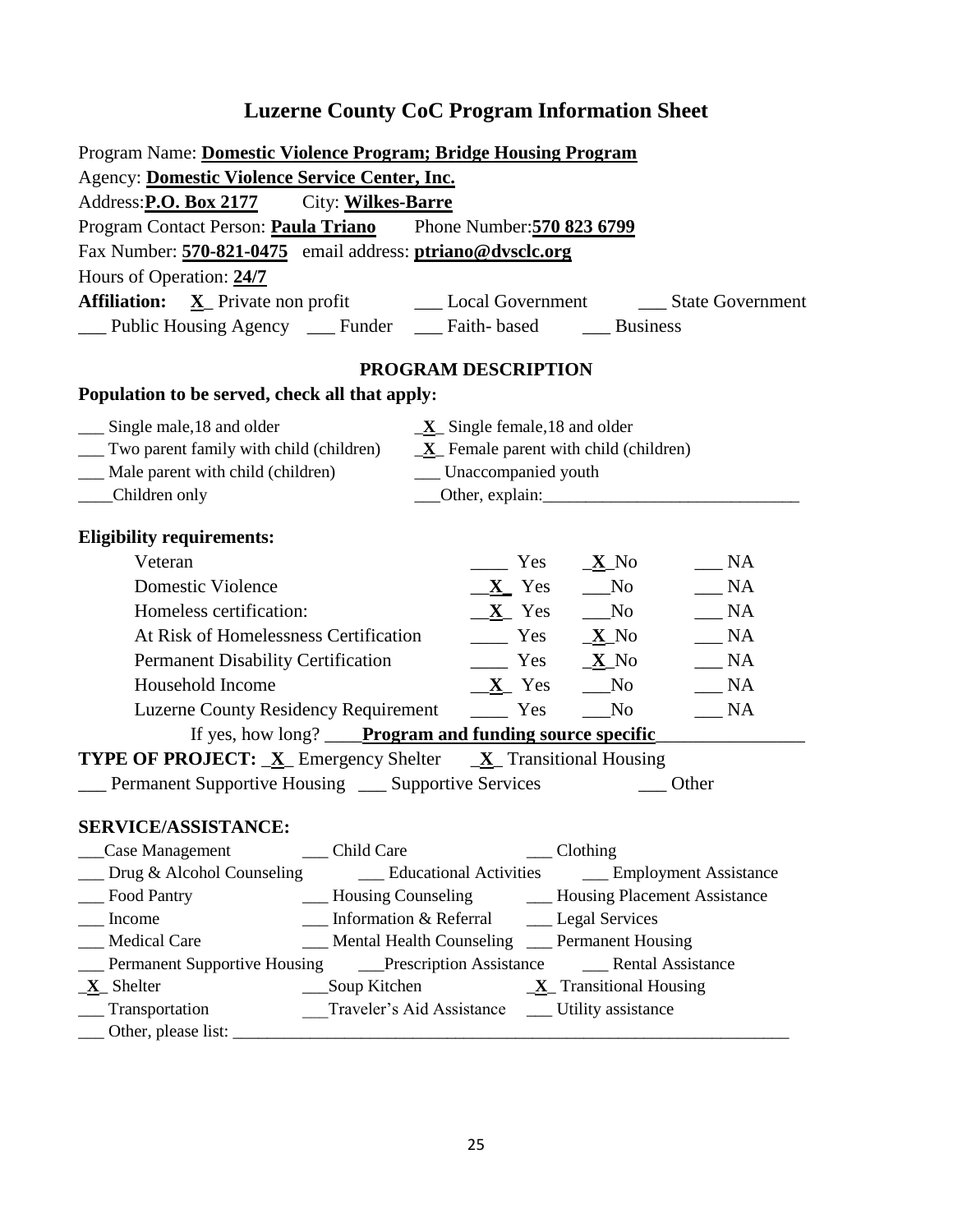| Program Name: Domestic Violence, Bridge Housing, See Yourself Succeed Programs                                                                                                                                                                                                             |
|--------------------------------------------------------------------------------------------------------------------------------------------------------------------------------------------------------------------------------------------------------------------------------------------|
| Agency: Domestic Violence Service Center, Inc.                                                                                                                                                                                                                                             |
| Address: <b>P.O. Box 2177</b> City: Wilkes-Barre                                                                                                                                                                                                                                           |
| Program Contact Person: Paula Triano Phone Number: 570-823-6799                                                                                                                                                                                                                            |
| Fax Number: 570-821-0475 email address: ptriano@dvsclc.org                                                                                                                                                                                                                                 |
| Hours of Operation: 24/7                                                                                                                                                                                                                                                                   |
|                                                                                                                                                                                                                                                                                            |
| _Public Housing Agency __ Funder __ Faith- based __ Business                                                                                                                                                                                                                               |
| PROGRAM DESCRIPTION                                                                                                                                                                                                                                                                        |
| Population to be served, check all that apply:                                                                                                                                                                                                                                             |
| __ Single male, 18 and older<br>$\underline{\mathbf{X}}$ Single female, 18 and older                                                                                                                                                                                                       |
| $\frac{1}{\sqrt{2}}$ Two parent family with child (children) $\frac{X}{X}$ Female parent with child (children)                                                                                                                                                                             |
|                                                                                                                                                                                                                                                                                            |
| Children only                                                                                                                                                                                                                                                                              |
| <b>Eligibility requirements:</b>                                                                                                                                                                                                                                                           |
| Veteran<br>$\frac{\mathbf{X}}{\mathbf{X}}$ $\frac{\mathbf{X}}{\mathbf{X}}$ No<br>$\_\_$ NA                                                                                                                                                                                                 |
| <b>Domestic Violence</b><br>$X \text{ Yes} \longrightarrow N$<br>NA                                                                                                                                                                                                                        |
| Homeless certification:<br>$\underline{\mathbf{X}}$ Yes $\underline{\mathbf{N}}$ o<br>$\_\_$ NA                                                                                                                                                                                            |
| At Risk of Homelessness Certification<br>$\frac{\mathbf{X}}{\mathbf{X}}$ $\frac{\mathbf{X}}{\mathbf{X}}$ No<br>$\_\_$ NA                                                                                                                                                                   |
| $\frac{\mathbf{X}}{\mathbf{X}}$ No<br>$\_ NA$<br><b>Permanent Disability Certification</b>                                                                                                                                                                                                 |
| Household Income<br>N <sub>0</sub><br>$\_\_$ NA<br>$X$ Yes                                                                                                                                                                                                                                 |
| <b>Luzerne County Residency Requirement</b><br>$\equiv$ Yes<br>N <sub>0</sub><br>$\_\_$ NA                                                                                                                                                                                                 |
| If yes, how long? $\frac{1}{2}$ and $\frac{1}{2}$ and $\frac{1}{2}$ and $\frac{1}{2}$ and $\frac{1}{2}$ and $\frac{1}{2}$ and $\frac{1}{2}$ and $\frac{1}{2}$ and $\frac{1}{2}$ and $\frac{1}{2}$ and $\frac{1}{2}$ and $\frac{1}{2}$ and $\frac{1}{2}$ and $\frac{1}{2}$ and $\frac{1}{2$ |
| <b>TYPE OF PROJECT:</b> $\underline{X}$ Emergency Shelter $\underline{X}$ Transitional Housing                                                                                                                                                                                             |
| $\angle$ Permanent Supportive Housing $\angle X$ Supportive Services<br>Other                                                                                                                                                                                                              |
|                                                                                                                                                                                                                                                                                            |
| <b>SERVICE/ASSISTANCE:</b>                                                                                                                                                                                                                                                                 |
| $X_{\text{}}$ Case Management Child Care<br>$\_\_$ Clothing                                                                                                                                                                                                                                |
| __ Drug & Alcohol Counseling<br><b>Educational Activities Employment Assistance</b>                                                                                                                                                                                                        |
| Food Pantry<br>$\frac{\mathbf{X}}{\mathbf{X}}$ Housing Counseling $\frac{\mathbf{X}}{\mathbf{X}}$ Housing Placement Assistance                                                                                                                                                             |
| Income<br>__ Information & Referral _______ Legal Services                                                                                                                                                                                                                                 |
| __ Mental Health Counseling __ Permanent Housing<br>Medical Care                                                                                                                                                                                                                           |
|                                                                                                                                                                                                                                                                                            |
| __ Transitional Housing<br>Shelter<br>___Soup Kitchen                                                                                                                                                                                                                                      |
| Traveler's Aid Assistance ______ Utility assistance<br>___ Transportation                                                                                                                                                                                                                  |
|                                                                                                                                                                                                                                                                                            |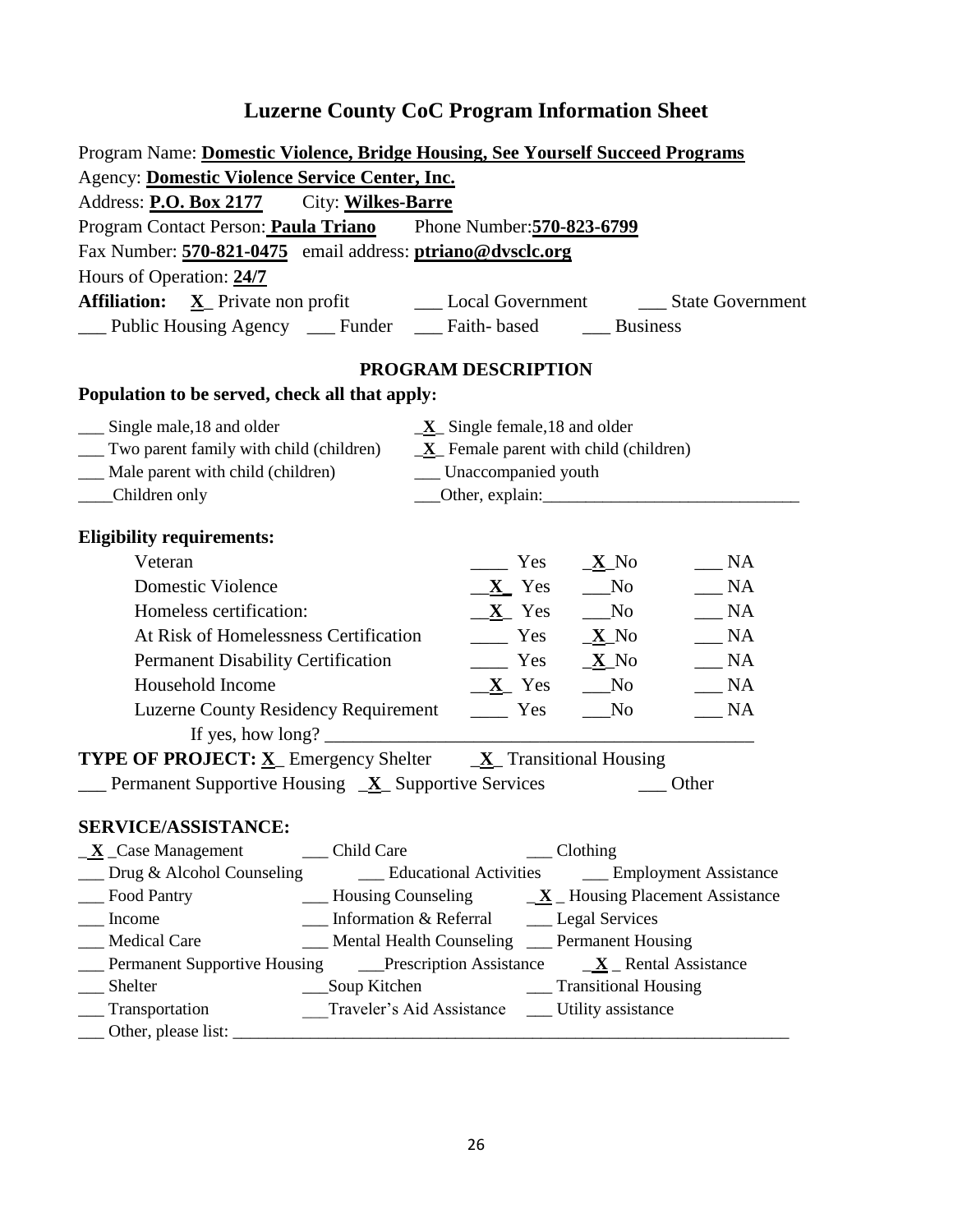| Program Name: <b>HELPLINE</b>                                                                                                                                                                                                                                                          |                                                              |
|----------------------------------------------------------------------------------------------------------------------------------------------------------------------------------------------------------------------------------------------------------------------------------------|--------------------------------------------------------------|
| <b>Agency: Family Services Association</b>                                                                                                                                                                                                                                             |                                                              |
| Address: 31 W. Market St. City: Wilkes-Barre                                                                                                                                                                                                                                           |                                                              |
| Program Contact Person: Tom Foley Phone Number: 570-829-1341                                                                                                                                                                                                                           |                                                              |
| Fax Number: 570-829-5055 email address: helpline@fsawv.org                                                                                                                                                                                                                             |                                                              |
| Hours of Operation: 24/7 Emergency Hotline                                                                                                                                                                                                                                             |                                                              |
| <b>Affiliation:</b>                                                                                                                                                                                                                                                                    | Private non profit Local Government Local State Government   |
| ___ Public Housing Agency ____ Funder ____ Faith- based _____ Business                                                                                                                                                                                                                 |                                                              |
|                                                                                                                                                                                                                                                                                        | PROGRAM DESCRIPTION                                          |
| Population to be served, check all that apply:                                                                                                                                                                                                                                         |                                                              |
| __ Single male, 18 and older                                                                                                                                                                                                                                                           | __ Single female, 18 and older                               |
| __ Two parent family with child (children)                                                                                                                                                                                                                                             | __ Female parent with child (children)                       |
| __ Male parent with child (children)                                                                                                                                                                                                                                                   | __ Unaccompanied youth                                       |
| __Children only                                                                                                                                                                                                                                                                        |                                                              |
| <b>Eligibility requirements:</b>                                                                                                                                                                                                                                                       |                                                              |
| Veteran                                                                                                                                                                                                                                                                                | NA<br>Yes<br>$\mathbf{N}\mathbf{o}$                          |
| Domestic Violence                                                                                                                                                                                                                                                                      | $\frac{1}{1}$ Yes<br>$\_ NA$<br>$\sqrt{N}$                   |
| Homeless certification:                                                                                                                                                                                                                                                                | $\equiv$ Yes<br>$\_NA$<br>N <sub>0</sub>                     |
| At Risk of Homelessness Certification                                                                                                                                                                                                                                                  | NA<br>$\equiv$ Yes<br>$\sqrt{N}$                             |
| <b>Permanent Disability Certification</b>                                                                                                                                                                                                                                              | $\equiv$ Yes<br>$\_ NA$<br>$\sqrt{N}$                        |
| Household Income                                                                                                                                                                                                                                                                       | Yes<br>$\_ NA$<br>No                                         |
| Luzerne County Residency Requirement ________ Yes                                                                                                                                                                                                                                      | $\_ NA$<br>$\sqrt{N}$                                        |
| If yes, how long? $\frac{1}{2}$ [17] $\frac{1}{2}$ [17] $\frac{1}{2}$ [17] $\frac{1}{2}$ [17] $\frac{1}{2}$ [17] $\frac{1}{2}$ [17] $\frac{1}{2}$ [17] $\frac{1}{2}$ [17] $\frac{1}{2}$ [17] $\frac{1}{2}$ [17] $\frac{1}{2}$ [17] $\frac{1}{2}$ [17] $\frac{1}{2}$ [17] $\frac{1}{2}$ |                                                              |
| <b>TYPE OF PROJECT:</b> ___ Emergency Shelter ____ Transitional Housing                                                                                                                                                                                                                |                                                              |
| Permanent Supportive Housing __ Supportive Services                                                                                                                                                                                                                                    | Other                                                        |
| SERVICE/ASSISTANCE:                                                                                                                                                                                                                                                                    |                                                              |
| __ Child Care<br>_Case Management                                                                                                                                                                                                                                                      | $\_\_$ Clothing                                              |
| $\Box$ Drug & Alcohol Counseling                                                                                                                                                                                                                                                       | __ Educational Activities _____ Employment Assistance        |
| Food Pantry                                                                                                                                                                                                                                                                            | __ Housing Counseling _________ Housing Placement Assistance |
| Income                                                                                                                                                                                                                                                                                 | __ Information & Referral _____ Legal Services               |
| <b>Medical Care</b>                                                                                                                                                                                                                                                                    | __ Mental Health Counseling __ Permanent Housing             |
| Permanent Supportive Housing Prescription Assistance                                                                                                                                                                                                                                   | _ Rental Assistance                                          |
| __Soup Kitchen<br>Shelter                                                                                                                                                                                                                                                              | __ Transitional Housing                                      |
| __ Transportation                                                                                                                                                                                                                                                                      | Traveler's Aid Assistance ______ Utility assistance          |
|                                                                                                                                                                                                                                                                                        |                                                              |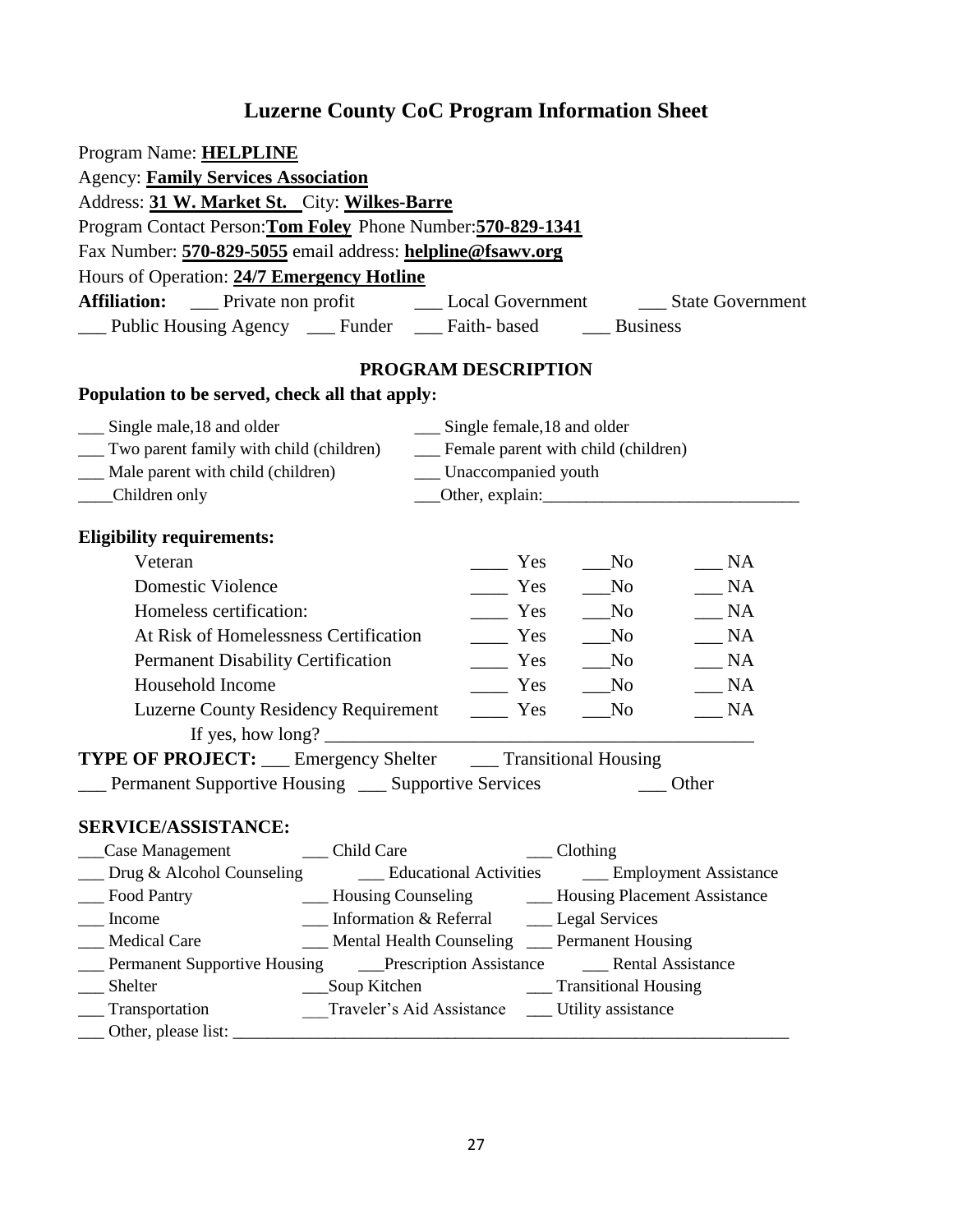| Program Name: Housing Authority of the City of Hazleton                            |                                                                                                                               |  |
|------------------------------------------------------------------------------------|-------------------------------------------------------------------------------------------------------------------------------|--|
| <b>Agency: Hazleton Housing Authority</b>                                          |                                                                                                                               |  |
| Address: 320 West Mine St. City: Hazleton                                          |                                                                                                                               |  |
| Program Contact Person: Carol Weston Phone Number: 570-455-9503                    |                                                                                                                               |  |
| Fax Number: 570-455-8553 email address:                                            |                                                                                                                               |  |
| Hours of Operation: 8:30AM - 4PM                                                   |                                                                                                                               |  |
|                                                                                    | Affiliation: __ Private non profit ___ Local Government ___ State Government                                                  |  |
|                                                                                    | $\underline{\mathbf{X}}$ Public Housing Agency __ Funder __ Faith-based __ Business                                           |  |
|                                                                                    | PROGRAM DESCRIPTION                                                                                                           |  |
| Population to be served, check all that apply:                                     |                                                                                                                               |  |
| $X$ Single male, 18 and older                                                      | $\underline{\mathbf{X}}$ _ Single female, 18 and older                                                                        |  |
|                                                                                    | $\underline{\mathbf{X}}$ Two parent family with child (children) $\underline{\mathbf{X}}$ Female parent with child (children) |  |
| $X$ Male parent with child (children) Unaccompanied youth                          |                                                                                                                               |  |
| __Children only                                                                    |                                                                                                                               |  |
| <b>Eligibility requirements:</b>                                                   |                                                                                                                               |  |
| Veteran                                                                            | $\frac{1}{2}$ NA<br>$\underline{\mathbf{X}}$ Yes $\underline{\mathbf{N}}$ o                                                   |  |
| <b>Domestic Violence</b>                                                           | $\underline{\mathbf{X}}$ Yes $\underline{\mathbf{N}}$ o<br>NA                                                                 |  |
| Homeless certification:                                                            | $\frac{\ }{1}$ Yes $\frac{\ }{1}$ No<br>$\_\_$ NA                                                                             |  |
| At Risk of Homelessness Certification                                              | $\frac{\mathbf{X}}{\mathbf{X}}$ Yes $\frac{\mathbf{X}}{\mathbf{X}}$ No<br>$\_\_$ NA                                           |  |
| <b>Permanent Disability Certification</b>                                          | $\underline{\mathbf{X}}$ Yes $\underline{\mathbf{N}}$ o<br>$\sqrt{A}$                                                         |  |
| Household Income                                                                   | $\underline{\mathbf{X}}$ Yes $\underline{\mathbf{N}}$ o<br>$\_\_$ NA                                                          |  |
| Luzerne County Residency Requirement $X_$ Yes                                      | N <sub>0</sub><br>$\_\_$ NA                                                                                                   |  |
|                                                                                    |                                                                                                                               |  |
|                                                                                    | <b>TYPE OF PROJECT:</b> __ Emergency Shelter ___ Transitional Housing                                                         |  |
| <b>Example 1</b> Permanent Supportive Housing <b>Example 2</b> Supportive Services | <b>X</b> Other                                                                                                                |  |
|                                                                                    |                                                                                                                               |  |
| <b>SERVICE/ASSISTANCE:</b>                                                         | $\Box$ Clothing<br>Child Care                                                                                                 |  |
| _Case Management<br>__ Drug & Alcohol Counseling                                   | __ Educational Activities<br>__ Employment Assistance                                                                         |  |
| - Food Pantry                                                                      | __ Housing Counseling _________ Housing Placement Assistance                                                                  |  |
| Income                                                                             | __ Information & Referral _______ Legal Services                                                                              |  |
| <b>Medical Care</b>                                                                | $\frac{1}{2}$ Mental Health Counseling $\overline{X}$ Permanent Housing                                                       |  |
|                                                                                    |                                                                                                                               |  |
| Shelter                                                                            | __Soup Kitchen<br>__ Transitional Housing                                                                                     |  |
| Transportation                                                                     | Traveler's Aid Assistance<br>_Utility assistance                                                                              |  |
| Other, please list:                                                                |                                                                                                                               |  |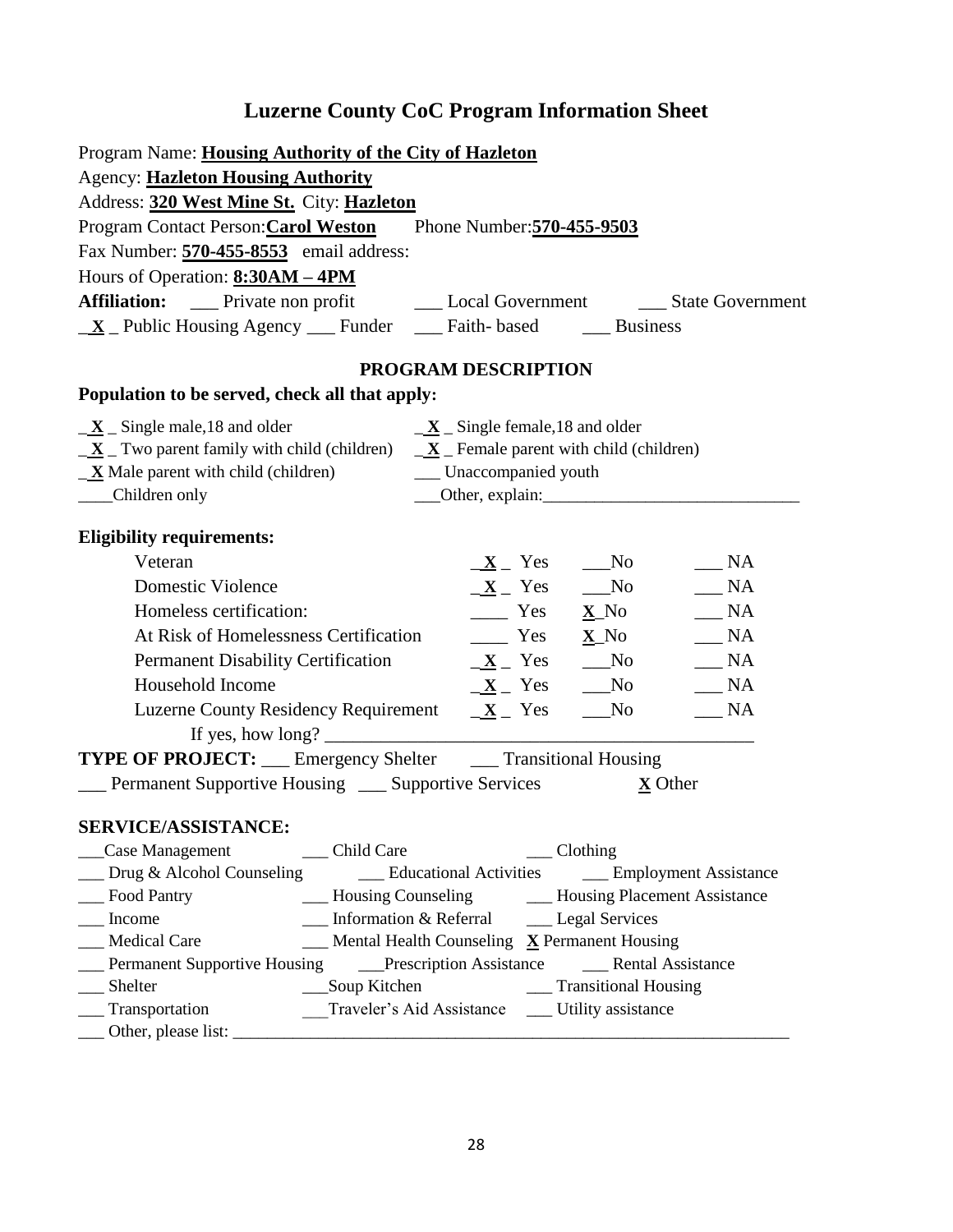| Program Name: Luzerne County Housing Authority                                                                                                                                                                                                                                             |                                                     |                                                               |
|--------------------------------------------------------------------------------------------------------------------------------------------------------------------------------------------------------------------------------------------------------------------------------------------|-----------------------------------------------------|---------------------------------------------------------------|
| <b>Agency: Housing Authority</b>                                                                                                                                                                                                                                                           |                                                     |                                                               |
| Address: 250 First Ave. City: Kingston                                                                                                                                                                                                                                                     |                                                     |                                                               |
| Program Contact Person: Phone Number: 570-287-9661                                                                                                                                                                                                                                         |                                                     |                                                               |
|                                                                                                                                                                                                                                                                                            |                                                     |                                                               |
|                                                                                                                                                                                                                                                                                            |                                                     |                                                               |
| Affiliation: __ Private non profit ________ Local Government _______ State Government                                                                                                                                                                                                      |                                                     |                                                               |
| Public Housing Agency Comparent Funder Comparent Faith- based Business                                                                                                                                                                                                                     |                                                     |                                                               |
|                                                                                                                                                                                                                                                                                            | PROGRAM DESCRIPTION                                 |                                                               |
| Population to be served, check all that apply:                                                                                                                                                                                                                                             |                                                     |                                                               |
| __ Single male, 18 and older                                                                                                                                                                                                                                                               | __ Single female, 18 and older                      |                                                               |
| __ Two parent family with child (children)                                                                                                                                                                                                                                                 | __ Female parent with child (children)              |                                                               |
| __ Male parent with child (children)                                                                                                                                                                                                                                                       | __ Unaccompanied youth                              |                                                               |
| __Children only                                                                                                                                                                                                                                                                            | Other, explain:                                     |                                                               |
| <b>Eligibility requirements:</b>                                                                                                                                                                                                                                                           |                                                     |                                                               |
| Veteran                                                                                                                                                                                                                                                                                    | Yes                                                 | NA<br>$\mathbf{N}\mathbf{o}$                                  |
| Domestic Violence                                                                                                                                                                                                                                                                          | Yes                                                 | NA<br>$\sqrt{N}$                                              |
| Homeless certification:                                                                                                                                                                                                                                                                    | $\equiv$ Yes                                        | NA<br>$\mathbf{N}\mathbf{o}$                                  |
| At Risk of Homelessness Certification                                                                                                                                                                                                                                                      | $\equiv$ Yes                                        | NA<br>$\mathbf{N}\mathbf{o}$                                  |
| <b>Permanent Disability Certification</b>                                                                                                                                                                                                                                                  | $\equiv$ Yes                                        | $\_ NA$<br>$\sqrt{a}$ No                                      |
| Household Income                                                                                                                                                                                                                                                                           | $\equiv$ Yes                                        | $\mathbf{N}\mathbf{o}$<br>NA                                  |
| <b>Luzerne County Residency Requirement</b>                                                                                                                                                                                                                                                | $\overline{\phantom{a}}$ Yes                        | $\_\_$ NA<br>$\sqrt{N}$                                       |
| If yes, how long? $\frac{1}{2}$ and $\frac{1}{2}$ and $\frac{1}{2}$ and $\frac{1}{2}$ and $\frac{1}{2}$ and $\frac{1}{2}$ and $\frac{1}{2}$ and $\frac{1}{2}$ and $\frac{1}{2}$ and $\frac{1}{2}$ and $\frac{1}{2}$ and $\frac{1}{2}$ and $\frac{1}{2}$ and $\frac{1}{2}$ and $\frac{1}{2$ |                                                     |                                                               |
| <b>TYPE OF PROJECT:</b> __ Emergency Shelter ___ Transitional Housing                                                                                                                                                                                                                      |                                                     |                                                               |
| Permanent Supportive Housing __ Supportive Services                                                                                                                                                                                                                                        |                                                     | Other                                                         |
| <b>SERVICE/ASSISTANCE:</b>                                                                                                                                                                                                                                                                 |                                                     |                                                               |
| _Case Management<br>_Child Care                                                                                                                                                                                                                                                            | $\_\_$ Clothing                                     |                                                               |
| Drug & Alcohol Counseling                                                                                                                                                                                                                                                                  |                                                     | Educational Activities ______ Employment Assistance           |
| Food Pantry                                                                                                                                                                                                                                                                                |                                                     | __ Housing Counseling __________ Housing Placement Assistance |
| Income                                                                                                                                                                                                                                                                                     | Information & Referral ______ Legal Services        |                                                               |
| <b>Medical Care</b>                                                                                                                                                                                                                                                                        | __ Mental Health Counseling __ Permanent Housing    |                                                               |
| Permanent Supportive Housing _____Prescription Assistance _____________Rental Assistance                                                                                                                                                                                                   |                                                     |                                                               |
| Shelter<br>___Soup Kitchen                                                                                                                                                                                                                                                                 |                                                     | __ Transitional Housing                                       |
| __ Transportation                                                                                                                                                                                                                                                                          | __Traveler's Aid Assistance ____ Utility assistance |                                                               |
| Other, please list:                                                                                                                                                                                                                                                                        |                                                     |                                                               |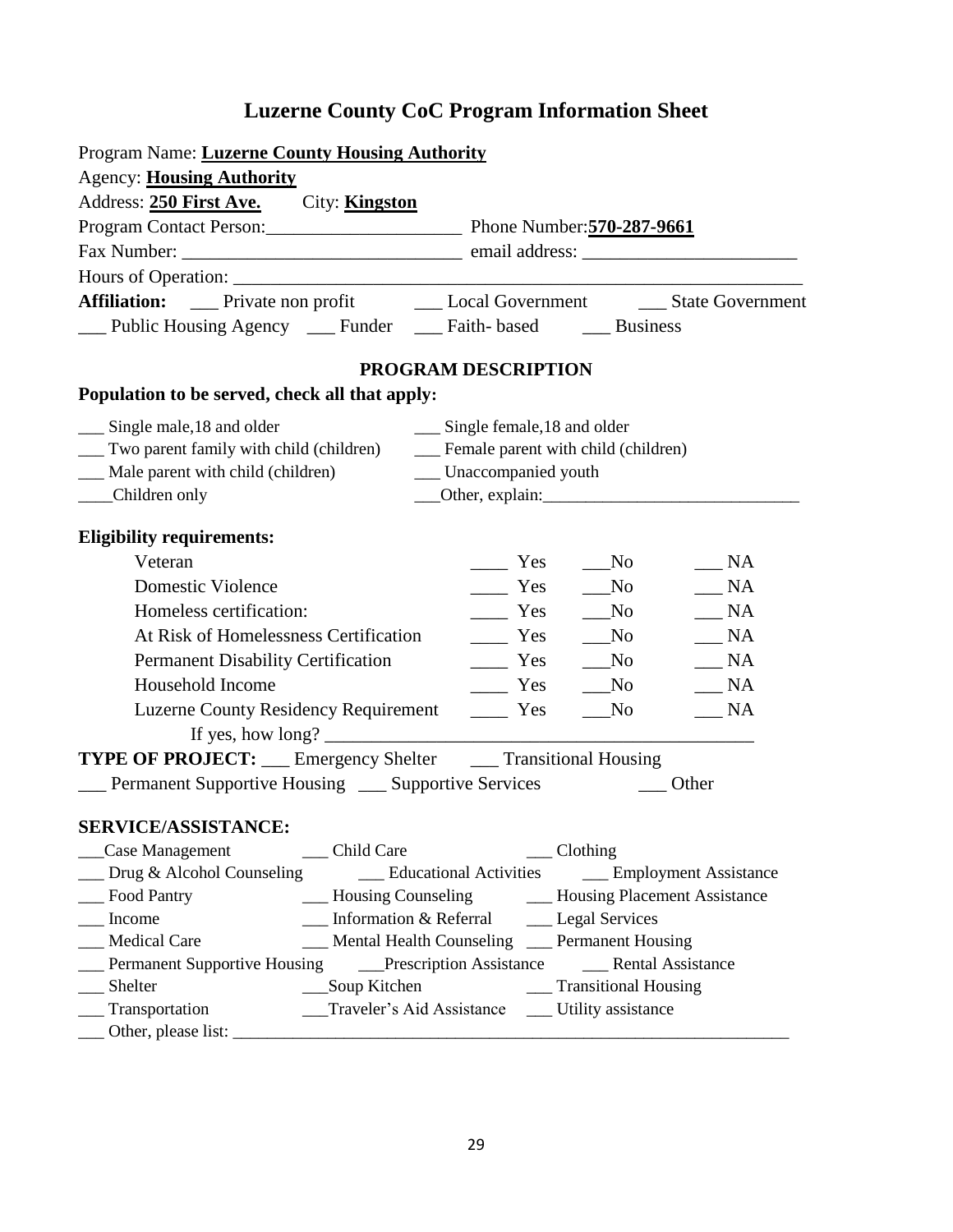| Program Name: Housing Authority                                                                                                                                     |
|---------------------------------------------------------------------------------------------------------------------------------------------------------------------|
| Agency: Housing Authority of the City of Nanticoke                                                                                                                  |
| Address: Park Towers, 1 East Green St. City: Nanticoke                                                                                                              |
| Program Contact Person: Ryan Verazin, Executive Director Phone Number: 570-735-1110                                                                                 |
| Fax Number: 570-735-1111 email address: rverazin@nanticokehousing.org                                                                                               |
| Hours of Operation: Monday-Friday 8AM-4PM                                                                                                                           |
| <b>Affiliation:</b> _____ Private non profit $\underline{\mathbf{X}}$ _ Local Government ______ State Government                                                    |
| __ Public Housing Agency __ Funder __ Faith- based __ Business                                                                                                      |
| PROGRAM DESCRIPTION                                                                                                                                                 |
| Population to be served, check all that apply:                                                                                                                      |
| $X_{\text{}}$ Single male, 18 and older<br>$\underline{\mathbf{X}}$ $\underline{\mathbf{X}}$ Single female, 18 and older                                            |
| $\underline{\mathbf{X}}$ Two parent family with child (children) $\underline{\mathbf{X}}$ Female parent with child (children)                                       |
|                                                                                                                                                                     |
| $\underline{\phantom{a}}$ Children only $\underline{\phantom{a}}$ $\underline{\phantom{a}}$ Other, explain: <b>Disabled adults, senior and near senior citizens</b> |
|                                                                                                                                                                     |
| <b>Eligibility requirements:</b>                                                                                                                                    |
| Veteran<br>$\equiv$ Yes<br>$\sqrt{N}$<br>$\_\_$ NA                                                                                                                  |
| Domestic Violence<br>$\equiv$ Yes<br>$\_ NA$<br>N <sub>0</sub>                                                                                                      |
| Homeless certification:<br>$\frac{1}{\sqrt{1-\frac{1}{c}}}$ Yes $\frac{1}{\sqrt{1-\frac{1}{c}}}$ No<br>$\_\_$ NA                                                    |
| At Risk of Homelessness Certification<br>$\frac{1}{1}$ Yes<br>$\sqrt{N}$<br>$\_\_$ NA                                                                               |
| <b>Permanent Disability Certification</b><br>$X$ Yes<br>$\_\_$ NA<br>N <sub>0</sub>                                                                                 |
| Household Income<br>$\underline{\mathbf{X}}$ Yes<br>$\sqrt{N}$<br>$\_\_$ NA                                                                                         |
| Luzerne County Residency Requirement _________ Yes<br>$\_\_$ NA<br>No                                                                                               |
|                                                                                                                                                                     |
| <b>TYPE OF PROJECT:</b> __ Emergency Shelter ___ Transitional Housing                                                                                               |
|                                                                                                                                                                     |
| <b>Income Housing</b>                                                                                                                                               |
|                                                                                                                                                                     |
| <b>SERVICE/ASSISTANCE:</b>                                                                                                                                          |
| Case Management<br>__ Child Care<br>$\_\_$ Clothing                                                                                                                 |
| __ Employment Assistance<br>__ Drug & Alcohol Counseling<br>__ Educational Activities<br>_ Food Pantry                                                              |
| __ Housing Counseling ________ Housing Placement Assistance<br>__ Information & Referral ______ Legal Services<br>Income                                            |
| $\frac{1}{2}$ Mental Health Counseling $\frac{X}{X}$ Permanent Housing<br><b>Medical Care</b>                                                                       |
|                                                                                                                                                                     |
| Shelter<br>Soup Kitchen<br>__ Transitional Housing                                                                                                                  |
| __ Transportation<br>Traveler's Aid Assistance<br>___ Utility assistance                                                                                            |
|                                                                                                                                                                     |
|                                                                                                                                                                     |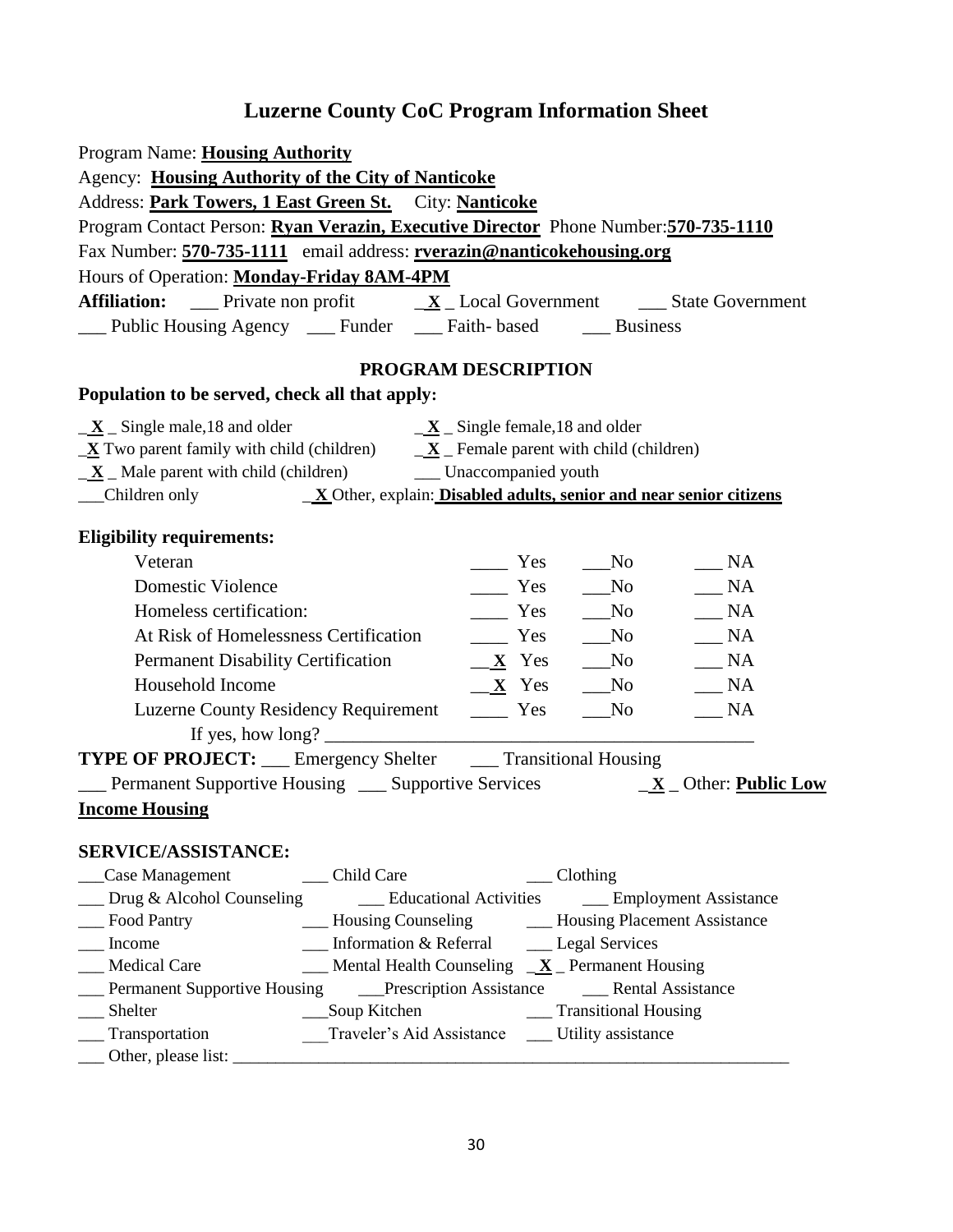| Program Name: Pittston Housing Authority                                                               |  |
|--------------------------------------------------------------------------------------------------------|--|
| <b>Agency: Housing Authority</b>                                                                       |  |
| Address: 500 Kennedy Blvd. City: Pittston                                                              |  |
| Program Contact Person: Phone Number: 570-655-3707                                                     |  |
|                                                                                                        |  |
|                                                                                                        |  |
| Affiliation: __ Private non profit ____ Local Government ____ State Government                         |  |
| __ Public Housing Agency __ Funder __ Faith- based __ Business                                         |  |
| PROGRAM DESCRIPTION                                                                                    |  |
| Population to be served, check all that apply:                                                         |  |
| __ Single male, 18 and older<br>__ Single female, 18 and older                                         |  |
| __ Two parent family with child (children)<br>__ Female parent with child (children)                   |  |
| __ Male parent with child (children)<br>__ Unaccompanied youth                                         |  |
| __Children only<br>Other, explain:                                                                     |  |
| <b>Eligibility requirements:</b>                                                                       |  |
| Veteran<br>Yes<br>$\_ NA$<br>$\mathbf{N}\mathbf{o}$                                                    |  |
| <b>Domestic Violence</b><br>Yes<br>NA<br>$\sqrt{N}$                                                    |  |
| Homeless certification:<br>NA<br>$\equiv$ Yes<br>N <sub>0</sub>                                        |  |
| At Risk of Homelessness Certification<br>NA<br>$\equiv$ Yes<br>$\rm No$                                |  |
| <b>Permanent Disability Certification</b><br>$\_ NA$<br>$\equiv$ Yes<br>N <sub>0</sub>                 |  |
| Household Income<br>$\frac{1}{1}$ Yes<br>N <sub>0</sub><br>NA                                          |  |
| <b>Luzerne County Residency Requirement</b><br>$\_ NA$<br>$\frac{\ }{}$ Yes<br>N <sub>0</sub>          |  |
| If yes, how long? $\sqrt{\frac{2}{1-\frac{1}{2}} + \frac{1}{2-\frac{1}{2}} + \frac{1}{2-\frac{1}{2}}}$ |  |
| TYPE OF PROJECT: __ Emergency Shelter ___ Transitional Housing                                         |  |
| Permanent Supportive Housing __ Supportive Services<br>Other                                           |  |
| <b>SERVICE/ASSISTANCE:</b>                                                                             |  |
| Case Management<br>_Child Care<br>$\_\_$ Clothing                                                      |  |
| Drug & Alcohol Counseling<br>Educational Activities ______ Employment Assistance                       |  |
| Food Pantry<br>__ Housing Counseling __________ Housing Placement Assistance                           |  |
| Income<br>__ Information & Referral _______ Legal Services                                             |  |
| <b>Medical Care</b><br>__ Mental Health Counseling __ Permanent Housing                                |  |
| Permanent Supportive Housing _____Prescription Assistance __________Rental Assistance                  |  |
| Shelter<br>Soup Kitchen<br>__ Transitional Housing                                                     |  |
| Traveler's Aid Assistance ______ Utility assistance<br>__ Transportation                               |  |
|                                                                                                        |  |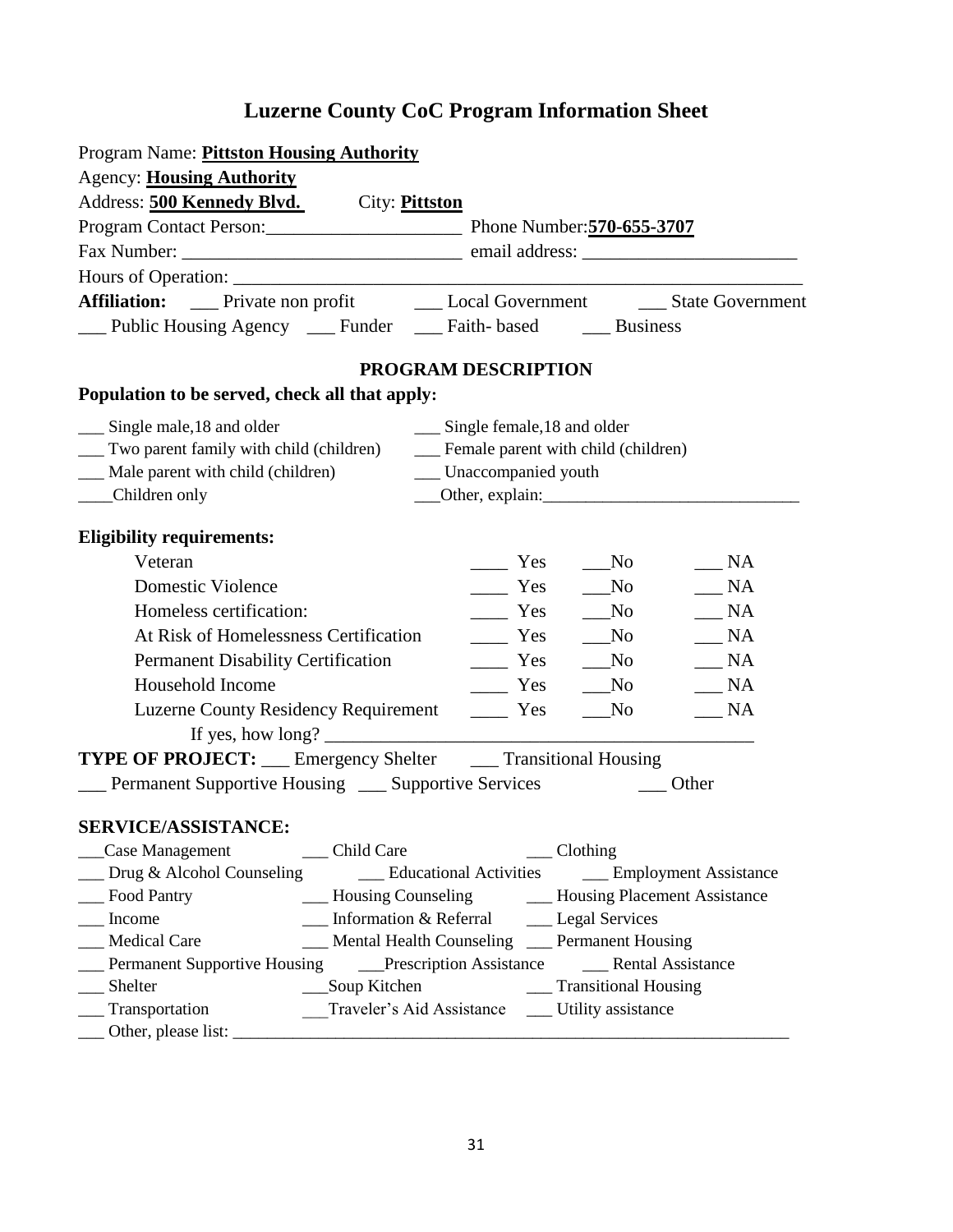| Program Name: Wilkes-Barre City Housing Authority<br><b>Agency: Housing Authority</b>                            |                                                                                                                                                                                                                                |
|------------------------------------------------------------------------------------------------------------------|--------------------------------------------------------------------------------------------------------------------------------------------------------------------------------------------------------------------------------|
| Address: 50 Lincoln Plaza City: Wilkes-Barre<br>Program Contact Person: Judy Kosloski Phone Number: 570-825-6657 |                                                                                                                                                                                                                                |
|                                                                                                                  |                                                                                                                                                                                                                                |
|                                                                                                                  |                                                                                                                                                                                                                                |
|                                                                                                                  | Affiliation: _____ Private non profit __________ Local Government ________ State Government                                                                                                                                    |
| __ Public Housing Agency ___ Funder ___ Faith- based ____ Business                                               |                                                                                                                                                                                                                                |
|                                                                                                                  | PROGRAM DESCRIPTION                                                                                                                                                                                                            |
| Population to be served, check all that apply:                                                                   |                                                                                                                                                                                                                                |
| __ Single male, 18 and older                                                                                     | __ Single female, 18 and older                                                                                                                                                                                                 |
| __ Two parent family with child (children)                                                                       | __ Female parent with child (children)                                                                                                                                                                                         |
| __ Male parent with child (children)                                                                             | __ Unaccompanied youth                                                                                                                                                                                                         |
| __Children only                                                                                                  | Other, explain: Contact Delayer and Delayer and Delayer and Delayer and Delayer and Delayer and Delayer and Delayer and Delayer and Delayer and Delayer and Delayer and Delayer and Delayer and Delayer and Delayer and Delaye |
| <b>Eligibility requirements:</b>                                                                                 |                                                                                                                                                                                                                                |
| Veteran                                                                                                          | Yes<br>N <sub>0</sub><br><b>NA</b>                                                                                                                                                                                             |
| <b>Domestic Violence</b>                                                                                         | $\equiv$ Yes<br>$\_ NA$<br>$\sqrt{N}$                                                                                                                                                                                          |
| Homeless certification:                                                                                          | Yes<br>NA<br>$\mathbf{N}\mathbf{o}$                                                                                                                                                                                            |
| At Risk of Homelessness Certification                                                                            | $\equiv$ Yes<br>N <sub>0</sub><br>NA                                                                                                                                                                                           |
| <b>Permanent Disability Certification</b>                                                                        | $\_ NA$<br>$\equiv$ Yes<br>No                                                                                                                                                                                                  |
| Household Income                                                                                                 | $\_ NA$<br>Yes<br>$N$ o                                                                                                                                                                                                        |
| Luzerne County Residency Requirement ________ Yes                                                                | <b>NA</b><br>N <sub>0</sub>                                                                                                                                                                                                    |
|                                                                                                                  |                                                                                                                                                                                                                                |
| <b>TYPE OF PROJECT:</b> ___ Emergency Shelter ____ Transitional Housing                                          |                                                                                                                                                                                                                                |
| <b>Example 1</b> Permanent Supportive Housing <b>Example 2</b> Supportive Services                               | Other                                                                                                                                                                                                                          |
| SERVICE/ASSISTANCE:                                                                                              |                                                                                                                                                                                                                                |
|                                                                                                                  | $\_\_$ Clothing                                                                                                                                                                                                                |
|                                                                                                                  | __ Drug & Alcohol Counseling _____ Educational Activities _____ Employment Assistance                                                                                                                                          |
| _Food Pantry                                                                                                     | - Housing Counseling - Housing Placement Assistance                                                                                                                                                                            |
| Income                                                                                                           | Information & Referral Legal Services                                                                                                                                                                                          |
| Medical Care                                                                                                     | __ Mental Health Counseling __ Permanent Housing                                                                                                                                                                               |
|                                                                                                                  |                                                                                                                                                                                                                                |
| Shelter<br>Shelter<br>Transportation                                                                             |                                                                                                                                                                                                                                |
|                                                                                                                  | __Traveler's Aid Assistance ____ Utility assistance                                                                                                                                                                            |
|                                                                                                                  |                                                                                                                                                                                                                                |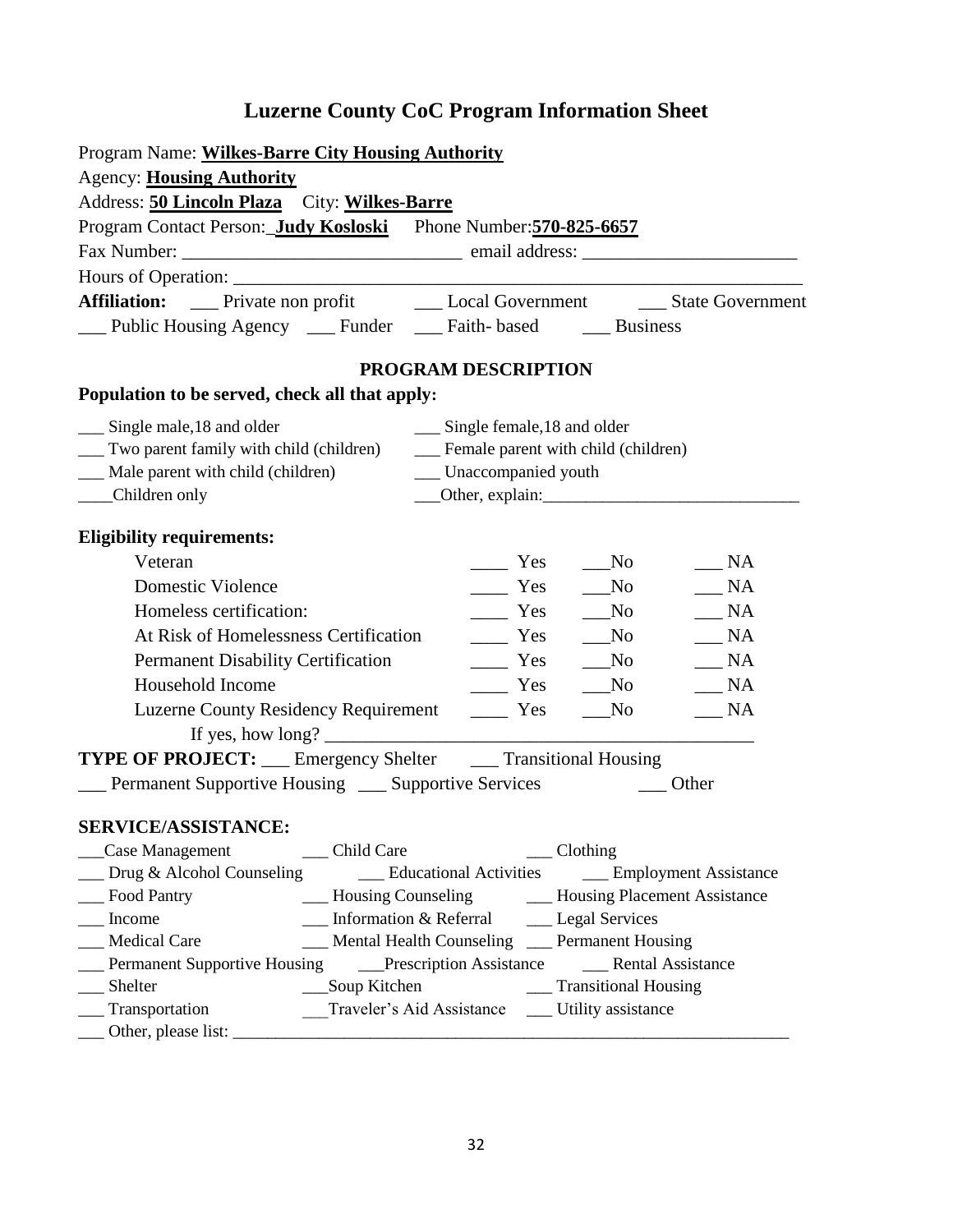| Program Name: Permanent Supportive Housing Program                                                                                                                                                                                                                         |  |
|----------------------------------------------------------------------------------------------------------------------------------------------------------------------------------------------------------------------------------------------------------------------------|--|
| <b>Agency: Housing Development Corporation</b>                                                                                                                                                                                                                             |  |
| Address: 163 Amber Ln. City: Wilkes-Barre                                                                                                                                                                                                                                  |  |
| Program Contact Person: Kaitlin Crandall Phone Number: 570-824-4803, ext. 25                                                                                                                                                                                               |  |
| Fax Number: 570-970-9193 email address: kcrandall@hdcnepa.org                                                                                                                                                                                                              |  |
| Hours of Operation: Monday-Friday 8:30AM-5PM                                                                                                                                                                                                                               |  |
|                                                                                                                                                                                                                                                                            |  |
| __ Public Housing Agency ___ Funder ___ Faith- based ____ Business                                                                                                                                                                                                         |  |
| PROGRAM DESCRIPTION                                                                                                                                                                                                                                                        |  |
| Population to be served, check all that apply:                                                                                                                                                                                                                             |  |
| $\underline{\mathbf{X}}$ _ Single female, 18 and older<br>$\underline{\mathbf{X}}$ _ Single male, 18 and older                                                                                                                                                             |  |
| $\underline{\mathbf{X}}$ Two parent family with child (children) $\underline{\mathbf{X}}$ Female parent with child (children)                                                                                                                                              |  |
|                                                                                                                                                                                                                                                                            |  |
| $\underline{\mathbf{X}}$ _ Children only<br>Other, explain: 0.000 million and 0.000 million and 0.000 million and 0.000 million and 0.000 million and 0.000 million and 0.000 million and 0.000 million and 0.000 million and 0.000 million and 0.000 million and 0.000 mi |  |
| <b>Eligibility requirements:</b>                                                                                                                                                                                                                                           |  |
| Veteran<br>$\frac{\mathbf{x}}{\mathbf{y}} = \frac{\mathbf{x}}{\mathbf{y}}$<br>$\_\_$ NA                                                                                                                                                                                    |  |
| $\frac{\mathbf{x}}{\mathbf{y}} = \frac{\mathbf{x}}{\mathbf{y}}$<br><b>Domestic Violence</b><br>$\_ NA$                                                                                                                                                                     |  |
| Homeless certification:<br>$\underline{\mathbf{X}}$ Yes $\underline{\mathbf{N}}$ o<br>$\_\_$ NA                                                                                                                                                                            |  |
| At Risk of Homelessness Certification<br>$\frac{\mathbf{x}}{\mathbf{y}} = \frac{\mathbf{x}}{\mathbf{y}}$ No<br>$\_\_$ NA                                                                                                                                                   |  |
| $\underline{\mathbf{X}}$ $\underline{\mathbf{X}}$ $\underline{\mathbf{Y}}$ res $\underline{\mathbf{N}}$ o<br>$\_$ NA<br><b>Permanent Disability Certification</b>                                                                                                          |  |
| Household Income<br>$\underline{\mathbf{X}}$ Yes $\underline{\mathbf{N}}$ o<br>$\frac{1}{2}$ NA                                                                                                                                                                            |  |
| <b>Luzerne County Residency Requirement</b><br>$\underline{\mathbf{X}}$ Yes $\underline{\mathbf{N}}$ o<br>$R_{\text{max}}$ NA                                                                                                                                              |  |
| If yes, how long? $\frac{1 \text{ year}}{2}$                                                                                                                                                                                                                               |  |
| <b>TYPE OF PROJECT:</b> Emergency Shelter ______ Transitional Housing                                                                                                                                                                                                      |  |
| $\underline{\mathbf{X}}$ Permanent Supportive Housing $\underline{\mathbf{X}}$ Supportive Services<br>Other                                                                                                                                                                |  |
|                                                                                                                                                                                                                                                                            |  |
| <b>SERVICE/ASSISTANCE:</b>                                                                                                                                                                                                                                                 |  |
| $\_\_$ Clothing<br>_Case Management<br>__ Child Care                                                                                                                                                                                                                       |  |
| $\Box$ Drug & Alcohol Counseling<br><u>Conservational</u> Activities Comployment Assistance                                                                                                                                                                                |  |
| __ Housing Counseling _________ Housing Placement Assistance<br>Food Pantry                                                                                                                                                                                                |  |
| __ Information & Referral _____ Legal Services<br>Income                                                                                                                                                                                                                   |  |
| __ Mental Health Counseling __ Permanent Housing<br>_Medical Care                                                                                                                                                                                                          |  |
| $\underline{\mathbf{X}}$ Permanent Supportive Housing Prescription Assistance Rental Assistance                                                                                                                                                                            |  |
| __ Transitional Housing<br>___Soup Kitchen<br>Shelter<br>Traveler's Aid Assistance ______ Utility assistance<br>__Transportation                                                                                                                                           |  |
|                                                                                                                                                                                                                                                                            |  |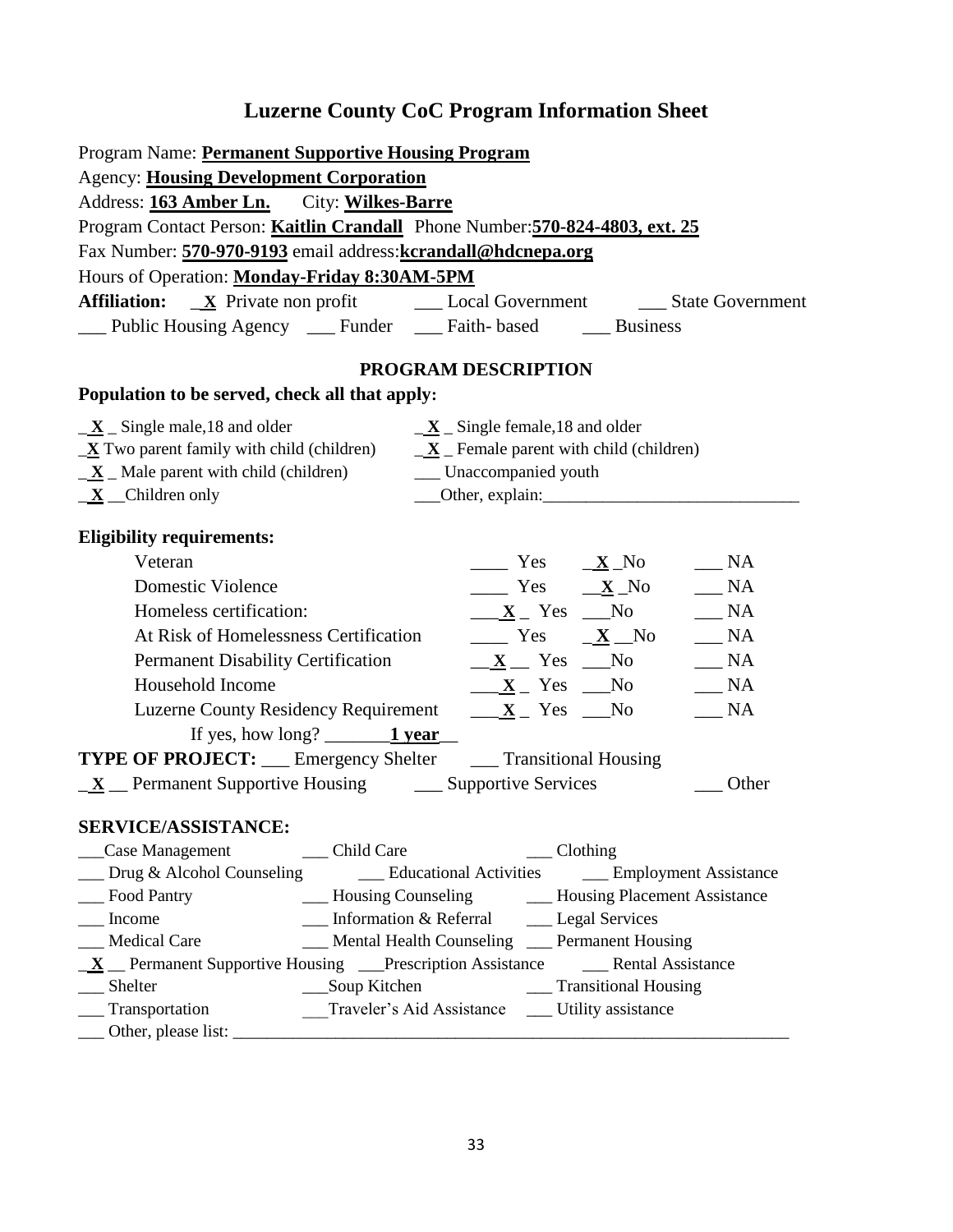| Program Name: Rapid Rehousing for Families                                                                                                                                                                                    |
|-------------------------------------------------------------------------------------------------------------------------------------------------------------------------------------------------------------------------------|
| <b>Agency: Housing Development Corporation of NEPA</b>                                                                                                                                                                        |
| <b>Address: 163 Amber Lane</b><br>City: Wilkes-Barre                                                                                                                                                                          |
| Program Contact Person: Kaitlin Crandall Phone Number: 570-824-4803, ext. 25                                                                                                                                                  |
| Fax Number: 570-970-9193 email address: kcrandall@hdcnepa.org                                                                                                                                                                 |
| Hours of Operation:                                                                                                                                                                                                           |
| <b>Affiliation:</b> X Private nonprofit __ Local Government _______ State Government                                                                                                                                          |
| __ Public Housing Agency __ Funder __ Faith- based ___ Business                                                                                                                                                               |
|                                                                                                                                                                                                                               |
| PROGRAM DESCRIPTION                                                                                                                                                                                                           |
| Population to be served, check all that apply:                                                                                                                                                                                |
| Single male, 18 and older<br>Single female, 18 and older                                                                                                                                                                      |
| $\underline{X}$ Two parent family with child (children) $\underline{X}$ Female parent with child (children)                                                                                                                   |
| $X$ Male parent with child (children) $\qquad \qquad$ Unaccompanied youth<br>Children only                                                                                                                                    |
| Other, explain: Communication of the Communication of the Communication of the Communication of the Communication of the Communication of the Communication of the Communication of the Communication of the Communication of |
|                                                                                                                                                                                                                               |
| Veteran<br>$\frac{1}{1}$ Yes $\frac{1}{1}$ X_No<br>$\_\_$ NA                                                                                                                                                                  |
| Domestic Violence<br>$\frac{X}{N}$ Yes $\frac{X}{N}$ No<br>$\_\_$ NA                                                                                                                                                          |
| Homeless certification:<br>$X$ Yes No<br>$\_\_$ NA                                                                                                                                                                            |
| $\frac{X}{100}$ Yes $\frac{X}{100}$ No<br>At Risk of Homelessness Certification<br>$\_\_$ NA                                                                                                                                  |
| <b>Permanent Disability Certification</b><br>$\frac{X}{N}$ Yes $\frac{X}{N}$ No<br>$\_\_$ NA                                                                                                                                  |
| $X$ Yes No<br>Household Income<br>$\_ NA$                                                                                                                                                                                     |
| Luzerne County Residency Requirement $X$ Yes _No<br>$\_\_$ NA                                                                                                                                                                 |
| If yes, how long? $\_\_12$ months                                                                                                                                                                                             |
| <b>TYPE OF PROJECT:</b> __ Emergency Shelter ___ Transitional Housing                                                                                                                                                         |
| <b>Permanent Supportive Housing <math>\qquad \qquad</math> Supportive Services <math>\qquad \qquad \mathbf{X}</math> Rapid ReHousing</b>                                                                                      |
| Other                                                                                                                                                                                                                         |
|                                                                                                                                                                                                                               |
| SERVICE/ASSISTANCE:                                                                                                                                                                                                           |
| $\underline{X}$ Case Management<br>__ Child Care<br>$\_\_$ Clothing<br><b>Educational Activities</b><br>$\frac{1}{2}$ Drug & Alcohol Counseling<br>__ Employment Assistance                                                   |
| $\frac{X}{X}$ Housing Counseling $\frac{X}{X}$ Housing Placement Assistance<br>Food Pantry                                                                                                                                    |
| $X$ Information & Referral $Z$ Legal Services<br>Income                                                                                                                                                                       |
| $\frac{1}{2}$ Mental Health Counseling $\frac{X}{X}$ Permanent Housing<br><b>Medical Care</b>                                                                                                                                 |
| Permanent Supportive Housing _____Prescription Assistance<br>$X$ Rental Assistance                                                                                                                                            |
| Shelter<br>__Soup Kitchen<br>__ Transitional Housing                                                                                                                                                                          |
| Traveler's Aid Assistance $X$ Utility assistance<br>____ Transportation                                                                                                                                                       |
| Other, please list:                                                                                                                                                                                                           |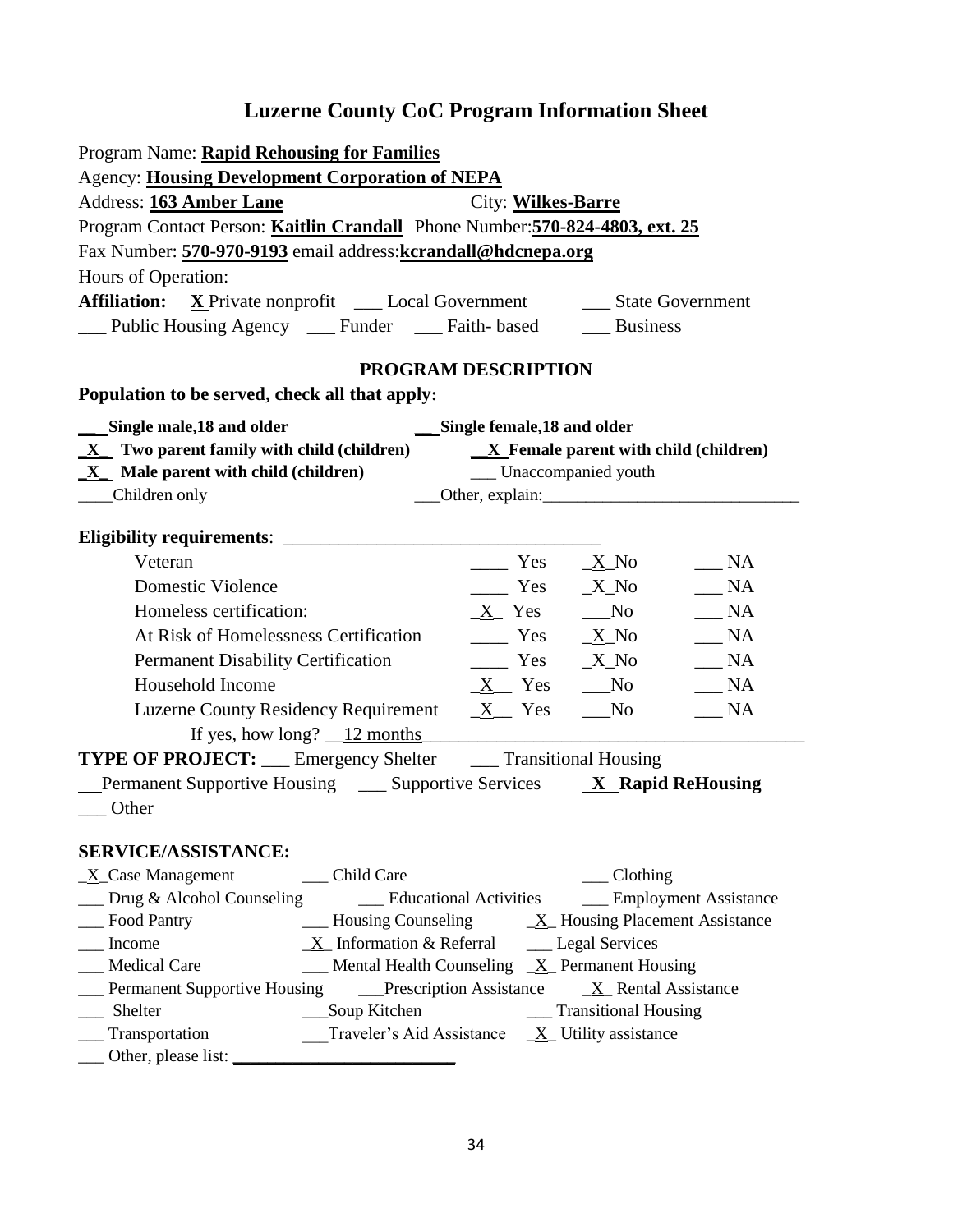| Program Name: Independent Living                                                                                                               |  |
|------------------------------------------------------------------------------------------------------------------------------------------------|--|
| <b>Agency: Luzerne County Children and Youth</b>                                                                                               |  |
| Address: 111 North Pennsylvania Blvd. City: Wilkes-Barre                                                                                       |  |
| Program Contact Person: Phone Number: 570-826-8710                                                                                             |  |
|                                                                                                                                                |  |
| Hours of Operation: Winter: 8:30AM to 5PM; Summer: 8AM - 4PM                                                                                   |  |
| <b>Affiliation:</b> _____ Private non profit $\underline{\mathbf{X}}$ Local Government $\underline{\mathbf{X}}$ State Government               |  |
| __ Public Housing Agency __ Funder __ Faith- based ___ Business                                                                                |  |
|                                                                                                                                                |  |
| <b>PROGRAM DESCRIPTION</b>                                                                                                                     |  |
| Population to be served, check all that apply:                                                                                                 |  |
| $\underline{\mathbf{X}}$ _ Single male, 18 and older<br>$\underline{\mathbf{X}}$ $\underline{\mathbf{X}}$ Single female, 18 and older          |  |
| $\underline{\mathbf{X}}$ Two parent family with child (children) $\underline{\mathbf{X}}$ Female parent with child (children)                  |  |
| $\underline{\mathbf{X}}$ Male parent with child (children) $\underline{\mathbf{X}}$ Unaccompanied youth                                        |  |
| $\underline{\mathbf{X}}$ _ Children only<br>$X$ Other, explain                                                                                 |  |
|                                                                                                                                                |  |
| <b>Eligibility requirements:</b>                                                                                                               |  |
| Veteran<br>$\_\_$ NA<br>Yes<br>$\sqrt{N}$                                                                                                      |  |
| Domestic Violence<br>Yes<br>$\_ NA$<br>$\sqrt{N}$                                                                                              |  |
| Homeless certification:<br>N <sub>0</sub><br>$\equiv$ Yes<br>$\_ NA$                                                                           |  |
| At Risk of Homelessness Certification<br>$\equiv$ Yes<br>$\_\_$ NA<br>$\sqrt{N}$                                                               |  |
| $\equiv$ Yes<br><b>Permanent Disability Certification</b><br>$\_\_$ NA<br>$\sqrt{N}$                                                           |  |
| Household Income<br>$\sqrt{N}$<br>$\_ NA$<br>$\frac{1}{1}$ Yes                                                                                 |  |
| <b>Luzerne County Residency Requirement</b><br>$\_\_$ NA<br>Yes<br>$\sqrt{N}$                                                                  |  |
|                                                                                                                                                |  |
| <b>TYPE OF PROJECT:</b> __ Emergency Shelter ___ Transitional Housing                                                                          |  |
| Permanent Supportive Housing $\underline{\mathbf{X}}$ Supportive Services $\underline{\mathbf{X}}$ Other                                       |  |
|                                                                                                                                                |  |
| <b>SERVICE/ASSISTANCE:</b>                                                                                                                     |  |
| $X$ _Case Management<br>Child Care<br>$\_\_$ Clothing                                                                                          |  |
| Drug & Alcohol Counseling<br><b>Educational Activities</b><br>__ Employment Assistance                                                         |  |
| $\underline{\mathbf{X}}$ Housing Counseling — Housing Placement Assistance<br>Food Pantry                                                      |  |
| __ Information & Referral _______ Legal Services<br>Income                                                                                     |  |
| <b>Medical Care</b><br>Mental Health Counseling __ Permanent Housing                                                                           |  |
| $\textcircled{1}$ Permanent Supportive Housing $\textcircled{2}$ Prescription Assistance $\textcircled{1}$ $\textcircled{1}$ Rental Assistance |  |
| Shelter<br>__Soup Kitchen                                                                                                                      |  |
| Traveler's Aid Assistance $\underline{\mathbf{X}}$ Utility assistance<br>Transportation                                                        |  |
|                                                                                                                                                |  |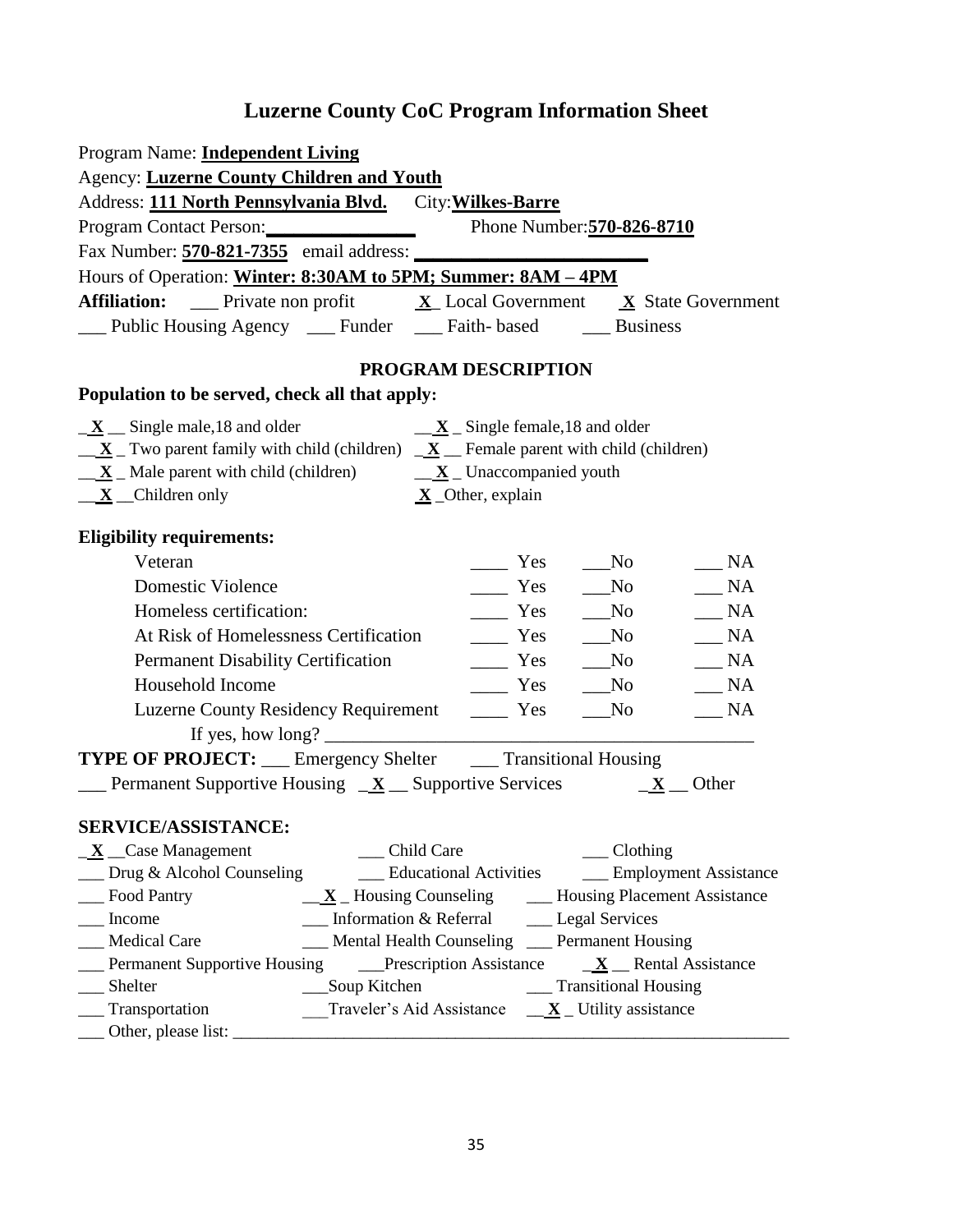| Program Name: Hope for the Homeless Program                                                                                                                                                                                                                                            |
|----------------------------------------------------------------------------------------------------------------------------------------------------------------------------------------------------------------------------------------------------------------------------------------|
| <b>Agency: Luzerne County Community College</b>                                                                                                                                                                                                                                        |
| Address: 133 S. Prospect St. City: Nanticoke                                                                                                                                                                                                                                           |
| Program Contact Person: Phone Number: 570-817-2776                                                                                                                                                                                                                                     |
| Fax Number:                                                                                                                                                                                                                                                                            |
| Hours of Operation: <b>8AM - 9PM</b>                                                                                                                                                                                                                                                   |
| <b>Affiliation:</b> $\underline{\mathbf{X}}$ Private non profit $\underline{\mathbf{L}}$ Local Government $\underline{\mathbf{S}}$ State Government                                                                                                                                    |
| __ Public Housing Agency __ Funder __ Faith- based __ Business                                                                                                                                                                                                                         |
|                                                                                                                                                                                                                                                                                        |
| PROGRAM DESCRIPTION                                                                                                                                                                                                                                                                    |
| Population to be served, check all that apply:                                                                                                                                                                                                                                         |
| __ Single male, 18 and older<br>Single female, 18 and older                                                                                                                                                                                                                            |
| __ Two parent family with child (children) ______ Female parent with child (children)                                                                                                                                                                                                  |
| __ Male parent with child (children) _______ Unaccompanied youth                                                                                                                                                                                                                       |
| $\underline{\mathbf{X}}$ Children only $\underline{\mathbf{X}}$ Other, explain: All ages, career and education/trainings, G.E.D                                                                                                                                                        |
|                                                                                                                                                                                                                                                                                        |
| <b>Eligibility requirements:</b>                                                                                                                                                                                                                                                       |
| Veteran<br>$\equiv$ Yes<br>N <sub>0</sub><br>$\frac{1}{2}NA$                                                                                                                                                                                                                           |
| $\frac{\ }{\ }$ Yes $\frac{\ }{\ }$ No<br><b>Domestic Violence</b><br>$\_\_$ NA                                                                                                                                                                                                        |
| Homeless certification:<br>No Nes No<br>$\_ NA$                                                                                                                                                                                                                                        |
| At Risk of Homelessness Certification<br>$\frac{1}{1}$ Yes<br>$\frac{1}{2}$ NA<br>$\sqrt{N}$                                                                                                                                                                                           |
| Permanent Disability Certification<br>$\equiv$ Yes<br>$\_\_$ NA<br>N <sub>0</sub>                                                                                                                                                                                                      |
| Household Income<br>$\equiv$ Yes<br>No<br>$\_ NA$                                                                                                                                                                                                                                      |
| Luzerne County Residency Requirement ________ Yes<br>$\sqrt{N}$<br>$\_\_$ NA                                                                                                                                                                                                           |
| If yes, how long? $\frac{1}{2}$ [17] $\frac{1}{2}$ [17] $\frac{1}{2}$ [17] $\frac{1}{2}$ [17] $\frac{1}{2}$ [17] $\frac{1}{2}$ [17] $\frac{1}{2}$ [17] $\frac{1}{2}$ [17] $\frac{1}{2}$ [17] $\frac{1}{2}$ [17] $\frac{1}{2}$ [17] $\frac{1}{2}$ [17] $\frac{1}{2}$ [17] $\frac{1}{2}$ |
| <b>TYPE OF PROJECT:</b> __ Emergency Shelter ___ Transitional Housing                                                                                                                                                                                                                  |
| <b>Example 1</b> Permanent Supportive Housing $X$ Supportive Services $\qquad \qquad$ Other                                                                                                                                                                                            |
|                                                                                                                                                                                                                                                                                        |
| <b>SERVICE/ASSISTANCE:</b>                                                                                                                                                                                                                                                             |
| _Case Management<br>__ Child Care<br>$\_\_$ Clothing<br>$\Box$ Drug & Alcohol Counseling $\Box X$ Educational Activities $\Box$ Employment Assistance                                                                                                                                  |
| __ Housing Counseling _________ Housing Placement Assistance<br>Food Pantry                                                                                                                                                                                                            |
| Income<br>Information & Referral _______ Legal Services                                                                                                                                                                                                                                |
| Medical Care<br>__ Mental Health Counseling __ Permanent Housing                                                                                                                                                                                                                       |
|                                                                                                                                                                                                                                                                                        |
| __Soup Kitchen<br>Shelter<br>__ Transitional Housing                                                                                                                                                                                                                                   |
| Traveler's Aid Assistance ______ Utility assistance<br>_Transportation                                                                                                                                                                                                                 |
|                                                                                                                                                                                                                                                                                        |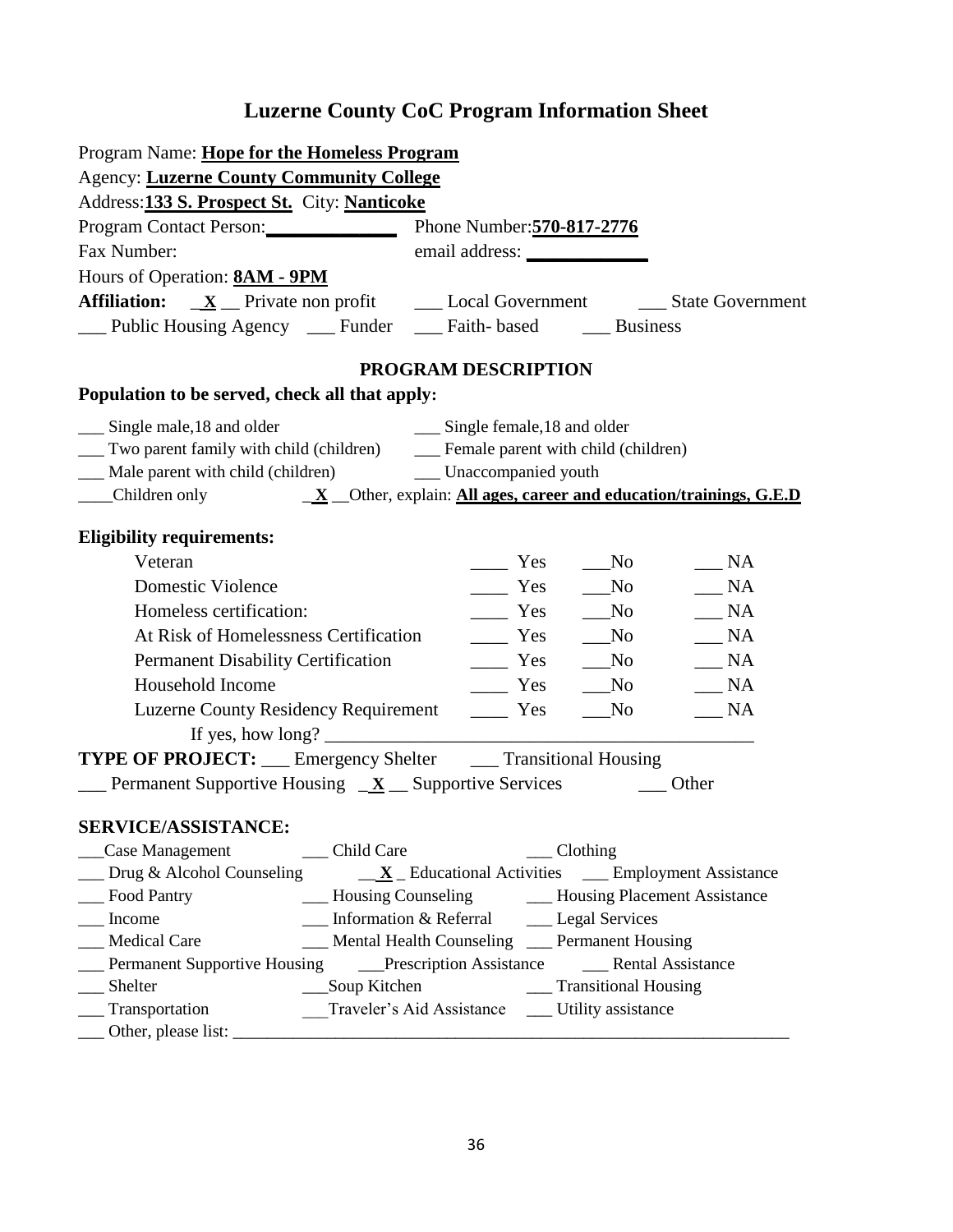| Program Name: Luzerne Intermediate Unit 18 PA's Education for Children and Youth Experiencing                                                                                                                                                                              |  |  |
|----------------------------------------------------------------------------------------------------------------------------------------------------------------------------------------------------------------------------------------------------------------------------|--|--|
| <b>Homelessness-Region 7</b>                                                                                                                                                                                                                                               |  |  |
| Agency: Luzerne Intermediate Unit 18                                                                                                                                                                                                                                       |  |  |
| Address: 368 Tioga Ave. City: Kingston                                                                                                                                                                                                                                     |  |  |
| Program Contact Person: Jeff Zimmerman Phone Number: 570-718-4613                                                                                                                                                                                                          |  |  |
| Fax Number: 570-287-5721<br>email address: jzimmerman@liu18.org                                                                                                                                                                                                            |  |  |
| Hours of Operation: Monday - Friday 8AM - 3PM                                                                                                                                                                                                                              |  |  |
| <b>Affiliation:</b> $X$ Private non profit $\qquad \qquad$ Local Government $\qquad \qquad$ State Government                                                                                                                                                               |  |  |
| _Public Housing Agency __ Funder __ Faith- based __ Business                                                                                                                                                                                                               |  |  |
| PROGRAM DESCRIPTION                                                                                                                                                                                                                                                        |  |  |
| Population to be served, check all that apply:                                                                                                                                                                                                                             |  |  |
| __ Single female, 18 and older<br>__ Single male, 18 and older                                                                                                                                                                                                             |  |  |
| Two parent family with child (children)<br>__ Female parent with child (children)                                                                                                                                                                                          |  |  |
| __ Male parent with child (children)<br>__ Unaccompanied youth                                                                                                                                                                                                             |  |  |
| $\underline{\mathbf{X}}$ _ Children only<br>Other, explain: 0.000 million and 0.000 million and 0.000 million and 0.000 million and 0.000 million and 0.000 million and 0.000 million and 0.000 million and 0.000 million and 0.000 million and 0.000 million and 0.000 mi |  |  |
| <b>Eligibility requirements:</b>                                                                                                                                                                                                                                           |  |  |
| Veteran<br>Yes<br>N <sub>0</sub><br>$\_$ NA                                                                                                                                                                                                                                |  |  |
| <b>Domestic Violence</b><br>$\frac{1}{1}$ Yes<br>NA<br>N <sub>0</sub>                                                                                                                                                                                                      |  |  |
| Homeless certification:<br>$X$ Yes<br>$\_ NA$<br>$\sqrt{N}$                                                                                                                                                                                                                |  |  |
| At Risk of Homelessness Certification<br>$\equiv$ Yes<br>$\_ NA$<br>$\sqrt{N}$                                                                                                                                                                                             |  |  |
| Permanent Disability Certification<br>$\frac{1}{1}$ Yes<br>$\sqrt{N}$<br>$\_ NA$                                                                                                                                                                                           |  |  |
| Household Income<br>$\equiv$ Yes<br>No<br>$\blacksquare$ NA                                                                                                                                                                                                                |  |  |
| Luzerne County Residency Requirement _______ Yes<br>$\sqrt{N}$<br>$\_\_$ NA                                                                                                                                                                                                |  |  |
|                                                                                                                                                                                                                                                                            |  |  |
| <b>TYPE OF PROJECT:</b> ___ Emergency Shelter ____ Transitional Housing                                                                                                                                                                                                    |  |  |
| $\frac{1}{2}$ Permanent Supportive Housing $\frac{X}{X}$ Supportive Services<br>Other                                                                                                                                                                                      |  |  |
|                                                                                                                                                                                                                                                                            |  |  |
| <b>SERVICE/ASSISTANCE:</b>                                                                                                                                                                                                                                                 |  |  |
| _Case Management<br>__ Child Care<br>$\_\_$ Clothing                                                                                                                                                                                                                       |  |  |
| $\Box$ Drug & Alcohol Counseling<br>$\underline{\mathbf{X}}$ Educational Activities __ Employment Assistance                                                                                                                                                               |  |  |
| __ Housing Counseling ________ Housing Placement Assistance<br>Food Pantry                                                                                                                                                                                                 |  |  |
| __ Information & Referral _______ Legal Services<br>Income                                                                                                                                                                                                                 |  |  |
| __ Mental Health Counseling __ Permanent Housing<br>Medical Care                                                                                                                                                                                                           |  |  |
|                                                                                                                                                                                                                                                                            |  |  |
| __Soup Kitchen<br>__ Transitional Housing<br>Shelter                                                                                                                                                                                                                       |  |  |
| Traveler's Aid Assistance ______ Utility assistance<br>Transportation                                                                                                                                                                                                      |  |  |
|                                                                                                                                                                                                                                                                            |  |  |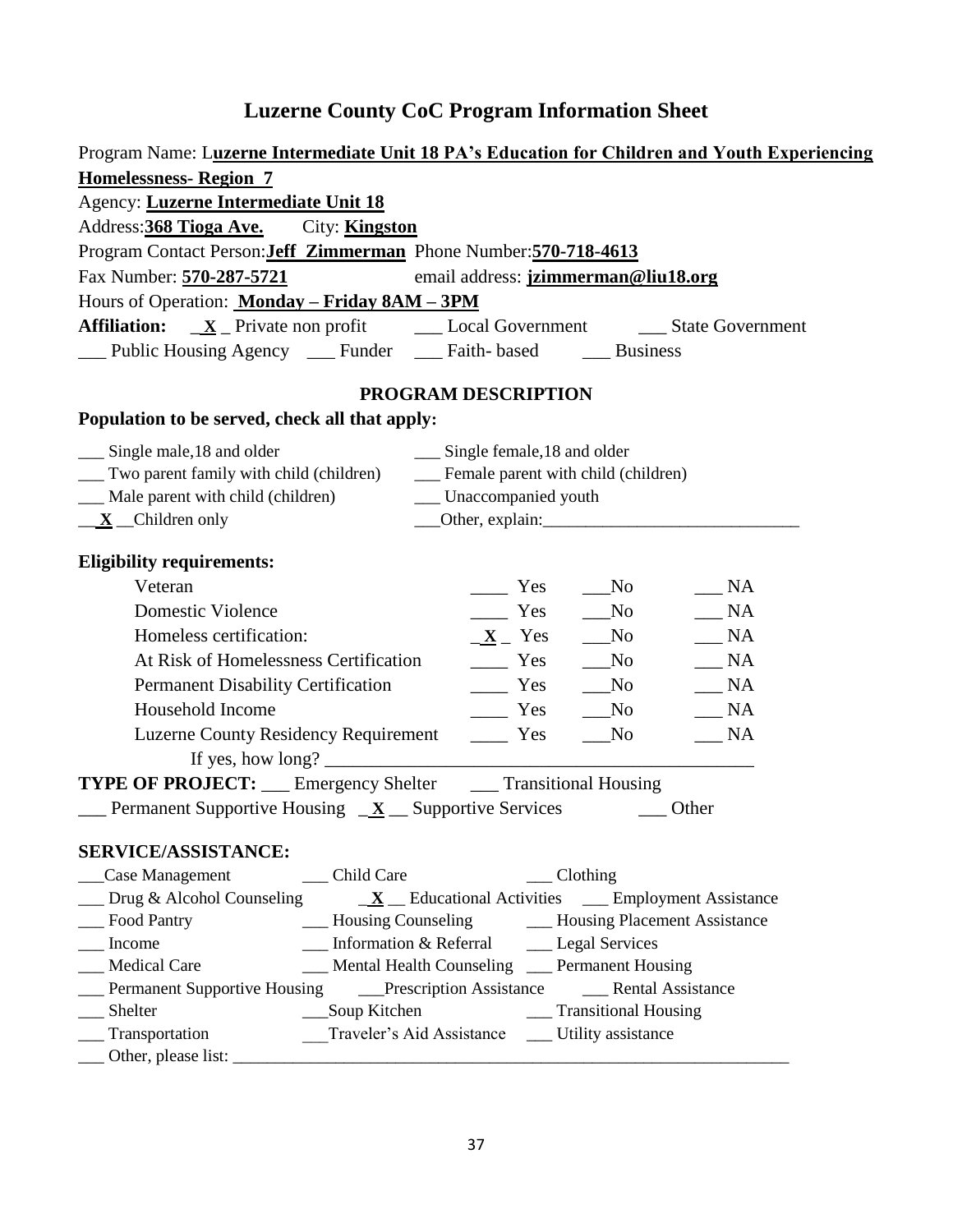| Program Name: Community Development Block Grant and Emergency Solutions Grant                                  |  |  |
|----------------------------------------------------------------------------------------------------------------|--|--|
| Agency: Luzerne County Office of Community Development                                                         |  |  |
| Address: 54 West Union St. City: Wilkes-Barre                                                                  |  |  |
| Program Contact Person: <b>Jay Zupa</b> Phone Number: 570-824-7214                                             |  |  |
| Fax Number: 570-829-2910 email address: jay.zupa2@luzernecounty.org                                            |  |  |
| Hours of Operation: Monday - Friday 9AM - 4:30PM                                                               |  |  |
| <b>Affiliation:</b> Private non profit $\underline{\mathbf{X}}$ Local Government ___ State Government          |  |  |
| $\angle$ Public Housing Agency $\angle X$ Funder $\angle$ Faith-based $\angle$ Business                        |  |  |
|                                                                                                                |  |  |
| PROGRAM DESCRIPTION                                                                                            |  |  |
| Population to be served, check all that apply:                                                                 |  |  |
| __ Single male, 18 and older<br>__ Single female, 18 and older                                                 |  |  |
| __ Female parent with child (children)<br>__ Two parent family with child (children)                           |  |  |
| __ Male parent with child (children)<br>__ Unaccompanied youth                                                 |  |  |
| __Children only                                                                                                |  |  |
|                                                                                                                |  |  |
| <b>Eligibility requirements:</b>                                                                               |  |  |
| Veteran<br>Yes<br>$\_ NA$<br>$\sqrt{N}$                                                                        |  |  |
| Domestic Violence<br>$\equiv$ Yes<br>$\_ NA$<br>$\sqrt{N}$                                                     |  |  |
| Homeless certification:<br>Yes<br>$\_ NA$<br>$\sqrt{N}$                                                        |  |  |
| At Risk of Homelessness Certification<br>$\equiv$ Yes<br>$\_ NA$<br>$\sqrt{N}$                                 |  |  |
| <b>Permanent Disability Certification</b><br>NA<br>$\equiv$ Yes<br>$\sqrt{N}$                                  |  |  |
| Household Income<br>$\frac{1}{1}$ Yes<br>$\_ NA$<br>$\sqrt{N}$                                                 |  |  |
| $-NA$<br>Luzerne County Residency Requirement _________ Yes<br>$\sqrt{N}$                                      |  |  |
|                                                                                                                |  |  |
| <b>TYPE OF PROJECT:</b> __ Emergency Shelter ___ Transitional Housing                                          |  |  |
| Permanent Supportive Housing __ Supportive Services<br>Other                                                   |  |  |
|                                                                                                                |  |  |
| SERVICE/ASSISTANCE:                                                                                            |  |  |
| _Case Management<br>__ Child Care<br>$\_\_$ Clothing                                                           |  |  |
| $\Box$ Drug & Alcohol Counseling<br><u>Conservational</u> Activities <b>Conservation</b> Employment Assistance |  |  |
| __ Housing Counseling ________ Housing Placement Assistance<br>_Food Pantry                                    |  |  |
| Income<br>Information & Referral Legal Services<br>Medical Care                                                |  |  |
| __ Mental Health Counseling __ Permanent Housing                                                               |  |  |
| Shelter<br>__Soup Kitchen<br>__ Transitional Housing                                                           |  |  |
| Traveler's Aid Assistance ______ Utility assistance<br>__ Transportation                                       |  |  |
|                                                                                                                |  |  |
|                                                                                                                |  |  |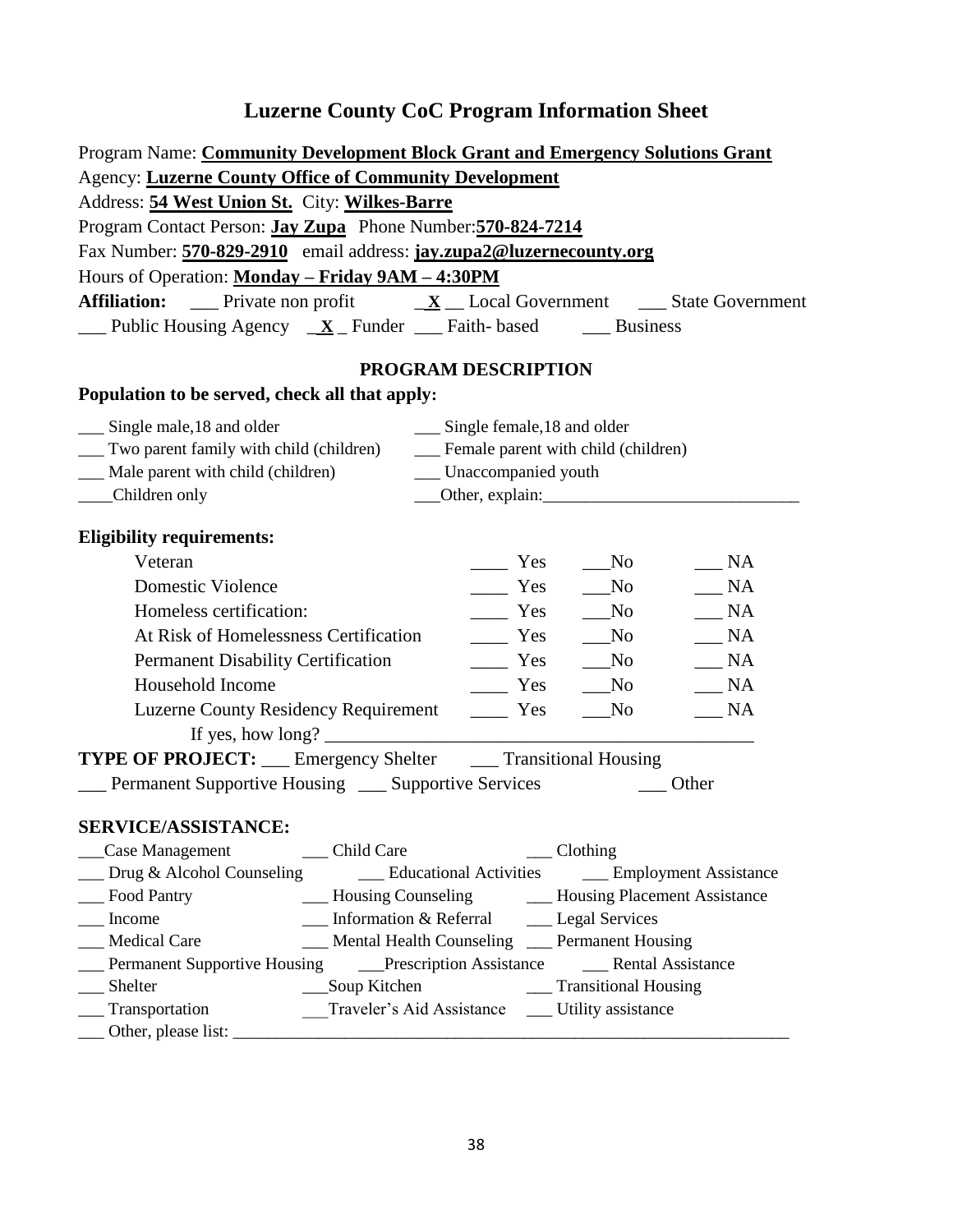| Program Name: Case Management Drug and Alcohol InPatient Treatment                                                                                                        |
|---------------------------------------------------------------------------------------------------------------------------------------------------------------------------|
| Agency: Luzerne/Wyoming Counties Drug and Alcohol                                                                                                                         |
| Address: 20 N. Pennsylvania Ave. City: Wilkes-Barre                                                                                                                       |
| Program Contact Person: Ruth Parry Phone Number: 570-826-8791                                                                                                             |
| Fax Number:<br>email address: ruth.parry@luzernecounty.org                                                                                                                |
| Hours of Operation: $8:30AM - 4:30PM$                                                                                                                                     |
| <b>Affiliation:</b> Private non profit $\underline{\mathbf{X}}$ Local Government ___ State Government                                                                     |
| __ Public Housing Agency ___ Funder ___ Faith- based ____ Business                                                                                                        |
| PROGRAM DESCRIPTION                                                                                                                                                       |
| Population to be served, check all that apply:                                                                                                                            |
| $\underline{\mathbf{X}}$ – Single male, 18 and older<br>$\underline{\mathbf{X}}$ Single female, 18 and older                                                              |
| __ Two parent family with child (children) _______ Female parent with child (children)                                                                                    |
| $\underline{\mathbf{X}}$ Male parent with child (children) $\underline{\mathbf{X}}$ Unaccompanied youth                                                                   |
| __Children only<br><b>X</b> Other, explain: Services All Ages-Genders                                                                                                     |
| <b>Eligibility requirements:</b>                                                                                                                                          |
| Veteran<br>$\mathbf{Yes}$<br>$\sqrt{N_0}$<br>$\underline{\mathbf{X}}$ $\underline{\mathbf{N}}$ $A$                                                                        |
| <b>Domestic Violence</b><br>$\frac{1}{1}$ Yes<br>$\sqrt{N}$<br>$\underline{\mathbf{X}}$ $\underline{\mathbf{N}}$ $A$                                                      |
| Homeless certification:<br>$\equiv$ Yes<br>$\sqrt{N}$<br>$\underline{\mathbf{X}}$ $\underline{\mathbf{N}}$ $A$                                                            |
| At Risk of Homelessness Certification<br>$\underline{\mathbf{X}}$ $\underline{\mathbf{N}}$ A<br>$\frac{1}{1}$ Yes<br>$\sqrt{N}$                                           |
| $\frac{1}{1}$ Yes<br><b>Permanent Disability Certification</b><br>$\underline{\mathbf{X}}$ $\underline{\mathbf{N}}$ $A$<br>$\overline{\phantom{1}}$ No                    |
| Household Income<br>$\underline{\mathbf{X}}$ $\underline{\mathbf{X}}$ $\underline{\mathbf{Y}}$ Pes $\underline{\mathbf{N}}$ No<br>$\mathbf{M}$                            |
| $\underline{\mathbf{X}}$ $\underline{\mathbf{X}}$ $\underline{\mathbf{Y}}$ res $\underline{\mathbf{N}}$ No<br><b>Luzerne County Residency Requirement</b><br>$\mathbf{M}$ |
|                                                                                                                                                                           |
| <b>TYPE OF PROJECT:</b> __ Emergency Shelter ___ Transitional Housing                                                                                                     |
| $\frac{1}{2}$ Permanent Supportive Housing $\frac{X}{X}$ Supportive Services<br>Other                                                                                     |
| SERVICE/ASSISTANCE:                                                                                                                                                       |
| $\underline{\mathbf{X}}$ _ Case Management<br>__ Child Care<br>$\_\_$ Clothing                                                                                            |
|                                                                                                                                                                           |
| Food Pantry<br>__ Housing Counseling _________ Housing Placement Assistance                                                                                               |
| $X$ Information & Referral $\qquad$ Legal Services<br>Income                                                                                                              |
| __ Mental Health Counseling __ Permanent Housing<br>_Medical Care                                                                                                         |
|                                                                                                                                                                           |
| $\equiv$ Shelter<br>__Soup Kitchen<br>__ Transitional Housing                                                                                                             |
| Traveler's Aid Assistance ______ Utility assistance<br>__ Transportation                                                                                                  |
|                                                                                                                                                                           |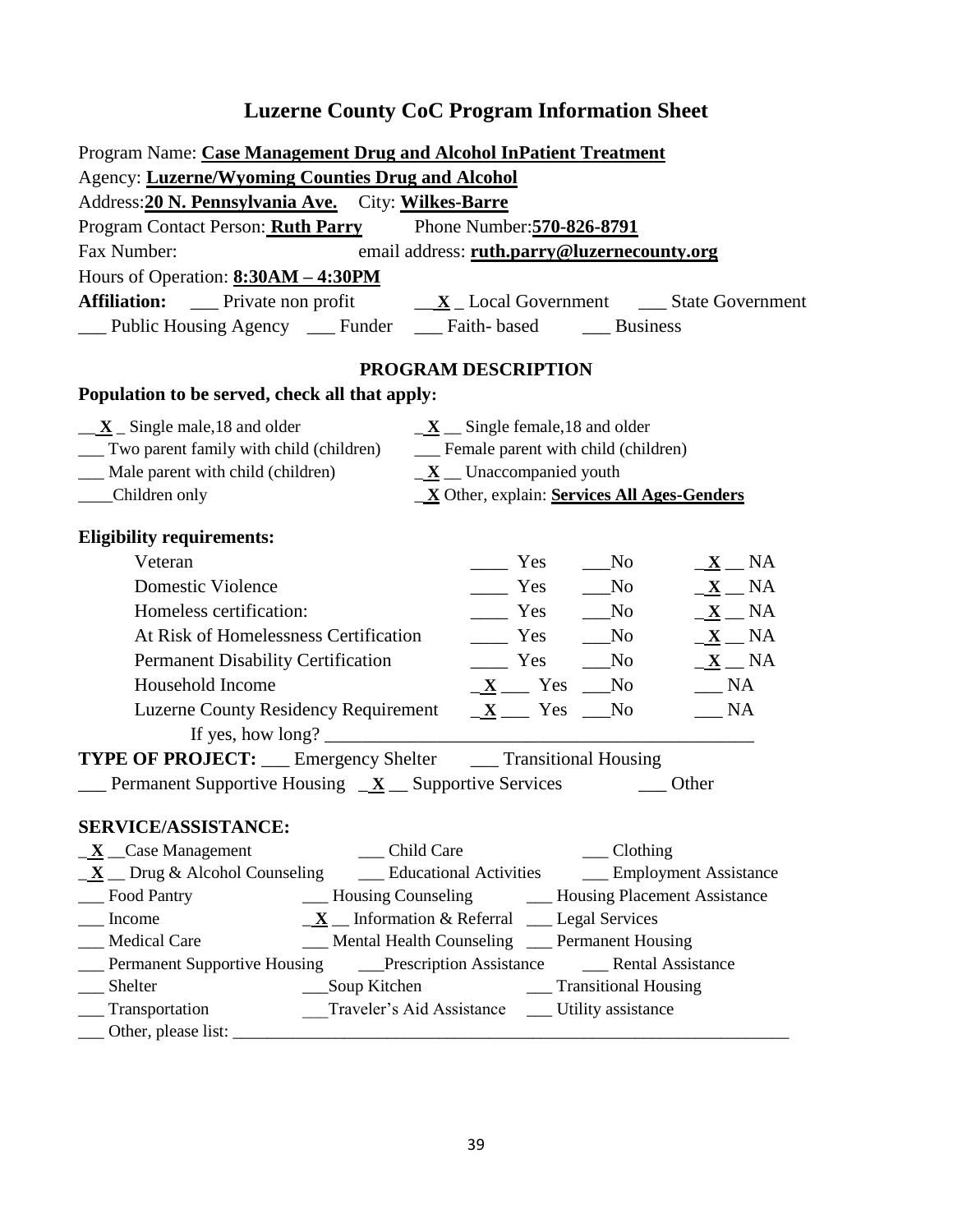| Program Name: Luzerne/Wyoming Counties Mental Health and Developmental Services                                                  |  |  |
|----------------------------------------------------------------------------------------------------------------------------------|--|--|
| Agency: Luzerne/Wyoming Counties Mental Health and Developmental Services                                                        |  |  |
| Address: 111 N. Pennsylvania Blvd.<br><b>City: Wilkes-Barre</b>                                                                  |  |  |
| Program Contact Person: Phone Number: 570-825-9441                                                                               |  |  |
|                                                                                                                                  |  |  |
| Hours of Operation: 8:30AM - 5PM                                                                                                 |  |  |
| <b>Affiliation:</b> Private non profit $\underline{\mathbf{X}}$ Local Government _____ State Government                          |  |  |
| __ Public Housing Agency __ Funder __ Faith- based ___ Business                                                                  |  |  |
| PROGRAM DESCRIPTION                                                                                                              |  |  |
| Population to be served, check all that apply:                                                                                   |  |  |
| __ Single male, 18 and older<br>Single female, 18 and older                                                                      |  |  |
| __ Two parent family with child (children) __ Female parent with child (children)                                                |  |  |
| __ Male parent with child (children) _______ Unaccompanied youth                                                                 |  |  |
| $\Box$ Children only $\chi$ Other, explain: All clients with mental health and intellectual disability needs                     |  |  |
|                                                                                                                                  |  |  |
| <b>Eligibility requirements:</b>                                                                                                 |  |  |
| Veteran<br>$\equiv$ Yes<br>$\underline{\mathbf{X}}$ $\underline{\mathbf{N}}$ NA<br>$\rm No$                                      |  |  |
| $\underline{\mathbf{X}}$ $\underline{\mathbf{N}}$ $A$<br>Domestic Violence<br>$\equiv$ Yes<br>$\sqrt{N}$                         |  |  |
| Homeless certification:<br>$\frac{\ }{\ }$ Yes $\frac{\ }{\ }$ No<br>$\underline{\mathbf{X}}$ $\underline{\mathbf{N}}$           |  |  |
| At Risk of Homelessness Certification<br>$\underline{\mathbf{X}}$ $\underline{\mathbf{N}}$<br>N <sub>0</sub><br>$\equiv$ Yes     |  |  |
| $\underline{\mathbf{X}}$ $\underline{\mathbf{N}}$<br><b>Permanent Disability Certification</b><br>$\equiv$ Yes<br>$\sqrt{N}$     |  |  |
| Household Income<br>$\sqrt{N}$<br>$\underline{\mathbf{X}}$ $\underline{\mathbf{N}}$<br>$\frac{1}{1}$ Yes                         |  |  |
| <b>Luzerne County Residency Requirement</b><br>$\sqrt{N_0}$<br>$\underline{\mathbf{X}}$ $\underline{\mathbf{N}}$<br>$\equiv$ Yes |  |  |
|                                                                                                                                  |  |  |
| <b>TYPE OF PROJECT:</b> __ Emergency Shelter ___ Transitional Housing                                                            |  |  |
| Permanent Supportive Housing $X$ Supportive Services $\qquad \qquad$ Other                                                       |  |  |
| <b>SERVICE/ASSISTANCE:</b>                                                                                                       |  |  |
| __ Child Care<br>$\_\_$ Clothing<br>_Case Management                                                                             |  |  |
| <b>Educational Activities Employment Assistance</b><br>$\Box$ Drug & Alcohol Counseling                                          |  |  |
| __ Housing Counseling __________ Housing Placement Assistance<br>_Food Pantry                                                    |  |  |
| Income<br>__ Information & Referral _______ Legal Services                                                                       |  |  |
| Medical Care<br>$\underline{\mathbf{X}}$ Mental Health Counseling Dermanent Housing                                              |  |  |
| _Permanent Supportive Housing ____Prescription Assistance ________Rental Assistance                                              |  |  |
| __Soup Kitchen<br>__ Transitional Housing<br>Shelter                                                                             |  |  |
| Traveler's Aid Assistance ______ Utility assistance<br>__ Transportation                                                         |  |  |
| $\underline{\mathbf{X}}$ $\underline{\mathbf{X}}$ Other, please list: Support for clients who are intellectually disabled        |  |  |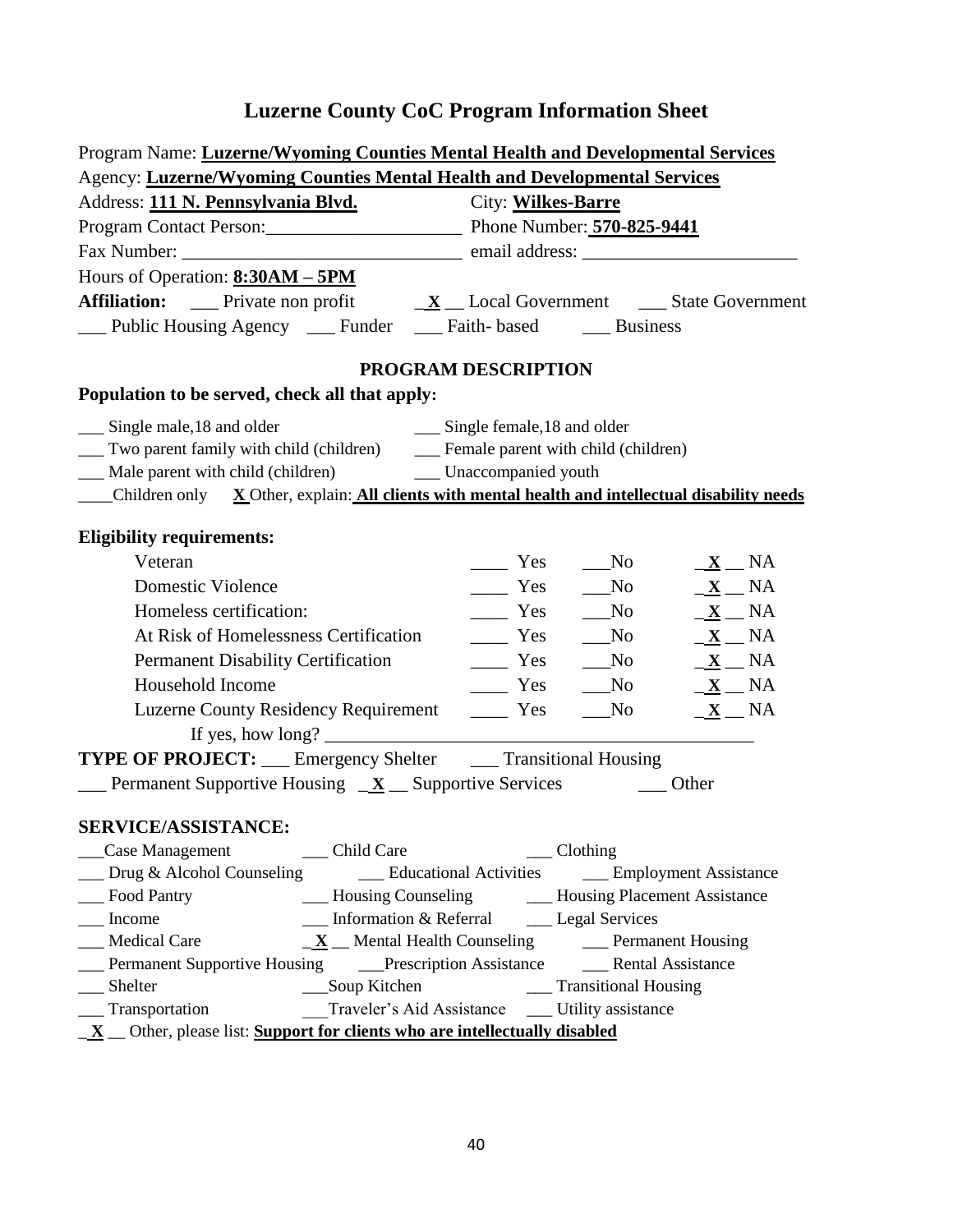| <b>Agency: North Penn Legal Services</b><br>Address: 33 N. Main St. Suite 200<br>City: Pittston<br>Program Contact Person:<br>Phone Number: 570-299-4100<br>Fax Number: 570-824-0001<br>email address: _<br>Hours of Operation: _<br>Affiliation: __ Private non profit _______ Local Government ______ State Government<br>Public Housing Agency ___ Funder ___ Faith- based ___ Business<br>PROGRAM DESCRIPTION<br>Population to be served, check all that apply:<br>__ Single male, 18 and older<br>__ Single female, 18 and older<br>__ Two parent family with child (children)<br>__ Female parent with child (children)<br>__ Male parent with child (children)<br>__ Unaccompanied youth<br>__Children only<br>__Other, explain:<br><b>Eligibility requirements:</b><br>Veteran<br><b>NA</b><br>Yes<br>N <sub>0</sub><br><b>Domestic Violence</b><br>$\overline{\phantom{a}}$ Yes<br>$\mathbb{N}$ A<br>No<br>Homeless certification:<br>$\equiv$ Yes<br>NA<br>$\sqrt{N}$<br>At Risk of Homelessness Certification<br>$\frac{1}{1}$ Yes<br>NA<br>$\sqrt{N}$<br><b>Permanent Disability Certification</b><br>NA<br>$\frac{1}{1}$ Yes<br>No<br>Household Income<br>Yes<br><b>NA</b><br>No<br><b>Luzerne County Residency Requirement</b><br>Yes<br><b>NA</b><br>N <sub>0</sub><br>If yes, how long? $\overline{\phantom{a}}$<br><b>TYPE OF PROJECT:</b> ___ Emergency Shelter ____ Transitional Housing<br>Permanent Supportive Housing __ Supportive Services<br>Other<br><b>SERVICE/ASSISTANCE:</b><br>__Case Management _______ Child Care<br>$\_\_$ Clothing<br>$\Box$ Drug & Alcohol Counseling<br><u>Conservational</u> Activities Conservation Employment Assistance<br>_Food Pantry<br>__ Housing Counseling _________ Housing Placement Assistance<br>$\frac{1}{2}$ Information & Referral $\frac{X}{X}$ Legal Services<br>Income<br>__ Mental Health Counseling __ Permanent Housing<br>Medical Care<br>Permanent Supportive Housing Density Prescription Assistance Dental Assistance<br>Shelter | Program Name: _                                 |  |
|-----------------------------------------------------------------------------------------------------------------------------------------------------------------------------------------------------------------------------------------------------------------------------------------------------------------------------------------------------------------------------------------------------------------------------------------------------------------------------------------------------------------------------------------------------------------------------------------------------------------------------------------------------------------------------------------------------------------------------------------------------------------------------------------------------------------------------------------------------------------------------------------------------------------------------------------------------------------------------------------------------------------------------------------------------------------------------------------------------------------------------------------------------------------------------------------------------------------------------------------------------------------------------------------------------------------------------------------------------------------------------------------------------------------------------------------------------------------------------------------------------------------------------------------------------------------------------------------------------------------------------------------------------------------------------------------------------------------------------------------------------------------------------------------------------------------------------------------------------------------------------------------------------------------------------------------------------------------------------------------------------------------|-------------------------------------------------|--|
|                                                                                                                                                                                                                                                                                                                                                                                                                                                                                                                                                                                                                                                                                                                                                                                                                                                                                                                                                                                                                                                                                                                                                                                                                                                                                                                                                                                                                                                                                                                                                                                                                                                                                                                                                                                                                                                                                                                                                                                                                 |                                                 |  |
|                                                                                                                                                                                                                                                                                                                                                                                                                                                                                                                                                                                                                                                                                                                                                                                                                                                                                                                                                                                                                                                                                                                                                                                                                                                                                                                                                                                                                                                                                                                                                                                                                                                                                                                                                                                                                                                                                                                                                                                                                 |                                                 |  |
|                                                                                                                                                                                                                                                                                                                                                                                                                                                                                                                                                                                                                                                                                                                                                                                                                                                                                                                                                                                                                                                                                                                                                                                                                                                                                                                                                                                                                                                                                                                                                                                                                                                                                                                                                                                                                                                                                                                                                                                                                 |                                                 |  |
|                                                                                                                                                                                                                                                                                                                                                                                                                                                                                                                                                                                                                                                                                                                                                                                                                                                                                                                                                                                                                                                                                                                                                                                                                                                                                                                                                                                                                                                                                                                                                                                                                                                                                                                                                                                                                                                                                                                                                                                                                 |                                                 |  |
|                                                                                                                                                                                                                                                                                                                                                                                                                                                                                                                                                                                                                                                                                                                                                                                                                                                                                                                                                                                                                                                                                                                                                                                                                                                                                                                                                                                                                                                                                                                                                                                                                                                                                                                                                                                                                                                                                                                                                                                                                 |                                                 |  |
|                                                                                                                                                                                                                                                                                                                                                                                                                                                                                                                                                                                                                                                                                                                                                                                                                                                                                                                                                                                                                                                                                                                                                                                                                                                                                                                                                                                                                                                                                                                                                                                                                                                                                                                                                                                                                                                                                                                                                                                                                 |                                                 |  |
|                                                                                                                                                                                                                                                                                                                                                                                                                                                                                                                                                                                                                                                                                                                                                                                                                                                                                                                                                                                                                                                                                                                                                                                                                                                                                                                                                                                                                                                                                                                                                                                                                                                                                                                                                                                                                                                                                                                                                                                                                 |                                                 |  |
|                                                                                                                                                                                                                                                                                                                                                                                                                                                                                                                                                                                                                                                                                                                                                                                                                                                                                                                                                                                                                                                                                                                                                                                                                                                                                                                                                                                                                                                                                                                                                                                                                                                                                                                                                                                                                                                                                                                                                                                                                 |                                                 |  |
|                                                                                                                                                                                                                                                                                                                                                                                                                                                                                                                                                                                                                                                                                                                                                                                                                                                                                                                                                                                                                                                                                                                                                                                                                                                                                                                                                                                                                                                                                                                                                                                                                                                                                                                                                                                                                                                                                                                                                                                                                 |                                                 |  |
|                                                                                                                                                                                                                                                                                                                                                                                                                                                                                                                                                                                                                                                                                                                                                                                                                                                                                                                                                                                                                                                                                                                                                                                                                                                                                                                                                                                                                                                                                                                                                                                                                                                                                                                                                                                                                                                                                                                                                                                                                 |                                                 |  |
|                                                                                                                                                                                                                                                                                                                                                                                                                                                                                                                                                                                                                                                                                                                                                                                                                                                                                                                                                                                                                                                                                                                                                                                                                                                                                                                                                                                                                                                                                                                                                                                                                                                                                                                                                                                                                                                                                                                                                                                                                 |                                                 |  |
|                                                                                                                                                                                                                                                                                                                                                                                                                                                                                                                                                                                                                                                                                                                                                                                                                                                                                                                                                                                                                                                                                                                                                                                                                                                                                                                                                                                                                                                                                                                                                                                                                                                                                                                                                                                                                                                                                                                                                                                                                 |                                                 |  |
|                                                                                                                                                                                                                                                                                                                                                                                                                                                                                                                                                                                                                                                                                                                                                                                                                                                                                                                                                                                                                                                                                                                                                                                                                                                                                                                                                                                                                                                                                                                                                                                                                                                                                                                                                                                                                                                                                                                                                                                                                 |                                                 |  |
|                                                                                                                                                                                                                                                                                                                                                                                                                                                                                                                                                                                                                                                                                                                                                                                                                                                                                                                                                                                                                                                                                                                                                                                                                                                                                                                                                                                                                                                                                                                                                                                                                                                                                                                                                                                                                                                                                                                                                                                                                 |                                                 |  |
|                                                                                                                                                                                                                                                                                                                                                                                                                                                                                                                                                                                                                                                                                                                                                                                                                                                                                                                                                                                                                                                                                                                                                                                                                                                                                                                                                                                                                                                                                                                                                                                                                                                                                                                                                                                                                                                                                                                                                                                                                 |                                                 |  |
|                                                                                                                                                                                                                                                                                                                                                                                                                                                                                                                                                                                                                                                                                                                                                                                                                                                                                                                                                                                                                                                                                                                                                                                                                                                                                                                                                                                                                                                                                                                                                                                                                                                                                                                                                                                                                                                                                                                                                                                                                 |                                                 |  |
|                                                                                                                                                                                                                                                                                                                                                                                                                                                                                                                                                                                                                                                                                                                                                                                                                                                                                                                                                                                                                                                                                                                                                                                                                                                                                                                                                                                                                                                                                                                                                                                                                                                                                                                                                                                                                                                                                                                                                                                                                 |                                                 |  |
|                                                                                                                                                                                                                                                                                                                                                                                                                                                                                                                                                                                                                                                                                                                                                                                                                                                                                                                                                                                                                                                                                                                                                                                                                                                                                                                                                                                                                                                                                                                                                                                                                                                                                                                                                                                                                                                                                                                                                                                                                 |                                                 |  |
|                                                                                                                                                                                                                                                                                                                                                                                                                                                                                                                                                                                                                                                                                                                                                                                                                                                                                                                                                                                                                                                                                                                                                                                                                                                                                                                                                                                                                                                                                                                                                                                                                                                                                                                                                                                                                                                                                                                                                                                                                 |                                                 |  |
|                                                                                                                                                                                                                                                                                                                                                                                                                                                                                                                                                                                                                                                                                                                                                                                                                                                                                                                                                                                                                                                                                                                                                                                                                                                                                                                                                                                                                                                                                                                                                                                                                                                                                                                                                                                                                                                                                                                                                                                                                 |                                                 |  |
|                                                                                                                                                                                                                                                                                                                                                                                                                                                                                                                                                                                                                                                                                                                                                                                                                                                                                                                                                                                                                                                                                                                                                                                                                                                                                                                                                                                                                                                                                                                                                                                                                                                                                                                                                                                                                                                                                                                                                                                                                 |                                                 |  |
|                                                                                                                                                                                                                                                                                                                                                                                                                                                                                                                                                                                                                                                                                                                                                                                                                                                                                                                                                                                                                                                                                                                                                                                                                                                                                                                                                                                                                                                                                                                                                                                                                                                                                                                                                                                                                                                                                                                                                                                                                 |                                                 |  |
|                                                                                                                                                                                                                                                                                                                                                                                                                                                                                                                                                                                                                                                                                                                                                                                                                                                                                                                                                                                                                                                                                                                                                                                                                                                                                                                                                                                                                                                                                                                                                                                                                                                                                                                                                                                                                                                                                                                                                                                                                 |                                                 |  |
|                                                                                                                                                                                                                                                                                                                                                                                                                                                                                                                                                                                                                                                                                                                                                                                                                                                                                                                                                                                                                                                                                                                                                                                                                                                                                                                                                                                                                                                                                                                                                                                                                                                                                                                                                                                                                                                                                                                                                                                                                 |                                                 |  |
|                                                                                                                                                                                                                                                                                                                                                                                                                                                                                                                                                                                                                                                                                                                                                                                                                                                                                                                                                                                                                                                                                                                                                                                                                                                                                                                                                                                                                                                                                                                                                                                                                                                                                                                                                                                                                                                                                                                                                                                                                 |                                                 |  |
|                                                                                                                                                                                                                                                                                                                                                                                                                                                                                                                                                                                                                                                                                                                                                                                                                                                                                                                                                                                                                                                                                                                                                                                                                                                                                                                                                                                                                                                                                                                                                                                                                                                                                                                                                                                                                                                                                                                                                                                                                 |                                                 |  |
|                                                                                                                                                                                                                                                                                                                                                                                                                                                                                                                                                                                                                                                                                                                                                                                                                                                                                                                                                                                                                                                                                                                                                                                                                                                                                                                                                                                                                                                                                                                                                                                                                                                                                                                                                                                                                                                                                                                                                                                                                 |                                                 |  |
|                                                                                                                                                                                                                                                                                                                                                                                                                                                                                                                                                                                                                                                                                                                                                                                                                                                                                                                                                                                                                                                                                                                                                                                                                                                                                                                                                                                                                                                                                                                                                                                                                                                                                                                                                                                                                                                                                                                                                                                                                 |                                                 |  |
|                                                                                                                                                                                                                                                                                                                                                                                                                                                                                                                                                                                                                                                                                                                                                                                                                                                                                                                                                                                                                                                                                                                                                                                                                                                                                                                                                                                                                                                                                                                                                                                                                                                                                                                                                                                                                                                                                                                                                                                                                 |                                                 |  |
|                                                                                                                                                                                                                                                                                                                                                                                                                                                                                                                                                                                                                                                                                                                                                                                                                                                                                                                                                                                                                                                                                                                                                                                                                                                                                                                                                                                                                                                                                                                                                                                                                                                                                                                                                                                                                                                                                                                                                                                                                 |                                                 |  |
|                                                                                                                                                                                                                                                                                                                                                                                                                                                                                                                                                                                                                                                                                                                                                                                                                                                                                                                                                                                                                                                                                                                                                                                                                                                                                                                                                                                                                                                                                                                                                                                                                                                                                                                                                                                                                                                                                                                                                                                                                 |                                                 |  |
|                                                                                                                                                                                                                                                                                                                                                                                                                                                                                                                                                                                                                                                                                                                                                                                                                                                                                                                                                                                                                                                                                                                                                                                                                                                                                                                                                                                                                                                                                                                                                                                                                                                                                                                                                                                                                                                                                                                                                                                                                 |                                                 |  |
| Traveler's Aid Assistance _____ Utility assistance                                                                                                                                                                                                                                                                                                                                                                                                                                                                                                                                                                                                                                                                                                                                                                                                                                                                                                                                                                                                                                                                                                                                                                                                                                                                                                                                                                                                                                                                                                                                                                                                                                                                                                                                                                                                                                                                                                                                                              | __ Transportation                               |  |
|                                                                                                                                                                                                                                                                                                                                                                                                                                                                                                                                                                                                                                                                                                                                                                                                                                                                                                                                                                                                                                                                                                                                                                                                                                                                                                                                                                                                                                                                                                                                                                                                                                                                                                                                                                                                                                                                                                                                                                                                                 | $\frac{1}{2}$ Other, please list: $\frac{1}{2}$ |  |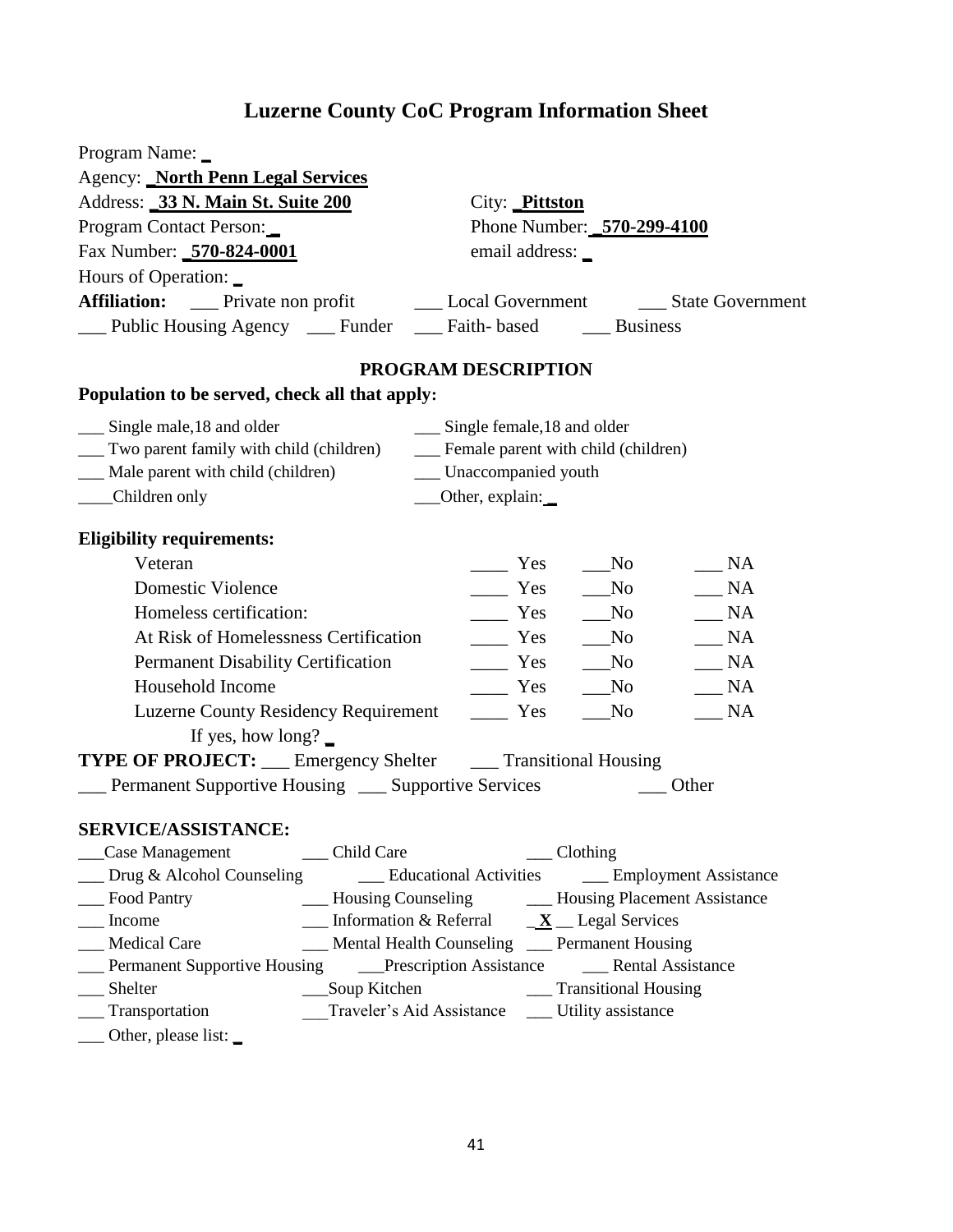| Program Name: _                                                         |                                                                                            |
|-------------------------------------------------------------------------|--------------------------------------------------------------------------------------------|
| <b>Agency: Northeast Counseling</b>                                     |                                                                                            |
| Address: 130 W. Washington St.                                          | City: <b>Nanticoke</b>                                                                     |
| Program Contact Person:                                                 | Phone Number: 570-735-7590                                                                 |
| Fax Number: 570-812-0056                                                | email address: _                                                                           |
| Hours of Operation: _                                                   |                                                                                            |
|                                                                         | Affiliation: __ Private non profit ___ Local Government ___ State Government               |
| Public Housing Agency ___ Funder ___ Faith- based ___ Business          |                                                                                            |
|                                                                         | PROGRAM DESCRIPTION                                                                        |
| Population to be served, check all that apply:                          |                                                                                            |
| __ Single male, 18 and older                                            | __ Single female, 18 and older                                                             |
| __ Two parent family with child (children)                              | __ Female parent with child (children)                                                     |
| __ Male parent with child (children)                                    | __ Unaccompanied youth                                                                     |
| __Children only                                                         | ___Other, explain:                                                                         |
| <b>Eligibility requirements:</b>                                        |                                                                                            |
| Veteran                                                                 | <b>NA</b><br>Yes<br>N <sub>0</sub>                                                         |
| <b>Domestic Violence</b>                                                | $\frac{\ }{}$ Yes<br>$\mathbb{N}$ A<br>$\sqrt{N}$                                          |
| Homeless certification:                                                 | $\equiv$ Yes<br>NA<br>$\sqrt{N}$                                                           |
| At Risk of Homelessness Certification                                   | $\frac{1}{1}$ Yes<br>NA<br>$\sqrt{N}$                                                      |
| <b>Permanent Disability Certification</b>                               | NA<br>$\frac{1}{1}$ Yes<br>No                                                              |
| Household Income                                                        | Yes<br><b>NA</b><br>No                                                                     |
| <b>Luzerne County Residency Requirement</b>                             | Yes<br><b>NA</b><br>N <sub>0</sub>                                                         |
| If yes, how long? $\overline{\phantom{a}}$                              |                                                                                            |
| <b>TYPE OF PROJECT:</b> ___ Emergency Shelter ____ Transitional Housing |                                                                                            |
| Permanent Supportive Housing __ Supportive Services                     | Other                                                                                      |
| <b>SERVICE/ASSISTANCE:</b>                                              |                                                                                            |
| __Case Management _______ Child Care                                    | $\_\_$ Clothing                                                                            |
|                                                                         | __ Drug & Alcohol Counseling ________ Educational Activities _______ Employment Assistance |
| _Food Pantry                                                            | __ Housing Counseling _________ Housing Placement Assistance                               |
| Income                                                                  | Information & Referral ______ Legal Services                                               |
| Medical Care                                                            | $\underline{\mathbf{X}}$ Mental Health Counseling Dermanent Housing                        |
|                                                                         | Permanent Supportive Housing _____Prescription Assistance ____________Rental Assistance    |
| Shelter                                                                 |                                                                                            |
| __ Transportation                                                       | Traveler's Aid Assistance _____ Utility assistance                                         |
| __ Other, please list: _                                                |                                                                                            |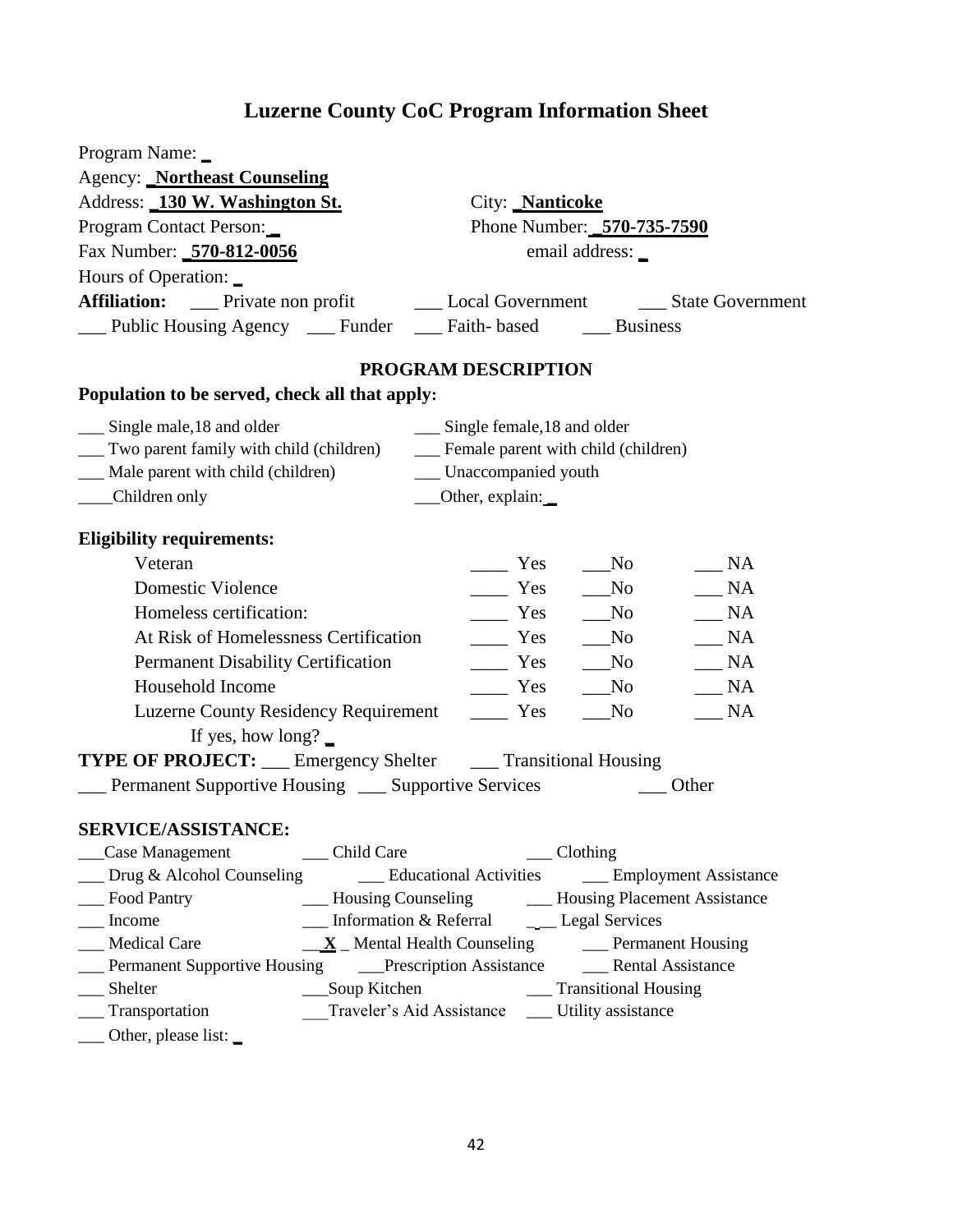| Program Name: PA CareerLink® Luzerne County                                                                                   |                                                                                  |                                          |
|-------------------------------------------------------------------------------------------------------------------------------|----------------------------------------------------------------------------------|------------------------------------------|
| Agency: PA CareerLink® Luzerne County                                                                                         |                                                                                  |                                          |
| Address: 32 East Union St.                                                                                                    | City: Wilkes-Barre                                                               |                                          |
| Address: 75 North Laurel St.                                                                                                  | City: Hazleton                                                                   |                                          |
| Program Contact Person: Christine Jensen                                                                                      |                                                                                  | Phone Number: 570-822-1101 ext. 3057     |
| Fax Number: 570-826-2443                                                                                                      |                                                                                  | email address: christinejensen@lswib.org |
| Hours of Operation: <b>8AM - 4:30PM</b>                                                                                       |                                                                                  |                                          |
|                                                                                                                               |                                                                                  |                                          |
| __ Public Housing Agency __ Funder __ Faith- based ___ Business                                                               |                                                                                  |                                          |
|                                                                                                                               |                                                                                  |                                          |
| Population to be served, check all that apply:                                                                                | PROGRAM DESCRIPTION                                                              |                                          |
| $\underline{\mathbf{X}}$ _ Single male, 18 and older                                                                          | $\underline{\mathbf{X}}$ _ Single female, 18 and older                           |                                          |
| $\underline{\mathbf{X}}$ Two parent family with child (children) $\underline{\mathbf{X}}$ Female parent with child (children) |                                                                                  |                                          |
| $\underline{\mathbf{X}}$ Male parent with child (children) $\underline{\mathbf{X}}$ Unaccompanied youth                       |                                                                                  |                                          |
| Children only                                                                                                                 | __Other, explain:                                                                |                                          |
|                                                                                                                               |                                                                                  |                                          |
| <b>Eligibility requirements:</b>                                                                                              |                                                                                  |                                          |
| Veteran                                                                                                                       | $X$ Yes No                                                                       | $\_\_$ NA                                |
| <b>Domestic Violence</b>                                                                                                      | $\frac{1}{\sqrt{1-\frac{1}{2}}}$ Yes $\frac{1}{\sqrt{1-\frac{1}{2}}}$ No         | $\mathbf{A}$                             |
| Homeless certification:                                                                                                       | $\frac{1}{\sqrt{1-\frac{1}{2}}}$ Yes $\frac{1}{\sqrt{1-\frac{1}{2}}}$ No         | $\sqrt{\phantom{a}}$ NA                  |
| At Risk of Homelessness Certification                                                                                         | $\frac{1}{\sqrt{1-\frac{1}{2}}}$ Yes $\frac{1}{\sqrt{1-\frac{1}{2}}}$ No         | $\_\_$ NA                                |
| <b>Permanent Disability Certification</b>                                                                                     | $\frac{1}{\sqrt{1-\frac{1}{2}}}$ Yes $\frac{1}{\sqrt{1-\frac{1}{2}}}$ No         | $\_ NA$                                  |
| Household Income                                                                                                              | $X = Yes$ No                                                                     | $\_\_$ NA                                |
| <b>Luzerne County Residency Requirement</b>                                                                                   | $\underline{\mathbf{X}}$ $\underline{\mathbf{Y}}$ Pes $\underline{\mathbf{N}}$ o | $\_ NA$                                  |
| If yes, how long? $\overline{\phantom{a}}$                                                                                    |                                                                                  |                                          |
| <b>TYPE OF PROJECT:</b> __ Emergency Shelter ___ Transitional Housing                                                         |                                                                                  |                                          |
| __ Permanent Supportive Housing __ Supportive Services                                                                        |                                                                                  | $X$ Other                                |
|                                                                                                                               |                                                                                  |                                          |
| SERVICE/ASSISTANCE:                                                                                                           |                                                                                  |                                          |
| Case Management<br>__ Child Care                                                                                              | $\_\_$ Clothing                                                                  |                                          |
| $\Box$ Drug & Alcohol Counseling $\Box$ Educational Activities $\Box$ Employment Assistance                                   |                                                                                  |                                          |
| Food Pantry                                                                                                                   | __ Housing Counseling ________ Housing Placement Assistance                      |                                          |
| Income                                                                                                                        | Information & Referral Legal Services                                            |                                          |
| <b>Medical Care</b>                                                                                                           | __ Mental Health Counseling __ Permanent Housing                                 |                                          |
|                                                                                                                               |                                                                                  |                                          |
| Shelter                                                                                                                       |                                                                                  |                                          |
| _Transportation                                                                                                               | Traveler's Aid Assistance ______ Utility assistance                              |                                          |
| $\_\_$ Other, please list: $\_\$                                                                                              |                                                                                  |                                          |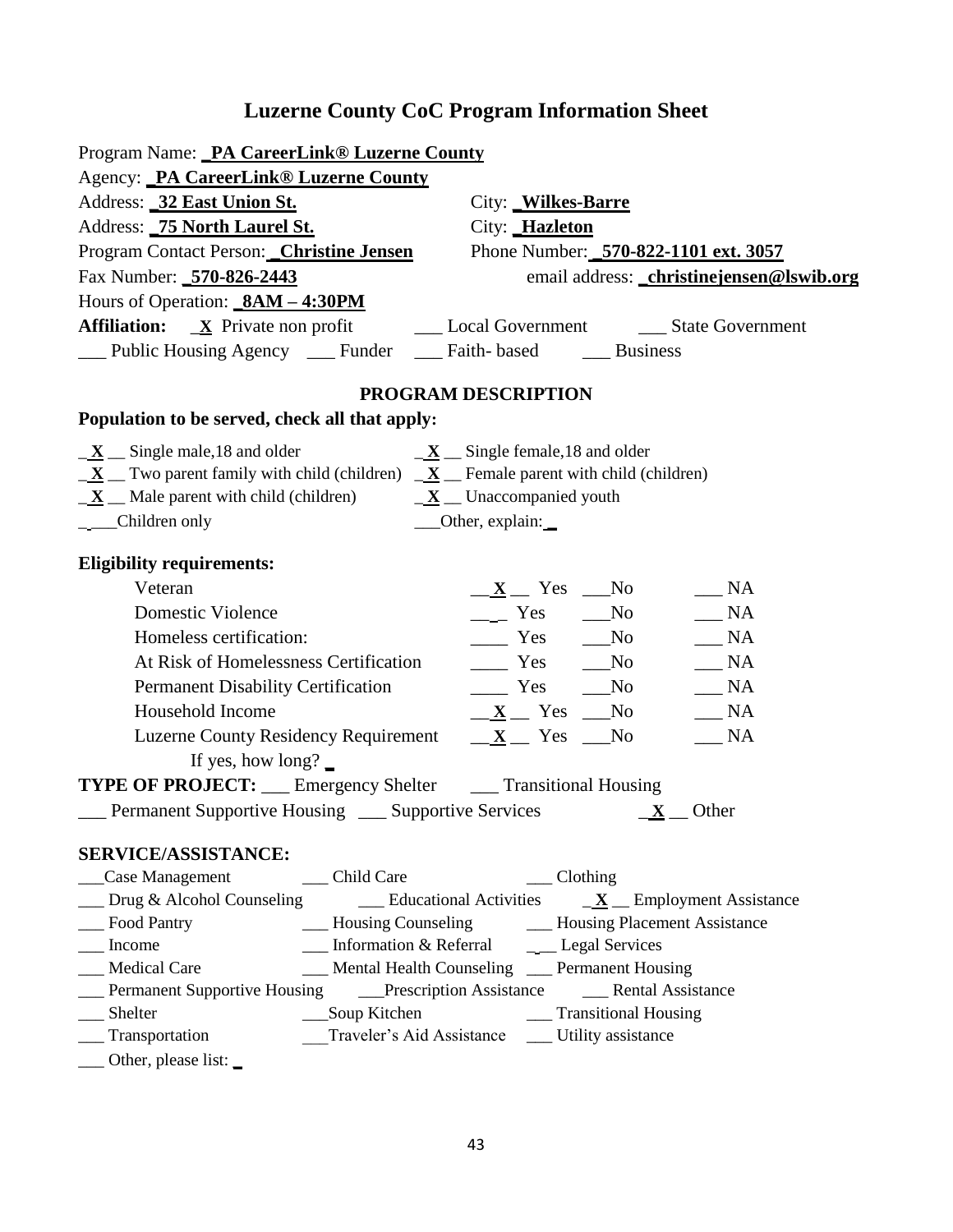| Program Name:                                                           |                                                                                            |
|-------------------------------------------------------------------------|--------------------------------------------------------------------------------------------|
| Agency: <b>RHC McKinney Clinic</b>                                      |                                                                                            |
| Address: 39 E. Jackson St.                                              | City: Wilkes-Barre                                                                         |
| Program Contact Person: Bernie Balut                                    | Phone Number: 570-825-0881                                                                 |
| Fax Number: _                                                           | email address: _                                                                           |
| Hours of Operation: _                                                   |                                                                                            |
| <b>Affiliation:</b>                                                     | __ Private non profit _________ Local Government _______ State Government                  |
| _Public Housing Agency __ Funder __ Faith- based __ Business            |                                                                                            |
|                                                                         | <b>PROGRAM DESCRIPTION</b>                                                                 |
| Population to be served, check all that apply:                          |                                                                                            |
| __ Single male, 18 and older                                            | __ Single female, 18 and older                                                             |
| __ Two parent family with child (children)                              | __ Female parent with child (children)                                                     |
| Male parent with child (children)                                       | __ Unaccompanied youth                                                                     |
| __Children only                                                         | __Other, explain:                                                                          |
| <b>Eligibility requirements:</b>                                        |                                                                                            |
| Veteran                                                                 | <b>NA</b><br>Yes<br>N <sub>0</sub>                                                         |
| <b>Domestic Violence</b>                                                | $\frac{\ }{}$ Yes<br>$\_NA$<br>No_                                                         |
| Homeless certification:                                                 | Yes<br>NA<br>$\sqrt{N}$                                                                    |
| At Risk of Homelessness Certification                                   | $\frac{\ }{2}$ Yes<br>NA<br>$\sqrt{N}$                                                     |
| <b>Permanent Disability Certification</b>                               | $\frac{1}{1}$ Yes<br>$\_NA$<br>No                                                          |
| Household Income                                                        | Yes<br><b>NA</b><br>No                                                                     |
| <b>Luzerne County Residency Requirement</b>                             | Yes<br>NA<br>N <sub>0</sub>                                                                |
| If yes, how long? $\overline{\phantom{a}}$                              |                                                                                            |
| <b>TYPE OF PROJECT:</b> ___ Emergency Shelter ____ Transitional Housing |                                                                                            |
| Permanent Supportive Housing __ Supportive Services                     | Other                                                                                      |
|                                                                         |                                                                                            |
| <b>SERVICE/ASSISTANCE:</b>                                              |                                                                                            |
| __Case Management ________ Child Care                                   | ___ Clothing                                                                               |
|                                                                         | __ Drug & Alcohol Counseling ________ Educational Activities _______ Employment Assistance |
| __ Food Pantry                                                          | - Housing Counseling - Housing Placement Assistance                                        |
| __ Income                                                               | __ Information & Referral _______ Legal Services                                           |
| $\mathbf{X}$ Medical Care                                               | __ Mental Health Counseling __ Permanent Housing                                           |
|                                                                         | __ Permanent Supportive Housing ______ Prescription Assistance _______ Rental Assistance   |
| __ Shelter                                                              |                                                                                            |
| ___ Transportation                                                      | Traveler's Aid Assistance _____ Utility assistance                                         |
| $\frac{1}{2}$ Other, please list:                                       |                                                                                            |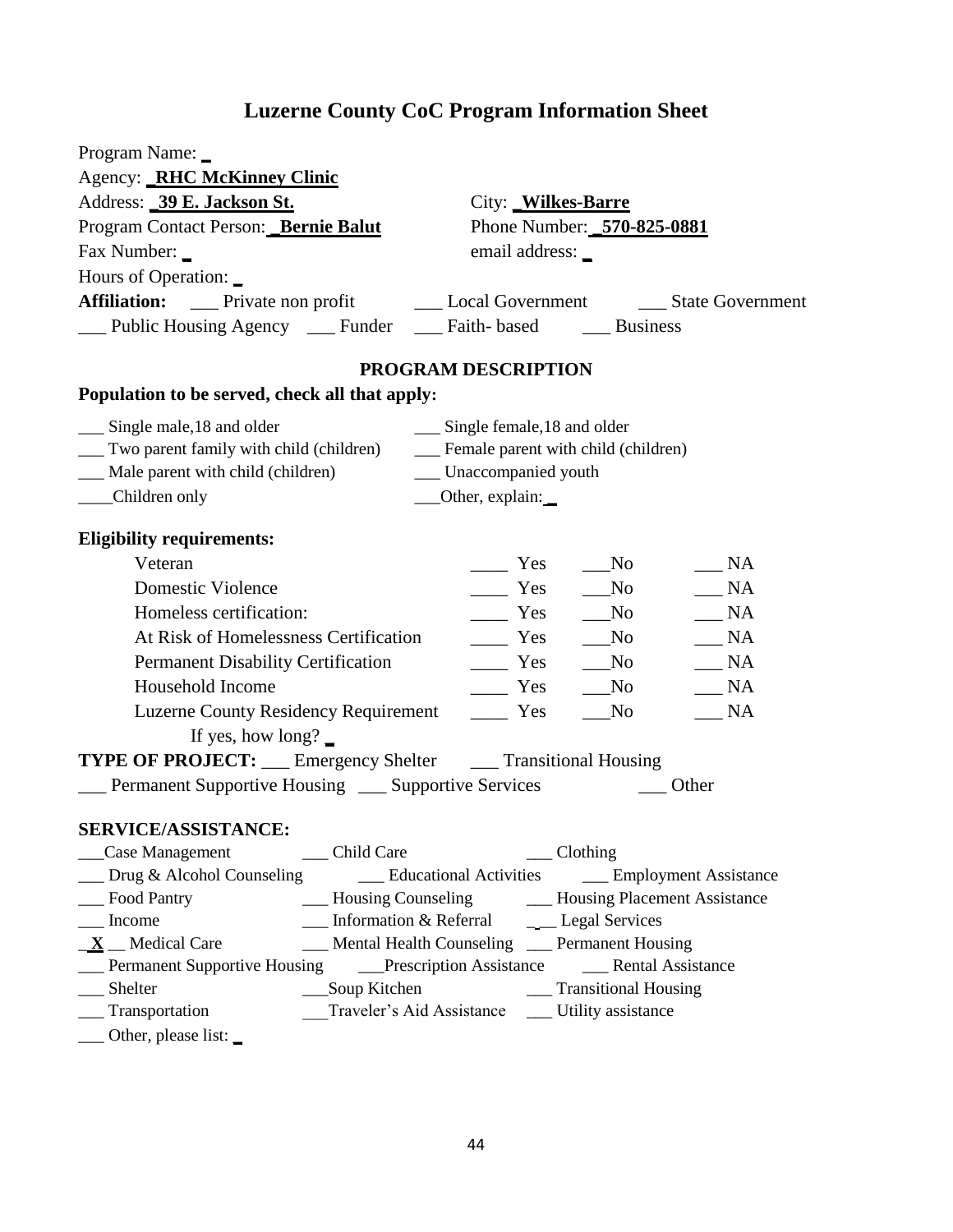| Program Name: Regional Housing Coordinator Region 4                                                                                  |                                                                                  |  |
|--------------------------------------------------------------------------------------------------------------------------------------|----------------------------------------------------------------------------------|--|
| Agency: Self-Determination Housing Project of PA Inc.                                                                                |                                                                                  |  |
| Address: 717 E. Lancaster Ave.<br>City: <b>Downington</b>                                                                            |                                                                                  |  |
| Program Contact Person: Dawn Edwards Phone Number: 610-873-9595                                                                      |                                                                                  |  |
| Fax Number:<br>email address: _dedwards@sdhp.org                                                                                     |                                                                                  |  |
| Hours of Operation: _                                                                                                                |                                                                                  |  |
|                                                                                                                                      |                                                                                  |  |
| __ Public Housing Agency __ Funder __ Faith- based __ Business                                                                       |                                                                                  |  |
| PROGRAM DESCRIPTION                                                                                                                  |                                                                                  |  |
| Population to be served, check all that apply:                                                                                       |                                                                                  |  |
| __ Single male, 18 and older<br>Single female, 18 and older                                                                          |                                                                                  |  |
| __ Two parent family with child (children) __ Female parent with child (children)                                                    |                                                                                  |  |
| __ Male parent with child (children) _______ Unaccompanied youth                                                                     |                                                                                  |  |
| Children only                                                                                                                        | $\underline{\mathbf{X}}$ _Other, explain: <b>Agency staff working with older</b> |  |
| adults and people with disabilities. Do not work with consumers directly                                                             |                                                                                  |  |
|                                                                                                                                      |                                                                                  |  |
| <b>Eligibility requirements:</b>                                                                                                     |                                                                                  |  |
| Veteran<br>$\frac{1}{1}$ Yes<br>$\sqrt{N}$                                                                                           | $\_ NA$                                                                          |  |
| <b>Domestic Violence</b><br>$\frac{1}{\sqrt{1-\frac{1}{2}}}$ Yes $\frac{1}{\sqrt{1-\frac{1}{2}}}$ No                                 | $\sqrt{\phantom{a}}$ NA                                                          |  |
| $\frac{1}{\sqrt{1-\frac{1}{2}}}\text{Yes}$<br>Homeless certification:                                                                | $\frac{1}{2}$ NA<br>N <sub>0</sub>                                               |  |
| $\frac{1}{\sqrt{1-\frac{1}{2}}}$ Yes $\frac{1}{\sqrt{1-\frac{1}{2}}}$ No<br>$\frac{1}{2}NA$<br>At Risk of Homelessness Certification |                                                                                  |  |
| <b>Permanent Disability Certification</b><br>$\frac{1}{1}$ Yes<br>N <sub>0</sub><br>$\_\_$ NA                                        |                                                                                  |  |
| Household Income<br>$\equiv$ Yes<br>N <sub>0</sub><br>$\_\_$ NA                                                                      |                                                                                  |  |
| Luzerne County Residency Requirement _______ Yes<br>N <sub>0</sub>                                                                   | $\_ NA$                                                                          |  |
| If yes, how long? $\overline{\phantom{a}}$                                                                                           |                                                                                  |  |
| <b>TYPE OF PROJECT:</b> __ Emergency Shelter ____ Transitional Housing                                                               |                                                                                  |  |
| <b>Example 1</b> Permanent Supportive Housing <b>Example 2</b> Supportive Services                                                   | $\mathbf{X}$ Other                                                               |  |
| <b>SERVICE/ASSISTANCE:</b>                                                                                                           |                                                                                  |  |
| $\_\_$ Clothing                                                                                                                      |                                                                                  |  |
| __ Drug & Alcohol Counseling ________ Educational Activities _______ Employment Assistance                                           |                                                                                  |  |
| __ Housing Counseling ________ Housing Placement Assistance<br>__ Food Pantry                                                        |                                                                                  |  |
| __ Information & Referral _______ Legal Services<br>Income                                                                           |                                                                                  |  |
| __ Mental Health Counseling __ Permanent Housing<br>Medical Care                                                                     |                                                                                  |  |
| Permanent Supportive Housing _____Prescription Assistance _________Rental Assistance                                                 |                                                                                  |  |
|                                                                                                                                      |                                                                                  |  |
|                                                                                                                                      |                                                                                  |  |
| $\underline{\mathbf{X}}$ Other, please list: Connections & explanation of housing & housing supportive services                      |                                                                                  |  |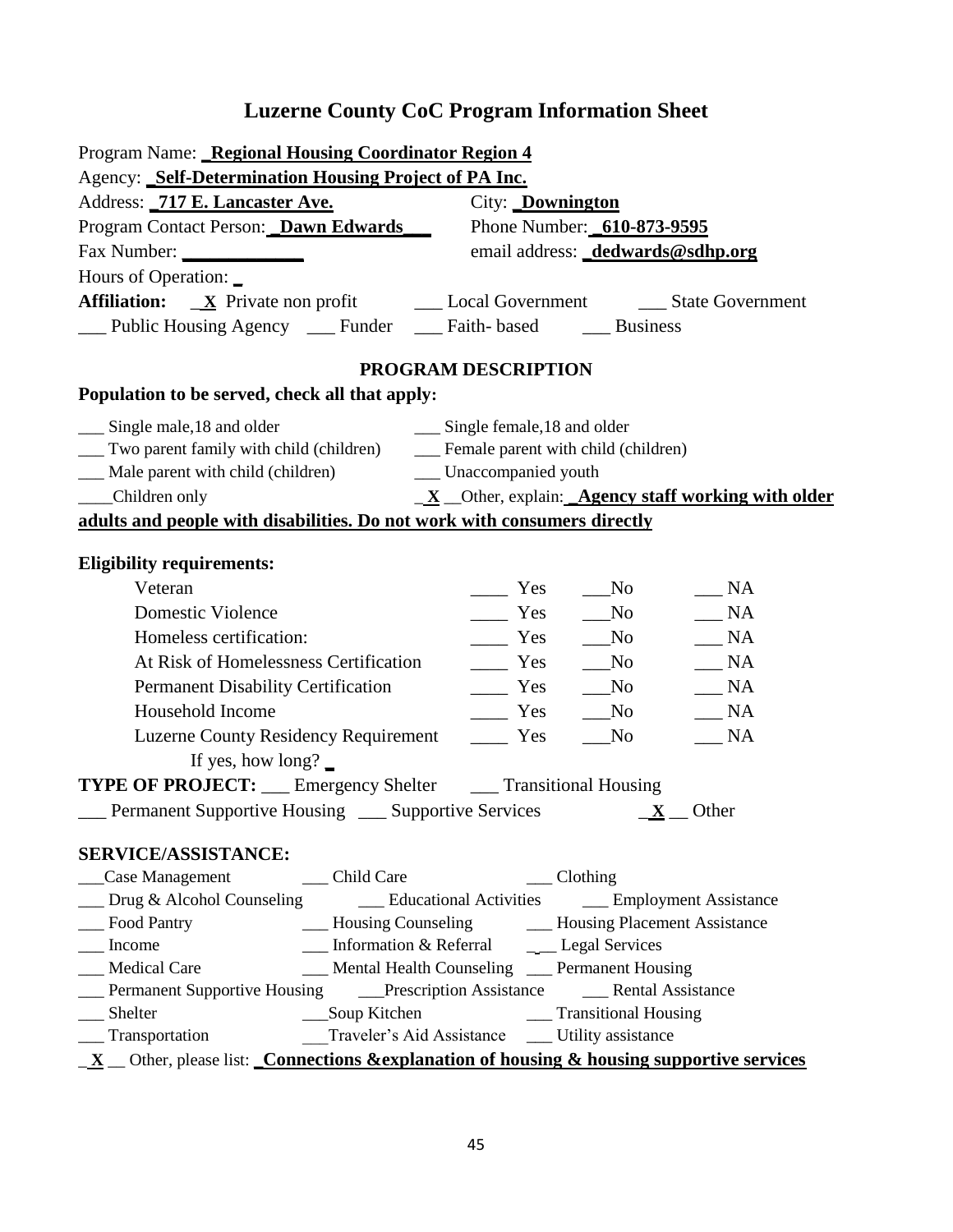| Program Name: The Salvation Army                                                                                                                                                                                                                  |
|---------------------------------------------------------------------------------------------------------------------------------------------------------------------------------------------------------------------------------------------------|
| <b>Agency:</b> The Salvation Army                                                                                                                                                                                                                 |
| Address: 17 S. Pennsylvania Ave.<br>City: _Wilkes-Barre                                                                                                                                                                                           |
| Program Contact Person: Lt. Oziel Urbaez Phone Number: 570-824-8741                                                                                                                                                                               |
| Fax Number: 570-824-1774 email address: Oziel.Urbaez@USE.salvationarmy.org                                                                                                                                                                        |
| Hours of Operation: Tuesday - Thursday 9AM - 12PM (Appointment Required)                                                                                                                                                                          |
|                                                                                                                                                                                                                                                   |
| $\frac{1}{\sqrt{2}}$ Public Housing Agency $\frac{1}{\sqrt{2}}$ Funder $\frac{1}{\sqrt{2}}$ Faith-based $\frac{1}{\sqrt{2}}$ Business                                                                                                             |
| PROGRAM DESCRIPTION                                                                                                                                                                                                                               |
| Population to be served, check all that apply:                                                                                                                                                                                                    |
|                                                                                                                                                                                                                                                   |
| $\underline{\mathbf{X}}$ _ Single male, 18 and older<br>$\underline{\mathbf{X}}$ _ Single female, 18 and older                                                                                                                                    |
| $\underline{\mathbf{X}}$ Two parent family with child (children) $\underline{\mathbf{X}}$ Female parent with child (children)<br>$\underline{\mathbf{X}}$ Male parent with child (children) Unaccompanied youth                                   |
| __Children only<br>___Other, explain:                                                                                                                                                                                                             |
|                                                                                                                                                                                                                                                   |
| <b>Eligibility requirements:</b>                                                                                                                                                                                                                  |
| Veteran<br>$\frac{1}{1}$ Yes<br>$\_ NA$<br>$\sqrt{N}$                                                                                                                                                                                             |
| Domestic Violence<br>$\frac{1}{1}$ Yes<br>NA<br>$\sqrt{N}$                                                                                                                                                                                        |
| Homeless certification:<br>$\frac{1}{1}$ Yes<br>$\_ NA$<br>$\sqrt{N}$                                                                                                                                                                             |
| At Risk of Homelessness Certification<br>$\frac{1}{1}$ Yes<br>$\_ NA$<br>$\sqrt{a}$ No                                                                                                                                                            |
| $\equiv$ Yes<br><b>Permanent Disability Certification</b><br>NA<br>$\rm No$                                                                                                                                                                       |
| Household Income<br>$\underline{\mathbf{X}}$ $\underline{\mathbf{X}}$ Yes $\underline{\mathbf{N}}$ o<br>$\_\_$ NA                                                                                                                                 |
| Luzerne County Residency Requirement $X_1$ Yes _ No<br>$\_\_$ NA                                                                                                                                                                                  |
| If yes, how long? proof of residency                                                                                                                                                                                                              |
| <b>TYPE OF PROJECT:</b> __ Emergency Shelter ___ Transitional Housing                                                                                                                                                                             |
| <b>Example 1</b> Permanent Supportive Housing $\underline{\mathbf{X}}$ _ Supportive Services $\underline{\mathbf{X}}$ _ Other Food Pantry                                                                                                         |
|                                                                                                                                                                                                                                                   |
| <b>SERVICE/ASSISTANCE:</b>                                                                                                                                                                                                                        |
| $\underline{\mathbf{X}}$ _ Clothing<br>_Case Management<br>__ Child Care                                                                                                                                                                          |
| __ Drug & Alcohol Counseling _______ Educational Activities ______ Employment Assistance                                                                                                                                                          |
| __ Housing Counseling _______ Housing Placement Assistance<br>$\underline{\mathbf{X}}$ Food Pantry                                                                                                                                                |
| $\underline{\mathbf{X}}$ Information & Referral __ Legal Services<br>__ Income                                                                                                                                                                    |
| __ Mental Health Counseling __ Permanent Housing<br>__ Medical Care                                                                                                                                                                               |
| __ Permanent Supportive Housing ______ Prescription Assistance _______ Rental Assistance                                                                                                                                                          |
| $S$ helter<br>Soup Kitchen <b>Communist Communist Communist</b> Communist Communist Communist Communist Communist Communist Communist Communist Communist Communist Communist Communist Communist Communist Communist Communist Communist Communi |
| Traveler's Aid Assistance ____ Utility assistance<br>__ Transportation                                                                                                                                                                            |
| $\underline{\mathbf{X}}$ Other, please list: Disaster services furniture vouchers for fire victims                                                                                                                                                |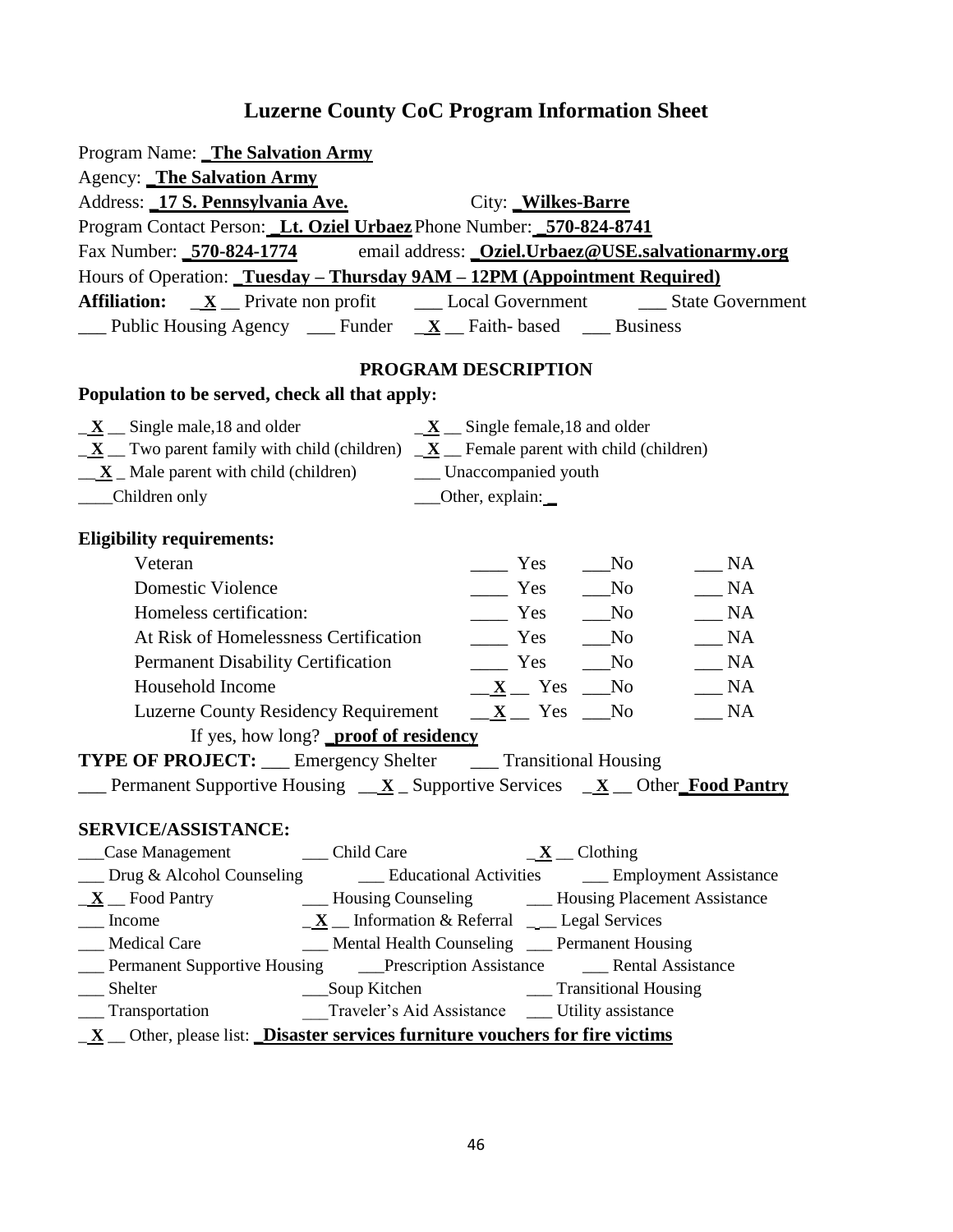| Program Name: <b>Kirby Family House</b>                                                                                                             |
|-----------------------------------------------------------------------------------------------------------------------------------------------------|
| Agency: The Salvation Army                                                                                                                          |
| Address: 35 North Pennsylvania Ave.<br>City: Wilkes-Barre                                                                                           |
| Program Contact Person: Lisa Caruthers<br>Phone Number: 570-824-8380                                                                                |
| Fax Number: 570-824-8393 email address: lisa.caruthers@use.salvationarmy.org                                                                        |
| Hours of Operation: 24/7                                                                                                                            |
| <b>Affiliation:</b> <u>X</u> Private non profit<br>Local Government State Government                                                                |
| __ Public Housing Agency ___ Funder ___ Faith- based ____ Business                                                                                  |
| <b>PROGRAM DESCRIPTION</b>                                                                                                                          |
| Population to be served, check all that apply:                                                                                                      |
| __ Single male, 18 and older<br>$\underline{\mathbf{X}}$ _ Single female, 18 and older                                                              |
| $\underline{\mathbf{X}}$ Two parent family with child (children) $\underline{\mathbf{X}}$ Female parent with child (children)                       |
| $\underline{\mathbf{X}}$ $\underline{\mathbf{M}}$ Male parent with child (children)<br>__ Unaccompanied youth                                       |
| Children only<br>__Other, explain:                                                                                                                  |
| <b>Eligibility requirements:</b>                                                                                                                    |
| Veteran<br>Yes<br>NA<br>N <sub>0</sub>                                                                                                              |
| <b>Domestic Violence</b><br>$\equiv$ Yes<br>$\_ NA$<br>$\sqrt{\ }$                                                                                  |
| Homeless certification:<br>$X$ Yes<br>$\_ NA$<br>$\sqrt{N}$                                                                                         |
| At Risk of Homelessness Certification<br>$\underline{\mathbf{X}}$ Yes<br>$\_ NA$<br>$\sqrt{N}$                                                      |
| <b>Permanent Disability Certification</b><br>$\equiv$ Yes<br>$\_ NA$<br>$\sqrt{\ }$                                                                 |
| Household Income<br>$\frac{\ }{}$ Yes<br>$\_ NA$<br>No                                                                                              |
| Luzerne County Residency Requirement $X$ Yes<br>$N_A$<br>$\sqrt{N}$                                                                                 |
| If yes, how long? 6 consecutive months                                                                                                              |
| <b>TYPE OF PROJECT:</b> __ Emergency Shelter __ <b>X</b> _ Transitional Housing                                                                     |
| __ Permanent Supportive Housing __ Supportive Services<br>Other                                                                                     |
| <b>SERVICE/ASSISTANCE:</b>                                                                                                                          |
| __Case Management ________ Child Care<br>___ Clothing                                                                                               |
| __ Drug & Alcohol Counseling _______ Educational Activities ______ Employment Assistance                                                            |
| __ Housing Counseling _______ Housing Placement Assistance<br>__ Food Pantry                                                                        |
| Income<br>$\underline{\mathbf{X}}$ Information & Referral $\underline{\mathbf{L}}$ Legal Services                                                   |
| __ Mental Health Counseling __ Permanent Housing<br>__ Medical Care                                                                                 |
| <b>Example 1</b> Permanent Supportive Housing <b>Example 2 Prescription Assistance Example 2 Permanent Supportive Housing </b> Benefield Assistance |
| $X$ <sub>_</sub> Shelter<br>$\frac{\mathbf{X}}{\mathbf{X}}$ Transitional Housing                                                                    |
| ___ Transportation<br>Traveler's Aid Assistance _____ Utility assistance                                                                            |
| $\frac{1}{2}$ Other, please list: $\frac{1}{2}$                                                                                                     |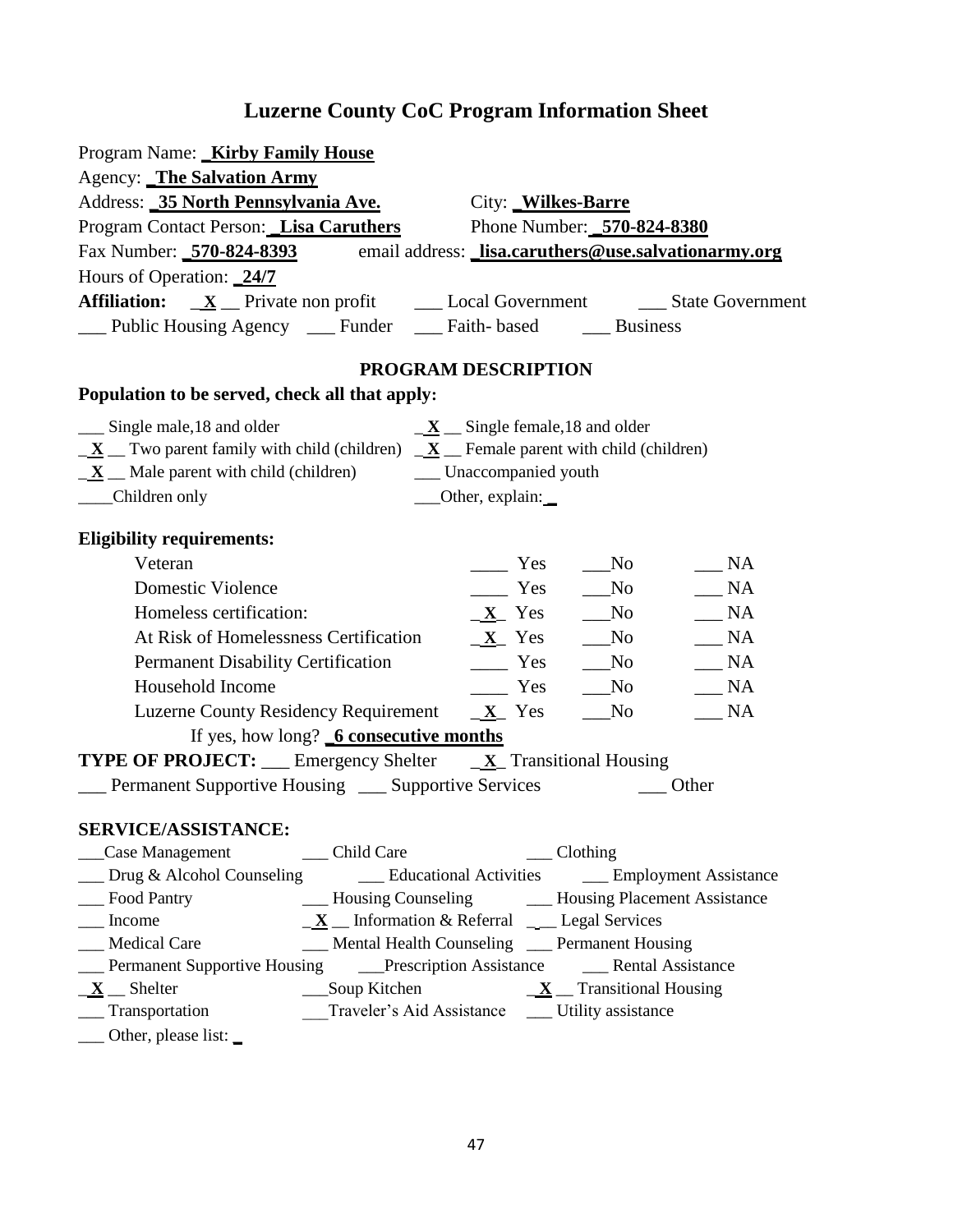| Program Name: Emergency Bed (Limited to 1 Bed - 3 Days Max Stay)<br>Agency: Step By Step<br>Address: 744 Kidder St.<br>City: Wilkes-Barre                                                                                                                                                                                                                                   |
|-----------------------------------------------------------------------------------------------------------------------------------------------------------------------------------------------------------------------------------------------------------------------------------------------------------------------------------------------------------------------------|
| Program Contact Person: Laurie Kivler<br>Phone Number: 570-829-3477                                                                                                                                                                                                                                                                                                         |
| Fax Number: 570-827-4090<br>email address: lkivler@stepbystepusa.com                                                                                                                                                                                                                                                                                                        |
| Hours of Operation: Emergency Bed (24 hours)                                                                                                                                                                                                                                                                                                                                |
| <b>Affiliation:</b> <u>X</u> Private non profit ________ Local Government ___________ State Government                                                                                                                                                                                                                                                                      |
| __ Public Housing Agency __ Funder __ Faith- based ___ Business                                                                                                                                                                                                                                                                                                             |
| PROGRAM DESCRIPTION                                                                                                                                                                                                                                                                                                                                                         |
| Population to be served, check all that apply:                                                                                                                                                                                                                                                                                                                              |
| $\underline{\mathbf{X}}$ _ Single male, 18 and older<br>$\underline{\mathbf{X}}$ _ Single female, 18 and older<br>__ Two parent family with child (children)<br>__ Female parent with child (children)<br>__ Male parent with child (children)<br>__ Unaccompanied youth<br>__Children only<br>$\underline{\mathbf{X}}$ Other, explain: Must have a mental health diagnosis |
| and be an active, open B.S.U case                                                                                                                                                                                                                                                                                                                                           |
| <b>Eligibility requirements:</b>                                                                                                                                                                                                                                                                                                                                            |
| Veteran<br>Yes<br>N <sub>0</sub><br>$\underline{\mathbf{X}}$ $\underline{\mathbf{N}}$                                                                                                                                                                                                                                                                                       |
| <b>Domestic Violence</b><br>$\equiv$ Yes<br>$\underline{\mathbf{X}}$ $\underline{\mathbf{N}}$ A<br>N <sub>0</sub>                                                                                                                                                                                                                                                           |
| $\underline{\mathbf{X}}$ $\underline{\mathbf{N}}$<br>Homeless certification:<br>$\frac{1}{\sqrt{1-\frac{1}{2}}}$ Yes $\frac{1}{\sqrt{1-\frac{1}{2}}}$ No                                                                                                                                                                                                                    |
| $\underline{\mathbf{X}}$ $\underline{\mathbf{N}}$ $\mathbf{N}$ $\mathbf{A}$<br>At Risk of Homelessness Certification<br>$\overline{\phantom{a}}$ Yes<br>$\sqrt{N}$                                                                                                                                                                                                          |
| <b>Permanent Disability Certification</b><br>$\frac{1}{1}$ Yes<br>$X$ NA<br>N <sub>0</sub>                                                                                                                                                                                                                                                                                  |
| $\underline{\mathbf{X}}$ $\underline{\mathbf{N}}$<br>Household Income<br>$\equiv$ Yes<br>N <sub>0</sub>                                                                                                                                                                                                                                                                     |
| $R_{\text{max}}$<br>Luzerne County Residency Requirement $X_$ Yes Mo                                                                                                                                                                                                                                                                                                        |
| If yes, how long? N/A (Wyoming County), must be an active/open B.S.U case                                                                                                                                                                                                                                                                                                   |
| <b>TYPE OF PROJECT:</b> $\underline{\mathbf{X}}$ Emergency Shelter __ Transitional Housing                                                                                                                                                                                                                                                                                  |
| __ Permanent Supportive Housing __ Supportive Services<br>Other                                                                                                                                                                                                                                                                                                             |
| <b>SERVICE/ASSISTANCE:</b>                                                                                                                                                                                                                                                                                                                                                  |
|                                                                                                                                                                                                                                                                                                                                                                             |
| __ Drug & Alcohol Counseling _______ Educational Activities ______ Employment Assistance                                                                                                                                                                                                                                                                                    |
| $\underline{\mathbf{X}}$ Housing Counseling $\underline{\mathbf{X}}$ Housing Placement Assistance<br>Food Pantry                                                                                                                                                                                                                                                            |
| __ Information & Referral _______ Legal Services<br>__ Income                                                                                                                                                                                                                                                                                                               |
| __ Mental Health Counseling __ Permanent Housing<br><b>Medical Care</b>                                                                                                                                                                                                                                                                                                     |
| <b>Example 1</b> Permanent Supportive Housing <b>Example 2 Prescription Assistance Fig. 2</b> Rental Assistance                                                                                                                                                                                                                                                             |
| $X$ <sub>_</sub> Shelter<br>$\frac{\mathbf{X}}{\mathbf{X}}$ Transitional Housing                                                                                                                                                                                                                                                                                            |
| __ Transportation<br>__Traveler's Aid Assistance ____ Utility assistance                                                                                                                                                                                                                                                                                                    |
| $\underline{\mathbf{X}}$ $\underline{\mathbf{X}}$ $\underline{\mathbf{X}}$ Other, please list: <b>Emergency placement may lead to a transitional housing referral for a</b>                                                                                                                                                                                                 |
| <b>D.L.S key transition</b>                                                                                                                                                                                                                                                                                                                                                 |
|                                                                                                                                                                                                                                                                                                                                                                             |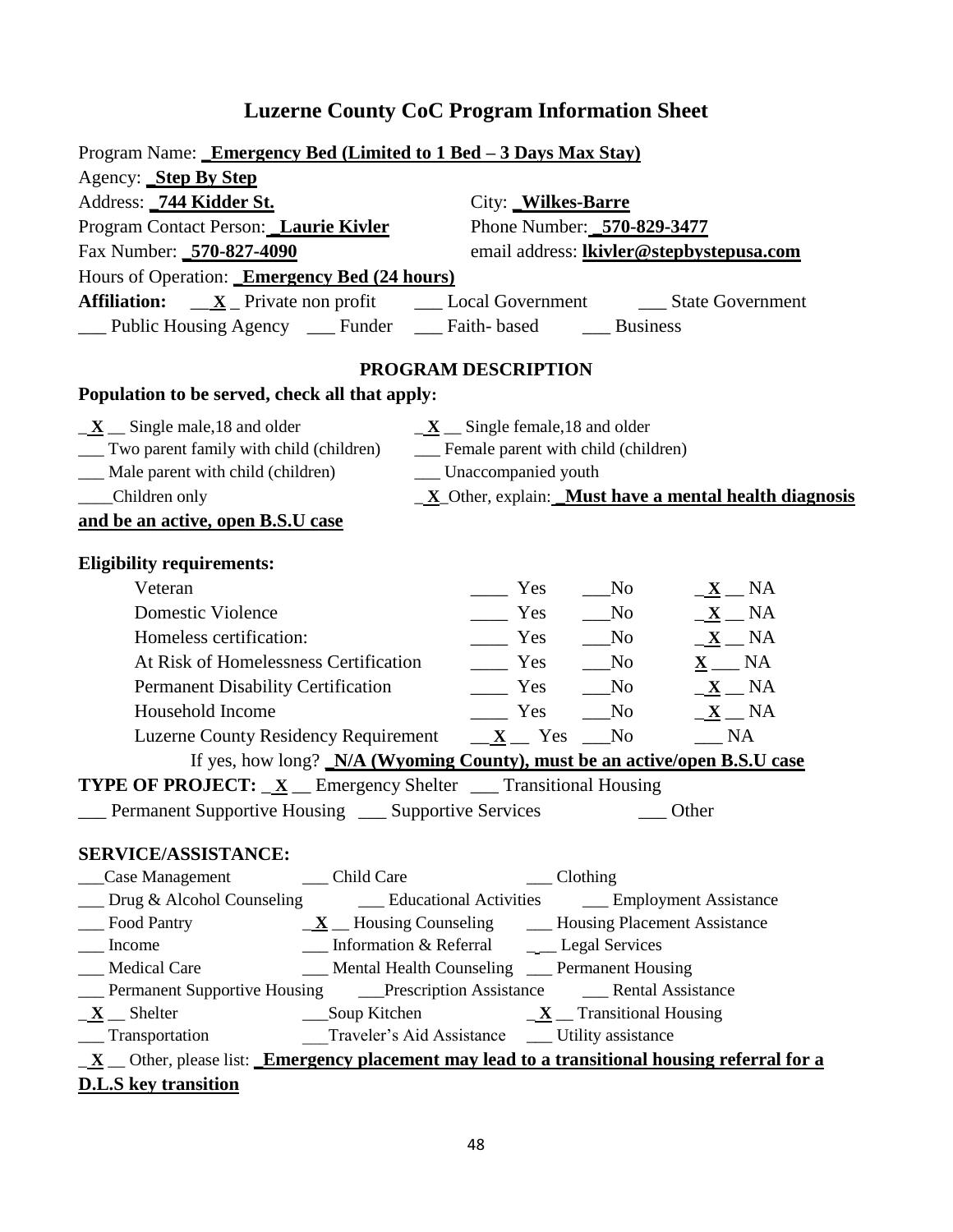| Program Name: <u>United Way of Wyoming Valley</u>                                                                                                |                                                             |                                                         |
|--------------------------------------------------------------------------------------------------------------------------------------------------|-------------------------------------------------------------|---------------------------------------------------------|
| Agency: $\overline{\phantom{a}}$                                                                                                                 |                                                             |                                                         |
| Address: 8 West Market St.                                                                                                                       | City: Wilkes-Barre                                          |                                                         |
| Program Contact Person: Bill Jones                                                                                                               |                                                             | Phone Number: 570-829-6711 ext. 230                     |
| Fax Number: _                                                                                                                                    |                                                             | email address: <i>bjones@unitedwaywb.org</i>            |
| Hours of Operation: 8:30 AM - 4:30PM                                                                                                             |                                                             |                                                         |
|                                                                                                                                                  |                                                             |                                                         |
| $\frac{1}{\sqrt{2}}$ Public Housing Agency $\frac{\mathbf{X}}{\mathbf{X}}$ Funder $\frac{1}{\sqrt{2}}$ Faith-based $\frac{1}{\sqrt{2}}$ Business |                                                             |                                                         |
|                                                                                                                                                  | PROGRAM DESCRIPTION                                         |                                                         |
| Population to be served, check all that apply:                                                                                                   |                                                             |                                                         |
| __ Single male, 18 and older                                                                                                                     | __ Single female, 18 and older                              |                                                         |
| __ Two parent family with child (children)                                                                                                       | __ Female parent with child (children)                      |                                                         |
| __ Male parent with child (children)                                                                                                             | __ Unaccompanied youth                                      |                                                         |
| Children only                                                                                                                                    | __Other, explain:                                           |                                                         |
| <b>Eligibility requirements:</b>                                                                                                                 |                                                             |                                                         |
| Veteran                                                                                                                                          | Yes                                                         | NA<br>$\sqrt{N}$                                        |
| <b>Domestic Violence</b>                                                                                                                         | $\equiv$ Yes                                                | NA<br>$\sqrt{N}$                                        |
| Homeless certification:                                                                                                                          | $\frac{\ }{}$ Yes                                           | $\_ NA$<br>$\sqrt{N}$                                   |
| At Risk of Homelessness Certification                                                                                                            | Yes                                                         | $\_ NA$<br>$\sqrt{N}$                                   |
| Permanent Disability Certification                                                                                                               | $\equiv$ Yes                                                | NA<br>$\sqrt{N}$                                        |
| Household Income                                                                                                                                 | Yes                                                         | $\_ NA$<br>$\sqrt{a}$ No                                |
| <b>Luzerne County Residency Requirement</b>                                                                                                      | $\equiv$ Yes                                                | $\_ NA$<br>$\sqrt{N}$                                   |
| If yes, how long? $\overline{\phantom{a}}$                                                                                                       |                                                             |                                                         |
| <b>TYPE OF PROJECT:</b> ___ Emergency Shelter ____ Transitional Housing                                                                          |                                                             |                                                         |
| Permanent Supportive Housing __ Supportive Services                                                                                              |                                                             | Other                                                   |
| <b>SERVICE/ASSISTANCE:</b>                                                                                                                       |                                                             |                                                         |
| __Case Management<br>__ Child Care                                                                                                               | $\_\_$ Clothing                                             |                                                         |
| __ Drug & Alcohol Counseling                                                                                                                     |                                                             | <u>Conservational</u> Activities Comployment Assistance |
| _Food Pantry                                                                                                                                     | __ Housing Counseling ________ Housing Placement Assistance |                                                         |
| Income                                                                                                                                           | __ Information & Referral ____ Legal Services               |                                                         |
| Medical Care                                                                                                                                     | __ Mental Health Counseling __ Permanent Housing            |                                                         |
|                                                                                                                                                  |                                                             |                                                         |
| $S$ helter<br>___Soup Kitchen                                                                                                                    |                                                             | __ Transitional Housing                                 |
| __ Transportation                                                                                                                                | Traveler's Aid Assistance ______ Utility assistance         |                                                         |
| __ Other, please list: _                                                                                                                         |                                                             |                                                         |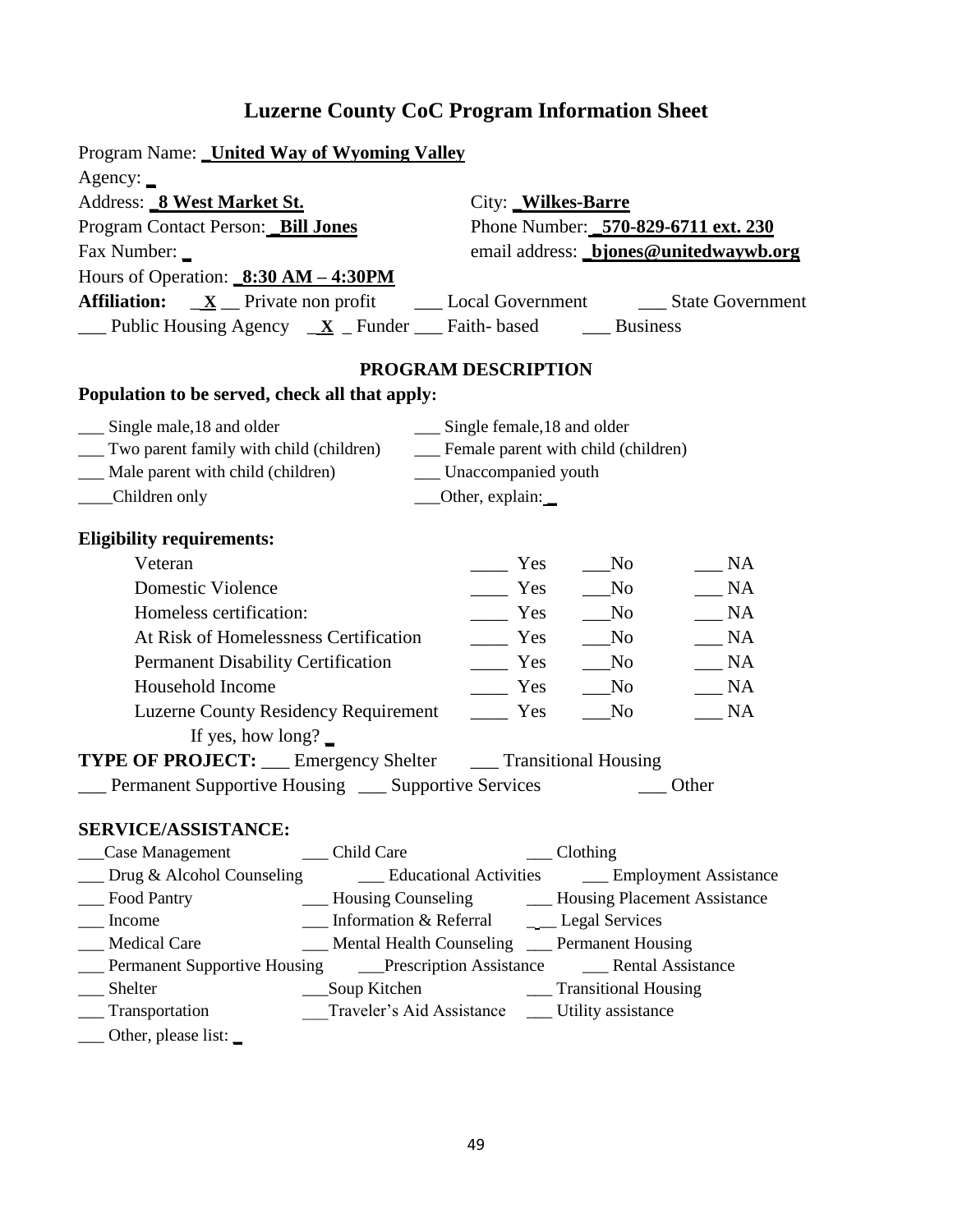| Program Name: Luzerne REAL (Realistic Environment for Adolescent Living)                                                                                                            |  |  |
|-------------------------------------------------------------------------------------------------------------------------------------------------------------------------------------|--|--|
| <b>Agency: Valley Youth House</b>                                                                                                                                                   |  |  |
| Address: 65 Public Square Suite 520 City: Wilkes-Barre                                                                                                                              |  |  |
| Program Contact Person: Nichole Laiuvara Phone Number: 570-704-0626                                                                                                                 |  |  |
| Fax Number: 570-704-1440<br>email address: nlaiuvara@valleyyouthhouse.org                                                                                                           |  |  |
| Hours of Operation: _                                                                                                                                                               |  |  |
|                                                                                                                                                                                     |  |  |
| __ Public Housing Agency __ Funder __ Faith- based __ Business                                                                                                                      |  |  |
| PROGRAM DESCRIPTION                                                                                                                                                                 |  |  |
| Population to be served, check all that apply:                                                                                                                                      |  |  |
| __ Single male, 18 and older<br>$\underline{\mathbf{X}}$ _ Single female, 18 and older $*16-21$                                                                                     |  |  |
| $\frac{1}{\sqrt{2}}$ Two parent family with child (children) $\frac{X}{X}$ Female parent with child (children)                                                                      |  |  |
| __ Unaccompanied youth<br>$\underline{\mathbf{X}}$ $\underline{\mathbf{M}}$ Male parent with child (children)                                                                       |  |  |
| __Children only<br>$\underline{\mathbf{X}}$ _Other, explain: youth 16-21 who are involved with                                                                                      |  |  |
| county or JPO or can re-enter care                                                                                                                                                  |  |  |
|                                                                                                                                                                                     |  |  |
| <b>Eligibility requirements:</b>                                                                                                                                                    |  |  |
| Veteran<br>$\frac{\mathbf{x}}{\mathbf{y}} = \frac{\mathbf{x}}{\mathbf{y}}$<br>$\_\_$ NA                                                                                             |  |  |
| $\frac{\mathbf{x}}{\mathbf{y}} = \mathbf{y}$ $\frac{\mathbf{x}}{\mathbf{y}} = \mathbf{y}$ $\frac{\mathbf{x}}{\mathbf{y}} = \mathbf{y}$<br><b>Domestic Violence</b>                  |  |  |
| $\frac{\mathbf{v}}{\mathbf{v}}$ Yes $\frac{\mathbf{X}}{\mathbf{v}}$ No $\frac{\mathbf{v}}{\mathbf{v}}$ NA<br>Homeless certification:                                                |  |  |
| At Risk of Homelessness Certification<br>$\frac{\mathbf{v}}{\mathbf{v}}$ Yes $\frac{\mathbf{X}}{\mathbf{v}}$ No $\frac{\mathbf{v}}{\mathbf{v}}$ NA                                  |  |  |
| $\frac{\mathbf{x}}{\mathbf{y}} = \mathbf{y}$ $\frac{\mathbf{x}}{\mathbf{y}} = \mathbf{y}$ $\frac{\mathbf{x}}{\mathbf{y}} = \mathbf{y}$<br><b>Permanent Disability Certification</b> |  |  |
| $\frac{\mathbf{x}}{\mathbf{y}} = \mathbf{y}$ $\frac{\mathbf{x}}{\mathbf{y}} = \mathbf{y}$ NA<br>Household Income                                                                    |  |  |
| <b>Luzerne County Residency Requirement</b><br>$\underline{\mathbf{X}}$ $\underline{\mathbf{N}}$ o<br>$\_\_$ NA<br>$\equiv$ Yes                                                     |  |  |
| If yes, how long? $\overline{\phantom{a}}$                                                                                                                                          |  |  |
| <b>TYPE OF PROJECT:</b> ___ Emergency Shelter ____ Transitional Housing                                                                                                             |  |  |
| <b>Example 1</b> Permanent Supportive Housing <u>Comportive Services X</u> Other Independent Living                                                                                 |  |  |
| <b>SERVICE/ASSISTANCE:</b>                                                                                                                                                          |  |  |
| $\underline{\mathbf{X}}$ _ Case Management<br>Child Care<br>$\underline{\mathbf{X}}$ _ Clothing                                                                                     |  |  |
| $\Box$ Drug & Alcohol Counseling $\Box$ Educational Activities $\Box$ Employment Assistance                                                                                         |  |  |
| __ Food Pantry<br>$\underline{\mathbf{X}}$ Housing Counseling — Housing Placement Assistance                                                                                        |  |  |
| $\underline{\mathbf{X}}$ Information & Referral ___ Legal Services<br>Income                                                                                                        |  |  |
| __ Mental Health Counseling __ Permanent Housing<br><b>Medical Care</b>                                                                                                             |  |  |
| <b>Example 1</b> Permanent Supportive Housing <b>Example 2 Prescription Assistance Example 2 Permanent Supportive Housing Example 2 Prescription Assistance</b>                     |  |  |
| $\_\_$ Shelter                                                                                                                                                                      |  |  |
| $\underline{\mathbf{X}}$ Transportation Traveler's Aid Assistance ___ Utility assistance                                                                                            |  |  |
| $\underline{\mathbf{X}}$ Other, please list: Temporary Housing through county or JPO                                                                                                |  |  |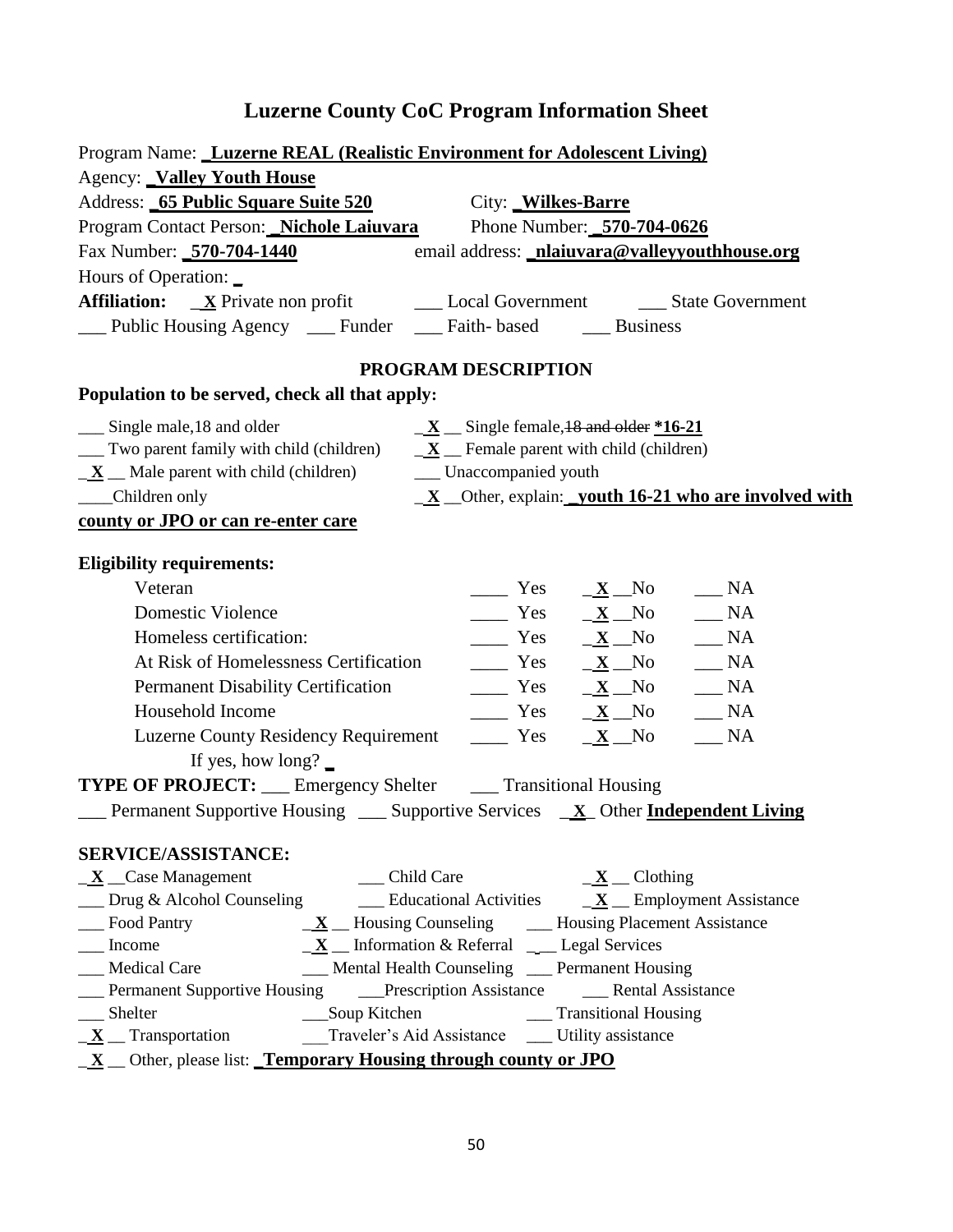| Program Name: Luzerne County RRH for Young Adults                     |                                                                                                                                                                                                                                                |
|-----------------------------------------------------------------------|------------------------------------------------------------------------------------------------------------------------------------------------------------------------------------------------------------------------------------------------|
| <b>Agency: Valley Youth House</b>                                     |                                                                                                                                                                                                                                                |
| Address: 65 Public Square Suite 520                                   | City: Wilkes-Barre                                                                                                                                                                                                                             |
| Program Contact Person: Nichole Rios                                  | Phone Number: 570-704-0626                                                                                                                                                                                                                     |
| Fax Number: 570-704-1440                                              | email address: nlaiuvara@valleyyouthhouse.org                                                                                                                                                                                                  |
| Hours of Operation: _                                                 |                                                                                                                                                                                                                                                |
|                                                                       |                                                                                                                                                                                                                                                |
| __ Public Housing Agency __ Funder __ Faith- based __ Business        |                                                                                                                                                                                                                                                |
|                                                                       |                                                                                                                                                                                                                                                |
|                                                                       | PROGRAM DESCRIPTION                                                                                                                                                                                                                            |
| Population to be served, check all that apply:                        |                                                                                                                                                                                                                                                |
| _ Single male, 18 and older                                           | __ Single female, 18 and older                                                                                                                                                                                                                 |
| __ Two parent family with child (children)                            | __ Female parent with child (children)                                                                                                                                                                                                         |
| __ Male parent with child (children)                                  | __ Unaccompanied youth                                                                                                                                                                                                                         |
| __Children only                                                       | _X_Other, explain: Youth between the age of 18 and 24                                                                                                                                                                                          |
|                                                                       | Some HH age 18 to 24 with child(children)                                                                                                                                                                                                      |
| <b>Eligibility requirements:</b>                                      |                                                                                                                                                                                                                                                |
| Veteran                                                               | $\_\_$ NA<br>$x$ Yes<br>$\sqrt{N_0}$                                                                                                                                                                                                           |
| <b>Domestic Violence</b>                                              | $x$ Yes<br>$\_\_$ NA<br>$\sqrt{N}$                                                                                                                                                                                                             |
| Homeless certification:                                               | $x$ Yes<br>$\_ NA$<br>$\sqrt{N}$                                                                                                                                                                                                               |
| At Risk of Homelessness Certification                                 | $\equiv$ Yes<br>$\_ NA$<br>$\overline{\phantom{1}}$ No                                                                                                                                                                                         |
| <b>Permanent Disability Certification</b>                             | $\_ NA$<br>$\equiv$ Yes<br>$\sqrt{N}$                                                                                                                                                                                                          |
| Household Income                                                      | $\equiv$ Yes<br>$\_\_$ NA<br>$\sqrt{N}$                                                                                                                                                                                                        |
| <b>Luzerne County Residency Requirement</b>                           | $x$ Yes<br>$\_ NA$<br>$\sqrt{N_0}$                                                                                                                                                                                                             |
| If yes, how long? $\blacksquare$                                      |                                                                                                                                                                                                                                                |
| <b>TYPE OF PROJECT:</b> __ Emergency Shelter ___ Transitional Housing |                                                                                                                                                                                                                                                |
|                                                                       | <b>Example 1</b> Permanent Supportive Housing <b>Example 2</b> Supportive Services <b>Example 2 Support 2 Supportive 2 Supportive 3 Supportive 3 Supportive 3 Supportive 3 Supportive 3 Supportive 3 Supportive 3 Supportive 3 Supportive </b> |
|                                                                       |                                                                                                                                                                                                                                                |
| SERVICE/ASSISTANCE:                                                   |                                                                                                                                                                                                                                                |
| _____ Child Care<br>$\mathbf{x}\_\mathbf{Case}$ Management            | $\_\_$ Clothing                                                                                                                                                                                                                                |
|                                                                       | __ Drug & Alcohol Counseling ____ Educational Activities ___ Employment Assistance                                                                                                                                                             |
| Food Pantry                                                           |                                                                                                                                                                                                                                                |
| Income                                                                | __ Information & Referral ______ Legal Services                                                                                                                                                                                                |
| Medical Care                                                          | __ Mental Health Counseling __ Permanent Housing<br>Permanent Supportive Housing Density Prescription Assistance Assume 2x Rental Assistance                                                                                                   |
| Shelter                                                               |                                                                                                                                                                                                                                                |
| ____ Transportation                                                   | Traveler's Aid Assistance ______ Utility assistance                                                                                                                                                                                            |
| $\frac{1}{2}$ Other, please list: $\frac{1}{2}$                       |                                                                                                                                                                                                                                                |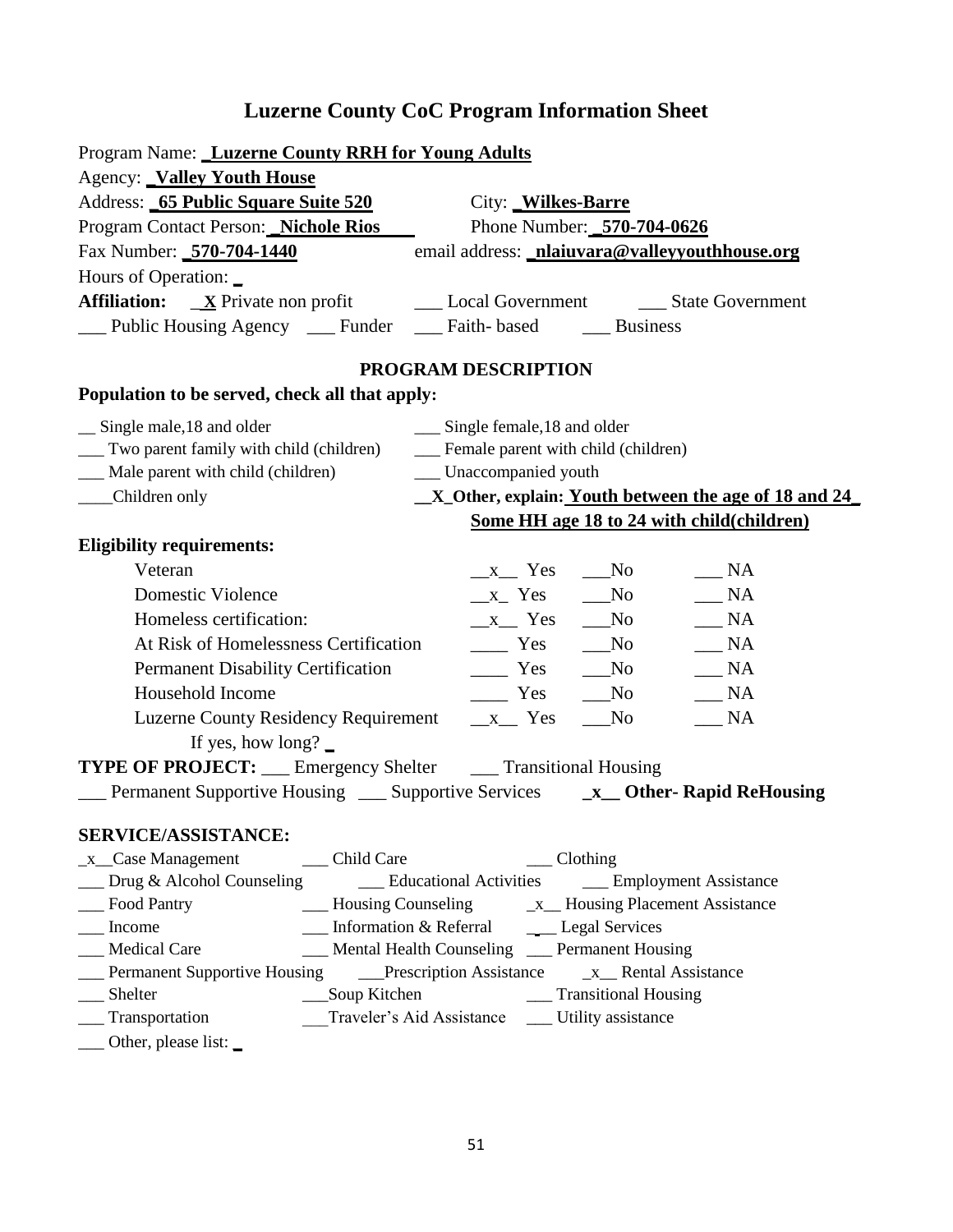| Program Name: HLHV-GPD Program - Health Care for Homeless Veteran Grant Per Diem        |                                                                          |                                                                     |
|-----------------------------------------------------------------------------------------|--------------------------------------------------------------------------|---------------------------------------------------------------------|
| <b>Program</b>                                                                          |                                                                          |                                                                     |
| Agency: VAMC                                                                            |                                                                          |                                                                     |
| Address: 1111 East End Blvd.                                                            |                                                                          | City: Wilkes-Barre                                                  |
| Program Contact Person: Margaret Maurer Phone Number: 570-824-8521 ext 4039             |                                                                          |                                                                     |
| Fax Number: 570-821-7299                                                                |                                                                          | email address: margaret.maurer@va.gov                               |
| Hours of Operation: 8-430 Monday to Friday on call worker nights/weekends               |                                                                          |                                                                     |
| <b>Affiliation:</b><br>__ Private non profit                                            |                                                                          |                                                                     |
| ___ Public Housing Agency ____ Funder ____ Faith- based _____ Business                  |                                                                          |                                                                     |
|                                                                                         | PROGRAM DESCRIPTION                                                      |                                                                     |
| Population to be served, check all that apply:                                          |                                                                          |                                                                     |
| $\underline{\mathbf{X}}$ _ Single male, 18 and older                                    | __ Single female, 18 and older                                           |                                                                     |
| __ Two parent family with child (children)                                              | __ Female parent with child (children)                                   |                                                                     |
| __ Male parent with child (children)                                                    | __ Unaccompanied youth                                                   |                                                                     |
| Children only                                                                           | __Other, explain:                                                        |                                                                     |
| <b>Eligibility requirements:</b>                                                        |                                                                          |                                                                     |
| Veteran                                                                                 | $\mathbf{X}$ Yes                                                         | NA<br>$\rm No$                                                      |
| <b>Domestic Violence</b>                                                                | $\equiv$ Yes                                                             | $\_ NA$<br>$\sqrt{N}$                                               |
| Homeless certification:                                                                 | $\frac{1}{1}$ Yes                                                        | $\_ NA$<br>$\sqrt{N}$                                               |
| At Risk of Homelessness Certification                                                   | $\frac{1}{\sqrt{1-\frac{1}{c}}}$ Yes $\frac{1}{\sqrt{1-\frac{1}{c}}}$ No | NA                                                                  |
| <b>Permanent Disability Certification</b>                                               | $\equiv$ Yes                                                             | $\_ NA$<br>$\sqrt{N}$                                               |
| Household Income                                                                        | $X$ Yes                                                                  | $\overline{\mathsf{N}}$ A<br>$\sqrt{N}$                             |
| <b>Luzerne County Residency Requirement</b>                                             | $\equiv$ Yes                                                             | $\_ NA$<br>$\sqrt{N}$                                               |
| If yes, how long? $\overline{\phantom{a}}$                                              |                                                                          |                                                                     |
| <b>TYPE OF PROJECT:</b> __ Emergency Shelter ___ Transitional Housing                   |                                                                          |                                                                     |
| Permanent Supportive Housing __ Supportive Services                                     |                                                                          | Other                                                               |
| <b>SERVICE/ASSISTANCE:</b>                                                              |                                                                          |                                                                     |
| $\mathbf{X}$ _ Case Management<br>__ Child Care                                         |                                                                          | $\underline{\mathbf{X}}$ _ Clothing                                 |
| $\underline{\mathbf{X}}$ _ Drug & Alcohol Counseling                                    | __ Educational Activities                                                | __ Employment Assistance                                            |
| __ Food Pantry                                                                          |                                                                          | - Housing Counseling - Housing Placement Assistance                 |
| $\underline{\mathbf{X}}$ Information & Referral __ Legal Services<br>__ Income          |                                                                          |                                                                     |
| $\underline{\mathbf{X}}$ _ Medical Care                                                 |                                                                          | $\underline{\mathbf{X}}$ Mental Health Counseling Dermanent Housing |
| __ Permanent Supportive Housing _____Prescription Assistance ________ Rental Assistance |                                                                          |                                                                     |
| $\frac{\mathbf{X}}{\mathbf{X}}$ Transitional Housing<br>$S$ helter                      |                                                                          |                                                                     |
| Traveler's Aid Assistance _____ Utility assistance<br>__ Transportation                 |                                                                          |                                                                     |
| __ Other, please list: _                                                                |                                                                          |                                                                     |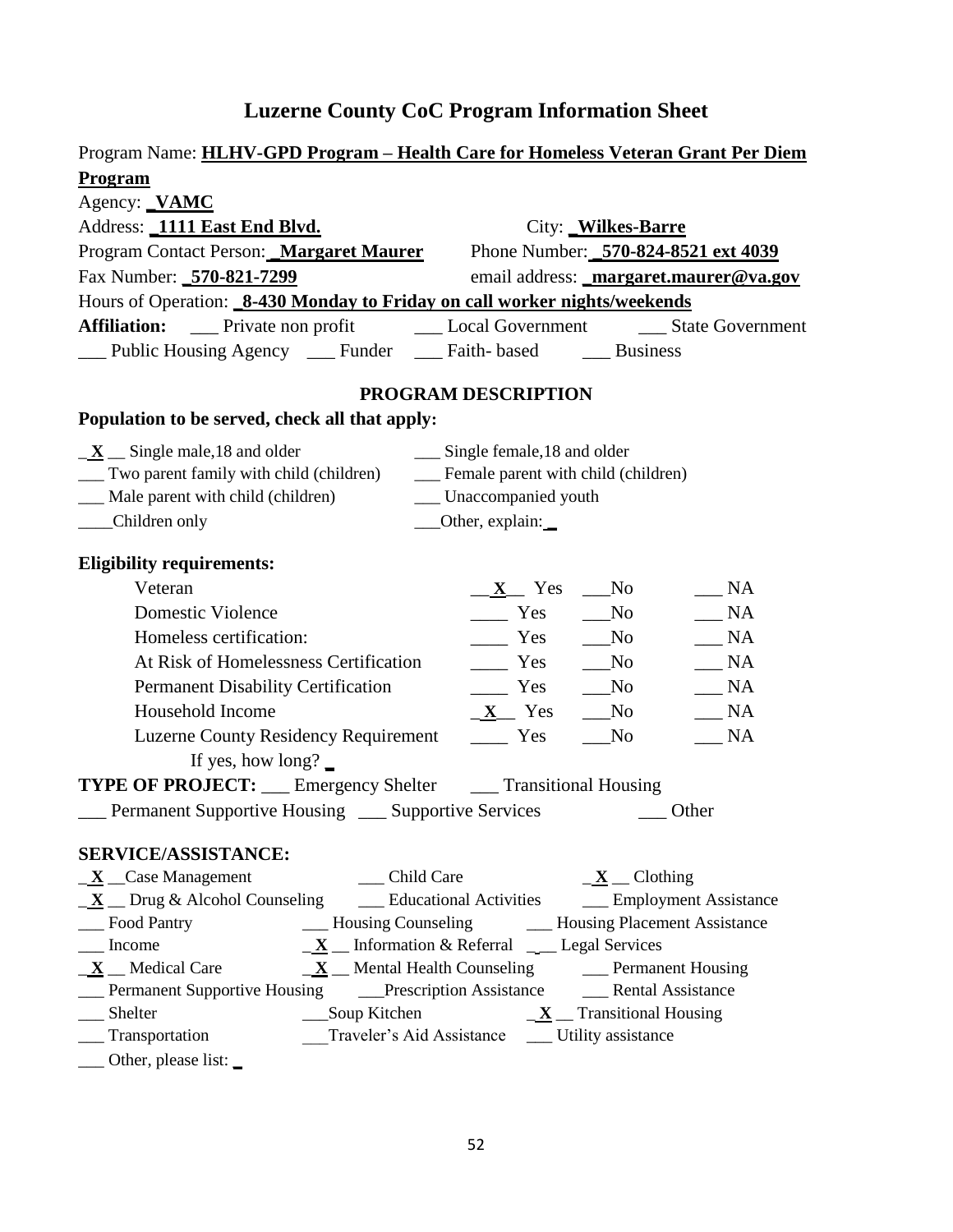| Program Name: HUD/VASH-                                                                                                       |                                                                                                                                   |
|-------------------------------------------------------------------------------------------------------------------------------|-----------------------------------------------------------------------------------------------------------------------------------|
| Agency: <b>VAMC</b>                                                                                                           |                                                                                                                                   |
| Address: 1111 E. End Blvd.                                                                                                    | City: Wilkes-Barre                                                                                                                |
| Program Contact Person: Maureen Rebar                                                                                         | Phone Number: 570-824-3521 ext 4449                                                                                               |
| Fax Number: 570-821-7299                                                                                                      | email address: _                                                                                                                  |
| Hours of Operation: Monday - Friday 8AM - 4:30PM                                                                              |                                                                                                                                   |
|                                                                                                                               | Affiliation: __ Private non profit _______ Local Government ______ State Government                                               |
| __ Public Housing Agency __ Funder __ Faith- based ___ Business                                                               |                                                                                                                                   |
|                                                                                                                               | PROGRAM DESCRIPTION                                                                                                               |
| Population to be served, check all that apply:                                                                                |                                                                                                                                   |
| $\underline{\mathbf{X}}$ _ Single male, 18 and older                                                                          | $\underline{\mathbf{X}}$ $\underline{\mathbf{X}}$ $\underline{\mathbf{S}}$ ingle female, 18 and older                             |
| $\underline{\mathbf{X}}$ Two parent family with child (children) $\underline{\mathbf{X}}$ Female parent with child (children) |                                                                                                                                   |
| $\underline{\mathbf{X}}$ Male parent with child (children) Unaccompanied youth                                                |                                                                                                                                   |
| ___Children only                                                                                                              | ___Other, explain:                                                                                                                |
| <b>Eligibility requirements:</b>                                                                                              |                                                                                                                                   |
| Veteran                                                                                                                       | $\_ NA$<br>$\underline{\mathbf{X}}$ $\underline{\mathbf{X}}$ $\underline{\mathbf{Y}}$ es $\underline{\mathbf{N}}$ No              |
| <b>Domestic Violence</b>                                                                                                      | $\frac{\mathbf{x}}{\mathbf{y}} = \frac{\mathbf{x}}{\mathbf{y}}$<br>$\_\_$ NA                                                      |
| Homeless certification:                                                                                                       | $\underline{\mathbf{X}}$ Yes $\underline{\mathbf{N}}$ o<br>$\_\_$ NA                                                              |
| At Risk of Homelessness Certification                                                                                         | $\frac{\mathbf{x}}{\mathbf{y}} = \frac{\mathbf{x}}{\mathbf{y}}$<br>$\_ NA$                                                        |
| Permanent Disability Certification                                                                                            | $\frac{\mathbf{x}}{\mathbf{y}} = \frac{\mathbf{x}}{\mathbf{y}}$<br>$\sqrt{\phantom{a}}$ NA                                        |
| Household Income                                                                                                              | $\underline{\mathbf{X}}$ $\underline{\mathbf{X}}$ $\underline{\mathbf{Y}}$ res $\underline{\mathbf{N}}$ No<br>$\_\_$ NA           |
| <b>Luzerne County Residency Requirement</b>                                                                                   | $\frac{1}{\sqrt{1-\frac{1}{2}}}$ Yes $\frac{1}{\sqrt{1-\frac{1}{2}}}$ No<br>$\underline{\mathbf{X}}$ $\underline{\mathbf{N}}$ $A$ |
| If yes, how long? $\overline{\phantom{a}}$                                                                                    |                                                                                                                                   |
| <b>TYPE OF PROJECT:</b> __ Emergency Shelter ___ Transitional Housing                                                         |                                                                                                                                   |
| $\underline{\mathbf{X}}$ Permanent Supportive Housing $\underline{\mathbf{X}}$ Supportive Services                            | Other                                                                                                                             |
| <b>SERVICE/ASSISTANCE:</b>                                                                                                    |                                                                                                                                   |
| __ Child Care<br>$\underline{\mathbf{X}}$ _ Case Management                                                                   | $\_\_$ Clothing                                                                                                                   |
|                                                                                                                               | __ Drug & Alcohol Counseling _______ Educational Activities ______ Employment Assistance                                          |
| Food Pantry                                                                                                                   | $\underline{\mathbf{X}}$ Housing Counseling $\underline{\mathbf{X}}$ Housing Placement Assistance                                 |
| $\mathbf{X}$ _ Income                                                                                                         | $X$ Information & Referral $\_\_\_\$ Legal Services                                                                               |
| __ Medical Care                                                                                                               | $\frac{1}{2}$ Mental Health Counseling $\frac{X}{X}$ Permanent Housing                                                            |
| <u>X</u> Permanent Supportive Housing Prescription Assistance Mental Assistance                                               |                                                                                                                                   |
| Shelter<br>__Soup Kitchen                                                                                                     | __ Transitional Housing                                                                                                           |
| <sub>__</sub> Transportation                                                                                                  | Traveler's Aid Assistance ____ Utility assistance                                                                                 |

\_\_\_ Other, please list: **\_**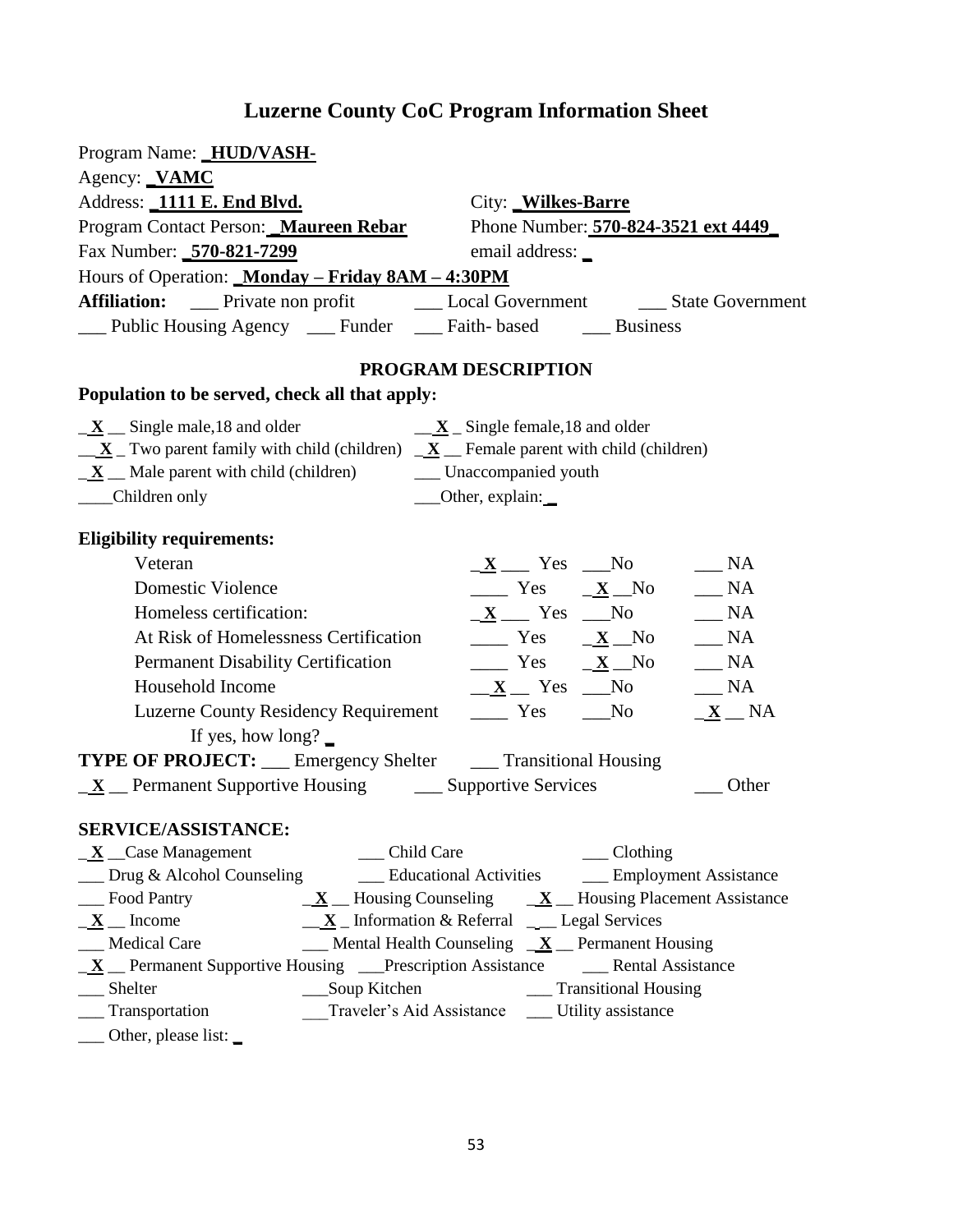| Program Name: Manna House Transitional Housing                                                                                        |                                                                                                                                        |
|---------------------------------------------------------------------------------------------------------------------------------------|----------------------------------------------------------------------------------------------------------------------------------------|
| Agency: <b>Volunteers of America Pennsylvania</b>                                                                                     |                                                                                                                                        |
| Address: 25 N. River Street                                                                                                           | City: Wilkes-Barre                                                                                                                     |
| Program Contact Person: Samantha Orth Phone Number: 570-825-0542                                                                      |                                                                                                                                        |
| Fax Number: 570-825-4746                                                                                                              | email address: _sorth@voapa.org                                                                                                        |
| Hours of Operation: <b>Application: Monday - Friday 8AM - 4PM</b>                                                                     |                                                                                                                                        |
|                                                                                                                                       | <b>Affiliation:</b> <u>X</u> Private non profit ________ Local Government _________ State Government                                   |
| $\frac{1}{\sqrt{2}}$ Public Housing Agency $\frac{1}{\sqrt{2}}$ Funder $\frac{1}{\sqrt{2}}$ Faith-based $\frac{1}{\sqrt{2}}$ Business |                                                                                                                                        |
|                                                                                                                                       | PROGRAM DESCRIPTION                                                                                                                    |
| Population to be served, check all that apply:                                                                                        |                                                                                                                                        |
| __ Single male, 18 and older                                                                                                          | __ Single female, 18 and older                                                                                                         |
| __ Two parent family with child (children) _______ Female parent with child (children)                                                |                                                                                                                                        |
| __ Male parent with child (children)                                                                                                  | __ Unaccompanied youth                                                                                                                 |
| __Children only                                                                                                                       | $\underline{\mathbf{X}}$ Other, explain: single males & females, 18-25                                                                 |
| <b>Eligibility requirements:</b>                                                                                                      |                                                                                                                                        |
| Veteran                                                                                                                               | $\frac{\mathbf{x}}{\mathbf{y}} = \frac{\mathbf{x}}{\mathbf{y}}$<br>$\_\_$ NA                                                           |
| <b>Domestic Violence</b>                                                                                                              | $\frac{\mathbf{Y}}{\mathbf{X}}$ $\frac{\mathbf{X}}{\mathbf{X}}$ No<br>$\_\_$ NA                                                        |
| Homeless certification:                                                                                                               | $\underline{\mathbf{X}}$ Yes No $\underline{\mathbf{N}}$ NA                                                                            |
| At Risk of Homelessness Certification                                                                                                 | $\underline{\mathbf{X}}$ Yes $\underline{\mathbf{N}}$ No $\underline{\mathbf{N}}$ NA                                                   |
| <b>Permanent Disability Certification</b>                                                                                             | $\frac{\mathbf{x}}{\mathbf{y}} = \mathbf{y}$ $\frac{\mathbf{x}}{\mathbf{y}} = \mathbf{y}$ $\frac{\mathbf{x}}{\mathbf{y}} = \mathbf{y}$ |
| Household Income                                                                                                                      | $\frac{\mathbf{x}}{\mathbf{y}} = \frac{\mathbf{x}}{\mathbf{y}}$<br>$\_ NA$                                                             |
| Luzerne County Residency Requirement $\underline{\hspace{1cm}}$ Yes $\underline{\hspace{1cm}}$ No                                     | $\_\_$ NA                                                                                                                              |
| If yes, how long? $\overline{\phantom{a}}$                                                                                            |                                                                                                                                        |
| <b>TYPE OF PROJECT:</b> __ Emergency Shelter $\underline{\mathbf{X}}$ _ Transitional Housing                                          |                                                                                                                                        |
| __ Permanent Supportive Housing __ Supportive Services                                                                                | Other                                                                                                                                  |
| <b>SERVICE/ASSISTANCE:</b>                                                                                                            |                                                                                                                                        |
| __ Child Care<br>Case Management                                                                                                      | $\_\_$ Clothing                                                                                                                        |
| $\Box$ Drug & Alcohol Counseling                                                                                                      | <u>Conservational</u> Activities Comployment Assistance                                                                                |
| _Food Pantry                                                                                                                          | __ Housing Counseling ________ Housing Placement Assistance                                                                            |
| Information & Referral<br>Income                                                                                                      | __ Legal Services                                                                                                                      |
| _Medical Care                                                                                                                         | __ Mental Health Counseling __ Permanent Housing                                                                                       |
| Permanent Supportive Housing Density Prescription Assistance Dental Assistance                                                        |                                                                                                                                        |
| Shelter                                                                                                                               | $\frac{\mathbf{X}}{\mathbf{X}}$ Transitional Housing                                                                                   |
| Transportation                                                                                                                        | Traveler's Aid Assistance ______ Utility assistance                                                                                    |
| Other, please list:                                                                                                                   |                                                                                                                                        |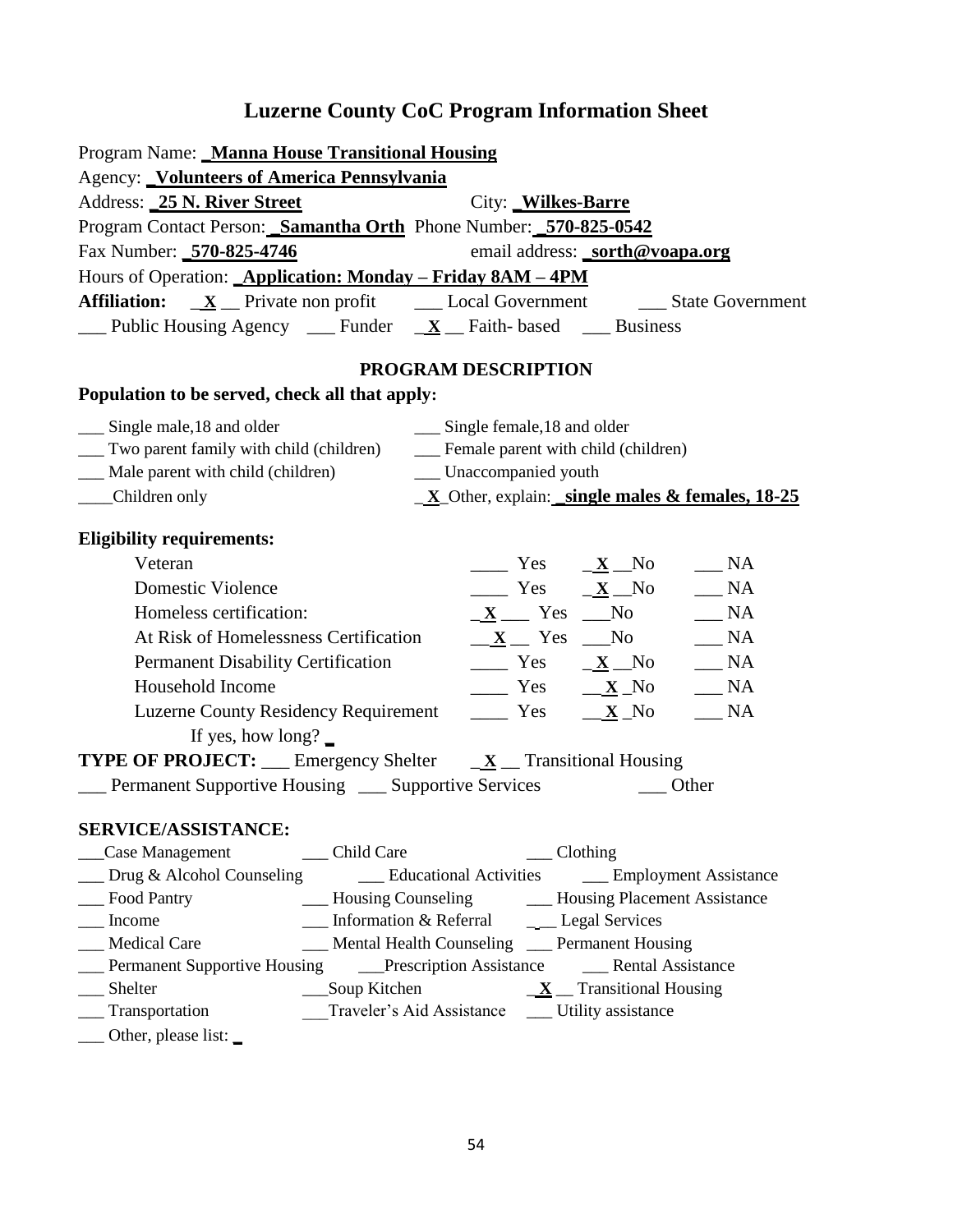| Program Name: <b>Ruth's Place</b><br>Agency: <b>Volunteers of America Pennsylvania</b>                          |                                                                                       |
|-----------------------------------------------------------------------------------------------------------------|---------------------------------------------------------------------------------------|
| Address: 425 N. Pennsylvania Ave.                                                                               | City: Wilkes-Barre                                                                    |
| Program Contact Person: Crystal Williams                                                                        | Phone Number: 570-822-6817                                                            |
| Fax Number: 570-970-7776                                                                                        | email address: _cwilliams@voapa.org                                                   |
| Hours of Operation: 24/7                                                                                        |                                                                                       |
|                                                                                                                 |                                                                                       |
| __ Public Housing Agency __ Funder __ Faith- based ___ Business                                                 |                                                                                       |
|                                                                                                                 | PROGRAM DESCRIPTION                                                                   |
| Population to be served, check all that apply:                                                                  |                                                                                       |
| __ Single male, 18 and older                                                                                    | $X$ Single female, 18 and older                                                       |
| __ Two parent family with child (children)                                                                      | __ Female parent with child (children)                                                |
| __ Male parent with child (children)                                                                            | ___ Unaccompanied youth                                                               |
| Children only                                                                                                   | __Other, explain:                                                                     |
| <b>Eligibility requirements:</b>                                                                                |                                                                                       |
| Veteran                                                                                                         | $\equiv$ Yes<br>$\_ NA$<br>$\mathbf{N}\mathbf{o}$                                     |
| Domestic Violence                                                                                               | $\frac{1}{1}$ Yes<br>NA<br>$\sqrt{N}$                                                 |
| Homeless certification:                                                                                         | $\frac{1}{1}$ Yes<br>NA<br>$\sqrt{N}$                                                 |
| At Risk of Homelessness Certification                                                                           | $\_ NA$<br>$\equiv$ Yes<br>$\sqrt{N}$                                                 |
| <b>Permanent Disability Certification</b>                                                                       | $\overline{\phantom{a}}$ Yes<br>$\_ NA$<br>$\sqrt{N}$                                 |
| Household Income                                                                                                | $\_ NA$<br>$\equiv$ Yes<br>$\sqrt{N}$                                                 |
| <b>Luzerne County Residency Requirement</b>                                                                     | NA<br>$\equiv$ Yes<br>$\sqrt{N}$                                                      |
| If yes, how long? $\overline{\phantom{a}}$                                                                      |                                                                                       |
| <b>TYPE OF PROJECT:</b> $\underline{\mathbf{X}}$ Emergency Shelter __ Transitional Housing                      |                                                                                       |
| Permanent Supportive Housing __ Supportive Services                                                             | Other                                                                                 |
| SERVICE/ASSISTANCE:                                                                                             |                                                                                       |
|                                                                                                                 | $\_\_$ Clothing                                                                       |
|                                                                                                                 | __ Drug & Alcohol Counseling _____ Educational Activities _____ Employment Assistance |
| $\underline{\mathbf{X}}$ Food Pantry                                                                            | __ Housing Counseling _________ Housing Placement Assistance                          |
| __ Income                                                                                                       | $\underline{\mathbf{X}}$ Information & Referral ___ Legal Services                    |
| __ Medical Care                                                                                                 | __ Mental Health Counseling __ Permanent Housing                                      |
| <b>Example 1</b> Permanent Supportive Housing <b>Example 2 Prescription Assistance Fig. 2</b> Rental Assistance |                                                                                       |
| $\underline{\mathbf{X}}$ Shelter                                                                                |                                                                                       |
| __ Transportation                                                                                               | Traveler's Aid Assistance ____ Utility assistance                                     |
| ___ Other, please list: _                                                                                       |                                                                                       |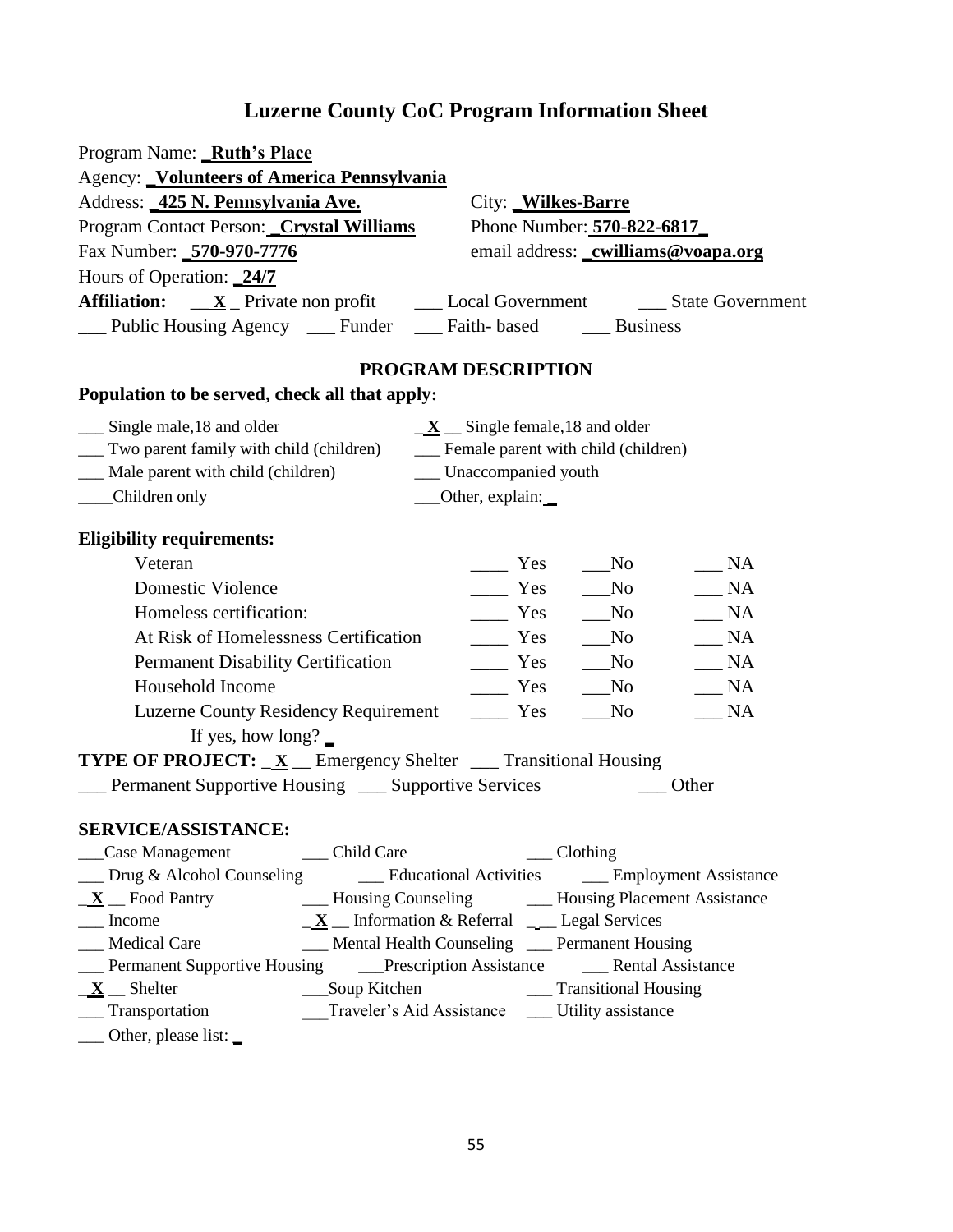| Program Name: Give Hope Outreach<br>Agency: Volunteers of America Pennsylvania<br>Address: 25 N. River Street<br>City: Wilkes-Barre<br>Program Contact Person: Samantha Orth Phone Number: 570-825-0542<br>Fax Number: 570-825-4746<br>email address: _sorth@voapa.org<br>Hours of Operation:<br><b>Affiliation:</b> $\underline{\mathbf{X}}$ Private non profit $\underline{\qquad}$ Local Government $\underline{\qquad}$ State Government<br>$\frac{1}{\sqrt{2}}$ Public Housing Agency $\frac{1}{\sqrt{2}}$ Funder $\frac{1}{\sqrt{2}}$ Faith-based $\frac{1}{\sqrt{2}}$ Business |
|---------------------------------------------------------------------------------------------------------------------------------------------------------------------------------------------------------------------------------------------------------------------------------------------------------------------------------------------------------------------------------------------------------------------------------------------------------------------------------------------------------------------------------------------------------------------------------------|
| PROGRAM DESCRIPTION                                                                                                                                                                                                                                                                                                                                                                                                                                                                                                                                                                   |
| Population to be served, check all that apply:                                                                                                                                                                                                                                                                                                                                                                                                                                                                                                                                        |
| __ Single male, 18 and older<br>__ Single female, 18 and older<br>__ Two parent family with child (children)<br>__ Female parent with child (children)<br>__ Male parent with child (children)<br>___ Unaccompanied youth<br>X_Other, explain: all populations on streets- Wyoming<br>__Children only<br><b>Valley</b>                                                                                                                                                                                                                                                                |
| <b>Eligibility requirements:</b>                                                                                                                                                                                                                                                                                                                                                                                                                                                                                                                                                      |
| Veteran<br>$\frac{\ }{1}$ Yes $\frac{\ }{1}$ No $\frac{\ }{1}$ NA                                                                                                                                                                                                                                                                                                                                                                                                                                                                                                                     |
| $\frac{\ }{\ }$ Yes $\frac{\ }{2}$ No $\frac{\ }{2}$ NA<br>Domestic Violence                                                                                                                                                                                                                                                                                                                                                                                                                                                                                                          |
| $\underline{\mathbf{X}}$ $\underline{\mathbf{N}}$ NA<br>$\frac{1}{1}$ Yes $\frac{1}{1}$ No<br>Homeless certification:                                                                                                                                                                                                                                                                                                                                                                                                                                                                 |
| $\frac{\mathbf{X}}{\mathbf{X}}$ Yes $\frac{\mathbf{X}}{\mathbf{X}}$ NA<br>At Risk of Homelessness Certification                                                                                                                                                                                                                                                                                                                                                                                                                                                                       |
| $\frac{\ }{\ }$ Yes $\frac{\ }{}$ No $\frac{\ }{ \ }\frac{\ }{ \ }\frac{ \ }{ \ }\frac{ \ }{ \ }\frac{ \ }{ \ }\frac{ \ }{ \ }\frac{ \ }{ \ }\frac{ \ }{ \ }\frac{ \ }{ \ }\frac{ \ }{ \ }\frac{ \ }{ \ }\frac{ \ }{ \ }\frac{ \ }{ \ }\frac{ \ }{ \ }\frac{ \ }{ \ }\frac{ \ }{ \ }\frac{ \ }{ \ }\frac{ \ }{ \ }\frac{ \ }{ \ }\frac{ \ }{ \ }\frac{ \ }{ \ }\frac{ \ }{ \ }\frac{ \ }{ \ }\frac{ \ }{ \ }\frac{ \ }{ \ }\frac{ \ }{ \ }\frac{ \ }{ \ }\frac{ \ }{ \ }\frac$<br><b>Permanent Disability Certification</b>                                                           |
| $\frac{\ }{\ }$ Yes $\frac{\ }{2N}N_0$ $\frac{X}{N}N_A$<br>Household Income                                                                                                                                                                                                                                                                                                                                                                                                                                                                                                           |
| $\frac{\ }{\ }$ Yes $\frac{\ }{2}$ No $\frac{\ }{2}$ NA<br><b>Luzerne County Residency Requirement</b>                                                                                                                                                                                                                                                                                                                                                                                                                                                                                |
| If yes, how long? $\overline{\phantom{a}}$                                                                                                                                                                                                                                                                                                                                                                                                                                                                                                                                            |
| <b>TYPE OF PROJECT:</b> __ Emergency Shelter __ _ Transitional Housing                                                                                                                                                                                                                                                                                                                                                                                                                                                                                                                |
| __ Permanent Supportive Housing __ Supportive Services<br>$\underline{\mathbf{X}}$ <u>Other-Outreach</u>                                                                                                                                                                                                                                                                                                                                                                                                                                                                              |
| <b>SERVICE/ASSISTANCE:</b>                                                                                                                                                                                                                                                                                                                                                                                                                                                                                                                                                            |
| __ Child Care<br>$\_\_$ Clothing<br>Case Management                                                                                                                                                                                                                                                                                                                                                                                                                                                                                                                                   |
| <b>Educational Activities Employment Assistance</b><br>$\Box$ Drug & Alcohol Counseling                                                                                                                                                                                                                                                                                                                                                                                                                                                                                               |
| Food Pantry<br>__ Housing Counseling ________ Housing Placement Assistance                                                                                                                                                                                                                                                                                                                                                                                                                                                                                                            |
| __ Information & Referral ______ Legal Services<br>$\blacksquare$ Income                                                                                                                                                                                                                                                                                                                                                                                                                                                                                                              |
| __ Medical Care<br>Mental Health Counseling __ Permanent Housing                                                                                                                                                                                                                                                                                                                                                                                                                                                                                                                      |
| <b>Example 1</b> Permanent Supportive Housing <b>Example 2 Prescription Assistance Example 2 Permanent Supportive Housing Example 2 Prescription Assistance</b>                                                                                                                                                                                                                                                                                                                                                                                                                       |
| __ Shelter                                                                                                                                                                                                                                                                                                                                                                                                                                                                                                                                                                            |
| __ Transportation<br>Traveler's Aid Assistance ______ Utility assistance                                                                                                                                                                                                                                                                                                                                                                                                                                                                                                              |
| $\underline{\mathbf{X}}$ _ Other- Outreach                                                                                                                                                                                                                                                                                                                                                                                                                                                                                                                                            |